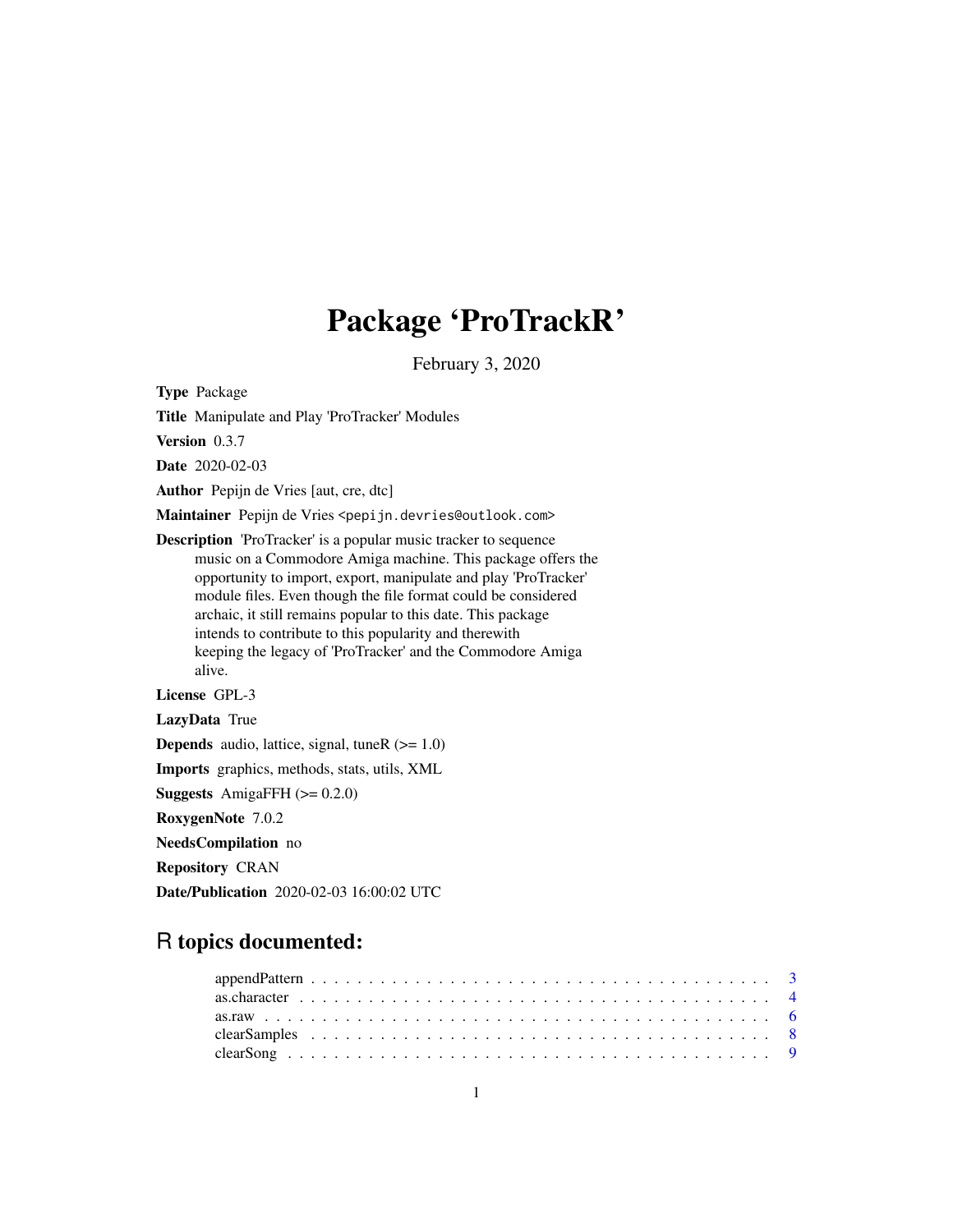|                                                                                                          |  |  |  |  |  |  |  |  |  |  |  |  | 10 |
|----------------------------------------------------------------------------------------------------------|--|--|--|--|--|--|--|--|--|--|--|--|----|
| effect                                                                                                   |  |  |  |  |  |  |  |  |  |  |  |  | 11 |
|                                                                                                          |  |  |  |  |  |  |  |  |  |  |  |  | 12 |
| $fix.PTModule \dots \dots \dots \dots \dots \dots \dots \dots \dots \dots \dots \dots \dots \dots \dots$ |  |  |  |  |  |  |  |  |  |  |  |  | 13 |
|                                                                                                          |  |  |  |  |  |  |  |  |  |  |  |  | 15 |
|                                                                                                          |  |  |  |  |  |  |  |  |  |  |  |  | 15 |
|                                                                                                          |  |  |  |  |  |  |  |  |  |  |  |  | 17 |
|                                                                                                          |  |  |  |  |  |  |  |  |  |  |  |  | 18 |
|                                                                                                          |  |  |  |  |  |  |  |  |  |  |  |  | 19 |
|                                                                                                          |  |  |  |  |  |  |  |  |  |  |  |  | 20 |
|                                                                                                          |  |  |  |  |  |  |  |  |  |  |  |  | 21 |
|                                                                                                          |  |  |  |  |  |  |  |  |  |  |  |  | 26 |
|                                                                                                          |  |  |  |  |  |  |  |  |  |  |  |  | 28 |
|                                                                                                          |  |  |  |  |  |  |  |  |  |  |  |  | 31 |
|                                                                                                          |  |  |  |  |  |  |  |  |  |  |  |  | 33 |
|                                                                                                          |  |  |  |  |  |  |  |  |  |  |  |  | 34 |
|                                                                                                          |  |  |  |  |  |  |  |  |  |  |  |  | 36 |
|                                                                                                          |  |  |  |  |  |  |  |  |  |  |  |  | 37 |
|                                                                                                          |  |  |  |  |  |  |  |  |  |  |  |  | 38 |
|                                                                                                          |  |  |  |  |  |  |  |  |  |  |  |  | 41 |
|                                                                                                          |  |  |  |  |  |  |  |  |  |  |  |  | 42 |
|                                                                                                          |  |  |  |  |  |  |  |  |  |  |  |  | 43 |
|                                                                                                          |  |  |  |  |  |  |  |  |  |  |  |  | 45 |
|                                                                                                          |  |  |  |  |  |  |  |  |  |  |  |  | 46 |
|                                                                                                          |  |  |  |  |  |  |  |  |  |  |  |  |    |
|                                                                                                          |  |  |  |  |  |  |  |  |  |  |  |  | 47 |
|                                                                                                          |  |  |  |  |  |  |  |  |  |  |  |  | 49 |
|                                                                                                          |  |  |  |  |  |  |  |  |  |  |  |  | 50 |
|                                                                                                          |  |  |  |  |  |  |  |  |  |  |  |  | 51 |
|                                                                                                          |  |  |  |  |  |  |  |  |  |  |  |  | 52 |
|                                                                                                          |  |  |  |  |  |  |  |  |  |  |  |  | 53 |
|                                                                                                          |  |  |  |  |  |  |  |  |  |  |  |  | 55 |
|                                                                                                          |  |  |  |  |  |  |  |  |  |  |  |  | 56 |
|                                                                                                          |  |  |  |  |  |  |  |  |  |  |  |  | 58 |
|                                                                                                          |  |  |  |  |  |  |  |  |  |  |  |  | 59 |
|                                                                                                          |  |  |  |  |  |  |  |  |  |  |  |  | 60 |
|                                                                                                          |  |  |  |  |  |  |  |  |  |  |  |  | 61 |
|                                                                                                          |  |  |  |  |  |  |  |  |  |  |  |  | 62 |
|                                                                                                          |  |  |  |  |  |  |  |  |  |  |  |  | 65 |
| PTCell-class.                                                                                            |  |  |  |  |  |  |  |  |  |  |  |  | 66 |
| PTCell-method                                                                                            |  |  |  |  |  |  |  |  |  |  |  |  | 67 |
|                                                                                                          |  |  |  |  |  |  |  |  |  |  |  |  | 70 |
| PTPattern-class                                                                                          |  |  |  |  |  |  |  |  |  |  |  |  | 72 |
|                                                                                                          |  |  |  |  |  |  |  |  |  |  |  |  | 73 |
| PTPatternToMODPlug                                                                                       |  |  |  |  |  |  |  |  |  |  |  |  | 75 |
|                                                                                                          |  |  |  |  |  |  |  |  |  |  |  |  | 76 |
| PTSample-method                                                                                          |  |  |  |  |  |  |  |  |  |  |  |  | 78 |
|                                                                                                          |  |  |  |  |  |  |  |  |  |  |  |  | 79 |
| PTTrack-method                                                                                           |  |  |  |  |  |  |  |  |  |  |  |  | 81 |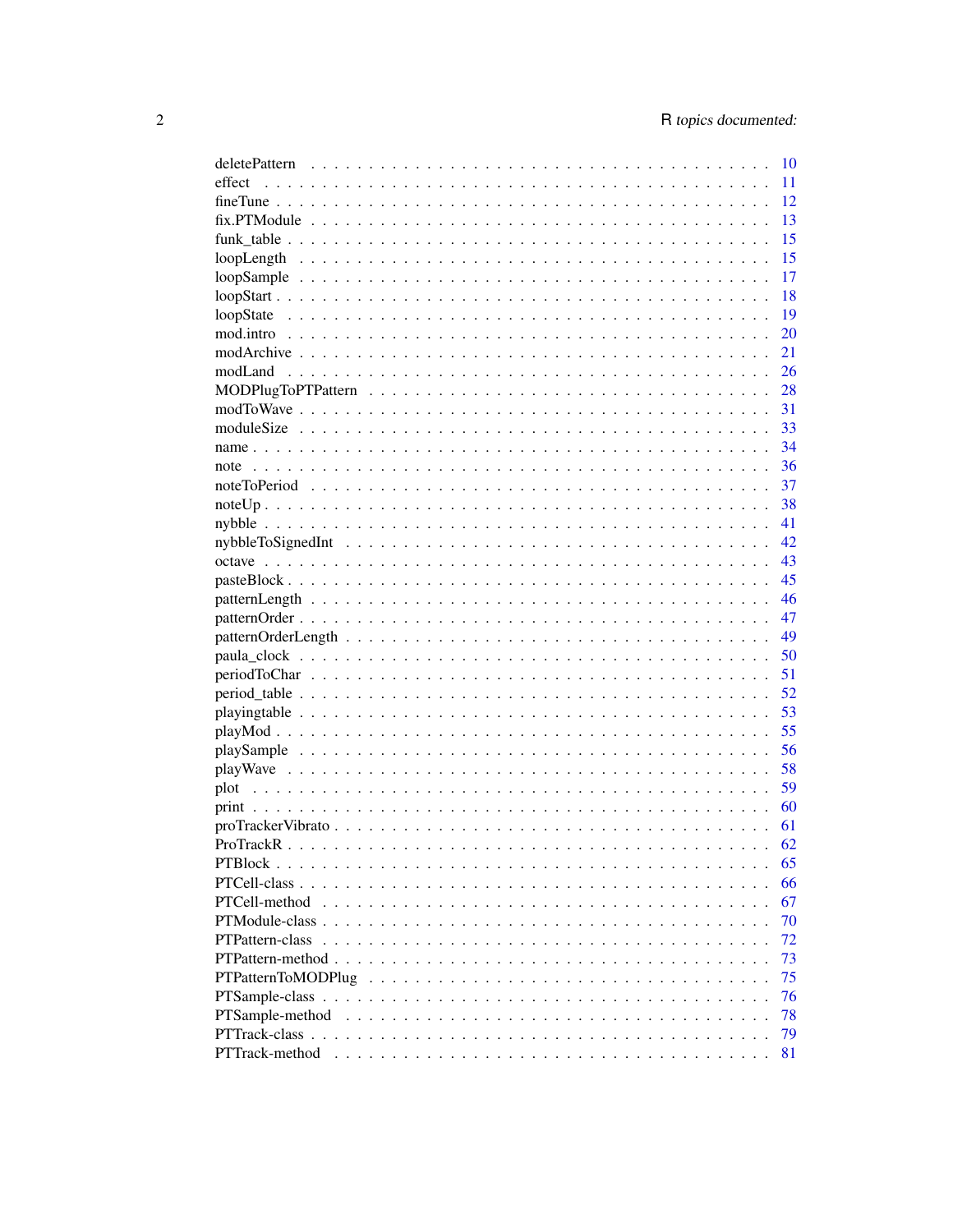# <span id="page-2-0"></span>appendPattern 3

|                                                                                                                   | 82  |
|-------------------------------------------------------------------------------------------------------------------|-----|
|                                                                                                                   | 84  |
|                                                                                                                   | 85  |
|                                                                                                                   | 86  |
|                                                                                                                   | 87  |
|                                                                                                                   | 89  |
|                                                                                                                   | -90 |
|                                                                                                                   | -91 |
|                                                                                                                   | -92 |
|                                                                                                                   | -93 |
|                                                                                                                   | -94 |
| $signedIntTo Raw \dots \dots \dots \dots \dots \dots \dots \dots \dots \dots \dots \dots \dots \dots \dots \dots$ | -95 |
|                                                                                                                   |     |
|                                                                                                                   |     |
|                                                                                                                   |     |
|                                                                                                                   |     |
|                                                                                                                   |     |
|                                                                                                                   |     |
|                                                                                                                   |     |

# **Index** the contract of the contract of the contract of the contract of the contract of the contract of the contract of the contract of the contract of the contract of the contract of the contract of the contract of the co

<span id="page-2-1"></span>appendPattern *Append a PTPattern to a PTModule*

# Description

Appends a specified [PTPattern](#page-71-1) to a [PTModule](#page-69-1).

# Usage

## S4 method for signature 'PTModule, PTPattern' appendPattern(x, pattern)

# Arguments

| X       | A PTModule object to which a PTPattern is to be appended.     |
|---------|---------------------------------------------------------------|
| pattern | A PTPattern object which is to be appended to the PTModule x. |

# Details

Depending on the [trackerFlag](#page-95-1), a ProTracker module can hold either 64 or 100 pattern tables. As long as the number of pattern tables is below this maximum, new pattern tables can be added to the module with this function.

The [patternOrder](#page-46-1) table should hold the maximum index of the available pattern tables in a module, otherwise, the module is not valid. As the maximum index increases, by appending a pattern table, the [patternOrder](#page-46-1) table should be updated. The [appendPattern](#page-2-1) method does this automatically, by replacing the first non-unique index in the order table, outside the current order table's length, with the new maximum index. If this is not possible, the highest element in the order table is set to hold the maximum index.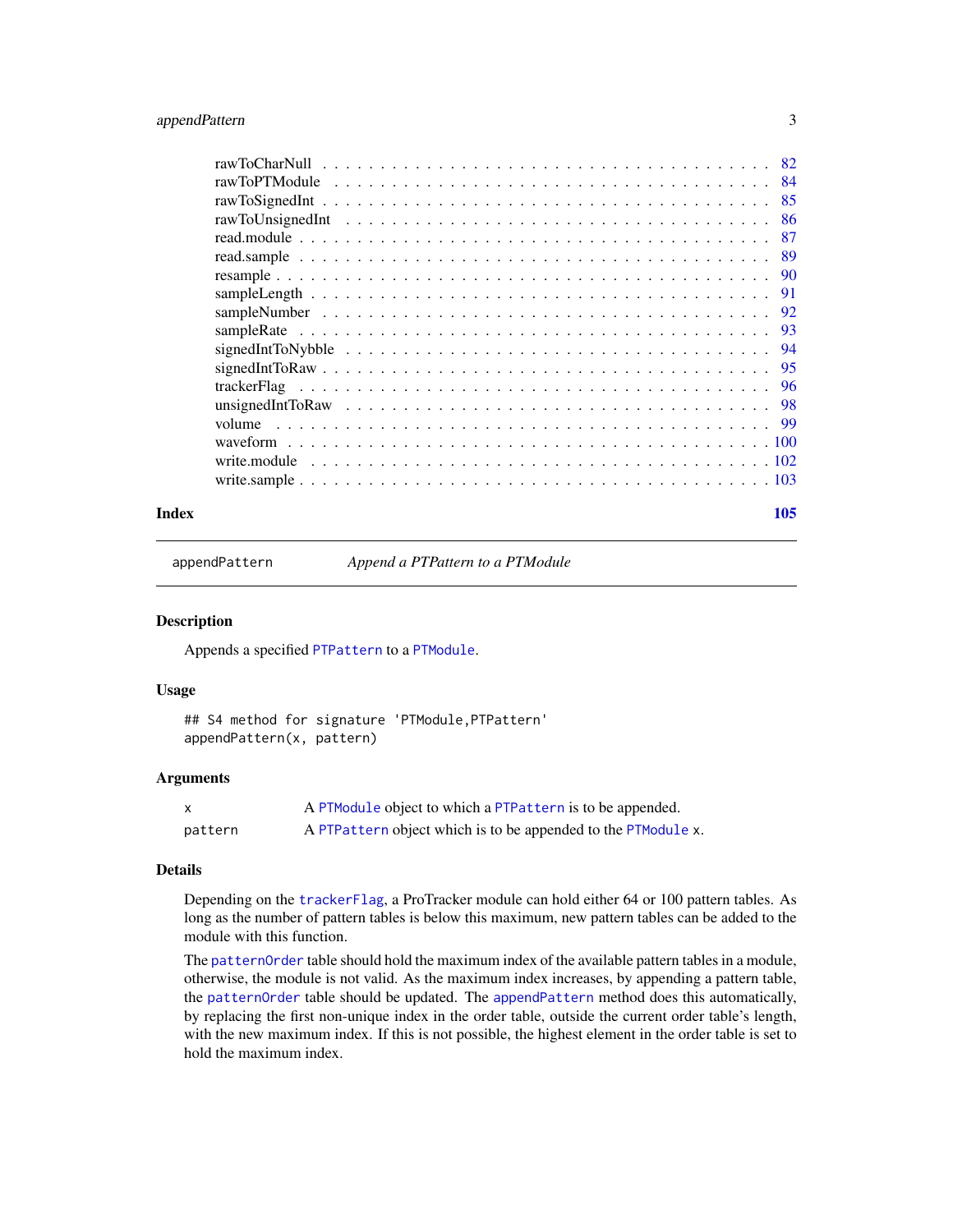# <span id="page-3-0"></span>Value

Returns a [PTModule](#page-69-1), to which the [PTPattern](#page-71-1) is appended.

#### Note

As per ProTracker specification, the pattern indices stored in the [PTModule](#page-69-1) and obtained with [patternOrder](#page-46-1) start at 0. Whereas R starts indexing at 1. Beware of this discrepancy.

# Author(s)

Pepijn de Vries

# See Also

Other pattern.operations: [MODPlugToPTPattern\(](#page-27-1)), [PTPattern-class](#page-71-2), [PTPattern-method](#page-72-1), [PTPatternToMODPlug\(](#page-74-1)), [deletePattern\(](#page-9-1)), [pasteBlock\(](#page-44-1)), [patternLength\(](#page-45-1)), [patternOrderLength\(](#page-48-1)), [patternOrder\(](#page-46-1))

```
Other module.operations: PTModule-class, clearSamples(), clearSong(), deletePattern(),
fix.PTModule(), modToWave(), moduleSize(), patternLength(), patternOrderLength(), patternOrder(),
playMod(), playingtable(), rawToPTModule(), read.module(), trackerFlag(), write.module()
```
# Examples

data("mod.intro") ## append an empty pattern to mod.intro mod.intro <- appendPattern(mod.intro, new("PTPattern")) ## append a copy of pattern # 1 (this is pattern #0 in the ## patternOrder table) to mod.intro mod.intro <- appendPattern(mod.intro, PTPattern(mod.intro, 1))

<span id="page-3-1"></span>as.character *Character representation of ProTrackR objects*

# Description

Create a character representation of [PTCell](#page-65-1), [PTTrack](#page-78-1) or [PTPattern](#page-71-1) objects.

#### Usage

```
## S4 method for signature 'PTCell'
as.character(x)
## S4 method for signature 'PTTrack'
as.character(x)
```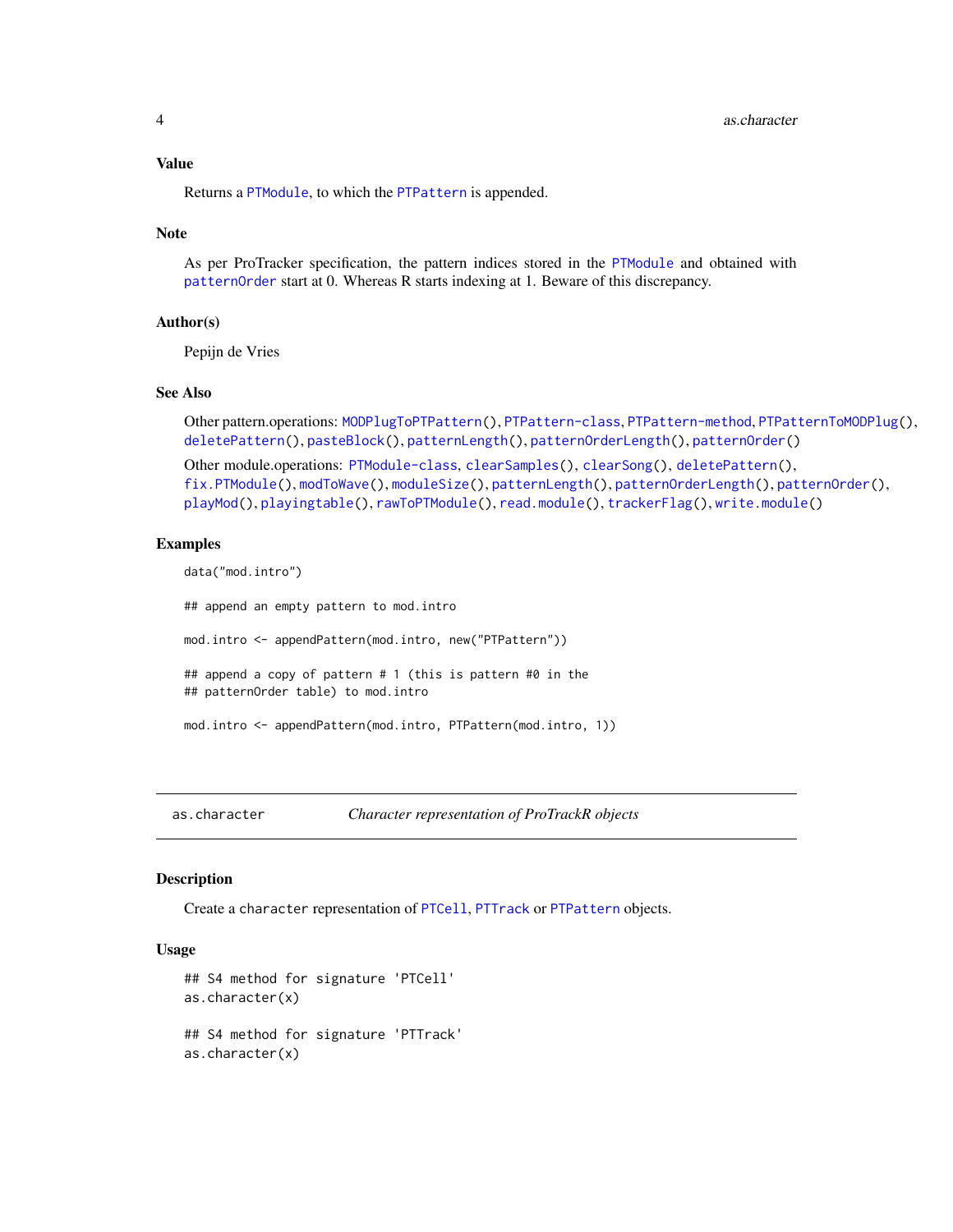#### as.character 5

```
## S4 method for signature 'PTPattern'
as.character(x)
```
# Arguments

x An object of any of the following classes: [PTCell](#page-65-1), [PTTrack](#page-78-1) or [PTPattern](#page-71-1).

### Details

A [PTCell](#page-65-1) is an element of a [PTTrack](#page-78-1) which in turn is an element of a [PTPattern](#page-71-1). A [PTPattern](#page-71-1) tells a tracker which sample to play at which frequency on which of the four audio channels and with which effects. A [PTCell](#page-65-1) in essence holds all this information as described at the documentation of the [PTCell-class](#page-65-2).

Data in these objects are stored in these objects in a raw form, to save working memory and to comply to the ProTracker file specifications. As the raw data is not easy to interpret, this method is provided to make your life (and the interpretation of the objects) easier.

This method generates a character representation of each of the three objects. These character representations can be coerced back to their original classes with the following methods: [PTCell-method](#page-66-1), [PTTrack-method](#page-80-1) and [PTPattern-method](#page-72-1).

# Value

Returns a single character string when x is of class [PTCell](#page-65-1).

Returns a vector of length 64 of the type character when x is of class [PTTrack](#page-78-1).

Returns a 64 by 4 matrix of the type character when x is of class [PTPattern](#page-71-1).

# Author(s)

Pepijn de Vries

#### See Also

Other character.operations: [name](#page-33-1), [periodToChar\(](#page-50-1)), [rawToCharNull\(](#page-81-1)), [sampleRate](#page-92-1) Other track.operations: [PTTrack-method](#page-80-1)

#### Examples

```
data("mod.intro")
```
as.character( PTCell(mod.intro, 1, 1, 1))

```
as.character(PTTrack(mod.intro, 1, 1))
```

```
as.character(PTPattern(mod.intro, 1))
```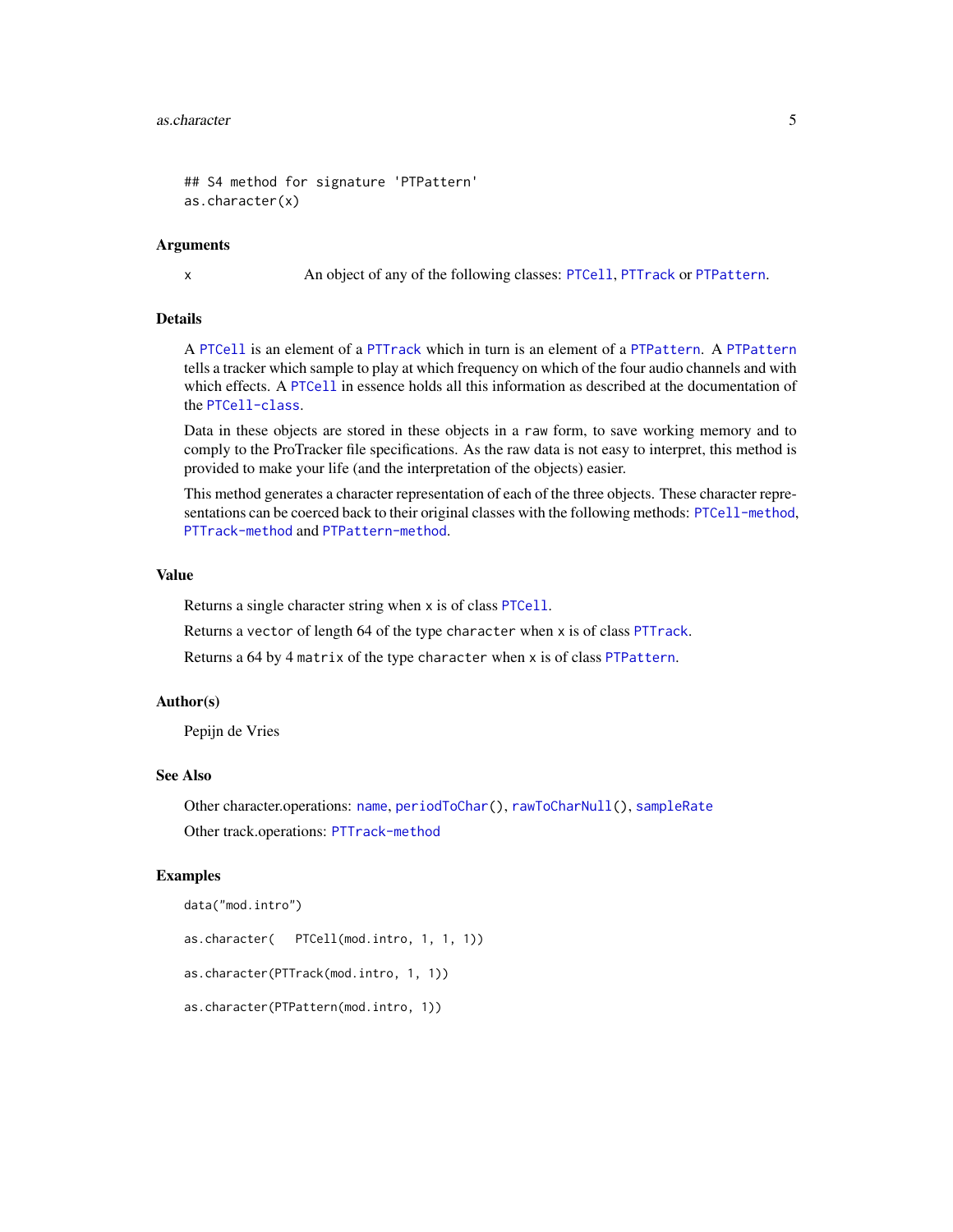<span id="page-5-0"></span>

Information of [PTCell](#page-65-1), [PTTrack](#page-78-1) and [PTPattern](#page-71-1) objects are stored as raw values. This method can be used to extract and replace this raw data. [PTModule](#page-69-1) objects can also be converted to raw data but not replaced by it.

#### Usage

```
## S4 method for signature 'PTCell'
as.raw(x)
## S4 replacement method for signature 'PTCell,raw'
as.raw(x) <- value
## S4 method for signature 'PTTrack'
as.raw(x)## S4 replacement method for signature 'PTTrack,matrix'
as.raw(x) < - value## S4 method for signature 'PTPattern'
as.raw(x)## S4 replacement method for signature 'PTPattern,matrix'
as.raw(x) < - value## S4 method for signature 'PTModule'
as.raw(x)
```
# Arguments

| $\mathsf{x}$ | A PTCell, PTTrack or PTPattern object, for which the raw data needs to ex-<br>tracted or replaced. A PTModule object is also allowed, but this object cannot be<br>replaced. |
|--------------|------------------------------------------------------------------------------------------------------------------------------------------------------------------------------|
| value        | raw data with which the raw data in object x needs to be replaced.                                                                                                           |
|              | If x is a PTCell object, value should be a vector of four raw values (conform<br>specifications provided at the documentation of the PTCe11-class).                          |
|              | If x is a PTT rack object, value should be a $64$ by 4 matrix holding raw values<br>(conform specifications provided at the documentation of the PTTrack-class).             |
|              | If x is a PTPattern object, value should be a 64 by 16 matrix holding raw val-<br>ues (conform specifications provided at the documentation of the PTPattern-class).         |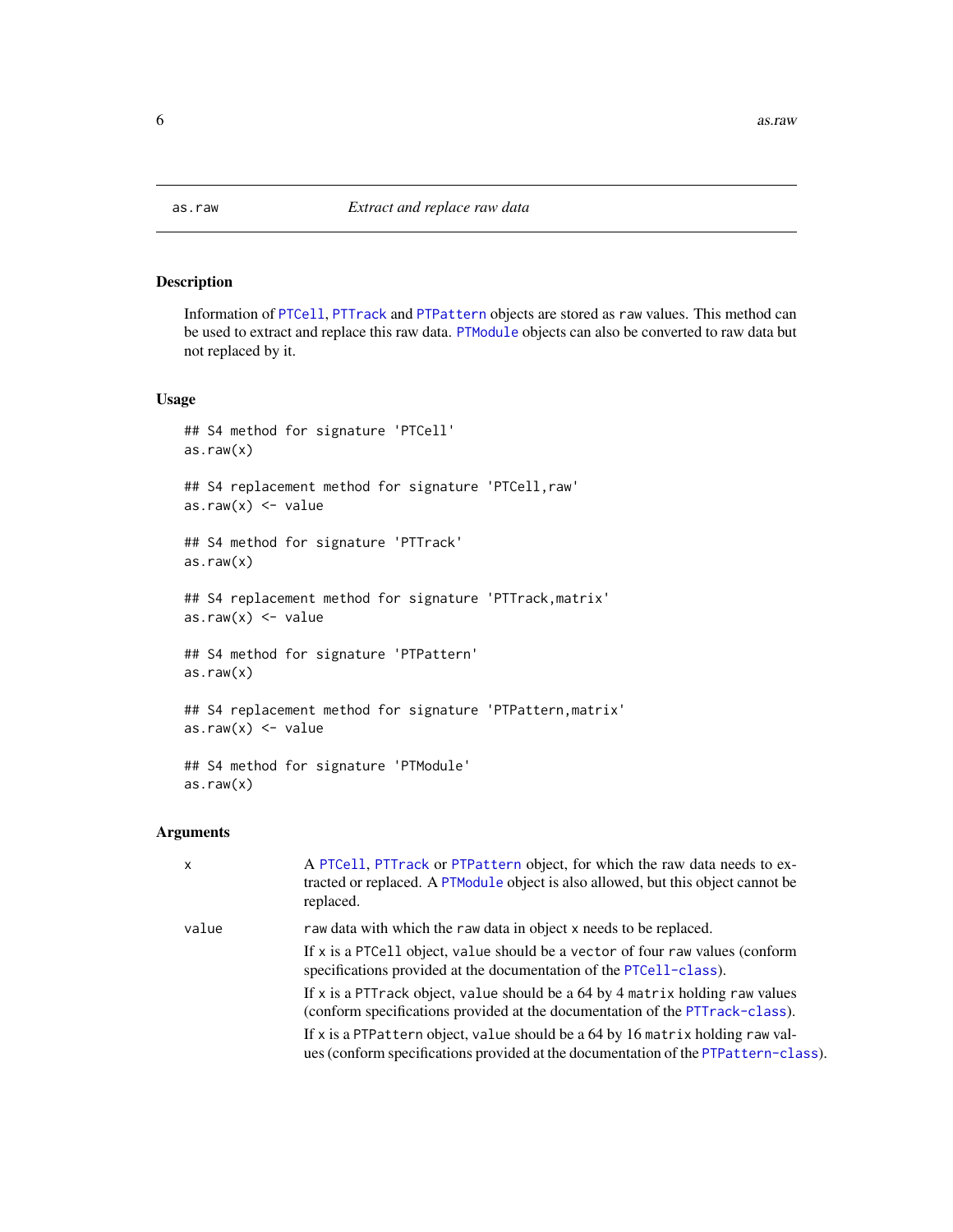#### $\alpha$ s.raw  $\alpha$

#### Details

A [PTCell](#page-65-1) is an element of a [PTTrack](#page-78-1) which in turn is an element of a [PTPattern](#page-71-1). A [PTPattern](#page-71-1) tells a tracker which sample to play at which frequency on which of the four audio channels and with which effects. A [PTCell](#page-65-1) in essence holds all this information as described at the documentation of the [PTCell-class](#page-65-2).

Data in these objects are stored in these objects in a raw form, to save working memory and to comply to the ProTracker file specifications (see documentation of each of these classes for more details). This method can be used to extract and replace raw data.

The PTModule object has a more complex structure but can also be converted into raw data (the way it would be stored in a ProTracker module file). However, this object cannot be replaced by raw data.

# Value

For as.raw, a length 4 vector, 64 by 4 matrix or a 64 by 16 matrix of raw data is returned, when x is of class PTCell, PTTrack or PTPattern, respectively.

If x is a PTModule object, the raw data returned will have the same format as the ProTracker file format.

For as.raw  $\leq$ , a copy of object x is returned in which the raw data is replaced by value.

#### Author(s)

Pepijn de Vries

# See Also

Other raw.operations: [nybbleToSignedInt\(](#page-41-1)), [nybble\(](#page-40-1)), [rawToCharNull\(](#page-81-1)), [rawToPTModule\(](#page-83-1)), [rawToSignedInt\(](#page-84-1)), [rawToUnsignedInt\(](#page-85-1)), [signedIntToNybble\(](#page-93-1)), [signedIntToRaw\(](#page-94-1)), [unsignedIntToRaw\(](#page-97-1))

# Examples

```
data("mod.intro")
## Get the raw data of the PTCell at
## pattern #1, track #1 and row #1
## of mod.intro:
as.raw(PTCell(mod.intro, 1, 1, 1))
## idem for PTTrack #1 of pattern #1:
as.raw(PTTrack(mod.intro, 1, 1))
## idem for PTPattern #1:
as.raw(PTPattern(mod.intro, 1))
## replace raw data of PTCell 1, 1, 1
## with that of PTCell 2, 1, 1:
as.raw(PTCell(mod.intro, 1, 1, 1)) <-
 as.raw(PTCell(mod.intro, 2, 1, 1))
```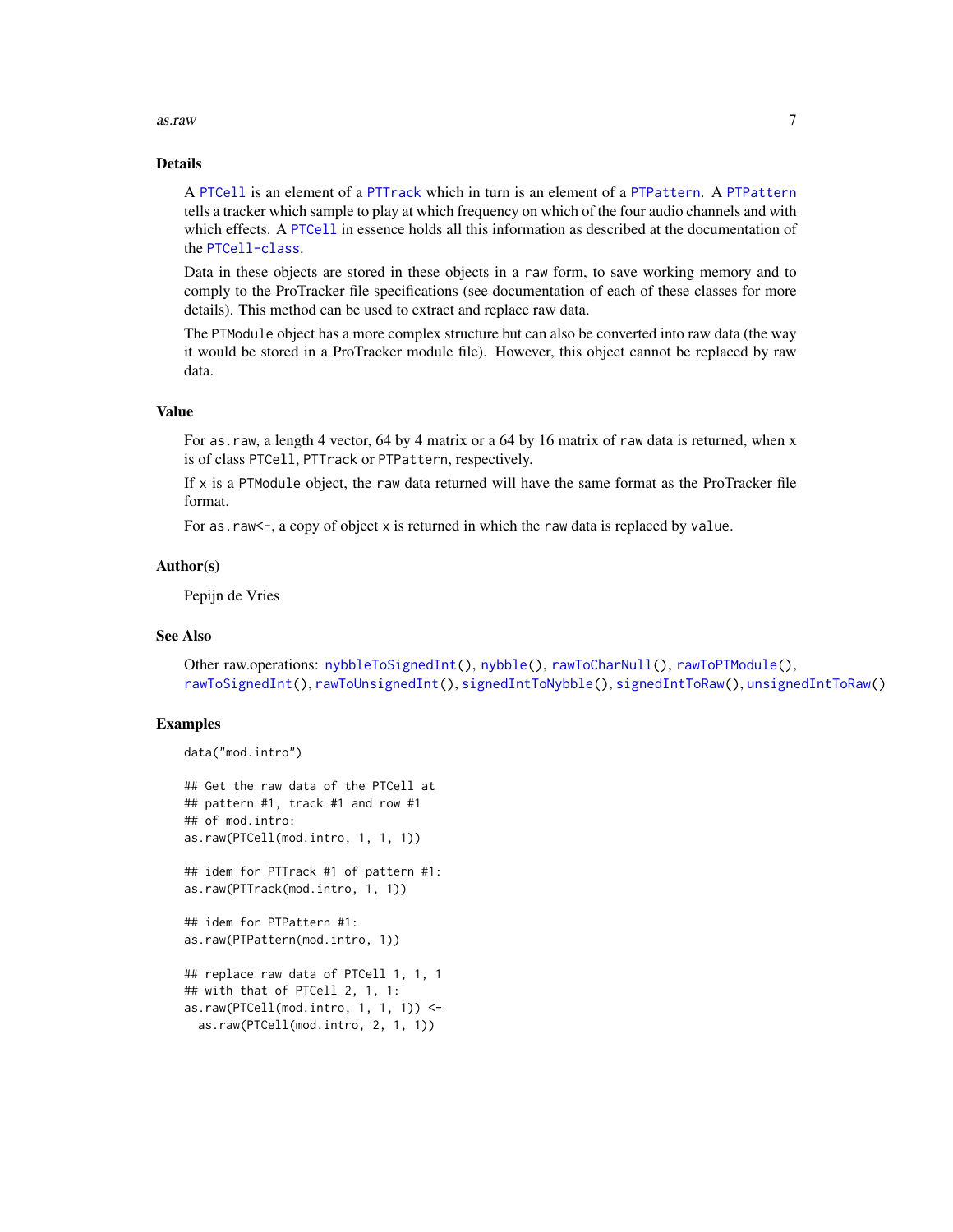<span id="page-7-1"></span><span id="page-7-0"></span>

Remove all [PTSample](#page-75-1)s from a [PTModule](#page-69-1) object.

# Usage

## S4 method for signature 'PTModule' clearSamples(mod)

## Arguments

mod A [PTModule](#page-69-1) object from which all samples needs to be removed.

# Details

Conform the original ProTracker, this method removes all patterns [PTSample](#page-75-1)s from a module. You keep all patterns ([PTPattern](#page-71-1)) and [patternOrder](#page-46-1) info.

#### Value

Returns a copy of object mod in which all samples are removed.

# Author(s)

Pepijn de Vries

#### See Also

```
Other module.operations: PTModule-class, appendPattern(), clearSong(), deletePattern(),
fix.PTModule(), modToWave(), moduleSize(), patternLength(), patternOrderLength(), patternOrder(),
playMod(), playingtable(), rawToPTModule(), read.module(), trackerFlag(), write.module()
```
# Examples

```
data(mod.intro)
```
## 'clear.mod' is a copy of 'mod.intro' without the ## samples. It still holds all pattern tables and ## pattern order info. clear.mod <- clearSamples(mod.intro)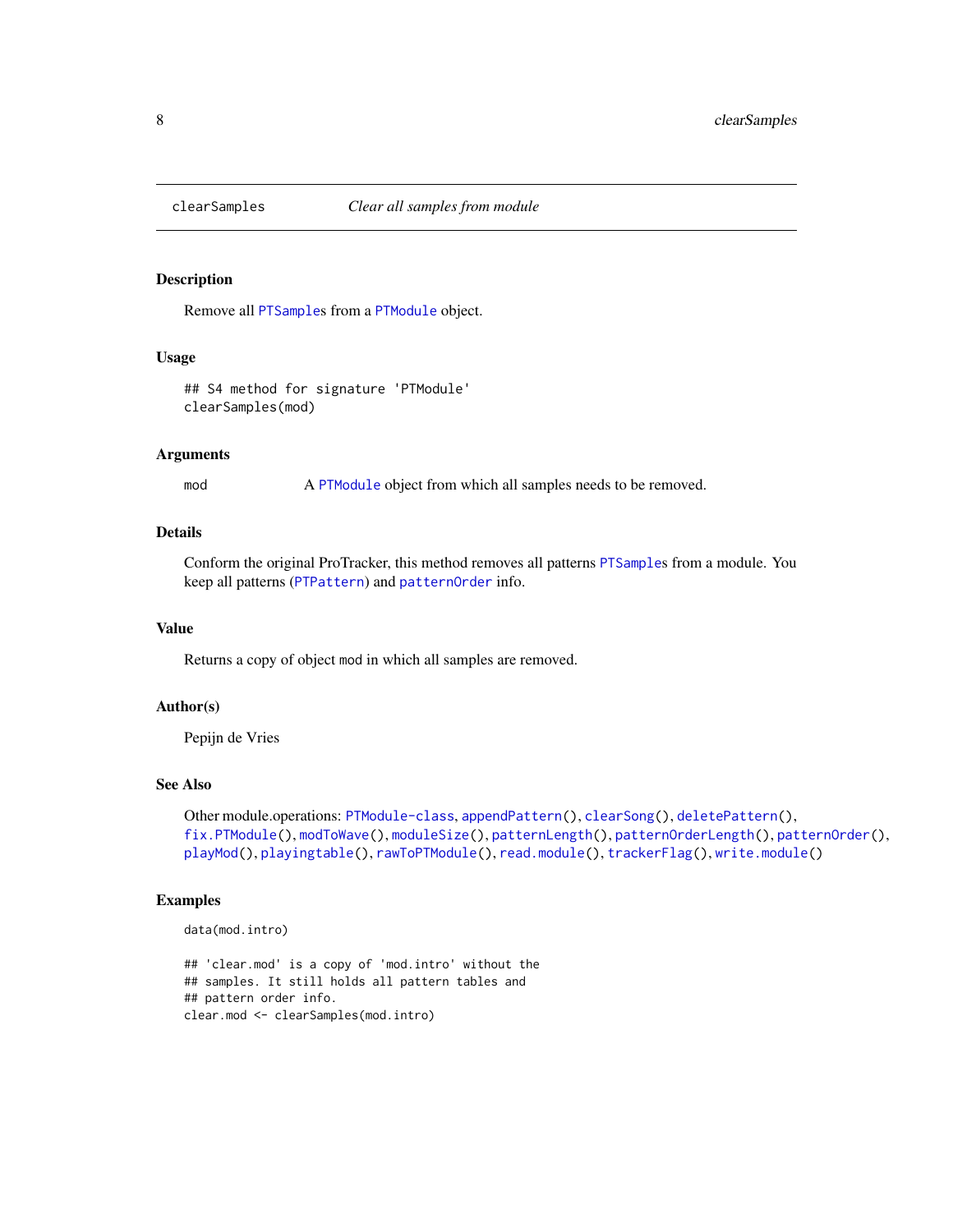<span id="page-8-1"></span><span id="page-8-0"></span>

Remove all patterns ([PTPattern](#page-71-1)) and [patternOrder](#page-46-1) info from a [PTModule](#page-69-1) object.

#### Usage

## S4 method for signature 'PTModule' clearSong(mod)

# Arguments

mod A [PTModule](#page-69-1) object from which all pattern (order) info needs to be removed.

# Details

Conform the original ProTracker, this method removes all patterns ([PTPattern](#page-71-1)) and [patternOrder](#page-46-1) info from a module. You keep the audio [PTSample](#page-75-1)s.

# Value

Returns a copy of object mod in which all pattern (order) info is removed.

# Author(s)

Pepijn de Vries

# See Also

```
Other module.operations: PTModule-class, appendPattern(), clearSamples(), deletePattern(),
fix.PTModule(), modToWave(), moduleSize(), patternLength(), patternOrderLength(), patternOrder(),
playMod(), playingtable(), rawToPTModule(), read.module(), trackerFlag(), write.module()
```
# Examples

```
data(mod.intro)
```

```
## 'clear.mod' is a copy of 'mod.intro' without the
## pattern (order) info. It still has the audio samples.
clear.mod <- clearSong(mod.intro)
```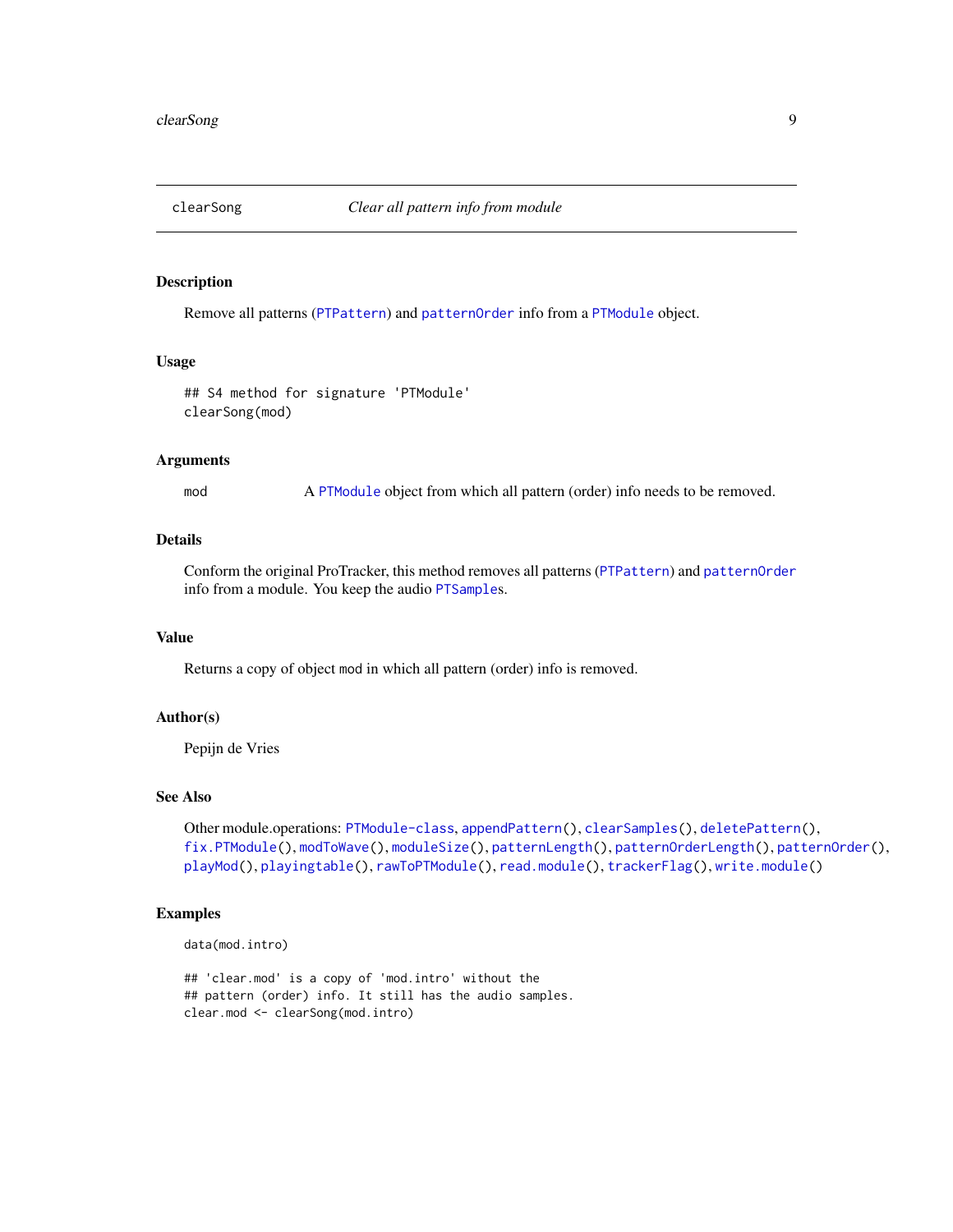<span id="page-9-1"></span><span id="page-9-0"></span>

This method removes a [PTPattern](#page-71-1) from a [PTModule](#page-69-1) object and updates the [patternOrder](#page-46-1) table accordingly.

#### Usage

```
## S4 method for signature 'PTModule,numeric'
deletePattern(x, index)
```
# Arguments

| X     | A PTModule from which a PTPattern needs to be removed.                                                                                                                                                                                    |
|-------|-------------------------------------------------------------------------------------------------------------------------------------------------------------------------------------------------------------------------------------------|
| index | A numeric index of the PTPattern table that needs to be removed. The index<br>should be between 1 and pattern Length. It's not possible to delete multiple<br>patterns simultaneously with this method. A PTM odule should always hold at |
|       | least 1 pattern table, therefore, the last PTPattern table cannot be deleted.                                                                                                                                                             |

# Details

This method safely removes a [PTPattern](#page-71-1) from a [PTModule](#page-69-1) object, guarding the validity of the [PTModule](#page-69-1) object. It therefore also updates the [patternOrder](#page-46-1) table, by renumbering the indices listed there. The index of the removed object is replaced with a zero in the [patternOrder](#page-46-1) table.

#### Value

Returns a [PTModule](#page-69-1) from which the selected [PTPattern](#page-71-1) is deleted.

# Note

As per ProTracker specification, the pattern indices stored in the [PTModule](#page-69-1) and obtained with [patternOrder](#page-46-1) start at 0. Whereas R starts indexing at 1. Beware of this discrepancy.

# Author(s)

Pepijn de Vries

#### See Also

Other pattern.operations: [MODPlugToPTPattern\(](#page-27-1)), [PTPattern-class](#page-71-2), [PTPattern-method](#page-72-1), [PTPatternToMODPlug\(](#page-74-1)), [appendPattern\(](#page-2-1)), [pasteBlock\(](#page-44-1)), [patternLength\(](#page-45-1)), [patternOrderLength\(](#page-48-1)), [patternOrder\(](#page-46-1))

Other module.operations: [PTModule-class](#page-69-2), [appendPattern\(](#page-2-1)), [clearSamples\(](#page-7-1)), [clearSong\(](#page-8-1)), [fix.PTModule\(](#page-12-1)), [modToWave\(](#page-30-1)), [moduleSize\(](#page-32-1)), [patternLength\(](#page-45-1)), [patternOrderLength\(](#page-48-1)), [patternOrder\(](#page-46-1)), [playMod\(](#page-54-1)), [playingtable\(](#page-52-1)), [rawToPTModule\(](#page-83-1)), [read.module\(](#page-86-1)), [trackerFlag\(](#page-95-1)), [write.module\(](#page-101-1))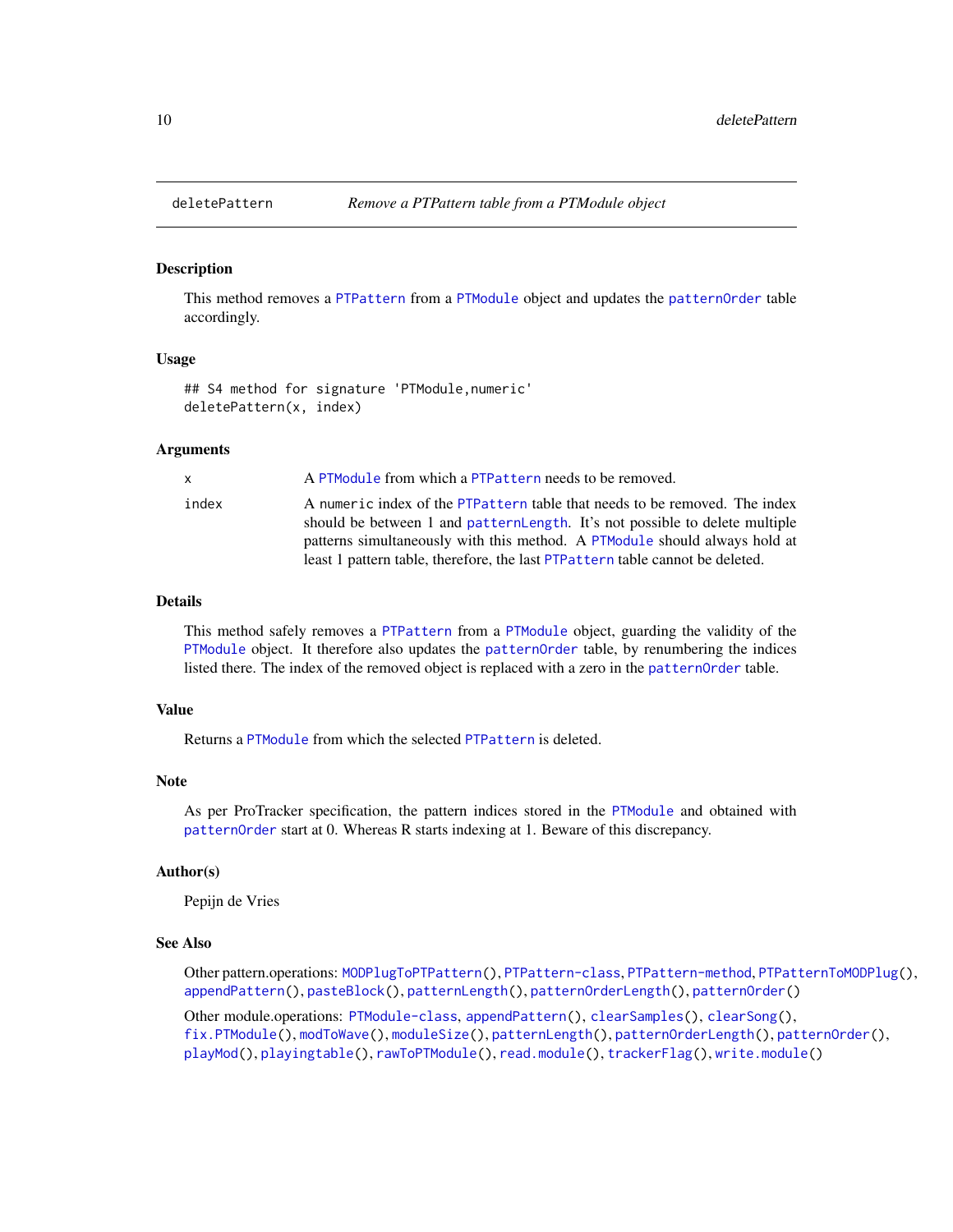#### <span id="page-10-0"></span>effect and the state of the state of the state of the state of the state of the state of the state of the state of the state of the state of the state of the state of the state of the state of the state of the state of the

# Examples

```
data("mod.intro")
print(mod.intro)
## delete pattern #2 from mod.intro:
mod.intro <- deletePattern(mod.intro, 2)
print(mod.intro)
```
effect *Extract or replace effect/trigger codes*

# Description

The 3 right-hand symbols of a character representation of a [PTCell](#page-65-1) represent an effect or trigger code. This method can be used to extract or replace this code.

# Usage

```
## S4 method for signature 'PTCell'
effect(x)
```
## S4 replacement method for signature 'PTCell,character' effect(x) <- value

# Arguments

|       | A PTCell from which the effect code needs to be extracted.                    |
|-------|-------------------------------------------------------------------------------|
| value | A character string containing a three hexadecimal digit effect code. All hex- |
|       | adecimal codes are accepted, not all will produce meaningful effects.         |

#### Details

When a [PTCell](#page-65-1) is represented by a character string, the last three symbols represent a hexadecimal effect or trigger code. In general the first of the three symbols indicates a type of effect or trigger, whereas the latter two generally indicate a magnitude or a position for effects and triggers.

Effects can for instance be volume or frequency slides. The codes can also affect the module tempo or cause position jumps.

When replacing this code, all three digit hexadecimal character strings are accepted, although not all codes will represent a valid effect or trigger. See [http://coppershade.org/articles/More!](http://coppershade.org/articles/More!/Topics/Protracker_Effect_Commands/) [/Topics/Protracker\\_Effect\\_Commands/](http://coppershade.org/articles/More!/Topics/Protracker_Effect_Commands/) for a valid list of effect codes.

# Value

For effect, a character string with the three hexadecimal digit effect code will be returned. For effect<-, a copy of object x with effect code value will be returned.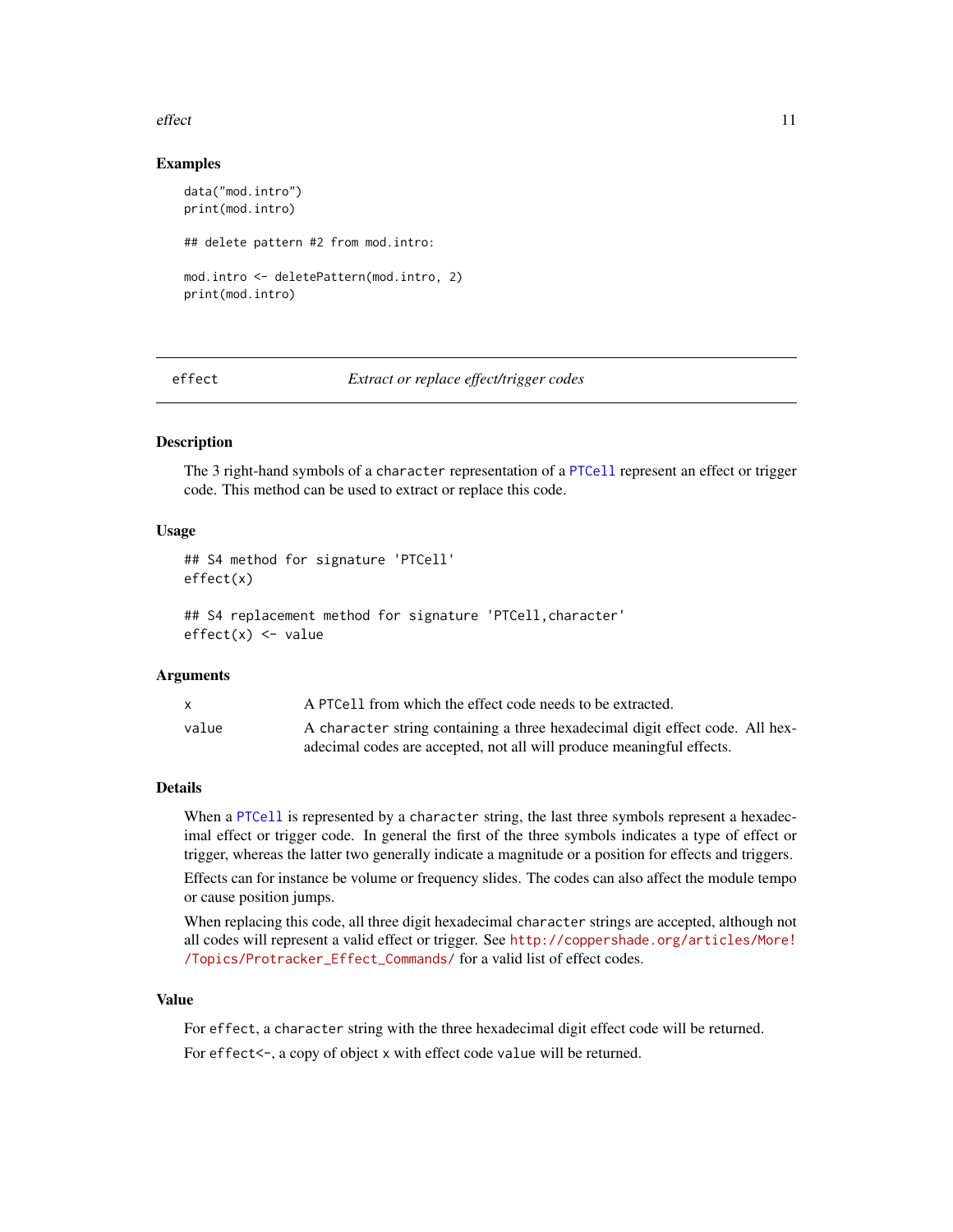#### <span id="page-11-0"></span>Author(s)

Pepijn de Vries

# See Also

Other cell.operations: [PTCell-class](#page-65-2), [PTCell-method](#page-66-1), [note\(](#page-35-1)), [sampleNumber\(](#page-91-1))

# Examples

data("mod.intro")

```
## the PTCell in row #1, of pattern #1, track #1
## has effect code "A08", which is a volume slide down (0xA)
## with speed 0x8:
effect(PTCell(mod.intro, 1, 1, 1))
```

```
## this is how you can change an effect:
cell <- PTCell("C-2 01 000")
effect(cell) <- "C20"
```
## the above expression sets the volume (effect 0xC) ## to 50% (0x20 which is halve of the maximum 0x40)

<span id="page-11-1"></span>

fineTune *Fine tune a PTSample*

# Description

Extract or replace the fine tune value of a [PTSample](#page-75-1).

#### Usage

```
## S4 method for signature 'PTSample'
fineTune(sample)
```

```
## S4 replacement method for signature 'PTSample,numeric'
fineTune(sample) <- value
```
#### Arguments

| sample | A PTS ample for which the fine tune value needs to be extracted or replace. |
|--------|-----------------------------------------------------------------------------|
| value  | A numeric value ranging from -8 up to 7, representing the fine tune.        |

# Details

[PTSample](#page-75-1)s can be tuned with their fine tune values. The values range from -8 up to 7 and affect the playback sample rate of specific notes (see [period\\_table](#page-51-1)). This method can be used to extract this value, or to safely replace it.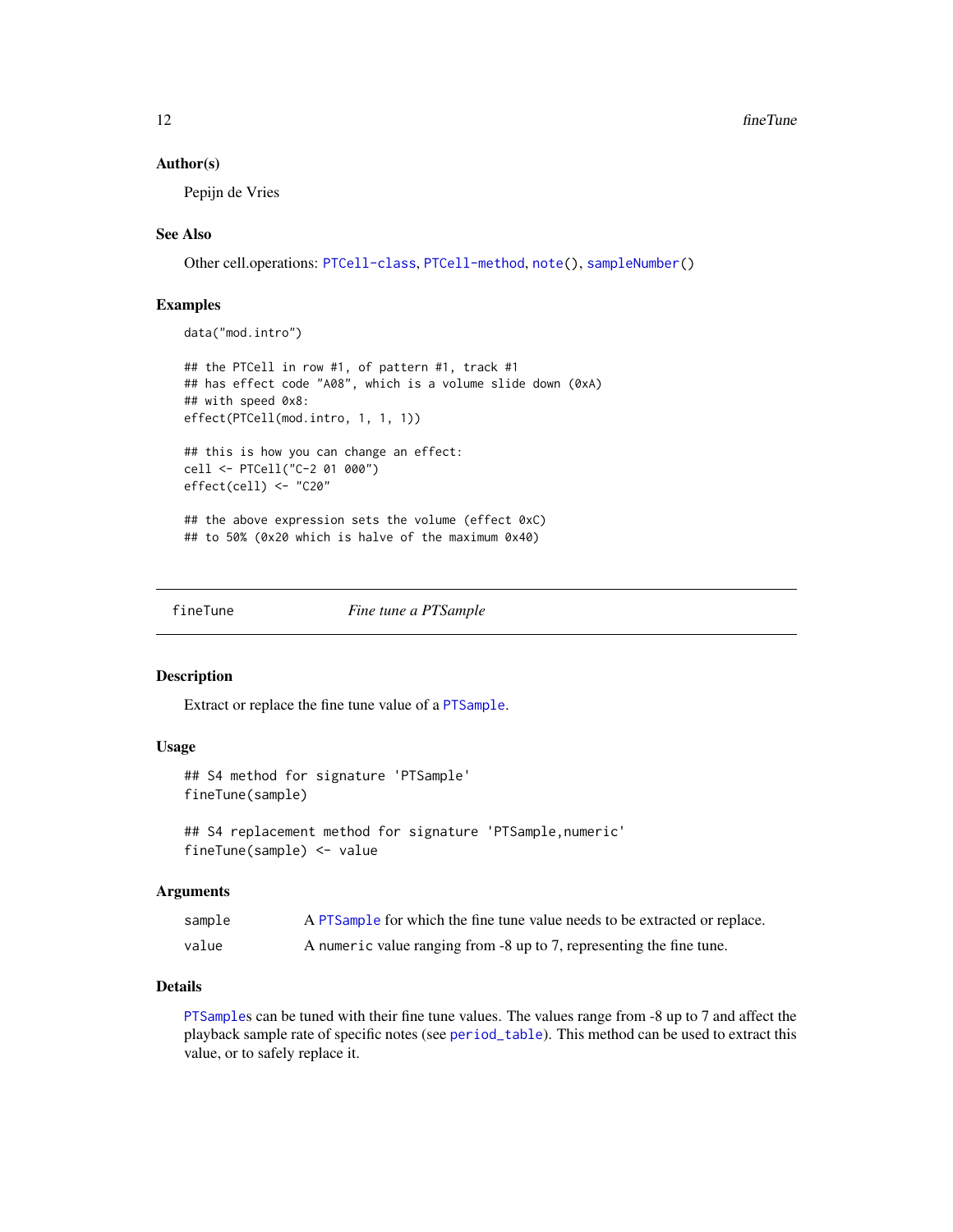# <span id="page-12-0"></span> $fix.PTModule$  13

# Value

For fineTune the fine tune value, represented by an integer value ranging from -8 up to 7, is returned.

For fineTune<- A [PTSample](#page-75-1) sample, updated with the fine tune value, is returned.

# Author(s)

Pepijn de Vries

# See Also

```
Other sample.operations: PTSample-class, PTSample-method, loopLength(), loopSample(),
loopStart(), loopState(), name, playSample(), read.sample(), sampleLength(), volume(),
waveform(), write.sample()
```
#### Examples

data("mod.intro")

## get the finetune of the first sample of mod.intro:

fineTune(PTSample(mod.intro, 1))

## Let's tweak the finetune of the first sample of ## mod.intro to -1:

```
fineTune(PTSample(mod.intro, 1)) <- -1
```
<span id="page-12-1"></span>fix.PTModule *Attempt to fix PTModule to ProTracker specs*

#### Description

Try to fix non-valid [PTModule](#page-69-1) objects in order to meet with ProTracker specs such that they pass validity tests.

#### Usage

```
## S4 method for signature 'PTModule,logical'
fix.PTModule(mod, verbose = T)
## S4 method for signature 'PTModule,missing'
fix.PTModule(mod)
```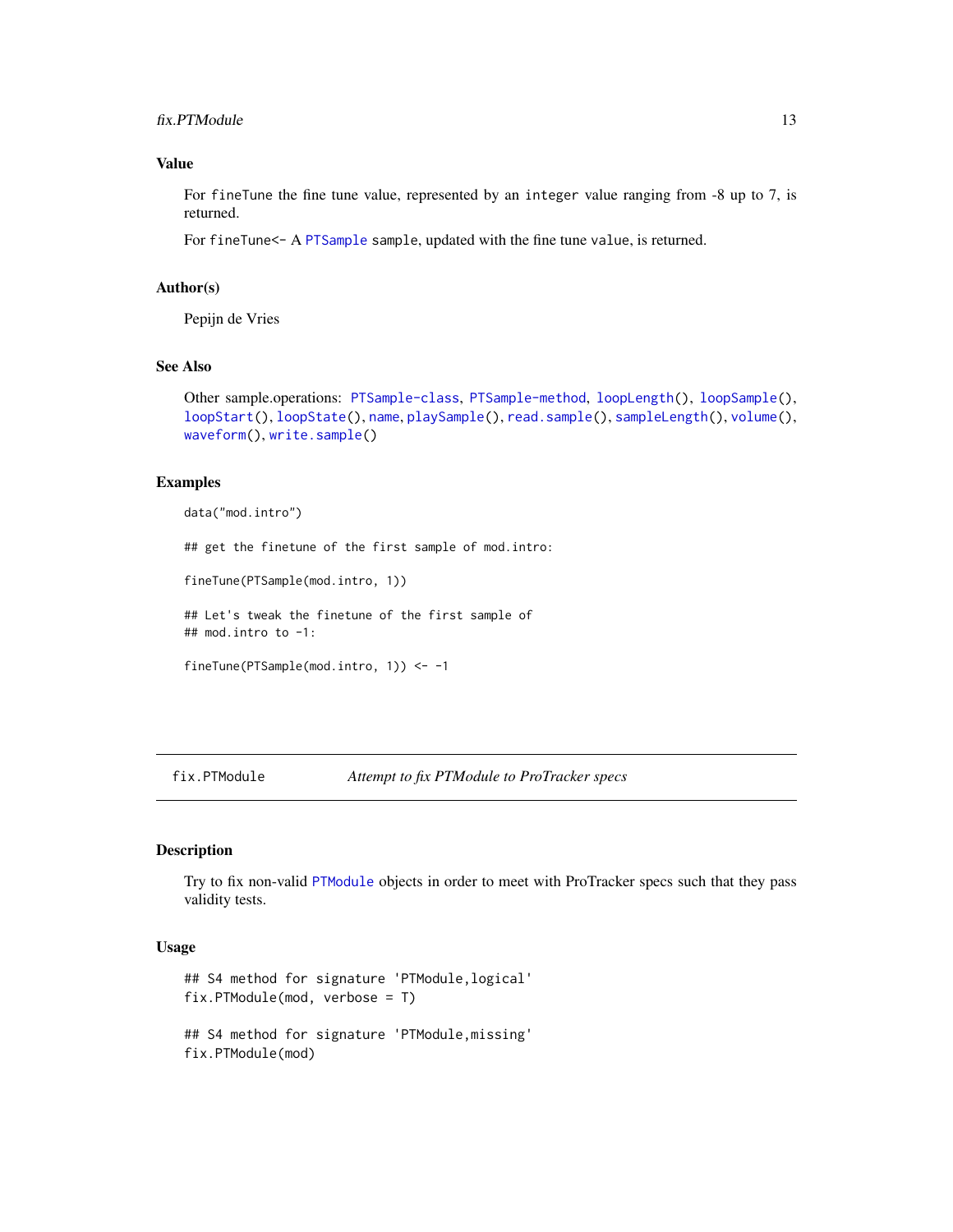#### Arguments

| mod     | A PTModule object which needs fixing.                                            |
|---------|----------------------------------------------------------------------------------|
| verbose | With the default value of TRUE, the method prints a progress report to the sink. |
|         | When set to FALSE, the progress report is suppressed.                            |

# Details

Almost any file can be read as a [PTModule](#page-69-1) object (using [read.module](#page-86-1)) when validity is ignored and no unexpected end of file is reached. This package's object validity are very strickly testing for compliance with ProTracker specifications. As many modules could have been created with other trackers (which often will play just as well in ProTracker) it is desirable to convert such object to ProTracker specs. This method attempts to do so, by fixing each aspect, that is also tested in the object validity functions. Note that the attempts are no guarantee for success, and 'fixed' modules may not play as intended.

# Value

Returns a copy of object mod in which all non-conformaties are attempted to be fixed. (Attempted) fixes are listed printed in the progress report.

# Note

In the current version, pattern data itself is not checked for non-conformaties nor is it fixed.

# Author(s)

Pepijn de Vries

# See Also

```
Other module.operations: PTModule-class, appendPattern(), clearSamples(), clearSong(),
deletePattern(), modToWave(), moduleSize(), patternLength(), patternOrderLength(),
patternOrder(), playMod(), playingtable(), rawToPTModule(), read.module(), trackerFlag(),
write.module()
```
#### Examples

```
## Not run:
data("mod.intro")
```

```
## Let's do something illegal and destroy mod.intro:
mod.intro@pattern.order <- mod.intro@pattern.order[1:9]
```

```
## We should have used the 'patternOrder'-method to
## change the pattern order. Now we have broken the
## object:
validObject(mod.intro, TRUE)
```

```
## No worries, we can fix it:
mod.intro <- fix.PTModule(mod.intro)
```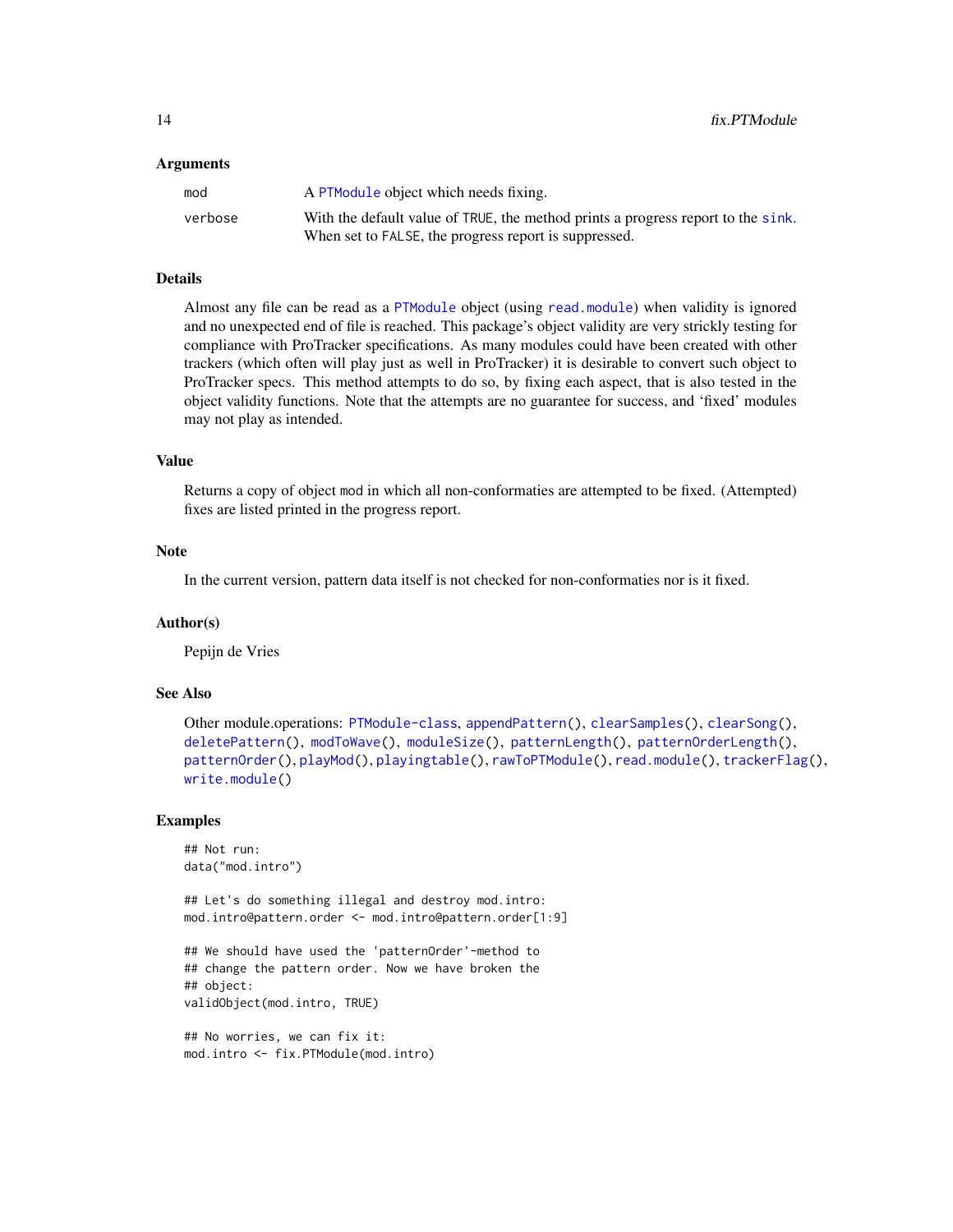```
## See, it's all OK again:
validObject(mod.intro, TRUE)
## End(Not run)
```
funk\_table *ProTracker Funk Table*

# Description

Small list of numbers used by an obscure audio effect in ProTracker

#### Format

A numeric vector of length 16 holding values to be used in ProTracker funk repeat effects.

# Details

This dataset is included for completeness sake. It is not yet used by any class, method or function in the [ProTrackR](#page-61-1) package. It may very well be obsolete for recent ProTracker versions.

#### References

[http://fossies.org/linux/uade/amigasrc/players/tracker/eagleplayers/mod32\\_protra](http://fossies.org/linux/uade/amigasrc/players/tracker/eagleplayers/mod32_protracker/PTK_versions.txt)cker/ [PTK\\_versions.txt](http://fossies.org/linux/uade/amigasrc/players/tracker/eagleplayers/mod32_protracker/PTK_versions.txt)

# Examples

data("funk\_table")

<span id="page-14-1"></span>loopLength *The loop length of a PTSample*

#### Description

Extract or replace the loop length of a [PTSample](#page-75-1).

# Usage

```
## S4 method for signature 'PTSample'
loopLength(sample)
```
## S4 replacement method for signature 'PTSample' loopLength(sample) <- value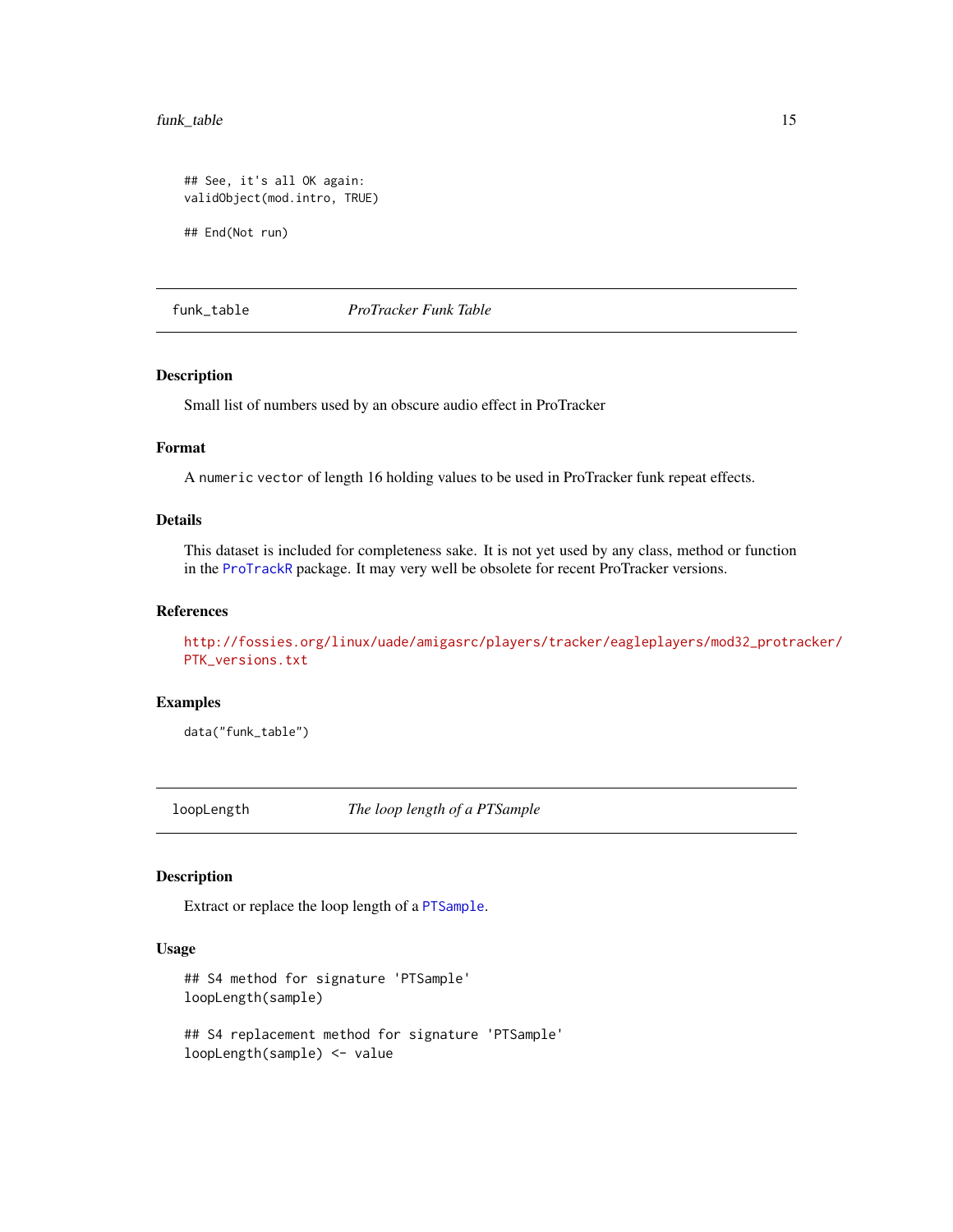# Arguments

| sample | A PTSample for which the loop length needs to be extracted or replace.                                                                                                                                        |
|--------|---------------------------------------------------------------------------------------------------------------------------------------------------------------------------------------------------------------|
| value  | An even numeric value giving the loop length in samples ranging from 2 up to<br>131070 (It can be 0 when the sample is empty). The sum of the loopStart and<br>loopLength should not exceed the sampleLength. |
|        | Use a value of either character "off" or logical "FALSE", in order to turn<br>off the loop all together.                                                                                                      |

# Details

[PTSample](#page-75-1)s can have loops, marked by a starting position and length of the loop (in samples), for more details see the [PTSample-class](#page-75-2). This method can be used to extract the loop length or safely replace its value.

# Value

For loopLength the loop length (in samples), represented by an even integer value ranging from 0 up to 131070, is returned.

For loopLength<- A [PTSample](#page-75-1) sample, updated with the loop length 'value', is returned.

# Author(s)

Pepijn de Vries

# See Also

Other loop.methods: [loopSample\(](#page-16-1)), [loopStart\(](#page-17-1)), [loopState\(](#page-18-1))

```
Other sample.operations: PTSample-class, PTSample-method, fineTune(), loopSample(), loopStart(),
loopState(), name, playSample(), read.sample(), sampleLength(), volume(), waveform(),
write.sample()
```
#### Examples

```
data("mod.intro")
## get the loop length of the
## first sample of mod.intro:
```
loopLength(PTSample(mod.intro, 1))

```
## Let's change the length of
## the loop to 200
```
loopLength(PTSample(mod.intro, 1)) <- 200

## Let's turn off the loop all together:

```
loopLength(PTSample(mod.intro, 1)) <- FALSE
```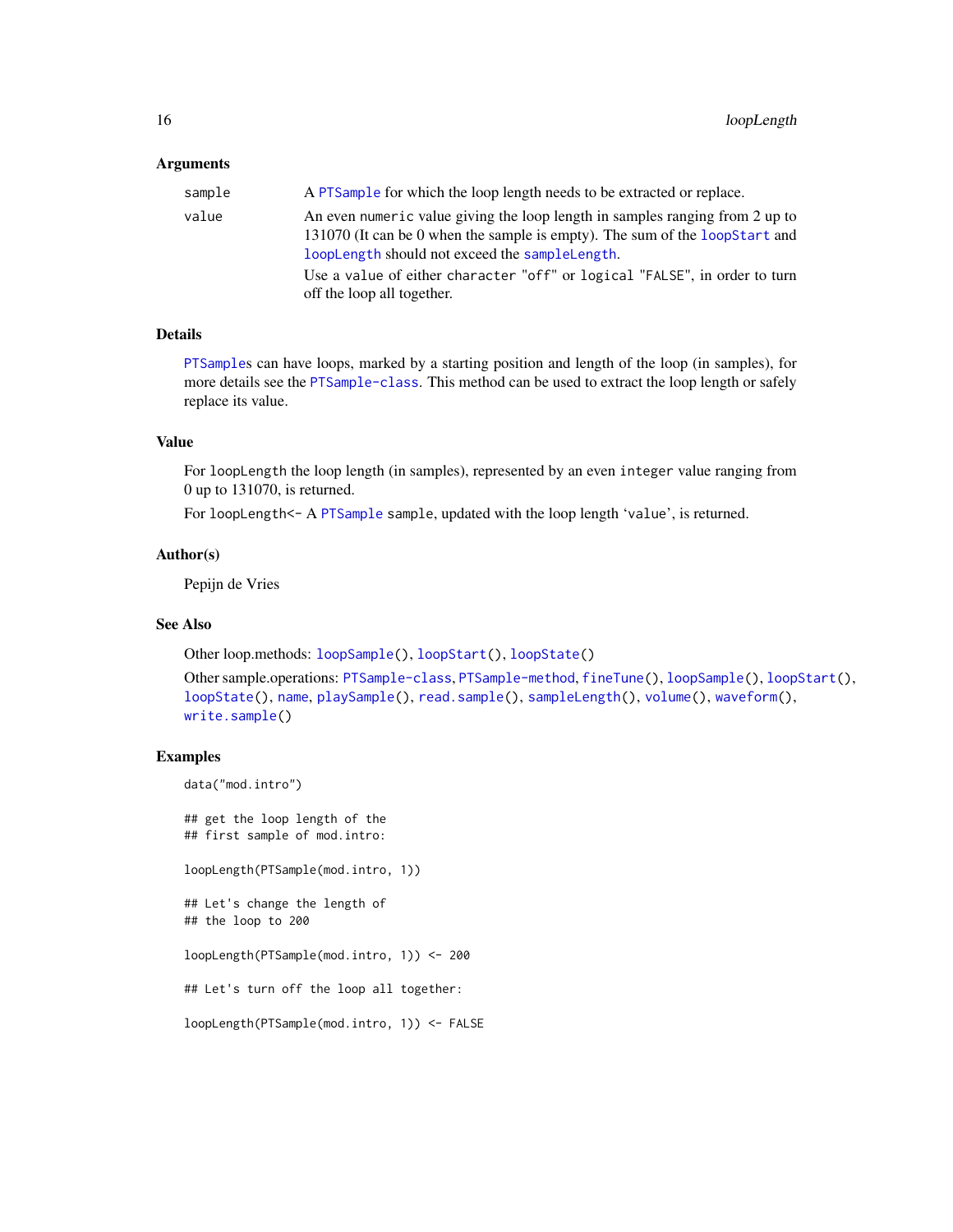<span id="page-16-1"></span><span id="page-16-0"></span>

Generate a looped [waveform](#page-99-1) of a [PTSample](#page-75-1) object.

# Usage

## S4 method for signature 'PTSample' loopSample(sample, times, n\_samples)

# Arguments

| sample    | A PTSample object that needs to be looped.                                                                                                         |
|-----------|----------------------------------------------------------------------------------------------------------------------------------------------------|
| times     | A positive integer value indicating the number of times a sample loop should<br>be repeated. This argument is ignored if n_samples is specified.   |
| n_samples | A positive integer value indicating the desired length of the looped waveform<br>in number of samples. This argument overrules the times argument. |

# Details

For playing routines, it can be useful to generate repeats of a sample loop. This method returns the waveform of a [PTSample](#page-75-1) where the loop is repeated 'times' times or has a length of 'n\_samples'.

# Value

Returns a [waveform](#page-99-1) represented by a numeric vector of values ranging from 0 up to 255. Has a length of n\_samples when that argument is specified.

# Author(s)

Pepijn de Vries

# See Also

Other loop.methods: [loopLength\(](#page-14-1)), [loopStart\(](#page-17-1)), [loopState\(](#page-18-1))

Other sample.operations: [PTSample-class](#page-75-2), [PTSample-method](#page-77-1), [fineTune\(](#page-11-1)), [loopLength\(](#page-14-1)), [loopStart\(](#page-17-1)), [loopState\(](#page-18-1)), [name](#page-33-1), [playSample\(](#page-55-1)), [read.sample\(](#page-88-1)), [sampleLength\(](#page-90-1)), [volume\(](#page-98-1)), [waveform\(](#page-99-1)), [write.sample\(](#page-102-1))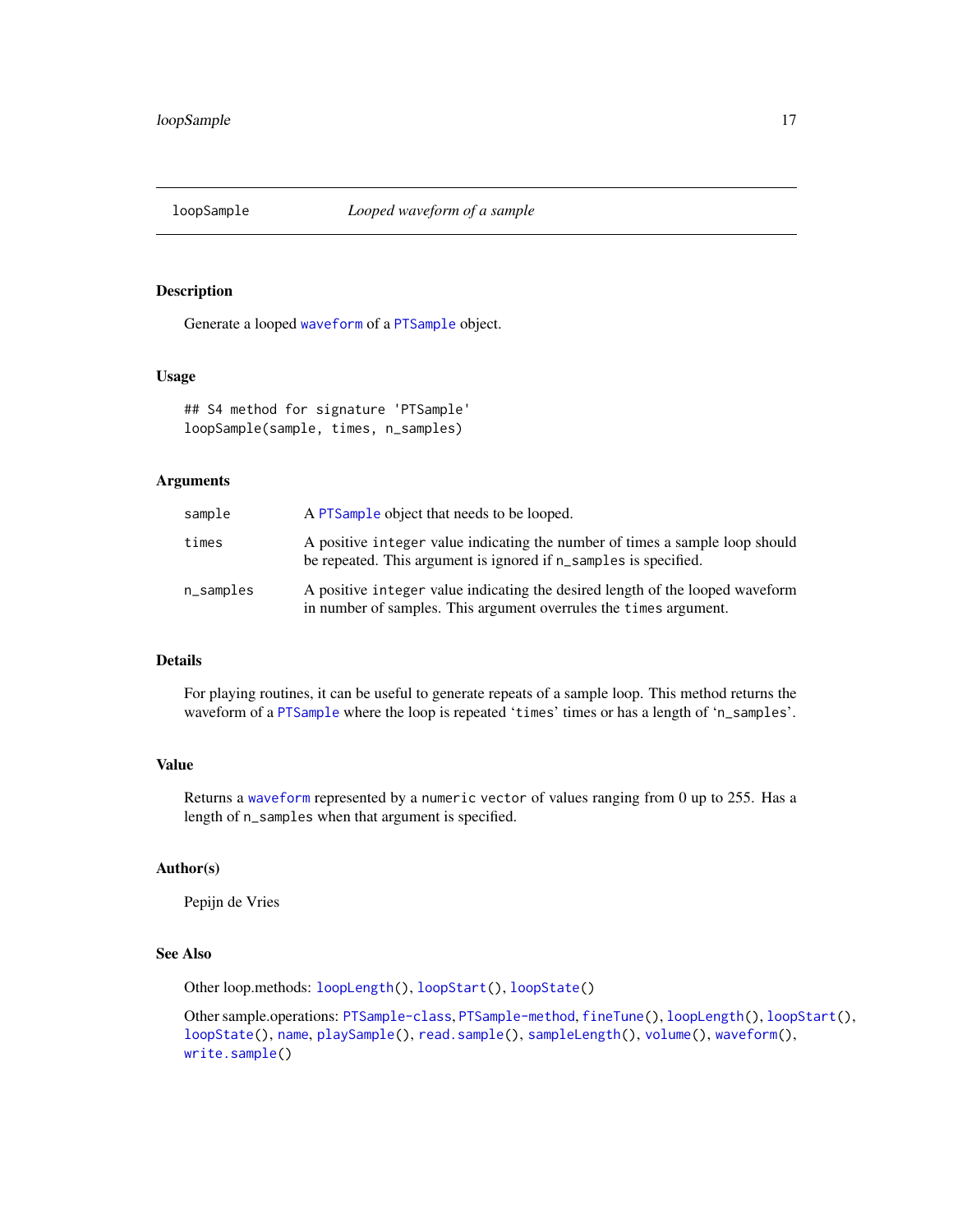# Examples

```
data("mod.intro")
## Loop sample number 4 10 times:
wform <- loopSample(PTSample(mod.intro, 4), times = 10)
plot(wform, type = "l")
## Loop sample number 4, such that its
## final length is 5000 samples:
wform <- loopSample(PTSample(mod.intro, 4), n_samples = 5000)
plot(wform, type = "l")
```
<span id="page-17-1"></span>loopStart *The loop start position of a PTSample*

#### Description

Extract or replace the loop start position of a [PTSample](#page-75-1).

#### Usage

```
## S4 method for signature 'PTSample'
loopStart(sample)
```

```
## S4 replacement method for signature 'PTSample'
loopStart(sample) <- value
```
#### Arguments

| sample | A PTS ample for which the loop start position needs to be extracted or replace.                                                                                                   |
|--------|-----------------------------------------------------------------------------------------------------------------------------------------------------------------------------------|
| value  | An even numeric value giving the loop starting position in samples ranging<br>from 0 up to 131070. The sum of the loopStart and loopLength should not<br>exceed the sampleLength. |
|        | Use a value of either character "off" or logical "FALSE", in order to turn<br>off the loop all together.                                                                          |

#### Details

[PTSample](#page-75-1)s can have loops, marked by a starting position and length of the loop (in samples), for more details see the [PTSample-class](#page-75-2). This method can be used to extract the loop starting position or safely replace its value.

#### Value

For loopStart the loop start position (in samples), represented by an even integer value ranging from 0 up to 131070, is returned.

For loopStart<- A [PTSample](#page-75-1) sample, updated with the loop start position 'value', is returned.

<span id="page-17-0"></span>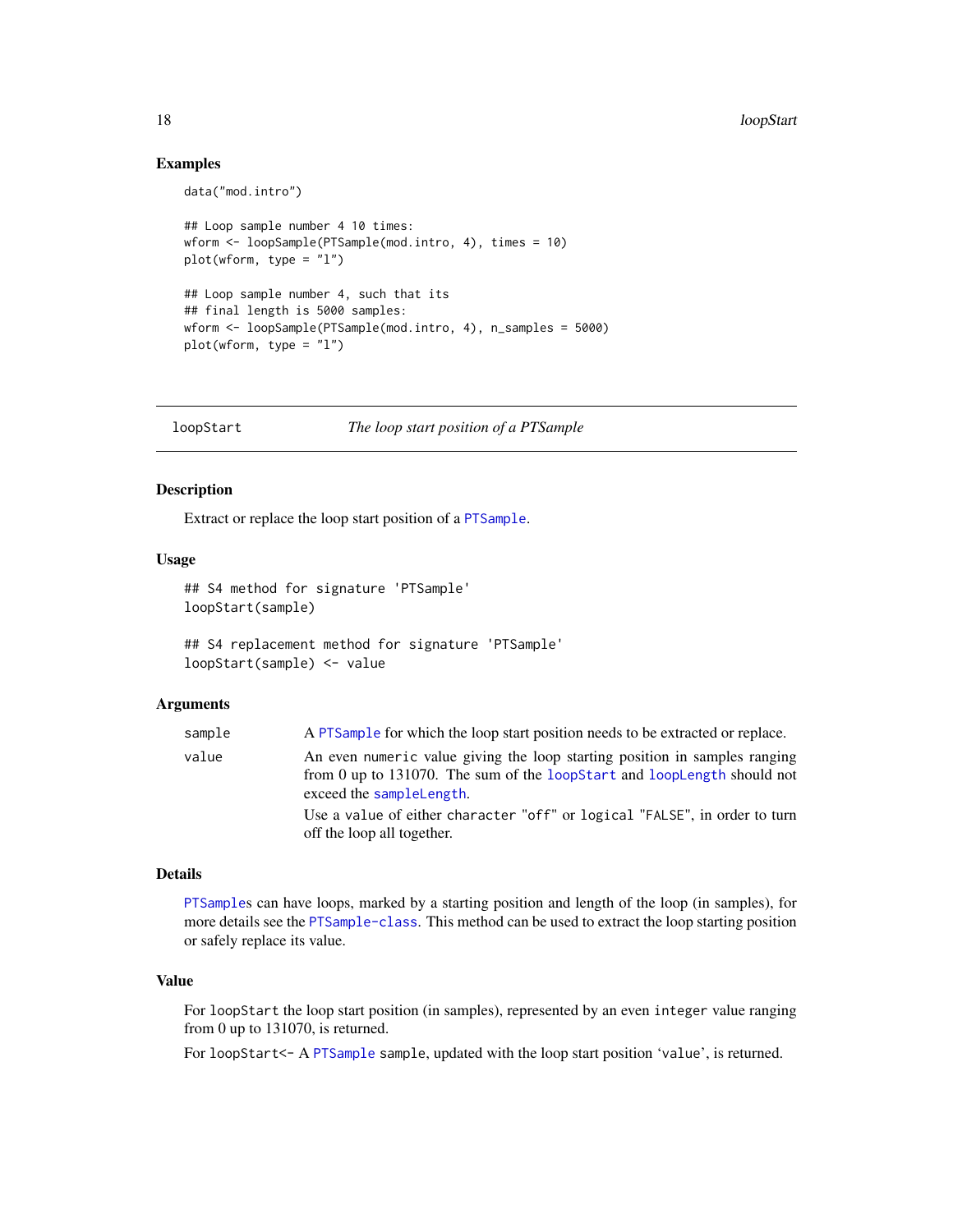#### <span id="page-18-0"></span>loopState to the control of the control of the control of the control of the control of the control of the control of the control of the control of the control of the control of the control of the control of the control of

# Author(s)

Pepijn de Vries

#### See Also

```
Other sample.operations: PTSample-class, PTSample-method, fineTune(), loopLength(), loopSample(),
loopState(), name, playSample(), read.sample(), sampleLength(), volume(), waveform(),
write.sample()
```
Other loop.methods: [loopLength\(](#page-14-1)), [loopSample\(](#page-16-1)), [loopState\(](#page-18-1))

#### Examples

```
data("mod.intro")
## get the loop start position of the
## first sample of mod.intro:
loopStart(PTSample(mod.intro, 1))
## Let's change the starting position of
## the loop to 500
loopStart(PTSample(mod.intro, 1)) <- 500
## Let's turn off the loop all together:
loopStart(PTSample(mod.intro, 1)) <- FALSE
```
<span id="page-18-1"></span>loopState *Get PTSample loop state*

# Description

Determines whether a loop is specified for a [PTSample](#page-75-1) object.

# Usage

```
## S4 method for signature 'PTSample'
loopState(sample)
```
#### Arguments

sample A [PTSample](#page-75-1) object for which the loop state needs to be determined.

# Details

The loop state is not explicitly stored in a [PTSample](#page-75-1) object. It can be derived from the [loopStart](#page-17-1) position and [loopLength](#page-14-1). This method is provided as a convenient method to get the state. Use either [loopStart](#page-17-1) or [loopLength](#page-14-1) to change the state.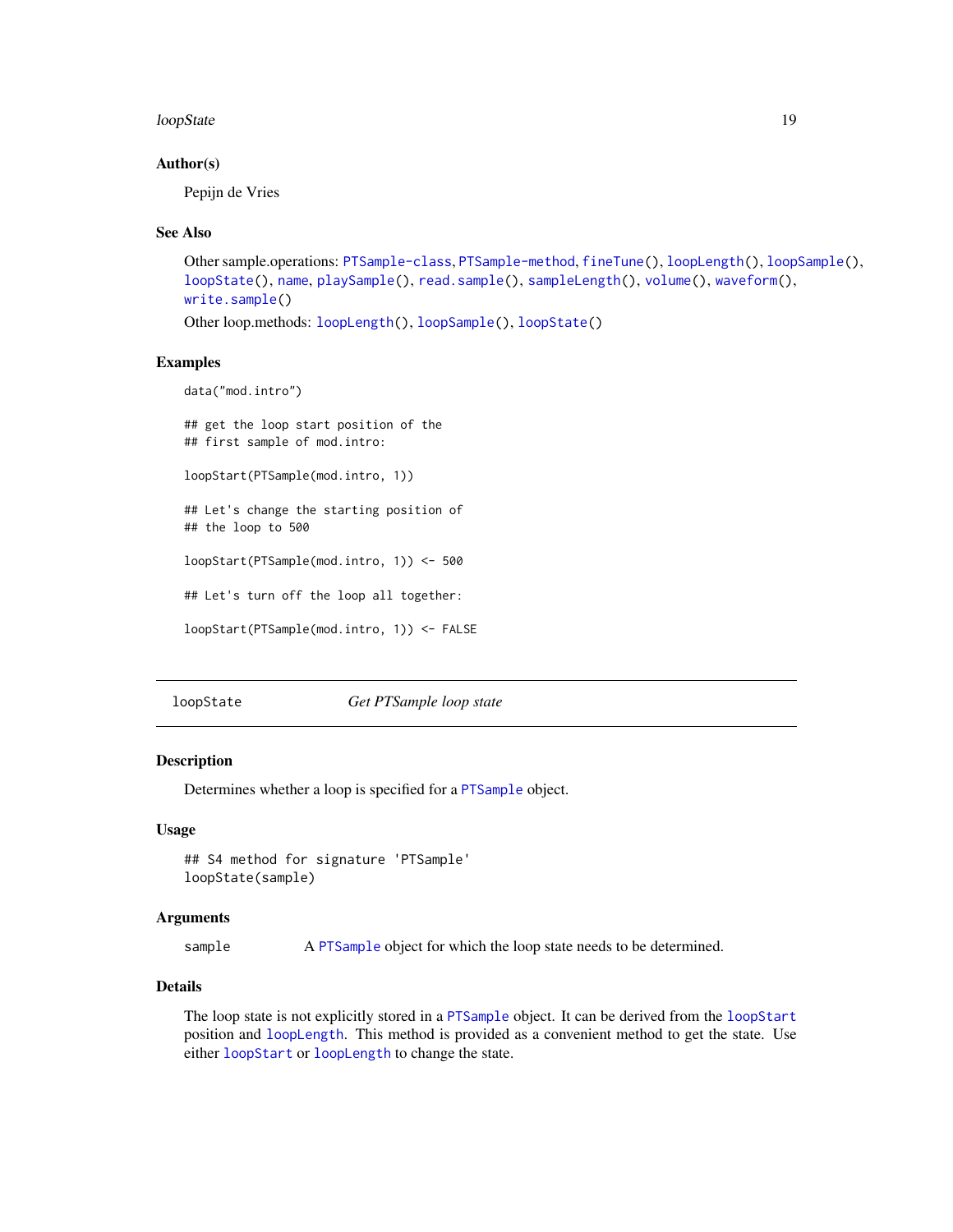# Value

Returns a logical value indicating whether a loop is (TRUE) or isn't (FALSE) specified for the sample.

# Author(s)

Pepijn de Vries

# See Also

Other loop.methods: [loopLength\(](#page-14-1)), [loopSample\(](#page-16-1)), [loopStart\(](#page-17-1))

```
Other sample.operations: PTSample-class, PTSample-method, fineTune(), loopLength(), loopSample(),
loopStart(), name, playSample(), read.sample(), sampleLength(), volume(), waveform(),
write.sample()
```
# Examples

```
data("mod.intro")
```

```
## Get the loop status of sample number 1
## (it has a loop):
loopState(PTSample(mod.intro, 1))
## Get the loop status of sample number 2
## (it has no loop):
```
loopState(PTSample(mod.intro, 2))

#### mod.intro *Example of a PTModule object*

# Description

A [PTModule](#page-69-1) object included in the package as example.

### Format

A [PTModule](#page-69-1) object containing 4 [PTSample](#page-75-1) objects (and 27 empty PTSample objects, adding up to the 31 samples a PTModule should hold) and 4 [PTPattern](#page-71-1) objects.

# Details

This PTModule object is based on an original ProTracker module file I've composed in the late nineteen nineties. It is used as example for many of the [ProTrackR](#page-61-1) methods and you can use it to test your own code. It can also be exported back to the original ProTracker module file by using [write.module](#page-101-1).

# Author(s)

Pepijn de Vries

<span id="page-19-0"></span>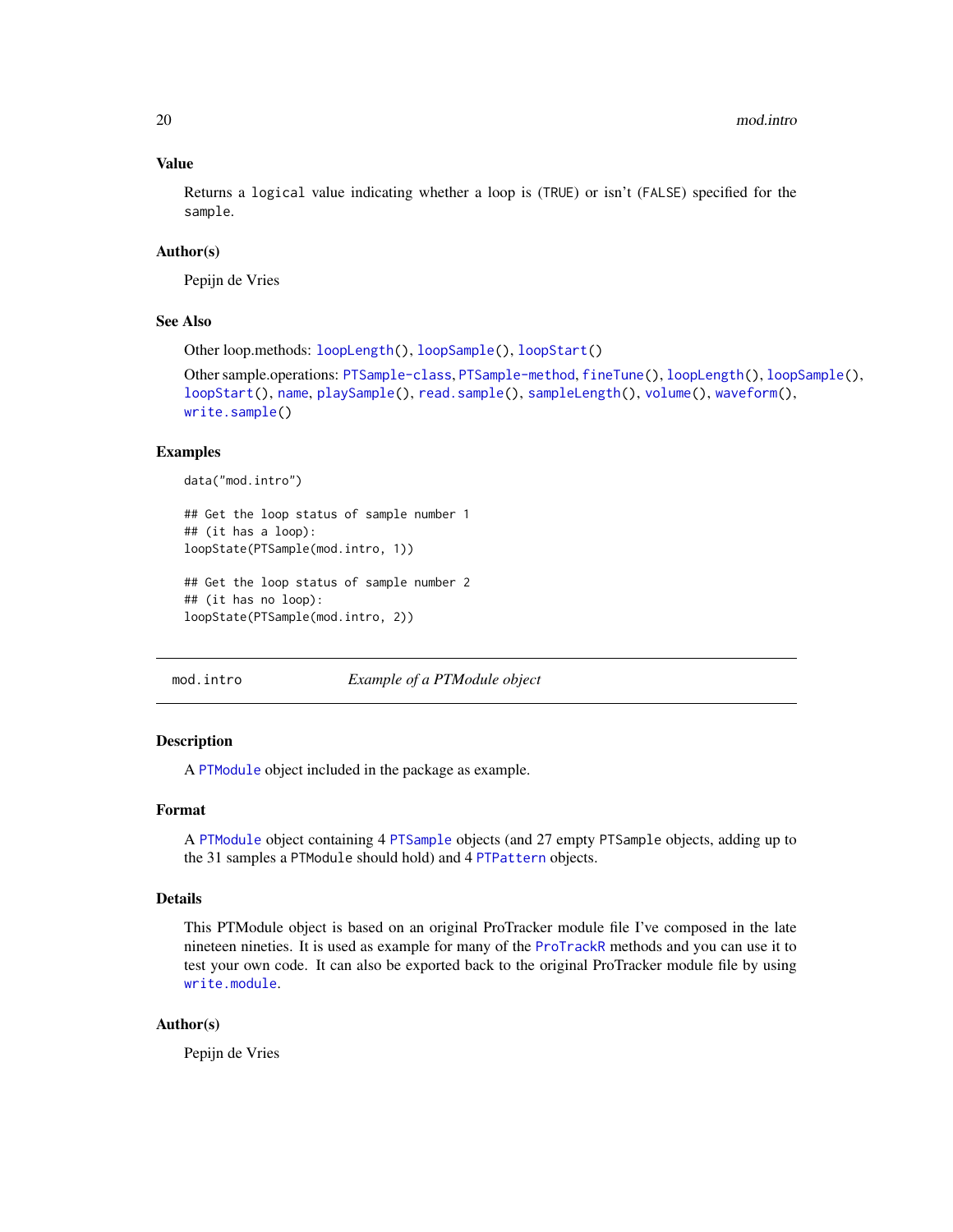#### <span id="page-20-0"></span>modArchive 21

#### Examples

```
data("mod.intro")
print(mod.intro)
plot(mod.intro)
## Not run:
playSample(mod.intro)
## Save as an original module file,
## which can be played with ProTracker (or several modern audio players):
write.module(mod.intro, "intro.mod")
## End(Not run)
```
# <span id="page-20-1"></span>modArchive *ModArchive helper functions*

#### Description

<http://ModArchive.org> is on of the largest online archive of module files. These functions will assist in accessing this archive.

#### Usage

```
modArchive.info(mod.id, api.key)
modArchive.download(mod.id, ...)
modArchive.search.mod(
  search.text,
 search.where = c("filename_or_songtitle", "filename_and_songtitle", "filename",
    "songtitle", "module_instruments", "module_comments"),
 format.filter = c("unset", "669", "AHX", "DMF", "HVL", "IT", "MED", "MO3", "MOD",
    "MTM", "OCT", "OKT", "S3M", "STM", "XM"),
 size.filter = c("unset", "0-99", "100-299", "300-599", "600-1025", "1025-2999",
    "3072-6999", "7168-100000"),
 genre.filter = "deprecated",
 page,
  api.key
)
modArchive.request.count(api.key)
modArchive.max.requests(api.key)
modArchive.view.by(
  view.query,
```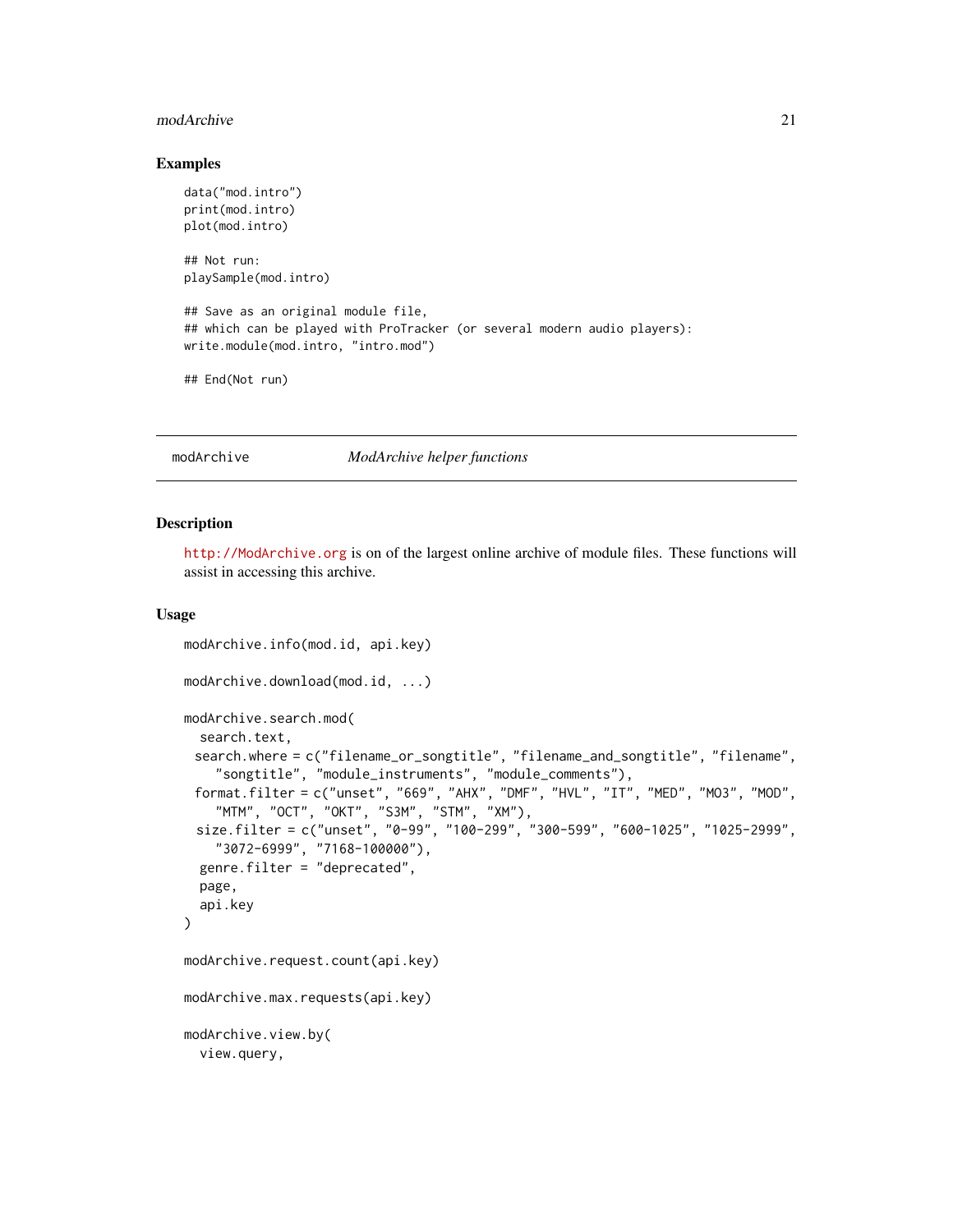```
22 modArchive modArchive modArchive
```

```
view.by = c("view_by_list", "view_by_rating_comments", "view_by_rating_reviews",
    "view_modules_by_artistid", "view_modules_by_guessed_artist"),
 format.filter = c("unset", "669", "AHX", "DMF", "HVL", "IT", "MED", "MO3", "MOD",
    "MTM", "OCT", "OKT", "S3M", "STM", "XM"),
 size.filter = c("unset", "0-99", "100-299", "300-599", "600-1025", "1025-2999",
    "3072-6999", "7168-100000"),
 page,
 api.key
)
modArchive.search.genre(
 genre.filter = c("unset", "Alternative", "Gothic", "Grunge", "Metal - Extreme",
  "Metal (general)", "Punk", "Chiptune", "Demo Style", "One Hour Compo", "Chillout",
    "Electronic - Ambient", "Electronic - Breakbeat", "Electronic - Dance",
   "Electronic - Drum and Bass", "Electronic - Gabber", "Electronic - Hardcore",
    "Electronic - House", "Electronic - IDM", "Electronic - Industrial",
    "Electronic - Jungle", "Electronic - Minimal", "Electronic - Other",
    "Electronic - Progressive", "Electronic - Rave", "Electronic - Techno",
    "Electronic (general)", "Trance - Acid", "Trance - Dream", "Trance - Goa",
   "Trance - Hard", "Trance - Progressive", "Trance - Tribal", "Trance (general)",
   "Big Band", "Blues", "Jazz - Acid", "Jazz - Modern", "Jazz (general)", "Swing",
  "Bluegrass", "Classical", "Comedy", "Country", "Experimental", "Fantasy", "Folk",
   "Fusion", "Medieval", "New Ages", "Orchestral", "Other", "Piano", "Religious",
  "Soundtrack", "Spiritual", "Video Game", "Vocal Montage", "World", "Ballad", "Disco",
   "Easy Listening", "Funk", "Pop - Soft", "Pop - Synth", "Pop (general)",
   "Rock - Hard", "Rock - Soft", "Rock (general)", "Christmas", "Halloween", "Hip-Hop",
    "R and B", "Reggae", "Ska", "Soul"),
 format.filter = c("unset", "669", "AHX", "DMF", "HVL", "IT", "MED", "MO3", "MOD",
    "MTM", "OCT", "OKT", "S3M", "STM", "XM"),
 size.filter = c("unset", "0-99", "100-299", "300-599", "600-1025", "1025-2999",
    "3072-6999", "7168-100000"),
 page,
  api.key
\lambdamodArchive.search.artist(search.artist, page, api.key)
modArchive.search.hash(search.hash, api.key)
modArchive.random.pick(
  genre.filter = c("Alternative", "Gothic", "Grunge", "Metal - Extreme",
   "Metal (general)", "Punk", "Chiptune", "Demo Style", "One Hour Compo", "Chillout",
    "Electronic - Ambient", "Electronic - Breakbeat", "Electronic - Dance",
   "Electronic - Drum and Bass", "Electronic - Gabber", "Electronic - Hardcore",
    "Electronic - House", "Electronic - IDM", "Electronic - Industrial",
    "Electronic - Jungle", "Electronic - Minimal", "Electronic - Other",
    "Electronic - Progressive", "Electronic - Rave", "Electronic - Techno",
   "Electronic (general)", "Trance - Acid", "Trance - Dream", "Trance - Goa",
```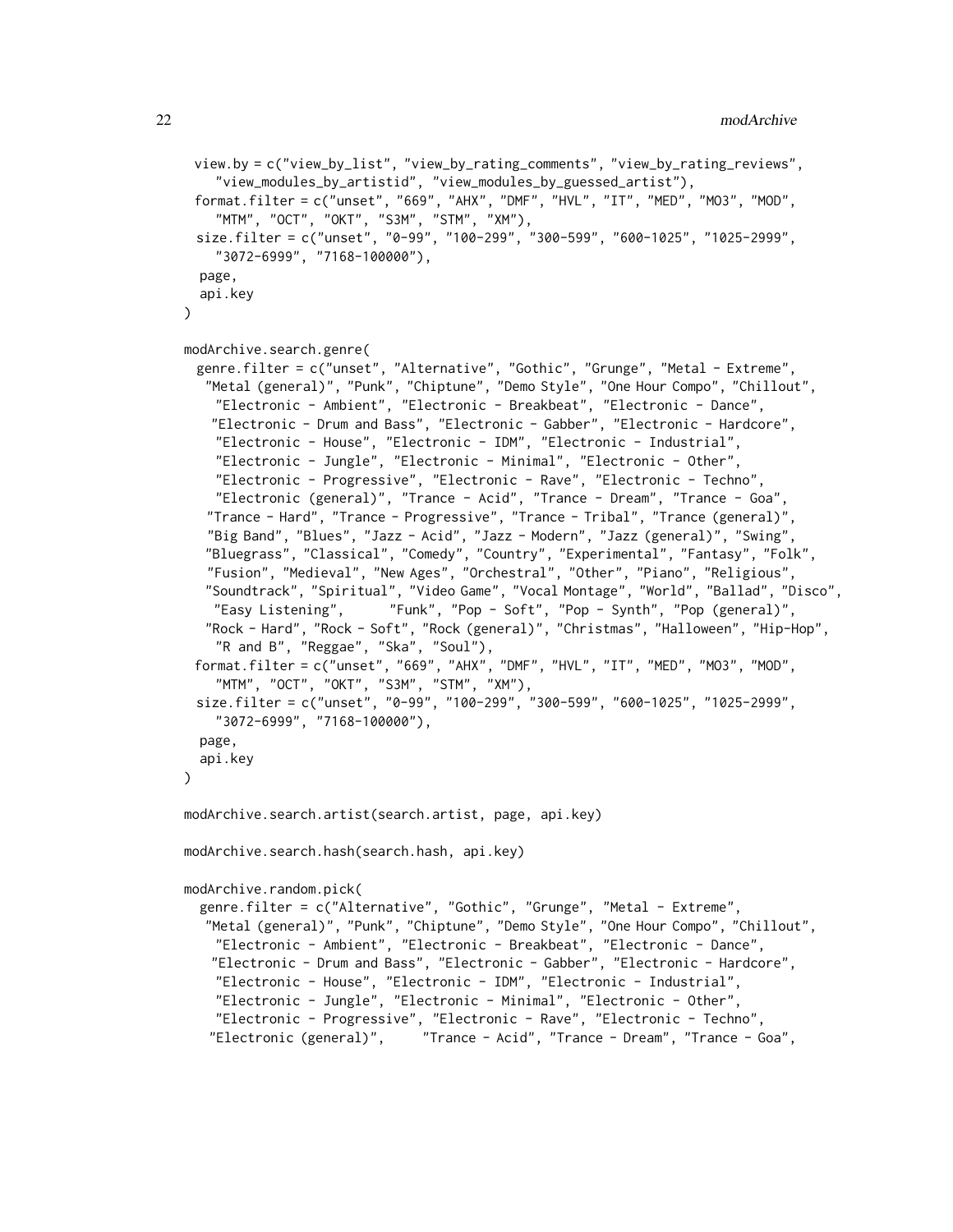```
"Trance - Hard", "Trance - Progressive", "Trance - Tribal", "Trance (general)",
 "Big Band", "Blues", "Jazz - Acid", "Jazz - Modern", "Jazz (general)", "Swing",
 "Bluegrass", "Classical", "Comedy", "Country", "Experimental", "Fantasy", "Folk",
 "Fusion", "Medieval", "New Ages", "Orchestral", "Other", "Piano", "Religious",
 "Soundtrack", "Spiritual", "Video Game", "Vocal Montage", "World", "Ballad", "Disco",
  "Easy Listening", "Funk", "Pop - Soft", "Pop - Synth", "Pop (general)",
 "Rock - Hard", "Rock - Soft", "Rock (general)", "Christmas", "Halloween", "Hip-Hop",
  "R and B", "Reggae", "Ska", "Soul"),
format.filter = c("unset", "669", "AHX", "DMF", "HVL", "IT", "MED", "MO3", "MOD",
  "MTM", "OCT", "OKT", "S3M", "STM", "XM"),
size.filter = c("unset", "0-99", "100-299", "300-599", "600-1025", "1025-2999",
  "3072-6999", "7168-100000"),
api.key
```
#### Arguments

 $\mathcal{L}$ 

| mod.id        | An integer code used as module identifier in the ModArchive database. A<br>mod. id can be obtained by performing a search with modArchive. search. mod.<br>When downloading a module, make sure that the identifier represents a MOD<br>file, as other types will result in an error.                                                                                                                                                                                                                                                                                    |
|---------------|--------------------------------------------------------------------------------------------------------------------------------------------------------------------------------------------------------------------------------------------------------------------------------------------------------------------------------------------------------------------------------------------------------------------------------------------------------------------------------------------------------------------------------------------------------------------------|
| api.key       | Most ModArchive functions require a personal secret API key. This key can<br>be obtained from the ModArchive forum. See 'ModArchive API Key' section<br>below for instructions on how to obtain such a key.                                                                                                                                                                                                                                                                                                                                                              |
|               | arguments that are passed on to read. module.                                                                                                                                                                                                                                                                                                                                                                                                                                                                                                                            |
| search.text   | A character string to be used as terms to search in the ModArchive.                                                                                                                                                                                                                                                                                                                                                                                                                                                                                                      |
| search.where  | A character string indicating where in the module files to search for the search. text.<br>See usage section for the available options.                                                                                                                                                                                                                                                                                                                                                                                                                                  |
| format.filter | File format filter to be used in a search in the ModArchive. See the usage section<br>for all possible options. Default is "unset" (meaning that it will search for any<br>file format). Note that only the 'MOD' format is supported by this package.                                                                                                                                                                                                                                                                                                                   |
| size.filter   | File size filter to be used in a search in the ModArchive. Needs to be a character<br>string representation of a file size category as specified on ModArchive.org. See<br>the usage section for all possible options. Default is "unset" (meaning that it will<br>search for any file size). Note that the maximum file size of a module is approx-<br>imately 4068 kilobytes, meaning that the largest file size category is irrelevant<br>for 'MOD' files. Also note that the category names are inconsistant, these are<br>the literal catagories used by ModArchive |
| genre.filter  | Genre filter to be used in some of the overviews from the ModArchive. Needs to<br>be a character string representation of a genre as specified on ModArchive.org.<br>See the usage section for all possible options. This argument is deprecated in the<br>function modArchive.search since ProTrackR version 0.3.4, other functions<br>will still accept this argument.                                                                                                                                                                                                 |
| page          | Many of the ModArchive returns paginated tables. When this argument is omit-<br>ted, the first page is returned. Use an integer value to return a specific page.<br>The total number of pages of a search or view is returned as an attribute to the<br>returned data.frame.                                                                                                                                                                                                                                                                                             |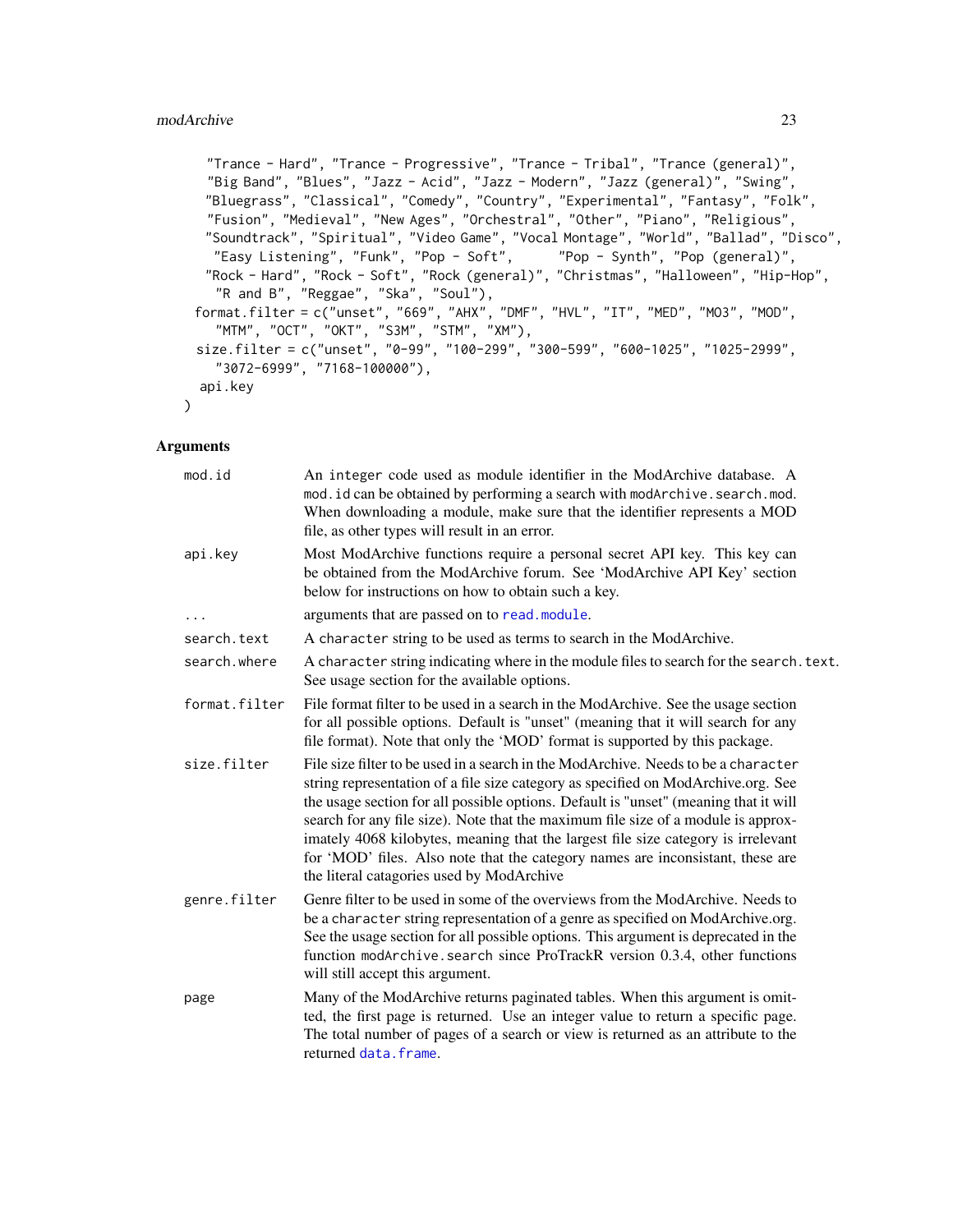| view.query    | A query to be used in combination with the view by argument. Use the queries<br>in combination with view. by as follows:                    |
|---------------|---------------------------------------------------------------------------------------------------------------------------------------------|
|               | • view_by_list: Use a single capital starting letter to browse modules by<br>name                                                           |
|               | • view_by_rating_comments: Provide a (user) rating by which you wish to<br>browse the modules                                               |
|               | • view_by_rating_reviews: Provide a (reviewer) rating by which you wish<br>to browse the modules                                            |
|               | • view_modules_by_artistid: Provide an artistid number for whom you<br>wish to browse his/her modules                                       |
|               | • view_modules_by_guessed_artist: Provide an artist guessed name for<br>whom you wish to browser his/her modules                            |
| view.by       | Indicate how the modarchive. view. by function should sort the overview tables<br>of modules. See 'usage' section for the possible options. |
| search.artist | A character string representing the (guessed) artist name or id number that you<br>ar looking for in the archive.                           |
| search.hash   | The MD5 hash code of the specific module you are looking for. See http:<br>//modarchive.org/?xml-api-usage-level3 for details.              |
|               |                                                                                                                                             |

# **Details**

The modArchive.info function will retrieve info on a specific module from the ModArchive. The modArchive.search.mod, modArchive.search.genre and modArchive.search.hash functions can be used to find specific modules in the archive. Use modArchive. random. pick to get module info on a random module in the archive.

Use the modArchive.view.by function to browse the archive by specific aspects. Note that the ModArchive also contains file formats other than ProTracker's MOD format. This package can only handle the MOD format.

The modArchive.download function will download a module from the archive.

Use modArchive. search. artist to find artist details in the archive.

Use modArchive.request.count to determine how many request you have made in the current month with the specified key (see 'ModArchive API key' section for details). Use modArchive.max.requests to determine how many request you are allowed to make each month with the provided key (see 'ModArchive API key' section for details).

# Value

modArchive.info, modArchive.search.genre, modArchive.search.hash, modArchive.random.pick and modArchive.view.by will return a [data.frame](#page-0-0) containing information on modules in the ModArchive. Note that this data.frame is formatted differently since ProTrackR 0.3.4, which may cause backward compatibility issues.

modArchive.download will download a module and return it as a [PTModule](#page-69-1) object.

modArchive.search.artist will return a [data.frame](#page-0-0) containing information on artists on the ModArchive.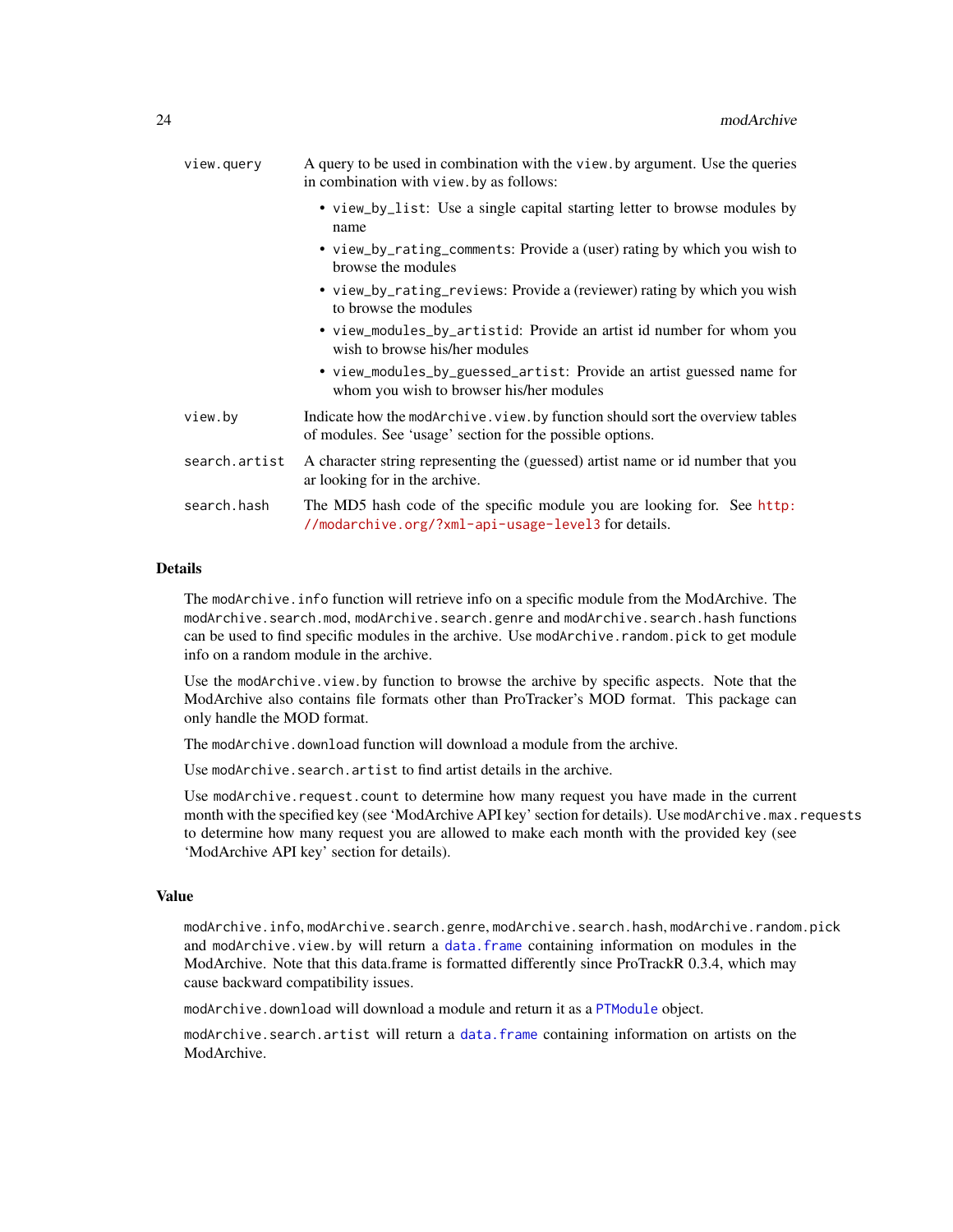#### modArchive 25

modArchive.request.count returns the number of ModArchive API request that are left for this month, for the provided key.

modArchive.max.requests returns the maximum monthly requests for the provided key.

#### ModArchive API key

Since ProTrackR 0.3.4, the ModArchive helper functions have changed. In earlier version, a labile html scraper was used, in 0.3.4 and later, this is replaced by functions that more robustly use the Application Programming Interface (API) provided by ModArchive. There are some downsides to this new approach: a personal API key needs to be obtained from the ModArchive team; and the ProTrackR package relies on yet another package (XML) to parse the XML files that are returned by the API.

So why is this switch? Well, first of all, this approach is better supported by ModArchive. The personal API key is used to avoid excessive access by imposing a monthly request limit (keep in mind that ModArchive provides free services and is run by volunteers). The upside is that the XML files are a lot lighter than the html files returned by the regular website. Therefore, the new functions are faster, and they reduce the load on the ModArchive servers. The XML files also allow for easier access to more of the ModArchive functionality as implemented in the ModArchive helper functions described here.

So how do you get your personal API key? First, you need to register at the [ModArchive Forums.](https://modarchive.org/forums/) Then follow the instructions provided in this [topic](https://modarchive.org/forums/index.php?topic=1950.0) on the forum. For more info, see also the [API](http://modarchive.org/?xml-api) [page](http://modarchive.org/?xml-api) on ModArchive.

If you want to search for module files without an API key, one could make use of to the [modLand](#page-25-1) collection instead.

# Author(s)

Pepijn de Vries

# Examples

```
## Not run:
## most of the example below will fail as they require a
## real modArchive API key. The key used in these example
## is just a dummy. See details on how to get a key
## in the section 'ModArchive API Key' in the manual.
## Search for the module that is also used as
## an example in this package:
search.results <- modArchive.search.mod("*_-_intro.mod",
                                        size.filter = "0-99",
                                        format.filter = "MOD",
                                        api.key = "<your key here>")
## apparently there are multiple modules in
## database that have '_-_intro' in their
## file name or title. Select the wanted
## module from the list (the one with the
```
## word 'protrackr' in the instrument names):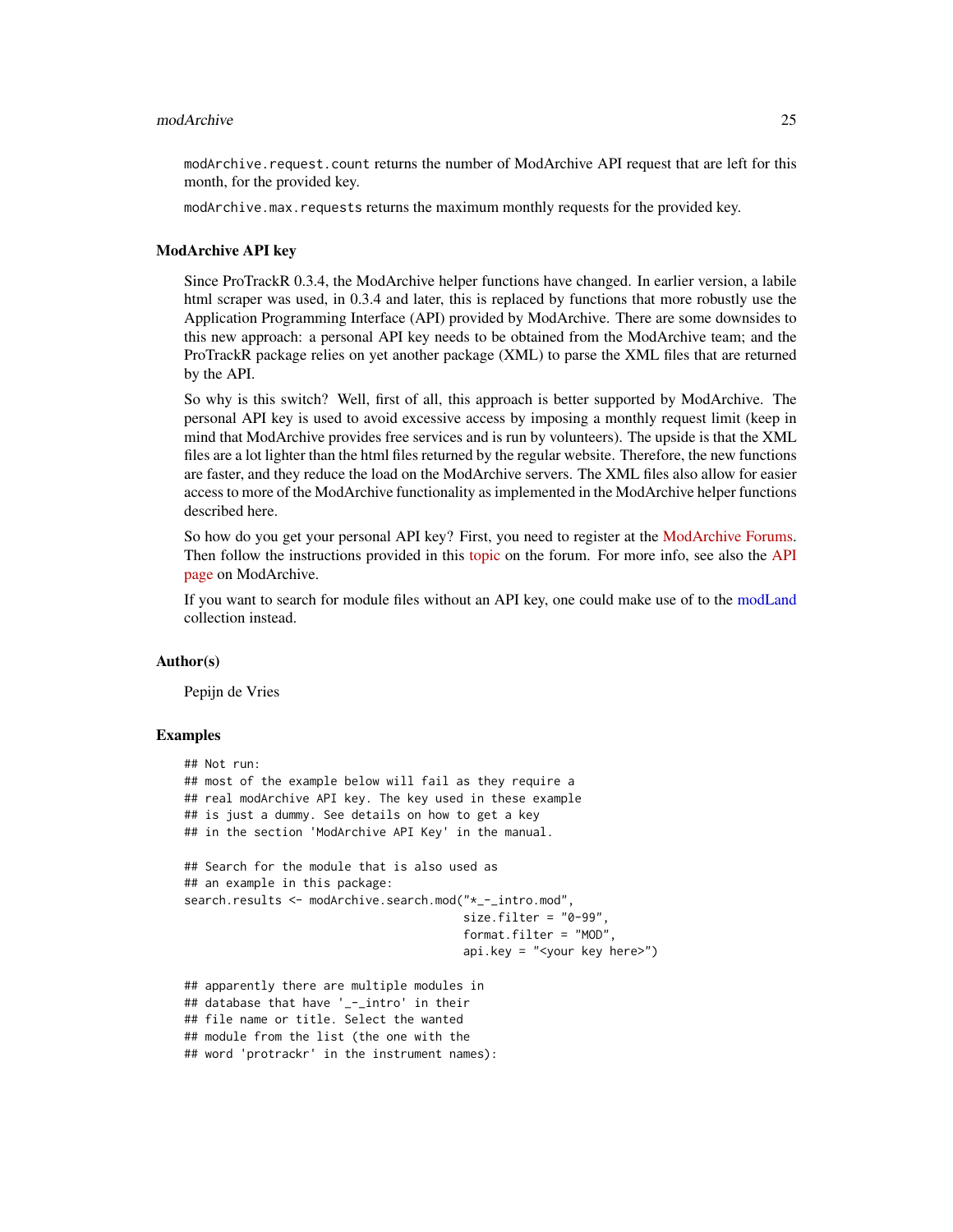```
search.select <- subset(search.results,
                        grepl("protrackr", search.results$instruments))
## get the same details, but now only for
## the specific module based on its ModArchive ID:
modArchive.info(search.select$id, api.key = "<your key here>")
## download the selected module from ModArchive.org:
mod <- modArchive.download(search.select$id)
## here's a randomly picked module from the ModArchive:
info.random <- modArchive.random.pick(api.key = "<your key here>")
## use modArchive.view.by to list the 2nd page
## of MOD files that start with the letter 'A'
info.list <- modArchive.view.by("A", "view_by_list", "MOD",
                                 page = 2,
                                 api.key = "<your key here>")
## list the modules of the artist with id number 89200:
artist.mods <- modArchive.view.by("89200", "view_modules_by_artistid",
                                  format.filter = "MOD",
                                  api.key = "<your key here>")
## here's how you can list MOD files of a
## specific genre:
list.genre <- modArchive.search.genre("Chiptune", "MOD",
                                       api.key = "<your key here>")
## get module info for a specific hash code
mod.hash <- modArchive.search.hash("8f80bcab909f700619025bd7f2975749",
                                      "<your key here>")
## find modarchive artist info, search for artist name
## or artist id:
artist.list <- modArchive.search.artist("89200",
                                        api.key = "<your key here>")
## How many requests did I make this month?:
modArchive.request.count("<your key here>")
## How many requests am I allowed to make each month?:
modArchive.max.requests("<your key here>")
## End(Not run)
```
<span id="page-25-1"></span>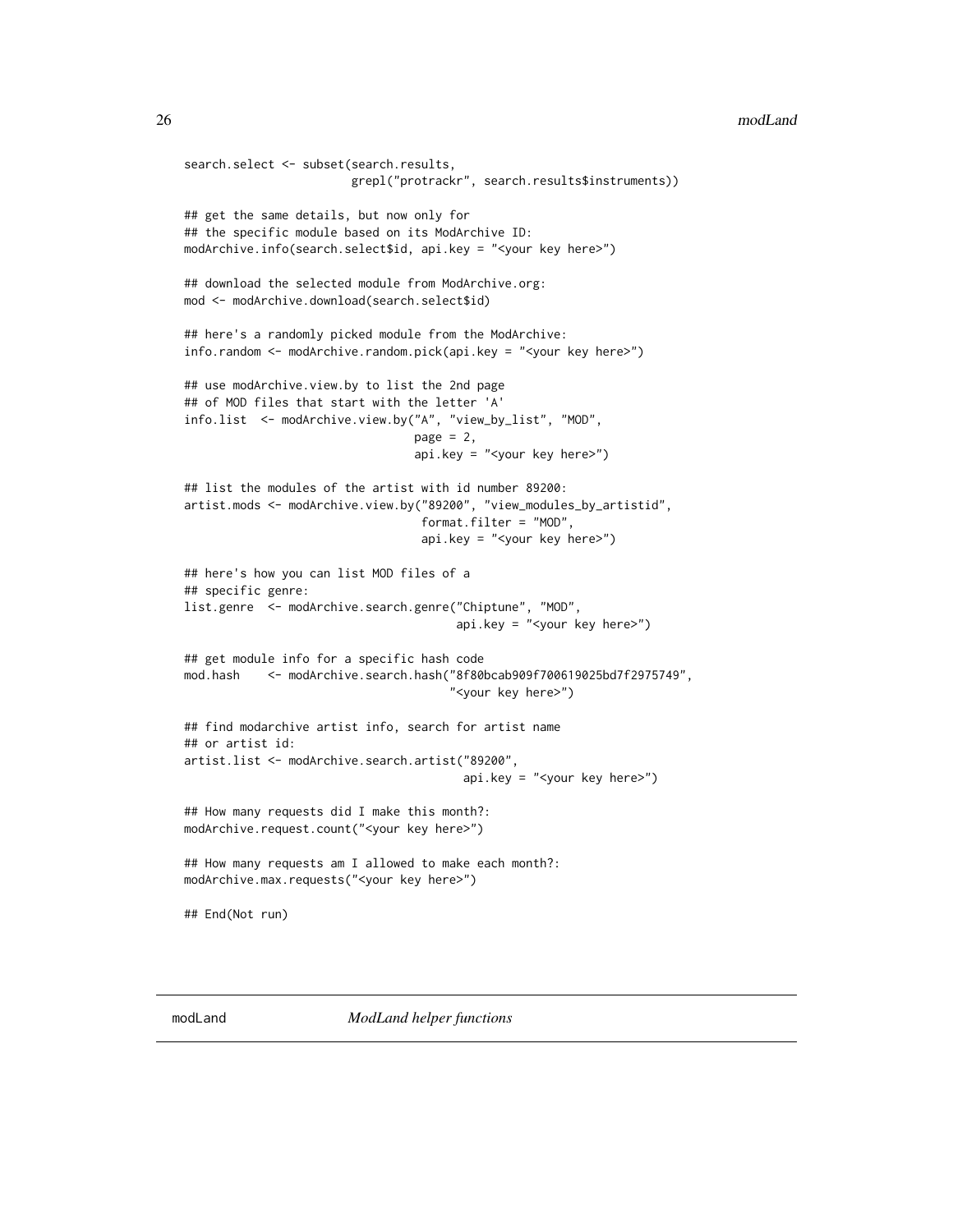#### modLand 27

# Description

<http://modland.com> is on of the largest online archive of module files. These functions will assist in accessing this archive.

# Usage

```
modLand.search.mod(search.text)
```

```
modLand.download.mod(
  format,
 author,
 title,
 mirror = c("modland.com", "ftp.modland.com", "antarctica.no", "ziphoid.com",
    "exotica.org.uk"),
  ...
)
```
# Arguments

| search.text | A single length character vector, containing search text. Provided search pat-<br>tern is searched in all fields (mod format, author and title). Prefixes can be added<br>to keywords for inclusive or exclusive searches. For details see https://www.<br>exotica.org.uk/wiki/Modland#Searching. Note that modLand contains a<br>wide range of tracker files, only mod-files are supported by the ProTrackR pack-<br>age. It is therefore advisable to add the keyword 'mod' to the search string. |
|-------------|-----------------------------------------------------------------------------------------------------------------------------------------------------------------------------------------------------------------------------------------------------------------------------------------------------------------------------------------------------------------------------------------------------------------------------------------------------------------------------------------------------|
| format      | A single length character vector, indicating the tracker file format. 'Protracker'<br>is the option that is most likely to work in this package.                                                                                                                                                                                                                                                                                                                                                    |
| author      | A single length character vector, indicating the module author name. Can be<br>obtained from a modLand, search, mod.                                                                                                                                                                                                                                                                                                                                                                                |
| title       | A single length character vector, indicating the module title. Can be obtained<br>from a modLand. search. mod.                                                                                                                                                                                                                                                                                                                                                                                      |
| mirror      | A single length character vector. Should contain one of the mirrors listed in<br>the 'usage' section. Select a mirror site from which the module file needs to be<br>downloaded.                                                                                                                                                                                                                                                                                                                    |
| $\ddots$    | Argument that are passed on to read.module.                                                                                                                                                                                                                                                                                                                                                                                                                                                         |

# Details

Like the <http://modarchive.org>, modland provides access to a large collection of module files. Compared to the [modArchive,](#page-20-1) modLand provides limited searching features. However, it does not require an API key.

The functions documented here are provided as a convenience and depend on third party services. Note that continuity of these services cannot be guaranteed.

Use modLand.search.mod to search through the modLand collection.

Use modLand.download.mod to download a specific mod file as an S4 object.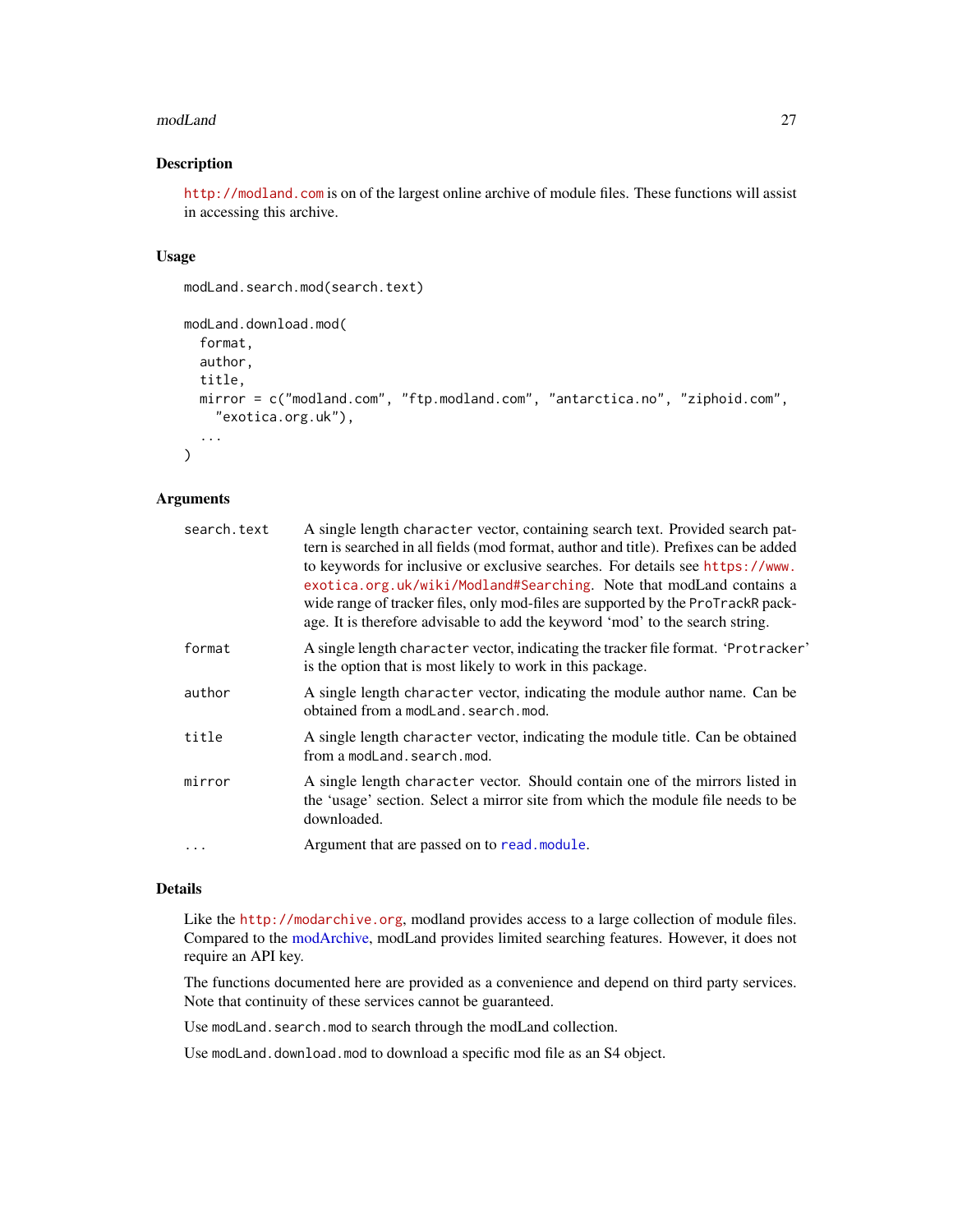modLand.search.mod returns a data.frame. The data.frame contains a search result in each row. The data.frame contains a number of columns, each containing character strings. The column 'title' contains the mod file name; The column named 'author' contains the author name; the column named 'format' contains the tracker file format (only 'Protracker' is supported by this package); The collumn 'collect' contains modLand collections in which the mod is included; the column named 'url' contains a download link for the 'ogg'-file generated on the modLand server from the mod file. Note that ogg-files are not supported by the ProTrackR package. Use modLand.download.mod to download the mod file.

modLand.download.mod attempts to download the specified mod file and return it as a [PTModule](#page-69-1) object. It will throw errors when the mod file is not available or when there are network problems...

#### Author(s)

Pepijn de Vries

#### Examples

```
## Not run:
## Search for a funky tune:
modland <- modLand.search.mod("elekfunk mod")
## The ogg file can be downloaded (in this case to the tempdir()),
## but it is not supported by the ProTrackR package...
utils::download.file(modland$url[1], tempdir())
## Instead, use the following approach to download the module:
mod <- modLand.download.mod(modland$format[1],
                            modland$author[1],
                            modland$title[1])
```
## End(Not run)

<span id="page-27-1"></span>MODPlugToPTPattern *Convert MODPlug pattern into a PTPattern object*

# Description

Convert pattern data from text or clipboard, originating from the modern MODPlug tracker and convert it into a PTPattern or PTBlock object.

# Usage

```
MODPlugToPTPattern(text = NULL, what = c("PTPattern", "PTBlock"))
```
<span id="page-27-0"></span>

# Value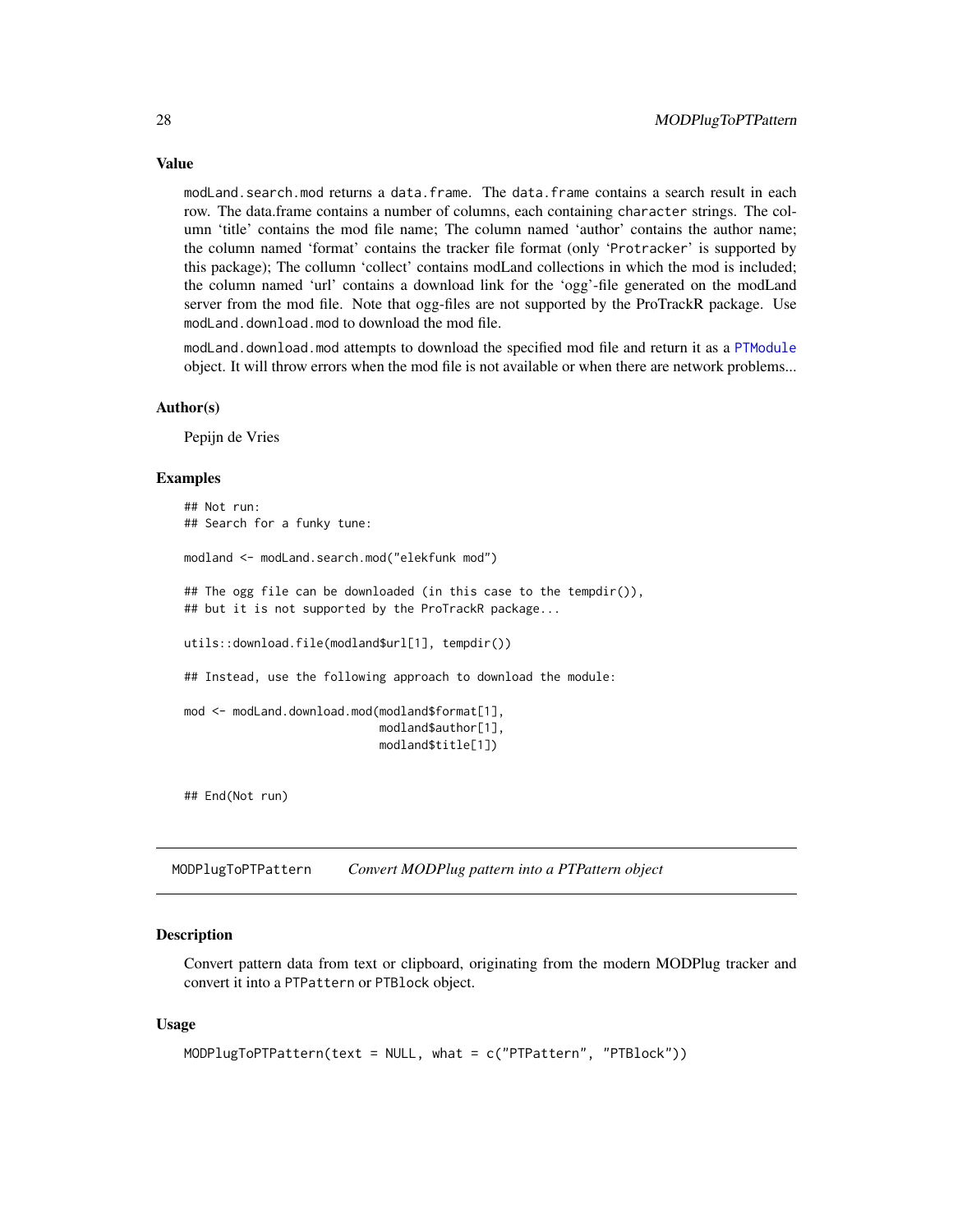# Arguments

| text | A vector of characters, representing MOD pattern data obtained from Open-<br>MPT. If set to NULL (default), the text will be read from the system's clipboard. |
|------|----------------------------------------------------------------------------------------------------------------------------------------------------------------|
| what | A character string that indicates what type of object should be returned. Can                                                                                  |
|      | be "PTPattern" or "PTBlock".                                                                                                                                   |

# Details

The Open MODPlug Tracker (<https://www.openmpt.org>) is a modern music tracker that is for free. It too can handle ProTracker modules. This function assists in moving pattern data from Open MPT to R.

Simply select and copy the pattern data to the system's clipboard and use this function to import it to R as a [PTPattern](#page-71-1) or [PTBlock](#page-64-1) object.

# Value

Depending on the value of the argument what, it will return either a [PTPattern](#page-71-1) or [PTBlock](#page-64-1) object.

# Author(s)

Pepijn de Vries

# See Also

Other MODPlug.operations: [PTPatternToMODPlug\(](#page-74-1))

Other pattern.operations: [PTPattern-class](#page-71-2), [PTPattern-method](#page-72-1), [PTPatternToMODPlug\(](#page-74-1)), [appendPattern\(](#page-2-1)), [deletePattern\(](#page-9-1)), [pasteBlock\(](#page-44-1)), [patternLength\(](#page-45-1)), [patternOrderLength\(](#page-48-1)), [patternOrder\(](#page-46-1))

# Examples

```
## Not run:
## This is what Mod Plug Pattern data looks like on
## the system's clipboard:
modPlugPattern <- c("ModPlug Tracker MOD",
                     "|C-601...A08|C-602...C40|A#403...F06|A#504......",
                     "|...01...A08|C-602...C30|......A01|......A02""|...01...A08|C-602......|......A01|C-604......""|...........|C-602......|........A02|........A02",
                     "|...01...A08|C-602......|......120|D-604......""|\ldots\dots\dots|\text{A#504}\ldots\text{C08}|\ldots\dots\text{A02}|\ldots\dots\text{A02}""|...01...A08|C-602......|......1220|D#604......""|\ldots\dots\dots.|A#504...C08|\ldots\dots..A01|\ldots\dots..A02",
                     "|...01...A08|C-602......|......A01|F-604......""|...............|A#604...C08|........A01|........A02"
                     "|...01...A08|C-602......|......A01|D#604......""|................|G-604...C08|.........A01|.........A02"
                     "| G-601......| C-602......|..........A01| D-604......"
                     "|........A08|F-604...C08|...........|..........A02"
                     "|F-601......|C-602......|............|C-604......"
                     "|........A08|A#504...C08|...........|.........A02",
```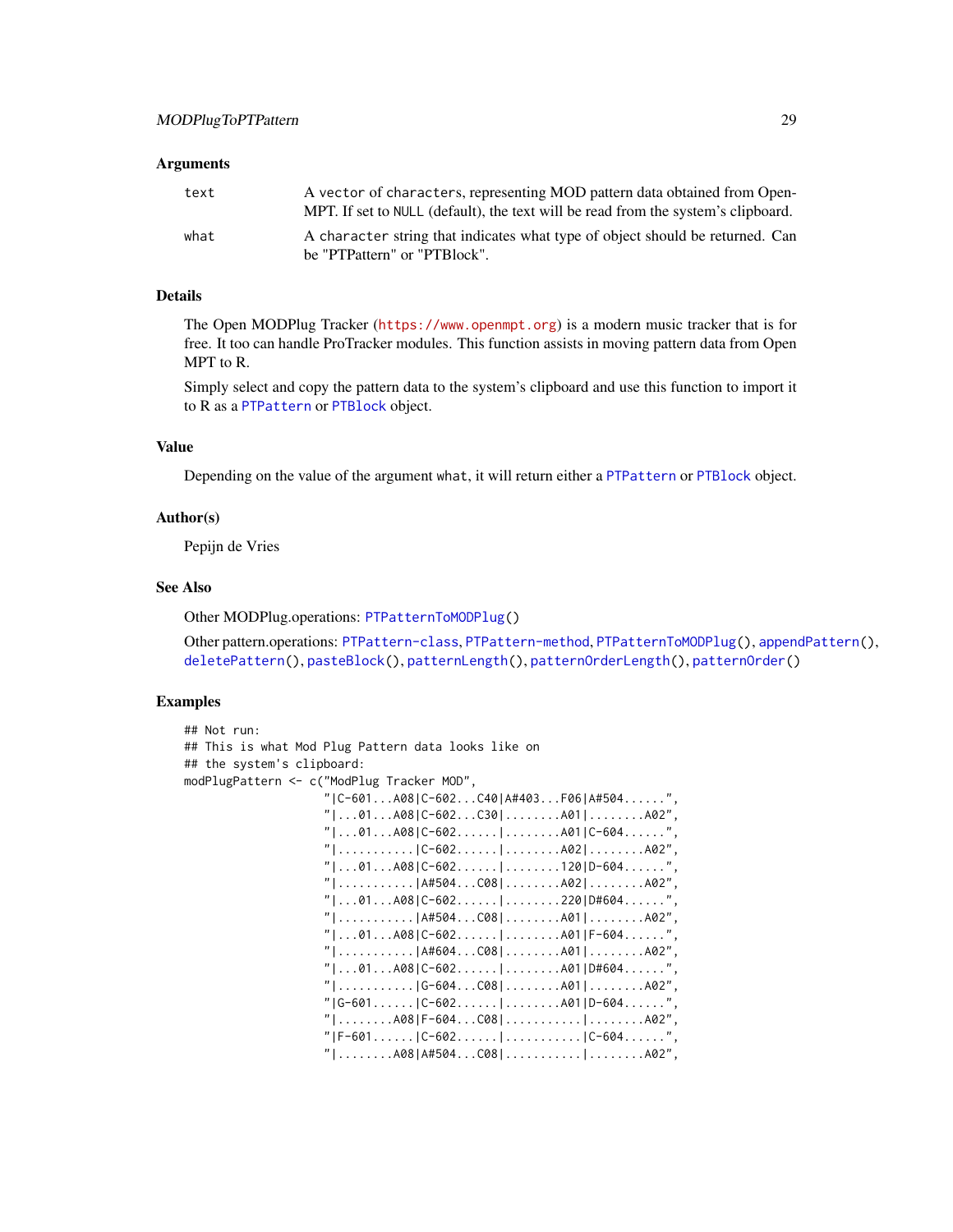| $"$ $ C-601$ A08 $ C-602$ C40 $ A#403$ F06 $ A#504"$ ,                                                                                                                           |  |  |  |  |
|----------------------------------------------------------------------------------------------------------------------------------------------------------------------------------|--|--|--|--|
| $"   \ldots 01 \ldots A08   C-602 \ldots C30   \ldots \ldots A01   \ldots \ldots A02",$                                                                                          |  |  |  |  |
| $"   \ldots 01 \ldots A08   C-602 \ldots   \ldots   \ldots A01   D-604 \ldots "$                                                                                                 |  |  |  |  |
|                                                                                                                                                                                  |  |  |  |  |
| $"   \ldots \ldots \ldots   C - 602 \ldots \ldots   \ldots \ldots A02   \ldots \ldots A02"$<br>$"   \ldots 01 \ldots A08   C-602 \ldots 1 \ldots 1 \ldots 120   F-504 \ldots 1"$ |  |  |  |  |
|                                                                                                                                                                                  |  |  |  |  |
| $" \ldots\ldots\ldots\ldots$   A#504C08   A02   A02",                                                                                                                            |  |  |  |  |
| $"   \ldots 01 \ldots A08   C-602 \ldots   \ldots \ldots 220   G-504 \ldots "$                                                                                                   |  |  |  |  |
| $"   \ldots \ldots \ldots  $ A#504C08 A01 A02",                                                                                                                                  |  |  |  |  |
| $"   \ldots 01 \ldots A08   C - 602 \ldots   \ldots \ldots A01   A#504 \ldots \ldots$                                                                                            |  |  |  |  |
| $"   \dots \dots \dots  $ A#604C08 $   \dots \dots \dots$ A01 $   \dots \dots \dots$ A01"                                                                                        |  |  |  |  |
| $"   \ldots 01 \ldots A08   C-602 \ldots   \ldots   \ldots A01   \ldots   \ldots  "$                                                                                             |  |  |  |  |
| $"   \ldots \ldots \ldots  $ G-604C08 $   \ldots \ldots \ldots$ A01 $   \ldots \ldots \ldots$ A01",                                                                              |  |  |  |  |
|                                                                                                                                                                                  |  |  |  |  |
|                                                                                                                                                                                  |  |  |  |  |
| $"   A-501   C-602          $                                                                                                                                                    |  |  |  |  |
|                                                                                                                                                                                  |  |  |  |  |
| $"$  E-601A08 C-602C40 D-503 D-604",                                                                                                                                             |  |  |  |  |
| $"   \ldots 01 \ldots A08   C-602 \ldots C30   \ldots \ldots A01   \ldots \ldots A02",$                                                                                          |  |  |  |  |
| $"   \ldots 01 \ldots A08   C-602 \ldots   \ldots   \ldots A01   E-604 \ldots "$                                                                                                 |  |  |  |  |
| $"   \ldots \ldots \ldots   C-602 \ldots \ldots   \ldots \ldots A02   \ldots \ldots A02"$                                                                                        |  |  |  |  |
| $"   \ldots 01 \ldots A08   C-602 \ldots   \ldots   \ldots 126   F#604 \ldots "$                                                                                                 |  |  |  |  |
| $" \ldots\ldots\ldots\ldots $ D-604C08 A02 A02",                                                                                                                                 |  |  |  |  |
| $"   \ldots 01 \ldots A08   C-602 \ldots   \ldots   \ldots 226   G-604 \ldots "$                                                                                                 |  |  |  |  |
| $"   \ldots \ldots \ldots   E-604 \ldots C08   \ldots \ldots A01   \ldots \ldots A02",$                                                                                          |  |  |  |  |
| $"   \ldots 01 \ldots A08   C-602 \ldots   \ldots   \ldots A01   A-604 \ldots "$                                                                                                 |  |  |  |  |
| $"   \ldots \ldots \ldots   D-604 \ldots C08   \ldots \ldots A01   \ldots \ldots A02",$                                                                                          |  |  |  |  |
|                                                                                                                                                                                  |  |  |  |  |
| $"   \ldots 01 \ldots A08   C - 602 \ldots   \ldots \ldots A01   G - 604 \ldots \ldots$                                                                                          |  |  |  |  |
| $" $  D-604C08 A01 A02"                                                                                                                                                          |  |  |  |  |
| $"$  B-601 C-602 A01 F#604",                                                                                                                                                     |  |  |  |  |
| $" A08 D-604C08  A02",$                                                                                                                                                          |  |  |  |  |
| $"$  A-601 C-602  E-604",                                                                                                                                                        |  |  |  |  |
|                                                                                                                                                                                  |  |  |  |  |
| $"$  D-601A08 C-602C40 C-503 C-604"                                                                                                                                              |  |  |  |  |
| " $ 01008 $ C-602C30 $ 001 002$ ",                                                                                                                                               |  |  |  |  |
| $"   \ldots 01 \ldots A08   C-602 \ldots   \ldots   \ldots A01   D-604 \ldots "$                                                                                                 |  |  |  |  |
| $"   \ldots \ldots \ldots   C - 602 \ldots   \ldots \ldots A02   \ldots \ldots A02",$                                                                                            |  |  |  |  |
| $"   \ldots 01 \ldots A08   C-602 \ldots   \ldots \ldots 12B   E-604 \ldots \ldots "$                                                                                            |  |  |  |  |
| $"   \ldots \ldots \ldots  $ G-604C08 $   \ldots \ldots \ldots$ A02 $   \ldots \ldots \ldots$ A02"                                                                               |  |  |  |  |
| $"   \ldots 01 \ldots 08   C - 602 \ldots   \ldots \ldots 22B   F - 604 \ldots$                                                                                                  |  |  |  |  |
| $"   \ldots \ldots \ldots  $ G-604C08 $   \ldots \ldots \ldots$ A01 $   \ldots \ldots \ldots$ A02",                                                                              |  |  |  |  |
| $" 01008 C-602 001 G-604$                                                                                                                                                        |  |  |  |  |
| $"   \ldots \ldots \ldots   E-604 \ldots C08   \ldots \ldots A01   \ldots \ldots A02",$                                                                                          |  |  |  |  |
| $"   \ldots 01 \ldots A08   C-602 \ldots   \ldots \ldots A01   F-604 \ldots "$                                                                                                   |  |  |  |  |
| $"   \ldots \ldots \ldots   C-604 \ldots C08   \ldots \ldots A01   \ldots \ldots A02"$                                                                                           |  |  |  |  |
| $"$  A-601 C-602 A01 E-604'                                                                                                                                                      |  |  |  |  |
| $"  \ldots A08 G-604C08  \ldots   A02",$                                                                                                                                         |  |  |  |  |
| $"$   G-601   F-604C08      D-604",                                                                                                                                              |  |  |  |  |
|                                                                                                                                                                                  |  |  |  |  |
| $" A08 C-604C08  A02")$                                                                                                                                                          |  |  |  |  |

## You could read it directly from the clipboard, ## by leaving text NULL (default). Here we provide

## the text specified above:

pat <- MODPlugToPTPattern(modPlugPattern, "PTPattern")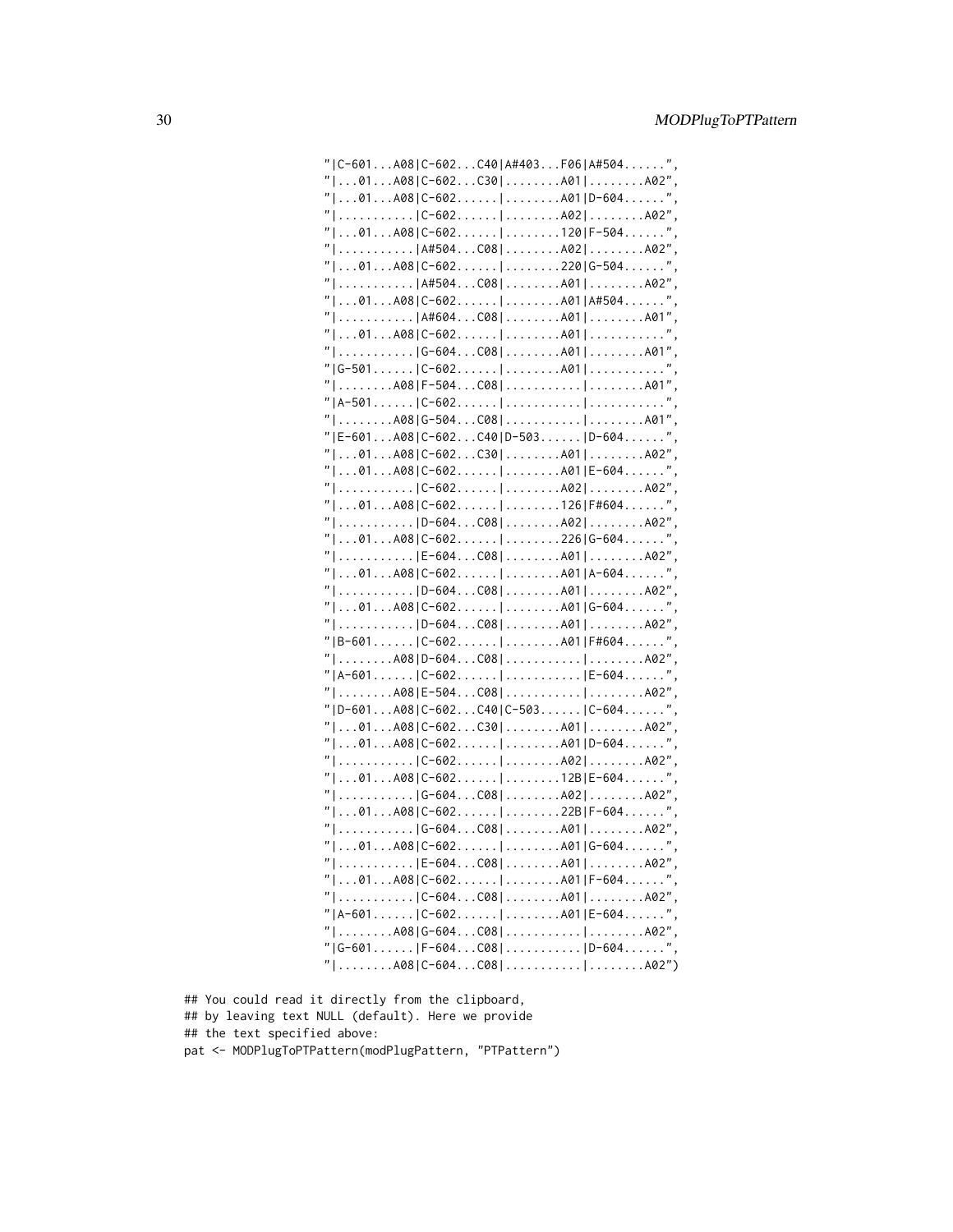```
## look it is a "PTPattern" object now:
class(pat)
## we can also only import the first 10 lines as a
## PTBlock:
blk <- MODPlugToPTPattern(modPlugPattern[1:10], "PTBlock")
## End(Not run)
```
<span id="page-30-1"></span>modToWave *Convert a PTModule object into an audio Wave object*

# Description

Converts a [PTModule](#page-69-1) object into a [Wave](#page-0-0) object, which can be played, further analysed, modified and saved.

# Usage

```
## S4 method for signature 'PTModule'
modToWave(
 mod,
  video = c("PAL", "NTSC"),
  target.rate = 44100,
 target.bit = 16,
  stereo.separation = 1,
  low.pass.filter = TRUE,
  tracks = 1:4,
 mix = TRUE,...
)
```
#### Arguments

| mod         | An object of class PTModule                                                                                                                                                                                                                                           |
|-------------|-----------------------------------------------------------------------------------------------------------------------------------------------------------------------------------------------------------------------------------------------------------------------|
| video       | The video mode of a Commodore Amiga affects timing routines and the play-<br>back sample rate. This mode can be specified with this argument and is repre-<br>sented by a character string that can have either the value 'PAL' or 'NTSC'.<br>PAL is used by default. |
| target.rate | A positive integer sample rate for the target Wave. Should be at least 2000.<br>Default value is 44100 Hz, which is conform CD quality. 22050 Hz will also<br>produce a decent sound quality and saves you some working memory.                                       |
| target.bit  | Number of bits for the target Wave. Should be a numeric value of either 8, 16,<br>24 or 32. Default is 16, which is conform CD quality (the quality doesn't really<br>improve at higher bit values, as the original samples are of 8 bit quality).                    |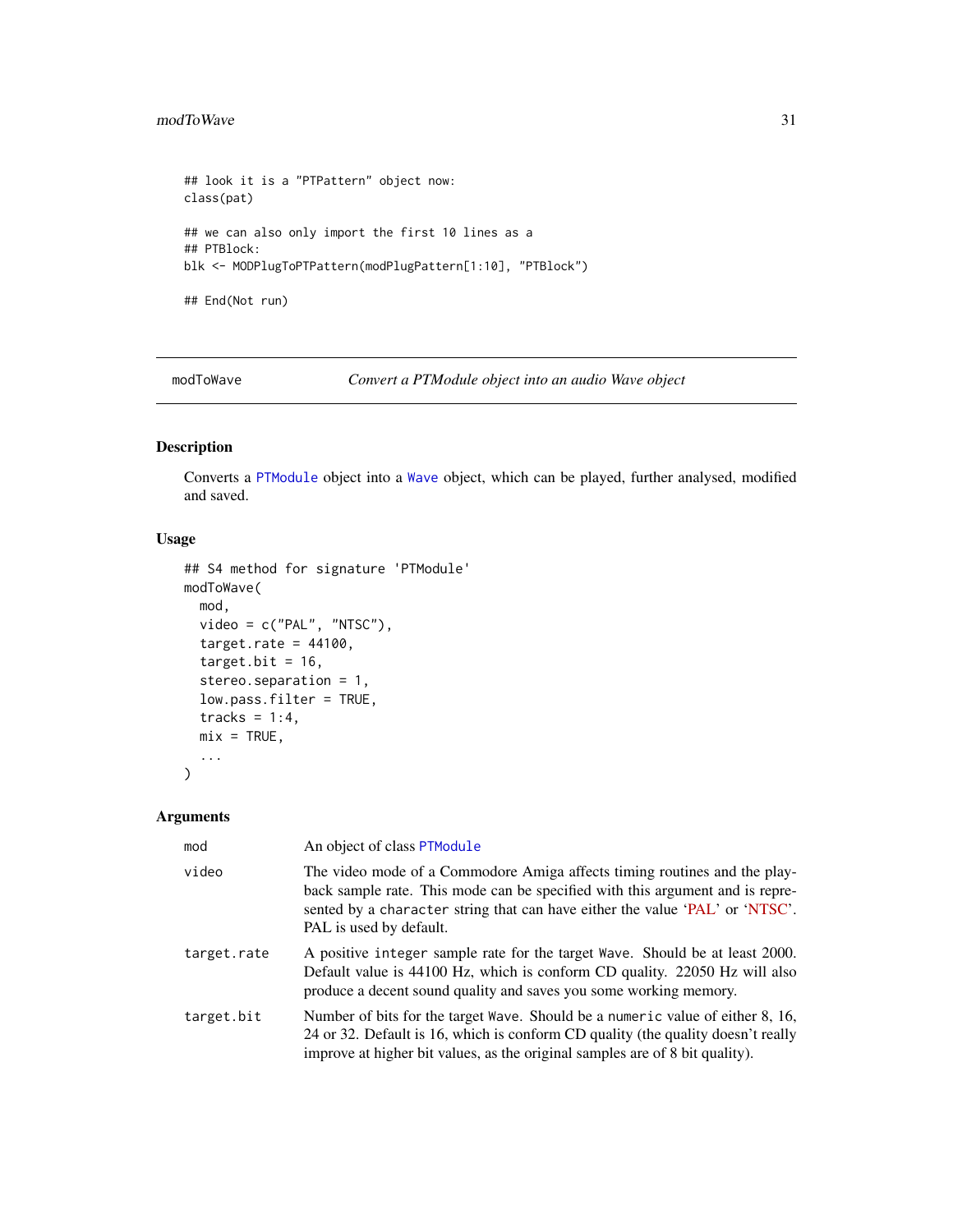| stereo.separation |
|-------------------|
|-------------------|

A numeric value between 0 and 1. When set to 1 (default), stereo channels (Amiga channels 1 and 4 on left, and channels 2 and 3 on right) are completely separated. When set to less than 1, stereo channels are mixed, where the number gives the fraction of separation of the channels. When set to 0, both channels are completely mixed and a mono Wave is returned.

#### low.pass.filter

|          | A logical value indicating whether low pass filters should be applied when<br>generating wave data. The Commodore Amiga had hardware audio filters. One                                                                                                                                                      |
|----------|--------------------------------------------------------------------------------------------------------------------------------------------------------------------------------------------------------------------------------------------------------------------------------------------------------------|
|          | (low pass 6 db/Oct tuned at 4.9 kHz) that filters all audio and one (low pass 12                                                                                                                                                                                                                             |
|          | db/Oct tuned at approximately 3.3 kHz) that can be turned on and off at will                                                                                                                                                                                                                                 |
|          | with effect command E00/E01 (see also ProTrackR documentation, section on                                                                                                                                                                                                                                    |
|          | effect commands). These filters are only applied when the low pass filter<br>argument is set to TRUE and the target. rate is set to values $> 4.9$ kHz. If<br>you don't want to simulate this typical Amiga sound, turn the filters off to save<br>processing time.                                          |
| tracks   | Either logical or numeric values indicating which of the 4 PTT racks are to be<br>converted. By default all 4 tracks are selected.                                                                                                                                                                           |
| mix      | A logical value indicating whether the 4 Amiga channels should be mixed to the<br>2 (stereo) output channels. When set to TRUE (default) a stereo Wave object is<br>returned. When set to FALSE a multi-channel WaveMC object is returned. The<br>stereo. separation argument is ignored in the latter case. |
| $\cdots$ | Additional arguments that are passed to playing table.                                                                                                                                                                                                                                                       |

#### **Details**

Before the [PTModule](#page-69-1) object can be converted into a [Wave](#page-0-0) object, the rows of the [PTPattern](#page-71-1) objects in the module need to be put in the right order. This method does that by calling [playingtable](#page-52-1).

Once the rows of the pattern tables are in the right order, all selected [PTTrack](#page-78-1) objects of the module are looped by this function and the routines described below are applied to each track.

On the Commodore Amiga the chip responsible for audio output (Paula), the audio playback of samples can be controlled by the user in two ways: the playback rate of the sample can be changed by specifying 'period' values (see e.g. [periodToSampleRate](#page-92-2)) and specifying a volume which is linearly scaled between 0 (silent) and 64 (maximum).

So, for each track, the correct period and volume values are determined based on the note, effect command and sample information in the module.

Then, the [PTSample](#page-75-1) objects are resampled, using the period values and volume values as determined in the previous step.

Next audio filters are applied to mimic original Commodore Amiga sound. Finaly, the wave data for each separate track is mixed to one (mono) or two (stereo) of the output channels.

Converting ProTracker modules into wave objects can be time consuming. The time required to convert an object obviously depends on your machine's capacities and the length of the module but also the complexity of the module. To speed up the conversion you could reduce the target sample rate or turn off the low pass filter. On modern machines, the time required for conversion should generally be less than the playback time of the module.

You can save the resulting [Wave](#page-0-0) object by calling [writeWave](#page-0-0).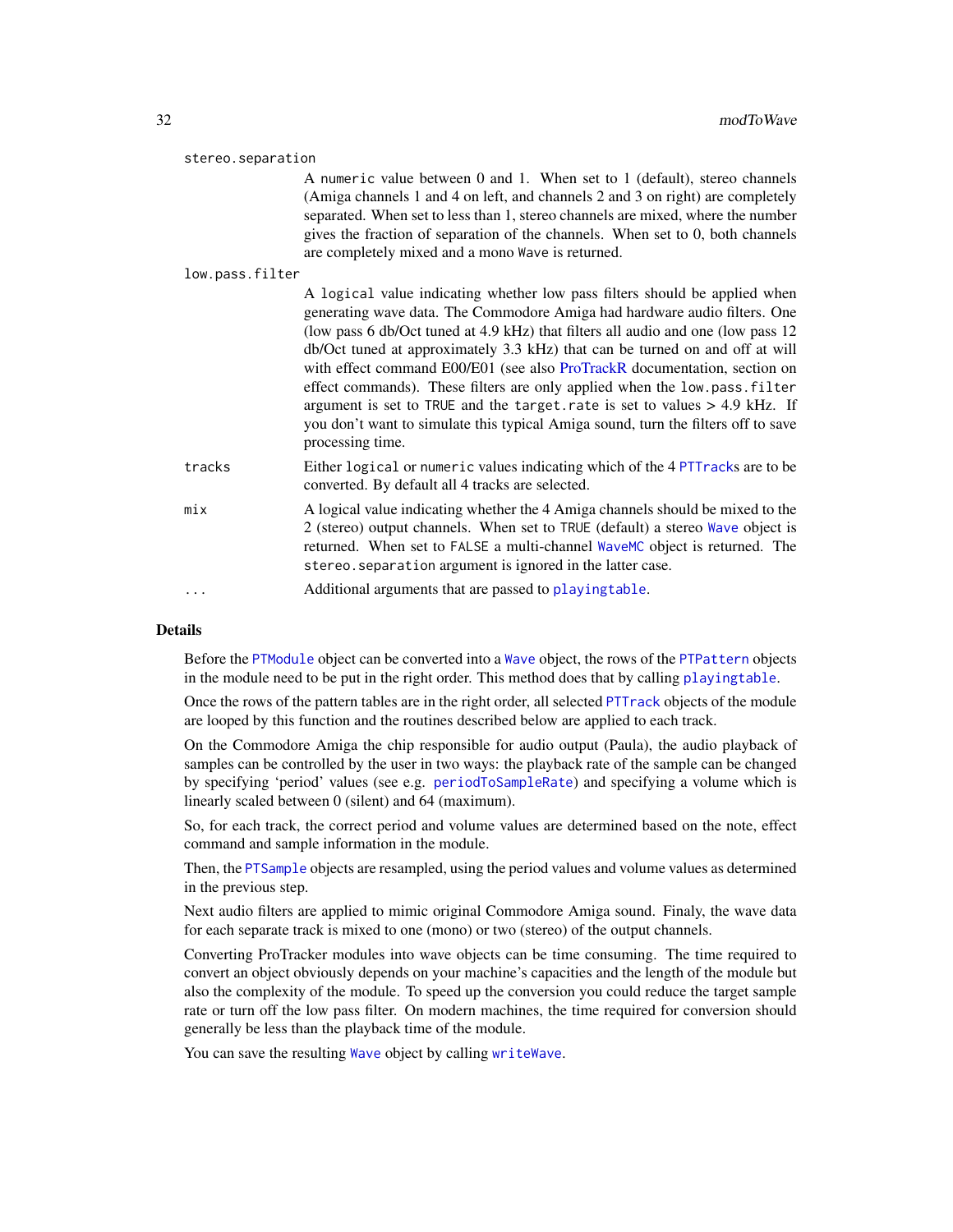#### <span id="page-32-0"></span>moduleSize 33

# Value

A [Wave](#page-0-0) object, generated from the mod object is returned. A [WaveMC](#page-0-0) object is returned when the mix argument is set to FALSE.

#### Note

As audio can be mixed with this package at frequencies much greater than the Commodore Amiga's audio output rate, some aliasing of the sound could occur. This results in high frequency audio, that would not be produced on an Amiga. The current version of this package does not filter out these artefacts. This should not be a problem if you're not concerned with producing an accurate Amiga timbre.

#### Author(s)

Pepijn de Vries

# See Also

```
Other module.operations: PTModule-class, appendPattern(), clearSamples(), clearSong(),
deletePattern(), fix.PTModule(), moduleSize(), patternLength(), patternOrderLength(),
patternOrder(), playMod(), playingtable(), rawToPTModule(), read.module(), trackerFlag(),
write.module()
```
# Examples

```
## Not run:
data(mod.intro)
wav <- modToWave(mod.intro)
```
## End(Not run)

<span id="page-32-1"></span>moduleSize *Get module file size*

#### Description

Get the file size in bytes of a [PTModule](#page-69-1) object, when it is to be saved as an original module file with [write.module](#page-101-1).

# Usage

```
## S4 method for signature 'PTModule'
moduleSize(x)
```
#### Arguments

x A [PTModule](#page-69-1) object for which the file size is to be calculated.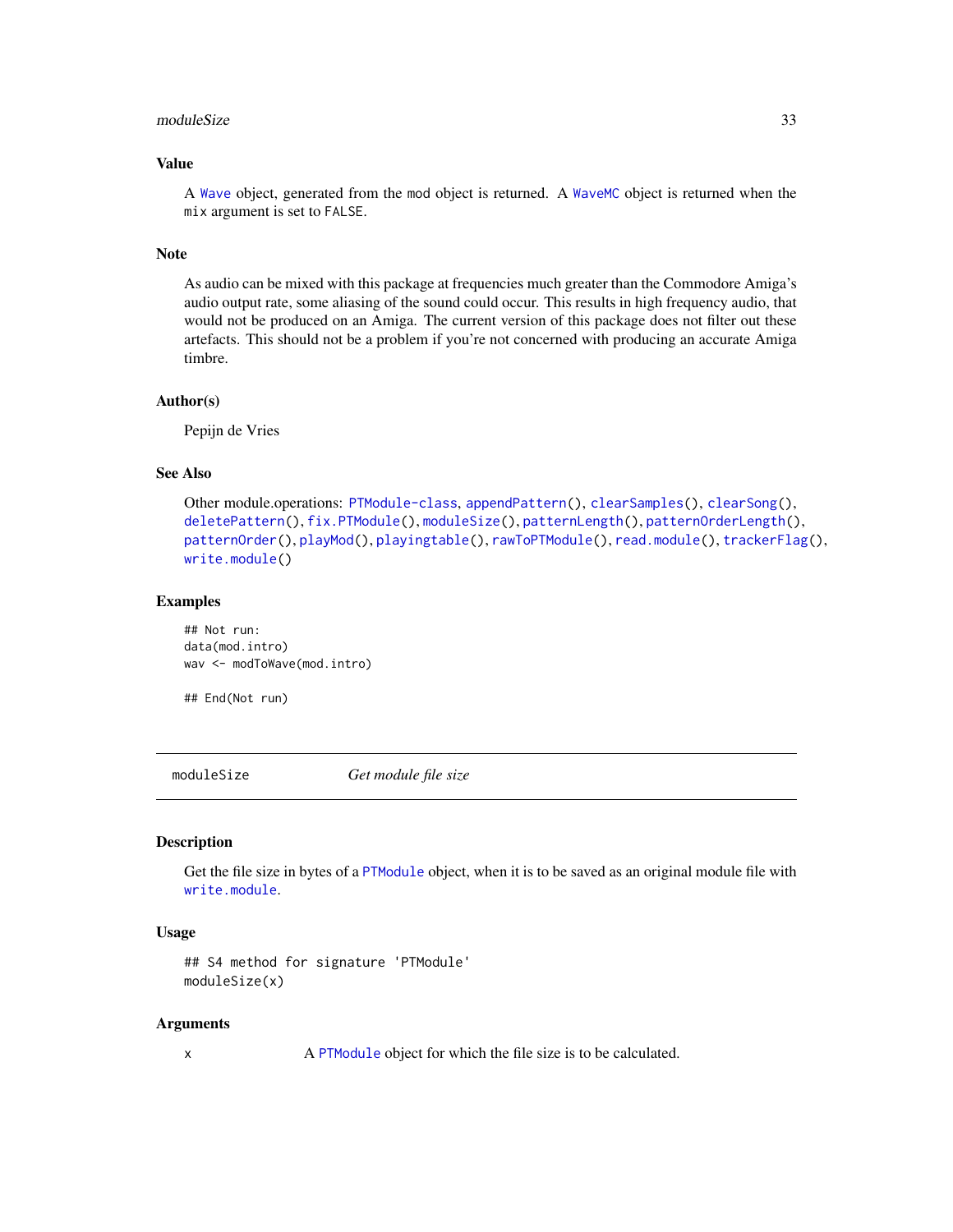#### <span id="page-33-0"></span>Details

The ProTracker module has a 1084 byte sized header containing all (meta) information on the patterns, their order and the audio samples. Each pattern holds exactly 1 Kb of information and the length of the audio samples corresponds with the size in bytes, as they are of 8 bit quality in mono. This function calculates the file size of the [PTModule](#page-69-1) object when it is to be saved with [write.module](#page-101-1).

# Value

Returns potential uncompressed module file size in bytes represented by a number of class object\_size.

## Author(s)

Pepijn de Vries

# See Also

```
Other module.operations: PTModule-class, appendPattern(), clearSamples(), clearSong(),
deletePattern(), fix.PTModule(), modToWave(), patternLength(), patternOrderLength(),
patternOrder(), playMod(), playingtable(), rawToPTModule(), read.module(), trackerFlag(),
write.module()
```
#### Examples

## Calculate the file size for the example module 'mod.intro':

data("mod.intro") moduleSize(mod.intro)

## Note that this is not the same as the size the object ## requires in R working memory:

object.size(mod.intro)

## In working memory it takes more memory to store the module, than in a ## file. This is because the S4 structure of the object consumes some ## memory. In addition, samples are of 8 bit quality, corresponding with ## a byte per sample. In the PTSample object it is stored as a ## vector of integer values. In R, integer values are 32 bit, which ## costs 4 times as much memory as the original 8 bit.

<span id="page-33-1"></span>name *Obtain or replace the name of a PTModule or PTSample*

#### Description

The name of both a [PTModule](#page-69-1) and [PTSample](#page-75-1) are stored as raw data. This method returns the name as a character string, or it can be used to assign a new name to a [PTModule](#page-69-1) or [PTSample](#page-75-1).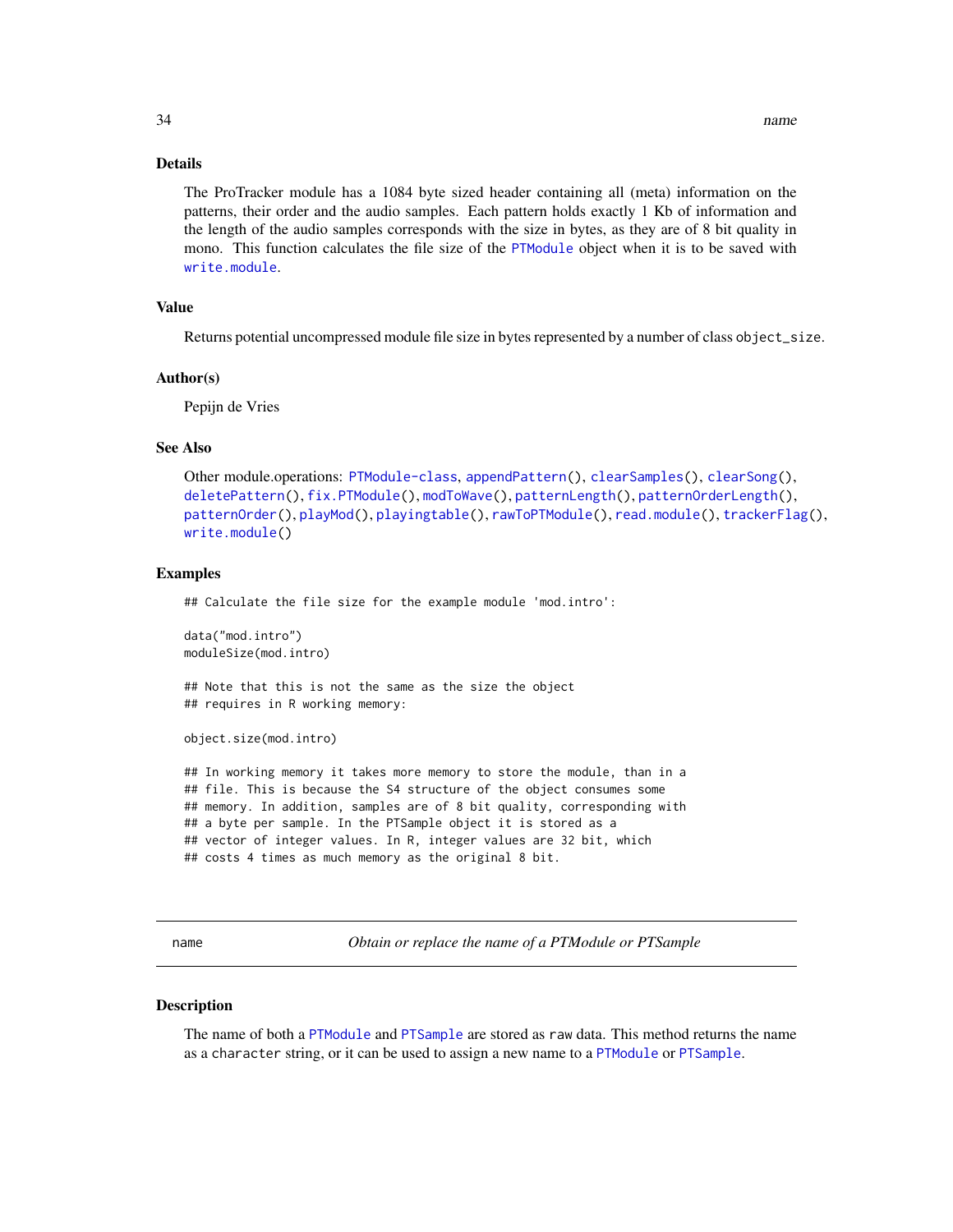#### name 35

# Usage

```
## S4 method for signature 'PTSample'
name(x)
## S4 replacement method for signature 'PTSample,character'
name(x) < - value## S4 method for signature 'PTModule'
name(x)
## S4 replacement method for signature 'PTModule,character'
name(x) < - value
```
# Arguments

|       | A PTModule or a PTSample object for which to obtain or replace the name.                  |
|-------|-------------------------------------------------------------------------------------------|
| value | A character string which should be used to replace the name of PTModule or<br>PTSample x. |

# Details

The name of a [PTModule](#page-69-1) and [PTSample](#page-75-1) is stored as a vector of raw data with a length of 20 or 22 respectively. This method provides the means for getting the name as a character string or to safely redefine the name of a [PTModule](#page-69-1) or [PTSample](#page-75-1) object. To do so, the provided name (value) is converted to a raw vector of length 20 or 22 respectively. Long names may therefore get clipped.

# Value

For name, the name of the [PTModule](#page-69-1) or [PTSample](#page-75-1) object as a character string is returned.

For name <-, object x with an updated name is returned.

# Author(s)

Pepijn de Vries

#### See Also

Other character.operations: [as.character\(](#page-3-1)), [periodToChar\(](#page-50-1)), [rawToCharNull\(](#page-81-1)), [sampleRate](#page-92-1)

Other sample.operations: [PTSample-class](#page-75-2), [PTSample-method](#page-77-1), [fineTune\(](#page-11-1)), [loopLength\(](#page-14-1)), [loopSample\(](#page-16-1)), [loopStart\(](#page-17-1)), [loopState\(](#page-18-1)), [playSample\(](#page-55-1)), [read.sample\(](#page-88-1)), [sampleLength\(](#page-90-1)), [volume\(](#page-98-1)), [waveform\(](#page-99-1)), [write.sample\(](#page-102-1))

# Examples

```
data("mod.intro")
```
## get the name of mod.intro: name(mod.intro)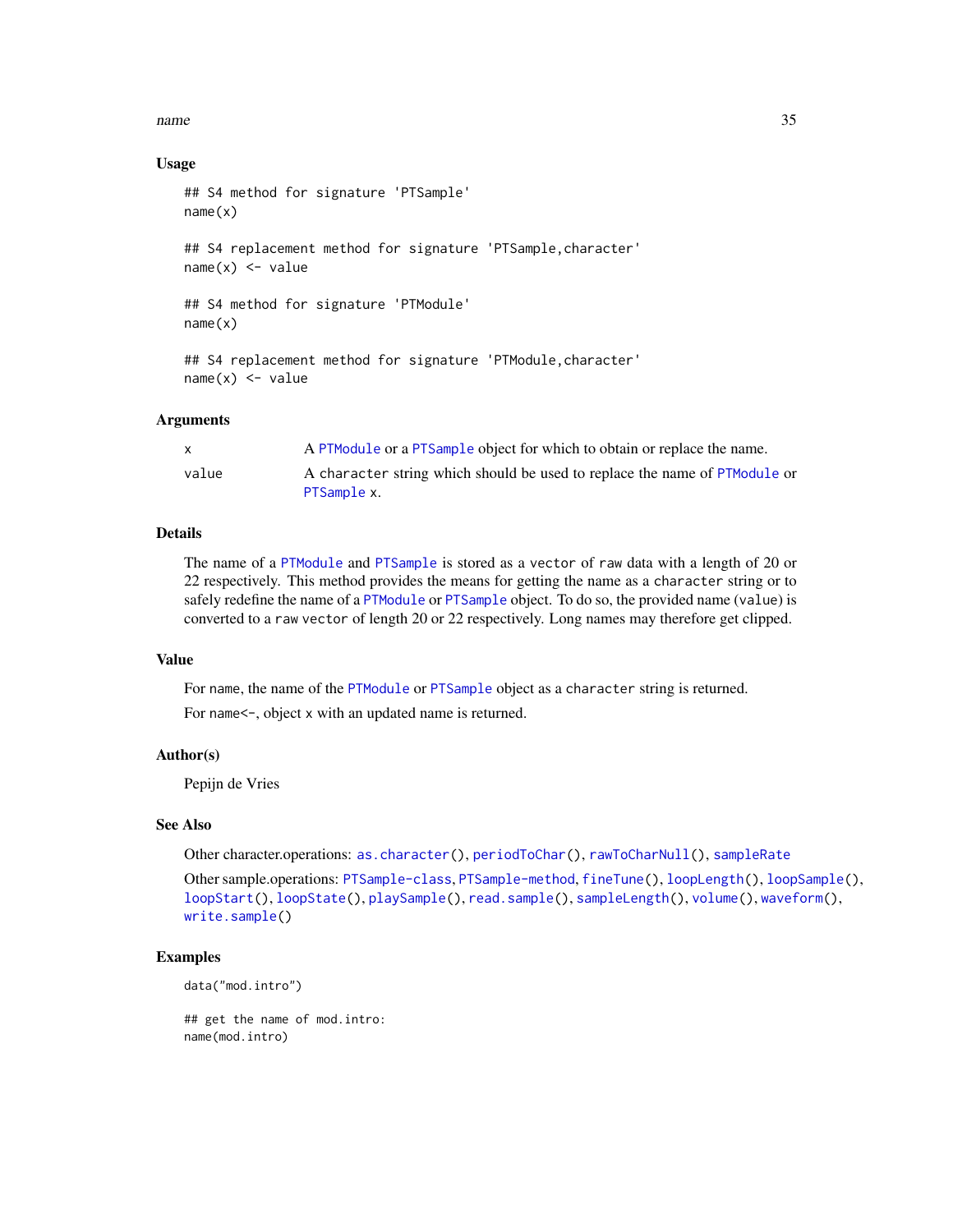```
## I don't like the name, let's change it:
name(mod.intro) <- "I like this name better"
## Note that the provided name was too long and is truncated:
name(mod.intro)
## print all sample names in the module:
unlist(lapply(as.list(1:31), function(x)
  name(PTSample(mod.intro, x))))
```
<span id="page-35-1"></span>

note *Extract or replace a note*

#### Description

Obtain a note from a period value or extract or replace a note of a [PTCell](#page-65-1) object.

#### Usage

```
## S4 method for signature 'numeric'
note(x)
## S4 method for signature 'PTCell'
```
note(x)

```
## S4 replacement method for signature 'PTCell, character'
note(x) < -value
```
# Arguments

| x     | Either a (vector of) numeric value(s), representing a period value. It can also<br>be a PTCell object.                                                                                                                                                                                                                                        |
|-------|-----------------------------------------------------------------------------------------------------------------------------------------------------------------------------------------------------------------------------------------------------------------------------------------------------------------------------------------------|
| value | A character string representing the chromatic scale note with wich the cur-<br>rent note needs to be replaced. Should have any of the folling values: "C-",<br>"C#", "D-", "D#", "E-", "F-", "F#", "G-", "G#", "A-", "A#", "B-", or "--". Right-<br>hand dashes can be omitted from these strings. Both upper and lower case are<br>accepted. |
|       | If an octave is not yet specified for PTCell x, it will be set to 1.<br>Assigning a value of " $-$ " will remove both the note and octave from object x.                                                                                                                                                                                      |
|       |                                                                                                                                                                                                                                                                                                                                               |

# Details

Period values are used by ProTracker to set a playback sample rate and in essence determine the key in which a sound is played. This method can be used to obtain the note (key) associated with a period value (according to the ProTracker [period\\_table](#page-51-1), assuming zero [fineTune](#page-11-1)). If the period value is not in the [period\\_table](#page-51-1), the note associated with the period closest to this value in the table is returned.

The note can also be obtained or replaced for a [PTCell](#page-65-1) object.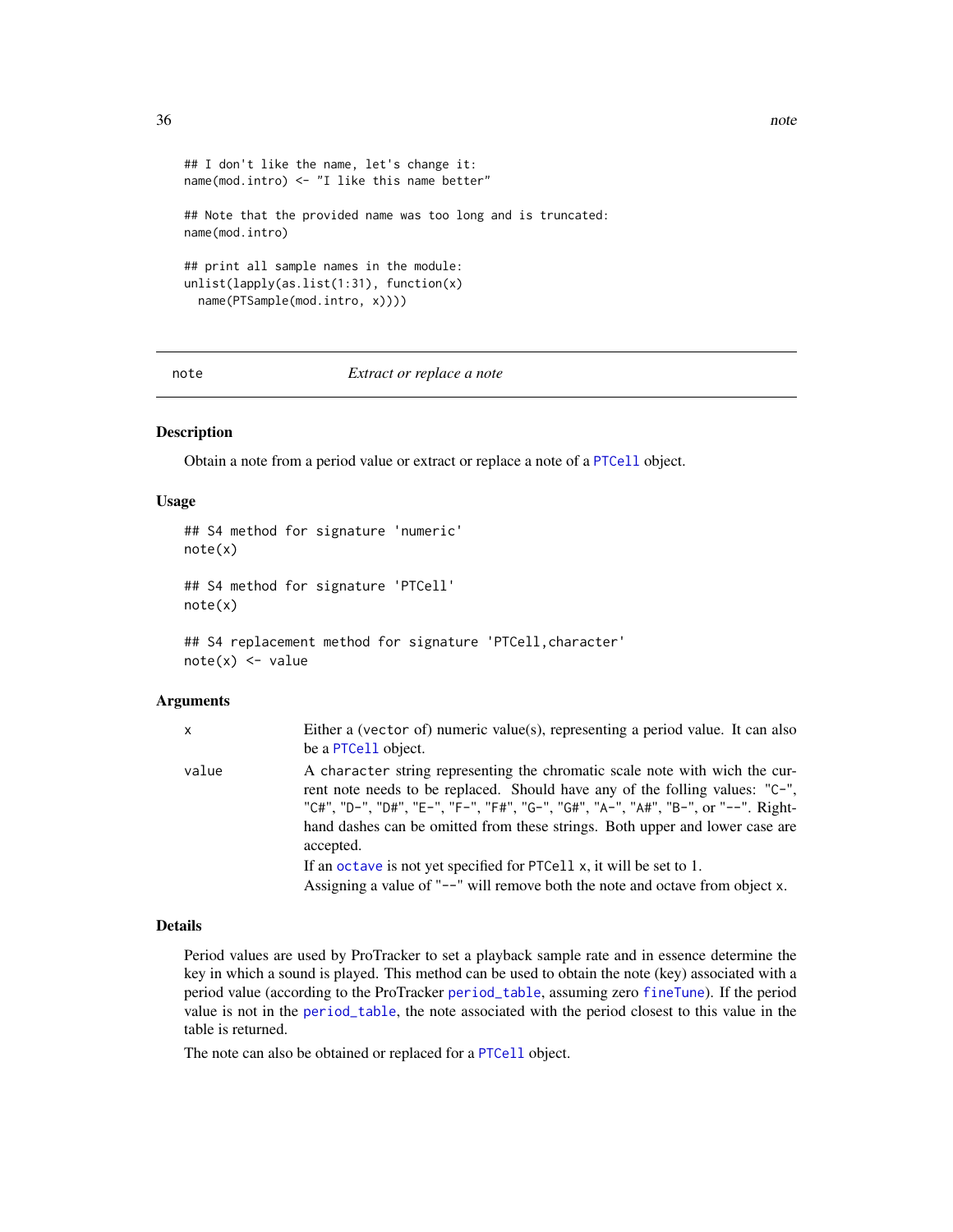#### noteToPeriod 37

### Value

For note, a character string representing the note is returned.

For note<-, a copy of PTCell object x in which the note is replaced by value is returned.

### Author(s)

Pepijn de Vries

# See Also

Other period.operations: [noteToPeriod\(](#page-36-0)), [octave\(](#page-42-0)), [periodToChar\(](#page-50-0)), [period\\_table](#page-51-0), [sampleRate](#page-92-0) Other note.and.octave.operations: [noteToPeriod\(](#page-36-0)), [noteUp\(](#page-37-0)), [octave\(](#page-42-0)), [periodToChar\(](#page-50-0)), [sampleRate](#page-92-0) Other cell.operations: [PTCell-class](#page-65-0), [PTCell-method](#page-66-0), [effect\(](#page-10-0)), [sampleNumber\(](#page-91-0))

# Examples

```
data("mod.intro")
## get the note of PTCell at pattern #3, track #2,
## row #1 from mod.intro (which is note "C-"):
note(PTCell(mod.intro, 1, 2, 3))
## replace the note of PTCell at pattern #3, track #2,
## row #1 from mod.intro with "A-":
note(PTCell(mod.intro, 1, 2, 3)) <- "A-"
## get the notes associated with the period
## values 200 up to 400:
note(200:400)
```
<span id="page-36-0"></span>noteToPeriod *Extract period value for a specific note*

#### Description

Extracts the ProTracker period value for a specific note.

### Usage

```
noteToPeriod(note = "C-3", finetune = 0)
```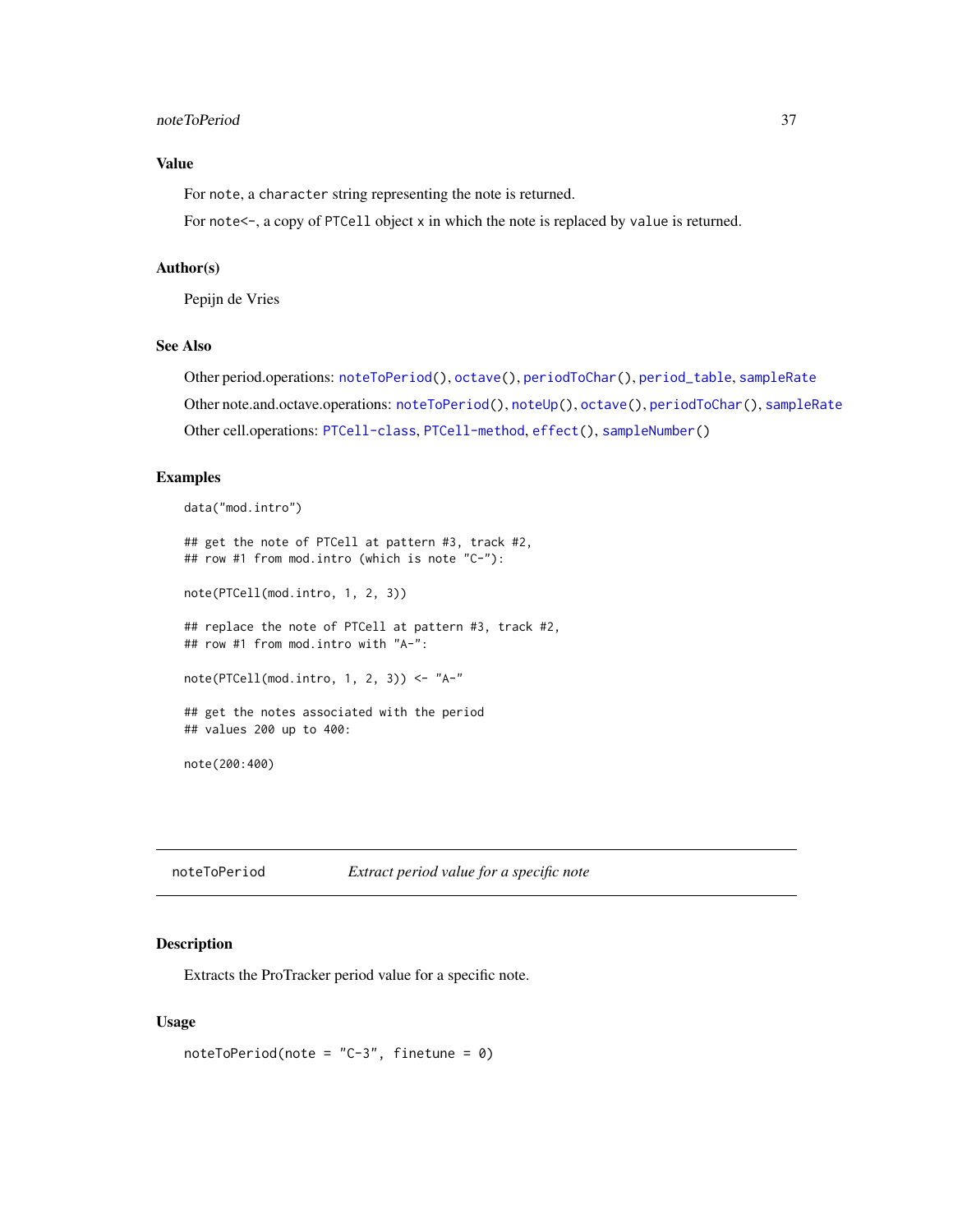$38$  note  $Up$ 

#### **Arguments**

| note     | character string representing a note and octave for which the ProTracker pe-<br>riod value needs to be determined |
|----------|-------------------------------------------------------------------------------------------------------------------|
| finetune | integer value ranging from -8 up to 7. A value used to tune an audio sample.                                      |

# Details

ProTracker uses a [period\\_table](#page-51-0) to link period values to certain octaves and notes. This function serves to look up corresponding period values for specific notes and octaves.

### Value

Returns the numeric ProTracker period value for a corresponding note, octave and [fineTune](#page-11-0). Returns 0 if a note could not be found in the table.

# Author(s)

Pepijn de Vries

### See Also

Other period.operations: [note\(](#page-35-0)), [octave\(](#page-42-0)), [periodToChar\(](#page-50-0)), [period\\_table](#page-51-0), [sampleRate](#page-92-0)

Other note.and.octave.operations: [noteUp\(](#page-37-0)), [note\(](#page-35-0)), [octave\(](#page-42-0)), [periodToChar\(](#page-50-0)), [sampleRate](#page-92-0)

### Examples

```
## Determine the period value corresponding with note 'A-3':
noteToPeriod("A-3")
## get the period values for notes 'A-3' and 'A#3' with finetune at -1:
noteToPeriod(c("A-3", "A#3"), -1)
```

```
## get the period values for note 'A-3' with finetune at 0 and 1:
noteToPeriod("A-3", 0:1)
```
<span id="page-37-0"></span>noteUp *Raise or lower notes and octaves*

#### Description

Methods to raise or lower notes in [PTCell](#page-65-1), [PTTrack](#page-78-0) and [PTPattern](#page-71-0) objects.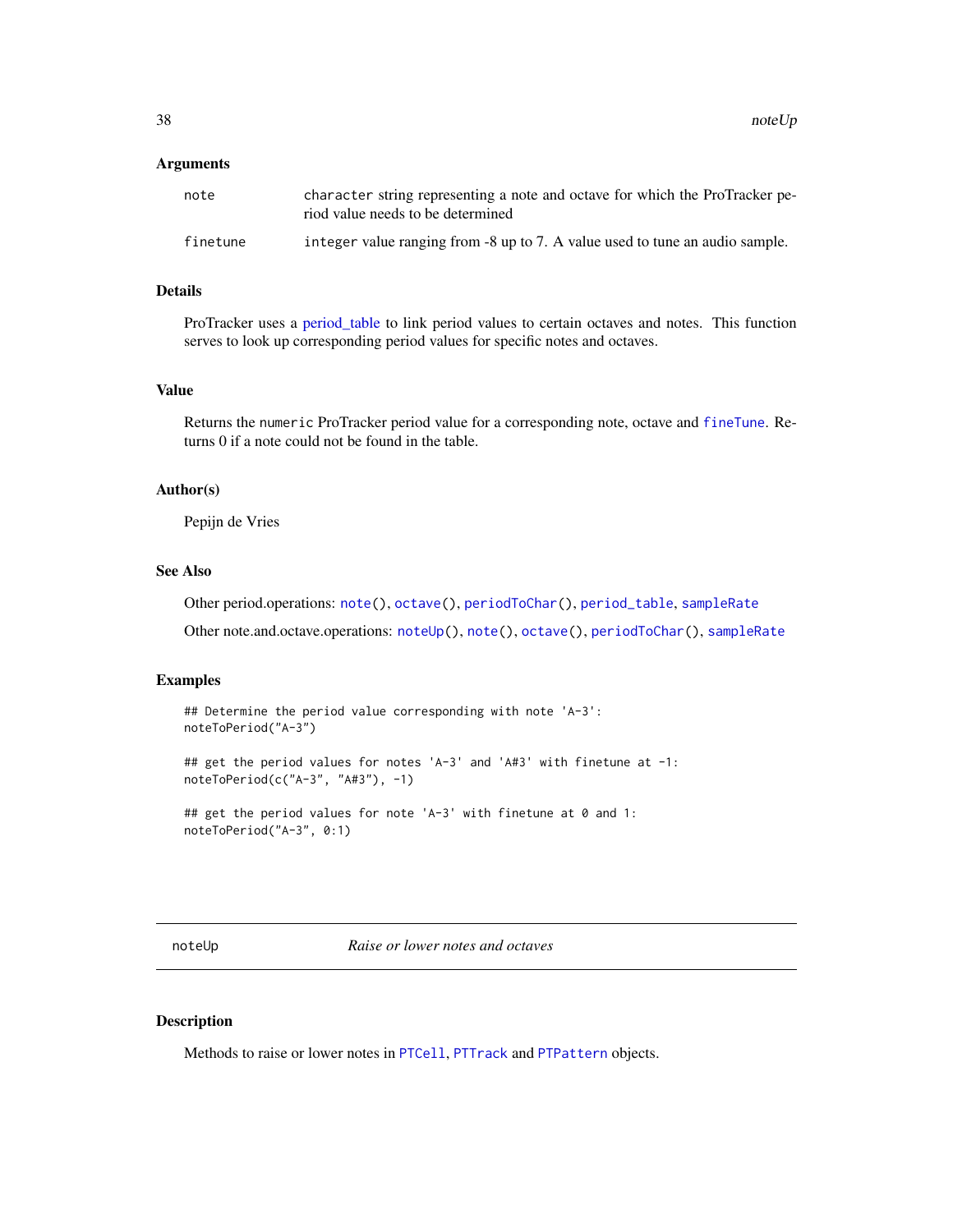### $\Box$ note $Up$  39

### Usage

```
## S4 method for signature 'PTCell'
noteUp(x, sample.nr = "all")## S4 method for signature 'PTCell'
noteDown(x, sample.nr = "all")
## S4 method for signature 'PTCell'
octaveUp(x, sample.nr = "all")
## S4 method for signature 'PTCell'
octaveDown(x, sample.nr = "all")
## S4 method for signature 'PTTrack'
noteUp(x, sample.nr = "all")## S4 method for signature 'PTTrack'
noteDown(x, sample.nr = "all")## S4 method for signature 'PTTrack'
octaveUp(x, sample.nr = "all")
## S4 method for signature 'PTTrack'
octaveDown(x, sample.nr = "all")
## S4 method for signature 'PTPattern'
noteUp(x, sample.nr = "all")## S4 method for signature 'PTPattern'
noteDown(x, sample.nr = "all")
## S4 method for signature 'PTPattern'
octaveUp(x, sample.nr = "all")
## S4 method for signature 'PTPattern'
octaveDown(x, sample.nr = "all")
```
#### Arguments

- x A [PTCell](#page-65-1), [PTTrack](#page-78-0) or [PTPattern](#page-71-0) object for which the notes need to be lowered or raised.
- sample.nr A single positive integer value, or a vector of positive integers, listing the indices of samples, for which the notes need to be lowered or raised. A character string equal to "all" is also allowed (this is in fact the default), in which case notes of all sample indices are raised or lowered.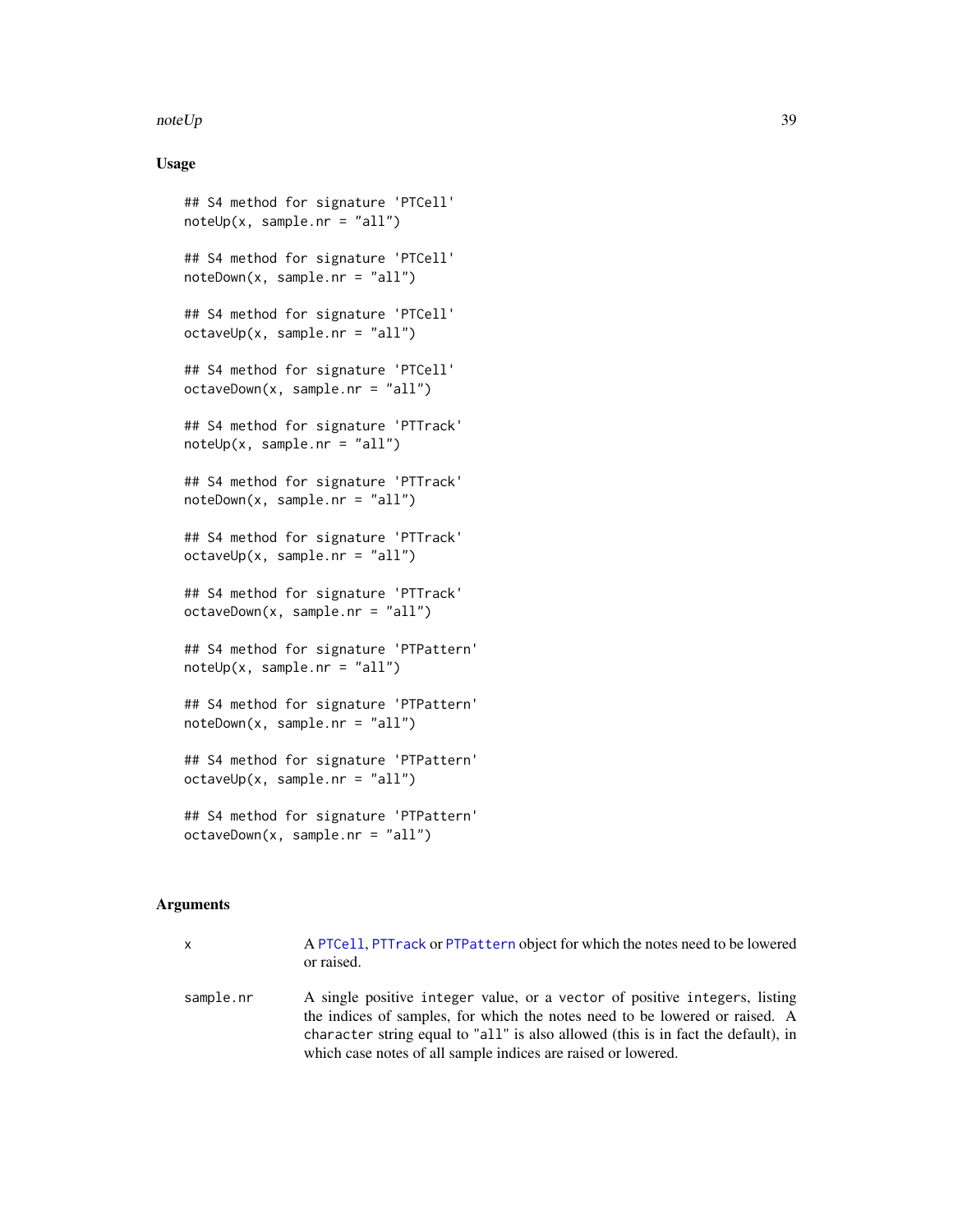# Value

Returns an object of the same class as object x, in which the notes for samples selected with sample.nr are raised or lowered.

In case raised or lowered notes would lead to notes that are out of ProTracker's range, the returned notes remain unchanged.

# Author(s)

Pepijn de Vries

### See Also

Other note.and.octave.operations: [noteToPeriod\(](#page-36-0)), [note\(](#page-35-0)), [octave\(](#page-42-0)), [periodToChar\(](#page-50-0)), [sampleRate](#page-92-0)

# Examples

```
## raise note from C-2 to C#2:
noteUp(PTCell("C-2 01 000"))
```
## lower note from C-2 to B-1: noteDown(PTCell("C-2 01 000"))

## raise note from octave 2 to octave 3: octaveUp(PTCell("C-2 01 000"))

## lower note from octave 2 to octave 1: octaveDown(PTCell("C-2 01 000"))

data("mod.intro")

## Raise the notes of all cells in pattern ## number 2 of mod.intro: noteUp(PTPattern(mod.intro, 2))

## Raise only the notes of sample number 4 ## in pattern number 2 of mod.intro: noteUp(PTPattern(mod.intro, 2), 4)

## Raise only the notes of samples number 2 and 4 ## in pattern number 2 of mod.intro: noteUp(PTPattern(mod.intro, 2), c(2, 4))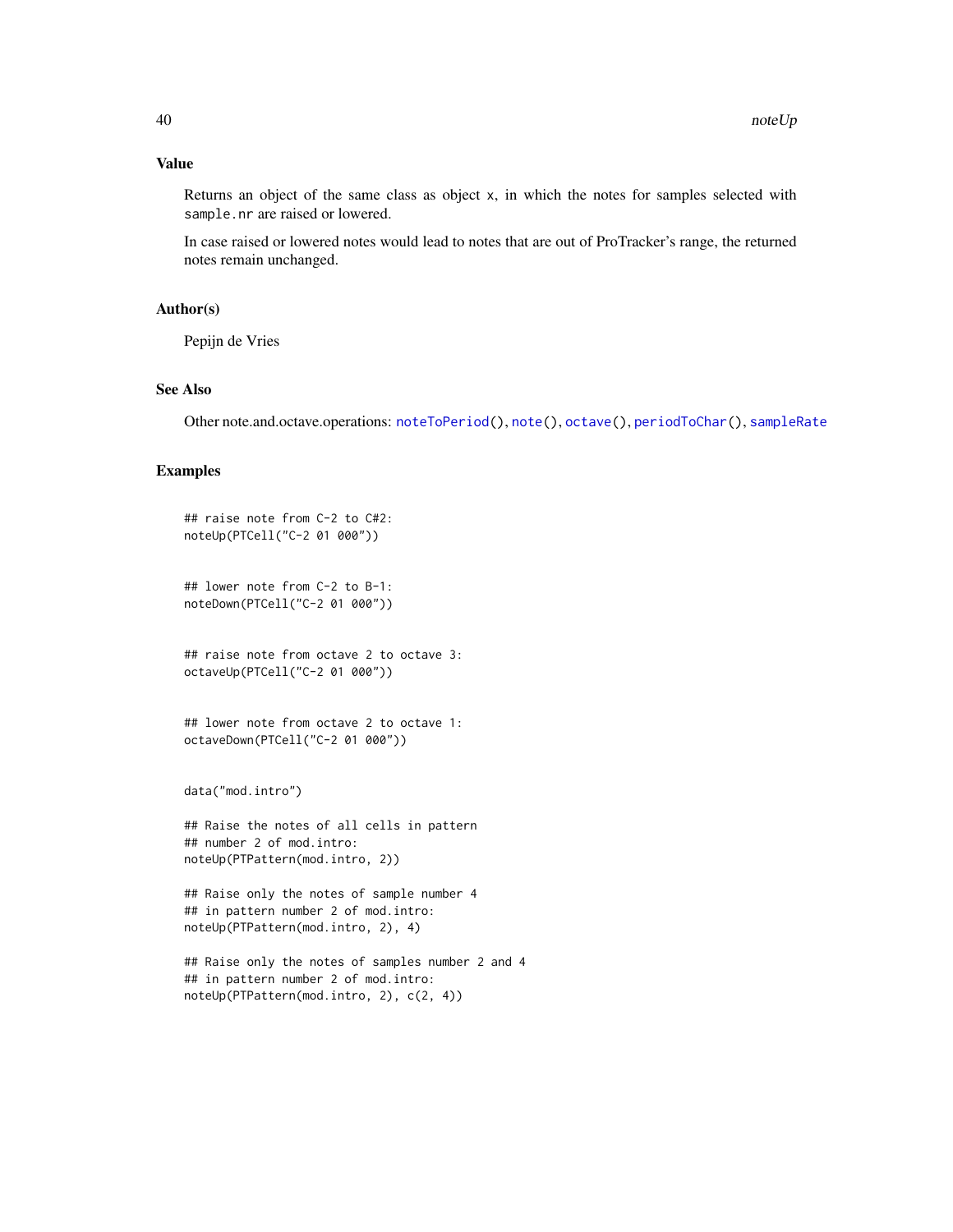<span id="page-40-0"></span>

# Description

Get the high or low nybble of a raw value and return as integer value [0,15].

### Usage

```
nybble(raw_dat, which = c("low", "high"))
```
loNybble(raw\_dat)

hiNybble(raw\_dat)

### Arguments

| raw dat | A vector of class raw from which the high or low nybble value needs to be<br>extracted.                                           |
|---------|-----------------------------------------------------------------------------------------------------------------------------------|
| which   | A character string indicating whether the high or low nybble should be returnd.<br>It should either be "low" (default) or "high". |

# Details

A raw is basically a byte, composed of 8 bits (zeros and ones). A nybble is a 4 bit value. Hence, a raw value (or byte) is composed of two nybbles. The leftmost nybble of a raw value is refered to as the high nybble, the rightmost nybble is referred to as the low nybble. These functions return either the high or low nybbles of raw data as integer values [0,15]. As ProTracker stores some information as nybbles this function can be used to retrieve this info.

### Value

A vector of the same length as raw\_dat holding integer values.

### Author(s)

Pepijn de Vries

# See Also

Other nybble.functions: [nybbleToSignedInt\(](#page-41-0)), [signedIntToNybble\(](#page-93-0))

Other raw.operations: [as.raw\(](#page-5-0)), [nybbleToSignedInt\(](#page-41-0)), [rawToCharNull\(](#page-81-0)), [rawToPTModule\(](#page-83-0)), [rawToSignedInt\(](#page-84-0)), [rawToUnsignedInt\(](#page-85-0)), [signedIntToNybble\(](#page-93-0)), [signedIntToRaw\(](#page-94-0)), [unsignedIntToRaw\(](#page-97-0))

Other integer.operations: [nybbleToSignedInt\(](#page-41-0)), [rawToSignedInt\(](#page-84-0)), [rawToUnsignedInt\(](#page-85-0)), [signedIntToNybble\(](#page-93-0)), [signedIntToRaw\(](#page-94-0)), [unsignedIntToRaw\(](#page-97-0)), [waveform\(](#page-99-0))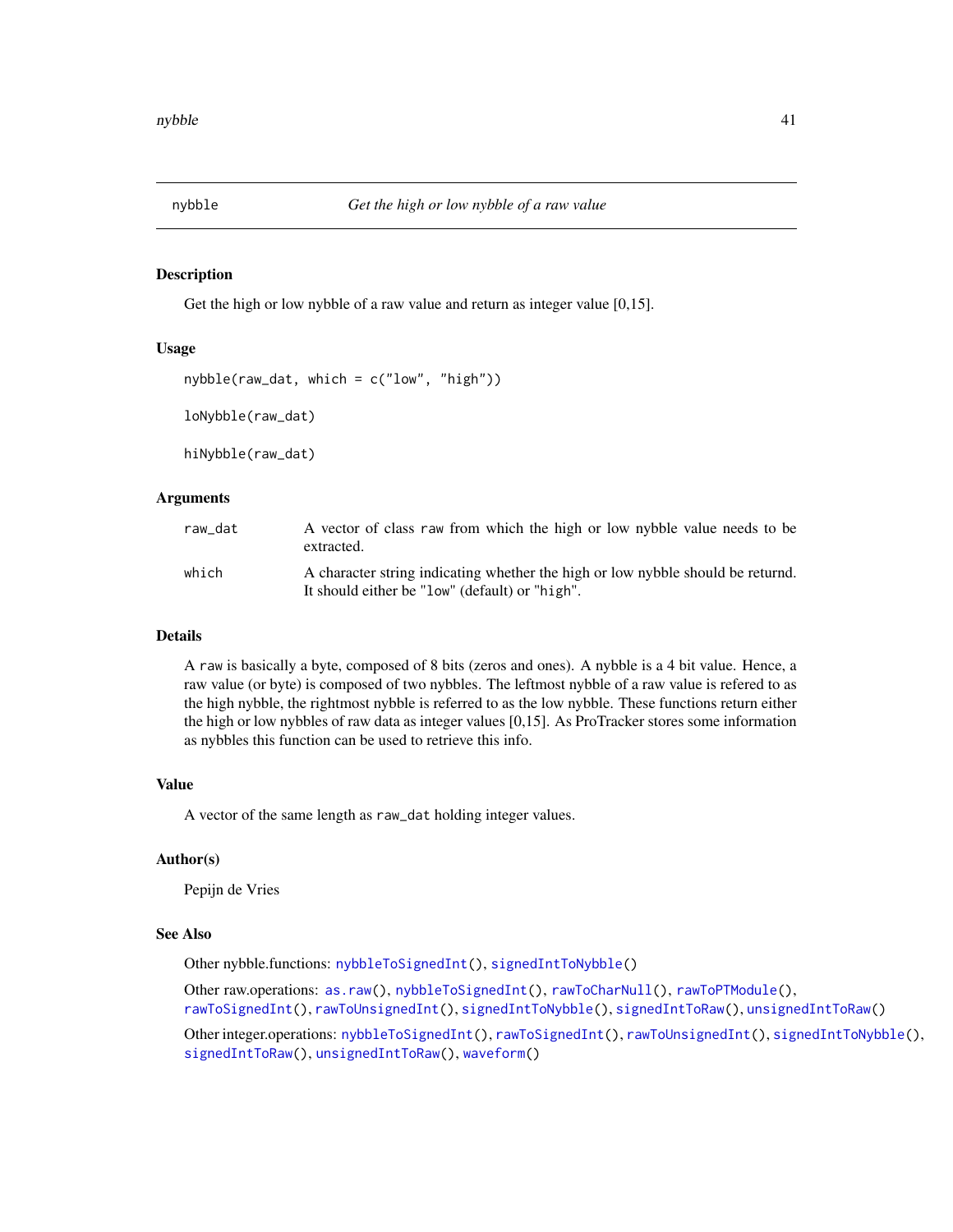### Examples

```
## this will return 0x0f:
hiNybble(as.raw(0xf3))
## which is the same as:
nybble(as.raw(0xf3), "high")
## this will return 0x03:
loNybble(as.raw(0xf3))
## which is the same as:
nybble(as.raw(0xf3), "low")
```
<span id="page-41-0"></span>nybbleToSignedInt *Get signed integer values from nybbles*

# Description

Get signed integer values from one or more nybble.

# Usage

```
nybbleToSignedInt(raw_dat, which = c("low", "high"))
```
# Arguments

| raw dat | raw data (either a single value or a vector), from which a nybble will be ex-<br>tracted and converted. |
|---------|---------------------------------------------------------------------------------------------------------|
| which   | A character string indicating whether the "low" (default) or "high" nybble of                           |
|         | raw_dat needs to be converted into a signed integer.                                                    |

# Details

Nybbles are 4 bit values, where each byte (8 bits) holds two nybbles. A high nybble (left-hand side of a byte) and a low nybble (right-hand side of a byte). This function extracts a nybble from raw data and converts it into a signed integer value ranging from -8 up to 7.

# Value

Returns integer values of the same length as raw\_dat, ranging from -8 up to 7.

### Author(s)

Pepijn de Vries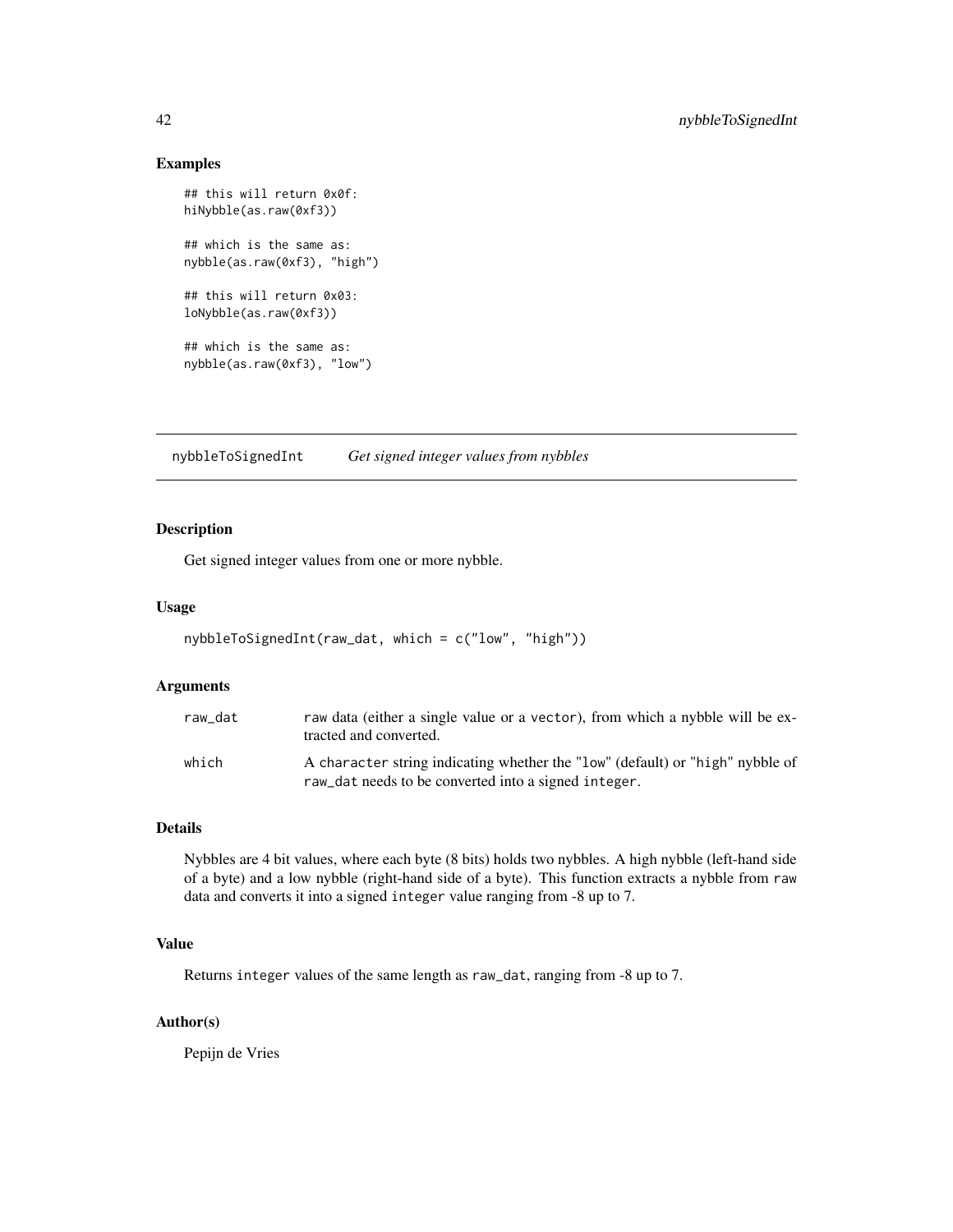#### octave and the set of the set of the set of the set of the set of the set of the set of the set of the set of the set of the set of the set of the set of the set of the set of the set of the set of the set of the set of th

# See Also

Other nybble.functions: [nybble\(](#page-40-0)), [signedIntToNybble\(](#page-93-0))

Other raw.operations: [as.raw\(](#page-5-0)), [nybble\(](#page-40-0)), [rawToCharNull\(](#page-81-0)), [rawToPTModule\(](#page-83-0)), [rawToSignedInt\(](#page-84-0)), [rawToUnsignedInt\(](#page-85-0)), [signedIntToNybble\(](#page-93-0)), [signedIntToRaw\(](#page-94-0)), [unsignedIntToRaw\(](#page-97-0))

Other integer.operations: [nybble\(](#page-40-0)), [rawToSignedInt\(](#page-84-0)), [rawToUnsignedInt\(](#page-85-0)), [signedIntToNybble\(](#page-93-0)), [signedIntToRaw\(](#page-94-0)), [unsignedIntToRaw\(](#page-97-0)), [waveform\(](#page-99-0))

# Examples

```
## generate some raw data:
rdat <- as.raw(255*runif(100))
## get signed integers of low nybbles:
sintl <- nybbleToSignedInt(rdat)
## get signed integers of high nybbles:
sinth <- nybbleToSignedInt(rdat, "high")
```
# <span id="page-42-0"></span>octave *Extract or replace an octave*

# Description

Obtain an octave number from a period value or extract or replace a note of a [PTCell](#page-65-1) object.

# Usage

```
## S4 method for signature 'numeric'
octave(x)
```
## S4 method for signature 'PTCell' octave(x)

## S4 replacement method for signature 'PTCell,numeric'  $octave(x) < -$  value

# **Arguments**

x Either a (vector of) numeric value(s), representing a period value. It can also be a [PTCell](#page-65-1) object.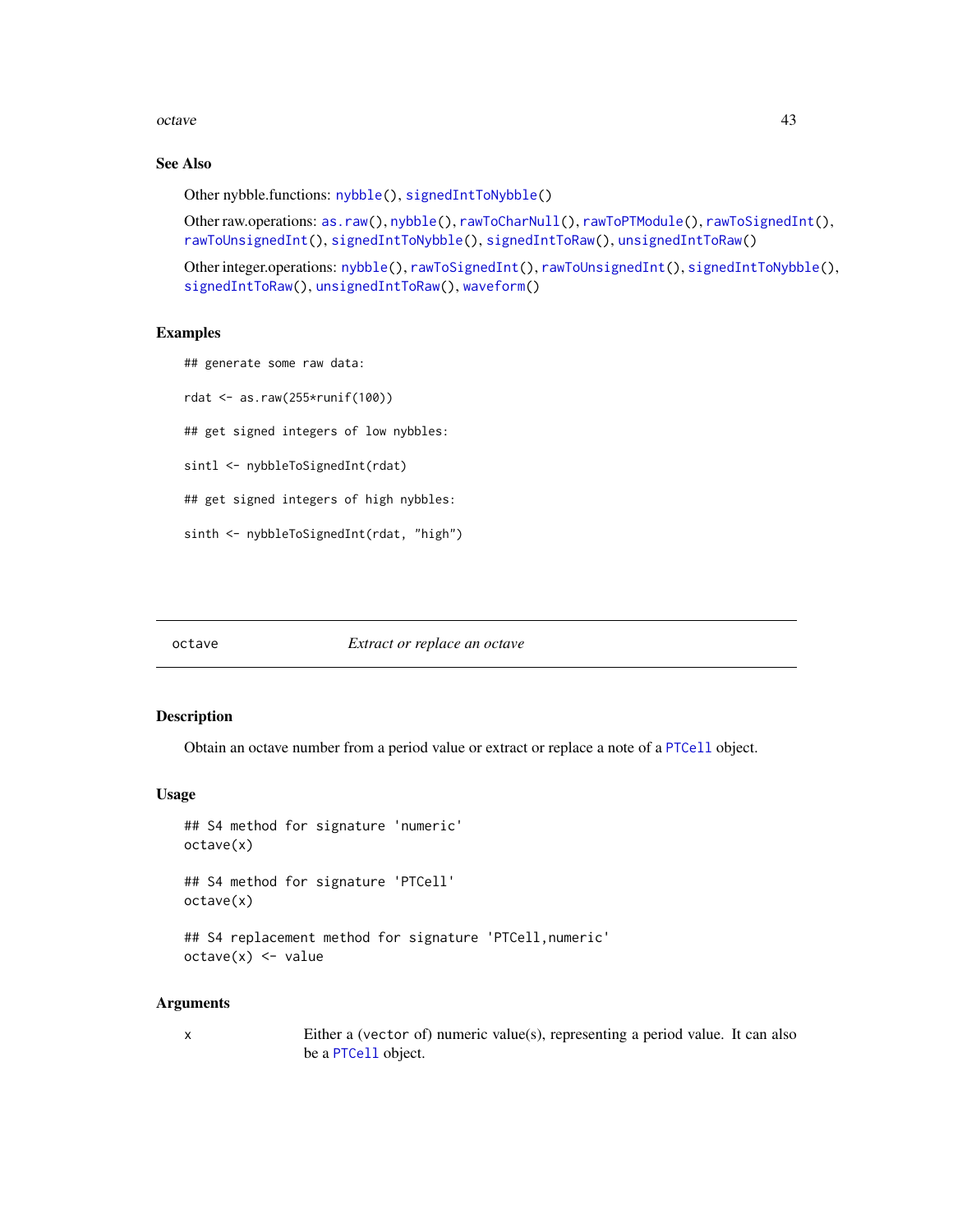| A numeric value representing the octave number with which that of object x     |
|--------------------------------------------------------------------------------|
| needs to be replaced. 0, 1 and 3 are valid octave numbers. Use zero to disable |
| both the note and octave for object x.                                         |
| Note that the octave can only be set for PTCells for which a note is already   |
| defined.                                                                       |
|                                                                                |

# Details

Period values are used by ProTracker to set a playback sample rate and in essence determine the key and octave in which a sound is played. This method can be used to obtain the octave number associated with a period value (according to the ProTracker [period\\_table](#page-51-0), assuming zero [fineTune](#page-11-0)). If the period value is not in the [period\\_table](#page-51-0), the octave number associated with the period closest to this value in the table is returned.

The octave number can also be obtained or replaced for a [PTCell](#page-65-1) object.

### Value

For octave, a numeric value representing the octave number is returned.

For octave $\leq$ -, a copy of PTCell object x in which the octave number is replaced by value is returned.

# Author(s)

Pepijn de Vries

### See Also

Other period.operations: [noteToPeriod\(](#page-36-0)), [note\(](#page-35-0)), [periodToChar\(](#page-50-0)), [period\\_table](#page-51-0), [sampleRate](#page-92-0) Other note.and.octave.operations: [noteToPeriod\(](#page-36-0)), [noteUp\(](#page-37-0)), [note\(](#page-35-0)), [periodToChar\(](#page-50-0)), [sampleRate](#page-92-0)

### Examples

```
data("mod.intro")
## get the octave number of PTCell at pattern #3, track #2,
## row #1 from mod.intro (which is number 3):
octave(PTCell(mod.intro, 1, 2, 3))
## replace the octave number of PTCell at pattern #3, track #2,
## row #1 from mod.intro with 2:
octave(PTCell(mod.intro, 1, 2, 3)) <- 2
## get the octave numbers associated with the period
## values 200 up to 400:
octave(200:400)
```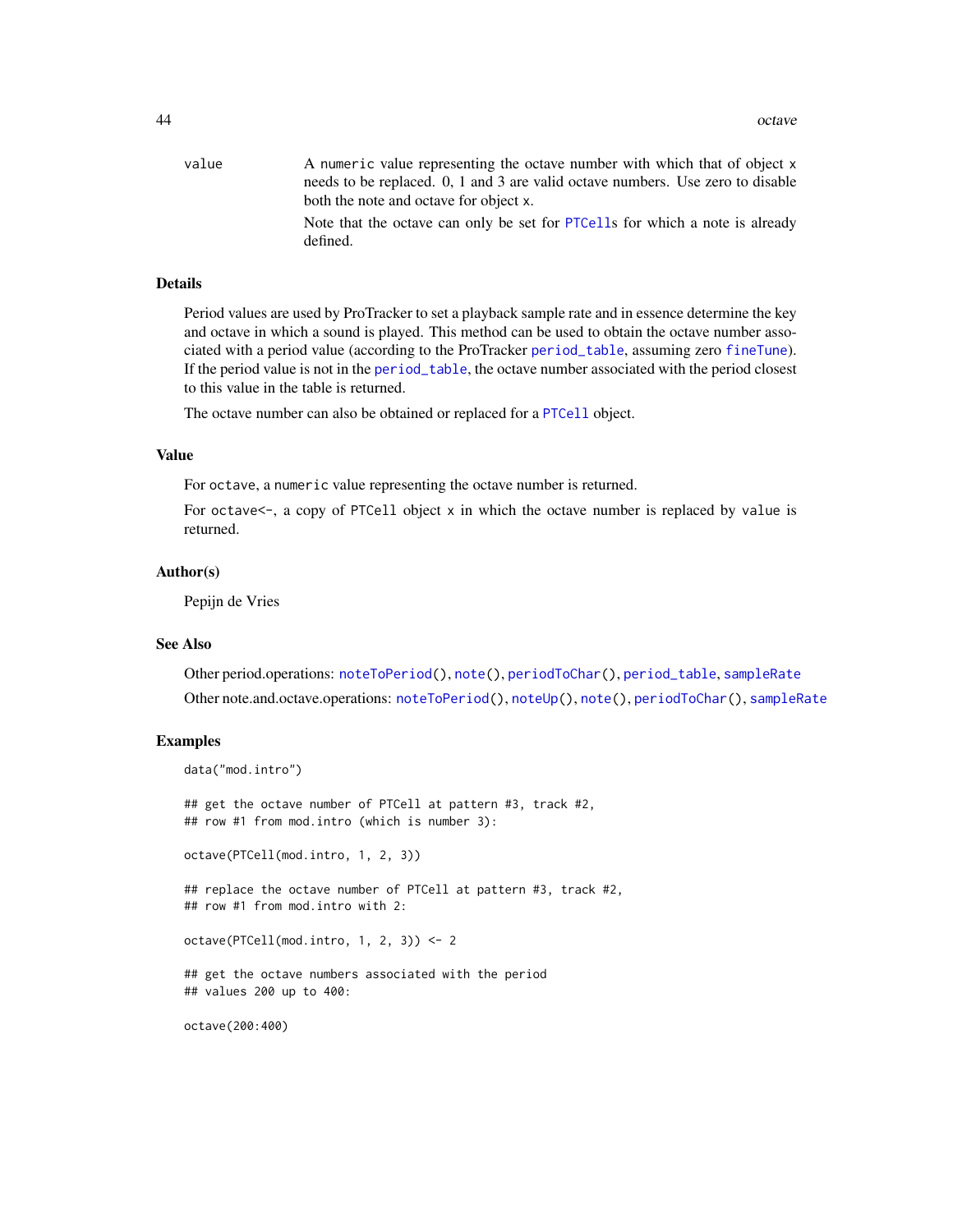<span id="page-44-0"></span>

### Description

Paste a block of [PTCell](#page-65-1) data into a [PTPattern](#page-71-0) at a specified location.

### Usage

```
## S4 method for signature 'PTPattern, matrix, numeric, numeric'
pasteBlock(pattern, block, row.start, track.start)
```
# Arguments

| pattern     | A PTPattern object into which the block needs to be pasted.                                                                             |
|-------------|-----------------------------------------------------------------------------------------------------------------------------------------|
| block       | A PTB lock holding the PTCell data that needs to be pasted into the pattern.                                                            |
| row.start   | A positive integer value (ranging from 1 up to 64) indicating the starting posi-<br>tion (row) in the pattern to paste the block into.  |
| track.start | A positive integer value (ranging from 1 up to 4) indicating the starting posi-<br>tion (track) in the pattern to paste the block into. |

### Details

A [PTBlock](#page-64-0) is not a formal S4 class. It is a matrix where each element holds a list of a single [PTCell](#page-65-1) object. As explained at the [PTBlock](#page-64-0) method documentation, this allows for a flexible approach of manipulating [PTCell](#page-65-1) objects. The pasteBlock method allows you to paste a [PTBlock](#page-64-0) back into a [PTPattern](#page-71-0).

The [PTBlock](#page-64-0) will be pasted at the specified location and will span the number of tracks and rows that are included in the [PTBlock](#page-64-0). The [PTCell](#page-65-1)s in the pattern will be replaced by those of the block. Elements of the bock that are out of the range of the pattern are not included in the pattern.

### Value

Returns a copy of pattern into which block is pasted.

#### Author(s)

Pepijn de Vries

#### See Also

Other block.operations: [PTBlock\(](#page-64-0))

Other pattern.operations: [MODPlugToPTPattern\(](#page-27-0)), [PTPattern-class](#page-71-1), [PTPattern-method](#page-72-0), [PTPatternToMODPlug\(](#page-74-0)), [appendPattern\(](#page-2-0)), [deletePattern\(](#page-9-0)), [patternLength\(](#page-45-0)), [patternOrderLength\(](#page-48-0)), [patternOrder\(](#page-46-0))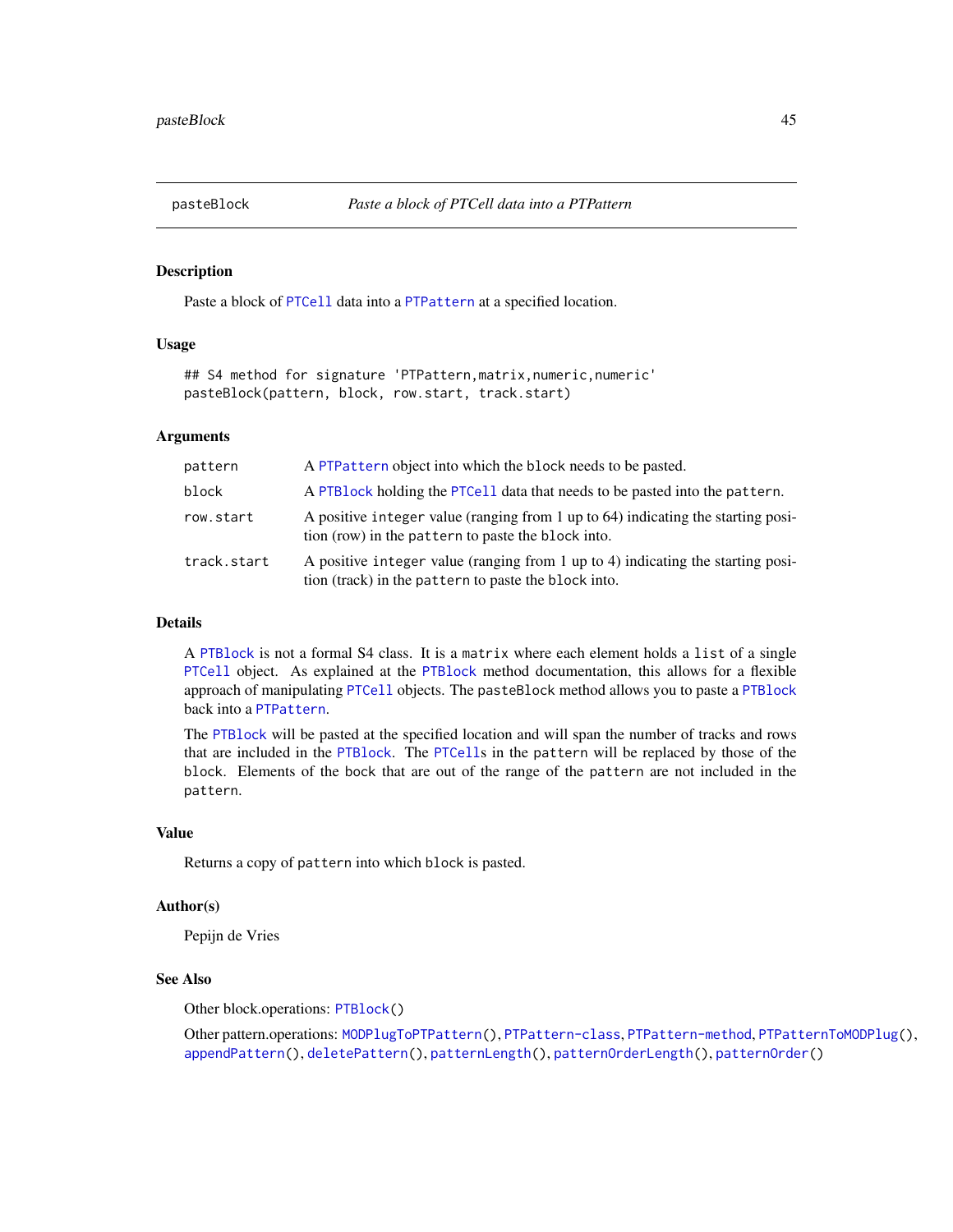### Examples

```
data("mod.intro")
block <- PTBlock(PTPattern(mod.intro, 1), 1:16, 1)
## Do some operations using lapply (the effect
## code is set to "C10"):
block \leq matrix(lapply(block, function(x) {(effect(x) \leq "C10"); x}),
                nrow(block), ncol(block), byrow = TRUE)
## Paste block back on the same position:
PTPattern(mod.intro, 1) <-
  pasteBlock(PTPattern(mod.intro, 1), block, 1, 1)
## You can also paste the block anywhere you like:
PTPattern(mod.intro, 1) <-
  pasteBlock(PTPattern(mod.intro, 1), block, 49, 2)
```
<span id="page-45-0"></span>

patternLength *Get the number of PTPattern tables in a PTModule*

### Description

Get the number of [PTPattern](#page-71-0) tables in a [PTModule](#page-69-0) object.

### Usage

```
## S4 method for signature 'PTModule'
patternLength(x)
```
### Arguments

x A [PTModule](#page-69-0) object for which the number of [PTPattern](#page-71-0) tables need to be returned.

# Details

The number of [PTPattern](#page-71-0) tables in a [PTModule](#page-69-0) object should range from 1 up to either 64 or 100. The maximum depends on the [trackerFlag](#page-95-0) of the [PTModule](#page-69-0) object.

# Value

Returns a numeric value representing the number of [PTPattern](#page-71-0) tables in object x.

### Author(s)

Pepijn de Vries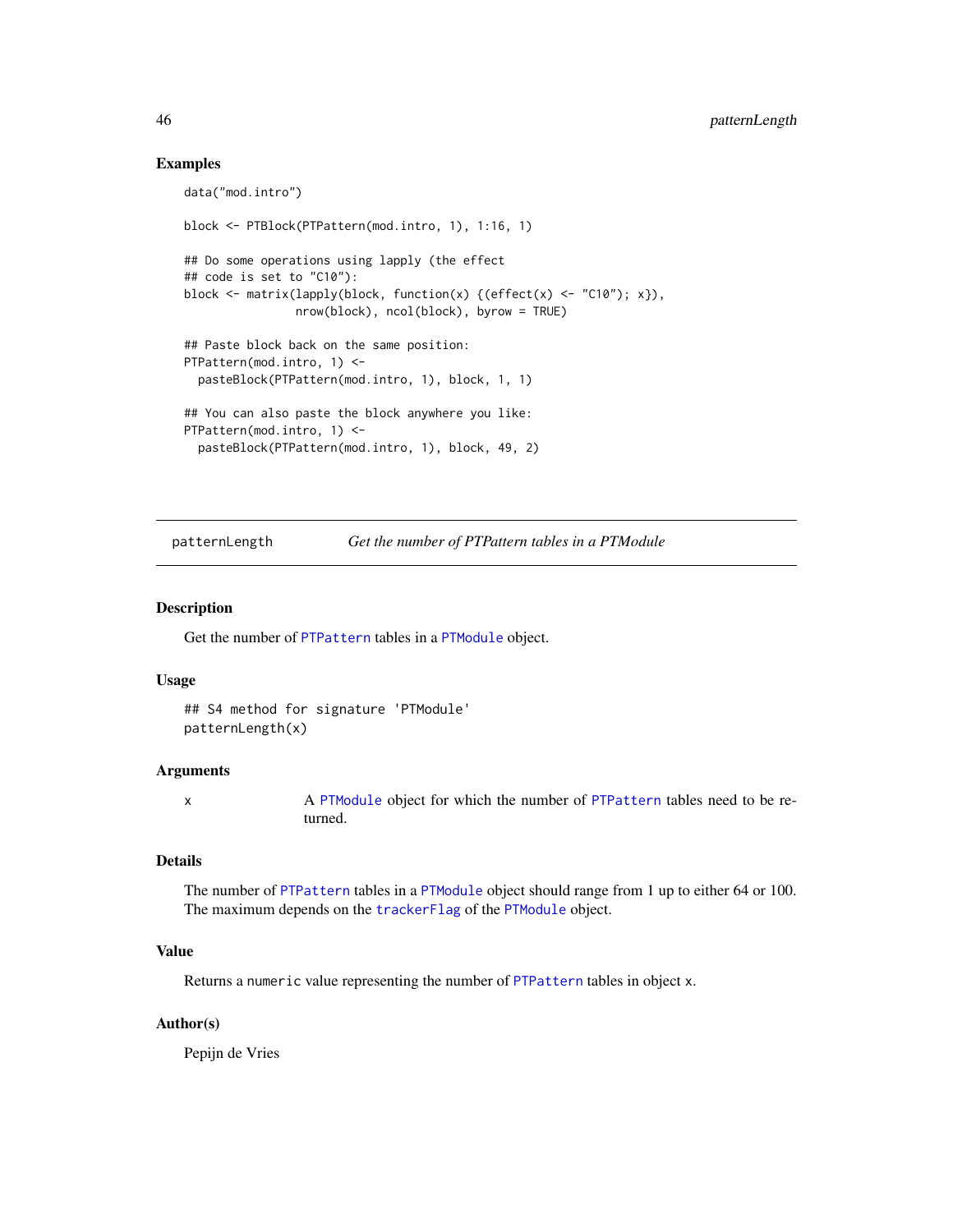# patternOrder 47

# See Also

```
MODPlugToPTPattern(PTPattern-classPTPattern-methodPTPatternToMODPlug(),
appendPattern(), deletePattern(), pasteBlock(), patternOrderLength(), patternOrder()
```
Other module.operations: [PTModule-class](#page-69-1), [appendPattern\(](#page-2-0)), [clearSamples\(](#page-7-0)), [clearSong\(](#page-8-0)), [deletePattern\(](#page-9-0)), [fix.PTModule\(](#page-12-0)), [modToWave\(](#page-30-0)), [moduleSize\(](#page-32-0)), [patternOrderLength\(](#page-48-0)), [patternOrder\(](#page-46-0)), [playMod\(](#page-54-0)), [playingtable\(](#page-52-0)), [rawToPTModule\(](#page-83-0)), [read.module\(](#page-86-0)), [trackerFlag\(](#page-95-0)), [write.module\(](#page-101-0))

# Examples

```
data("mod.intro")
```
## Get the number of pattern tables in mod.intro: patternLength(mod.intro)

<span id="page-46-0"></span>patternOrder *Get the pattern order table*

### Description

The pattern order table is a vector of numeric indices of [PTPattern](#page-71-0) tables, which determines in which order the patterns need to be played. This method returns this vector.

### Usage

## S4 method for signature 'PTModule'  $patternOrder(x, full = FALSE)$ 

## S4 replacement method for signature 'PTModule, ANY, numeric' patternOrder(x, full = FALSE) <- value

### **Arguments**

| $\mathsf{x}$ | A PTModule object for which the pattern order table needs to be returned or<br>modified.                                                                                                                                                                                                                                                                             |
|--------------|----------------------------------------------------------------------------------------------------------------------------------------------------------------------------------------------------------------------------------------------------------------------------------------------------------------------------------------------------------------------|
| full         | A logical value indicating whether the full (TRUE, default), or only the visible<br>(FALSE) part of the pattern order table should be returned. This argument will<br>also affect how new pattern order tables are assigned (see value).                                                                                                                             |
| value        | A numeric vector (maximum length: 128) holding PTPattern indices minus<br>1 for the new pattern order table.                                                                                                                                                                                                                                                         |
|              | When full = TRUE, the vector will be padded with zeros to a length of $128$ ,<br>and the pattern0rderLength will be set to the length of value. When $full =$<br>FALSE, value will only repplace the part of the order table up to the length of<br>value. The remainder of the table is not changed. The pattern Order Length is<br>also not modified in this case. |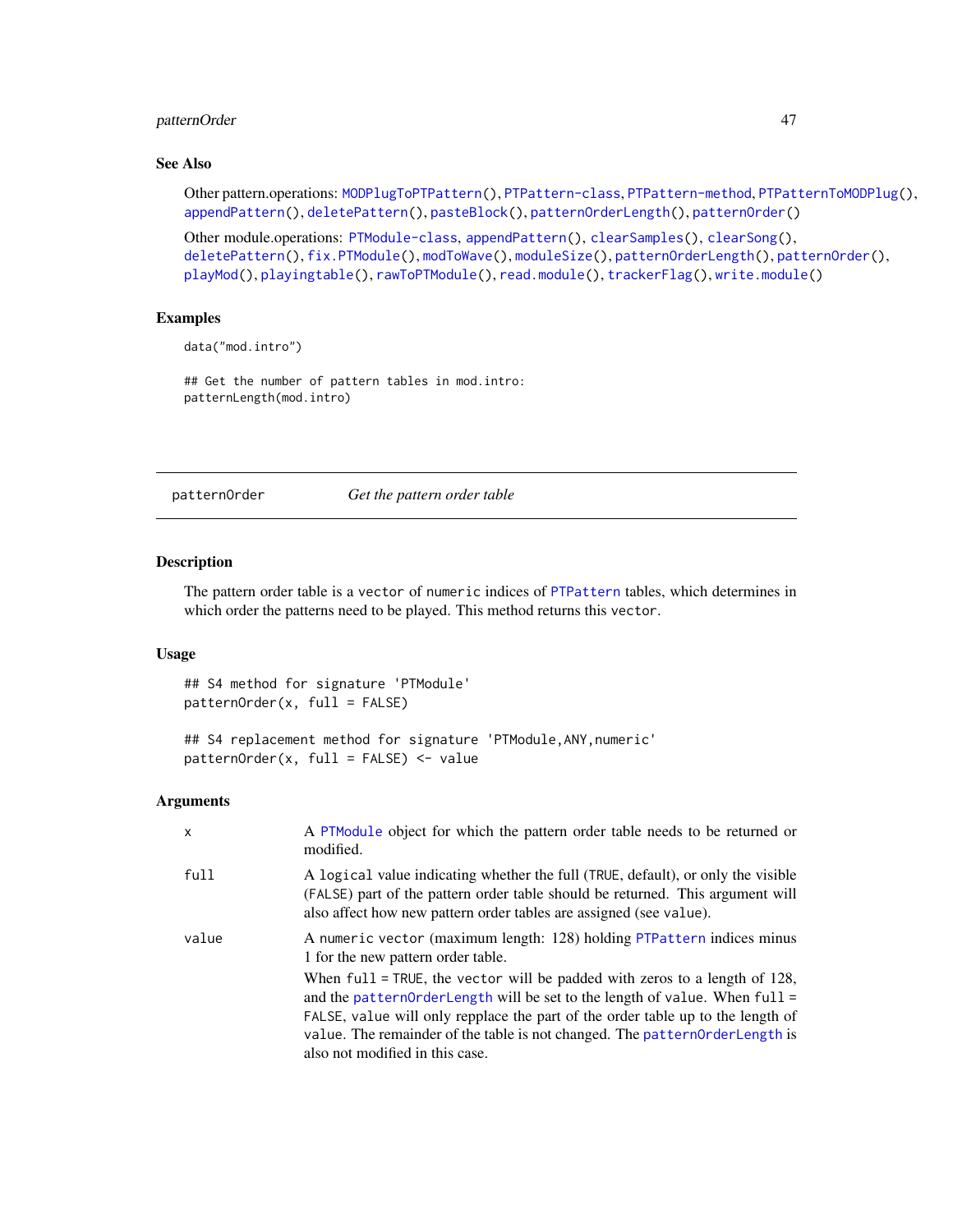### Details

The actual length of the vector containing the pattern order is 128 as per ProTracker standards. Only part of this vector is 'visible' and will be used to determine in which order pattern tables are to be played. This method can be used to return either the visible or full (all 128) part of the table. It can also be used to assign a new patter order table.

Note that [PTPattern](#page-71-0) indices start at 0, as per ProTracker standards, whereas R start indices at 1. Hence, add 1 to the indices obtained with patternOrder, in order to extract the correct [PTPattern](#page-71-0) from a [PTModule](#page-69-0).

The maximum index plus 1 in the full pattern order table should equal the number of pattern tables (see [patternLength](#page-45-0)) in the [PTModule](#page-69-0). Is you assign a new pattern order, with a lower maximum, [PTPattern](#page-71-0) objects will get lost (see also examples)!

### Value

For patternOrder, a vector of numeric [PTPattern](#page-71-0) indices is returned.

For pattern Order  $\leq$ , an updated version of object x is returned, in which the pattern order table is modified based on value.

### Note

The maximum number of [PTPattern](#page-71-0)s cannot exceed either 64 or 100 (depending on the [trackerFlag](#page-95-0)). This means that values in the order table should also not exceed these values minus 1.

### Author(s)

Pepijn de Vries

# See Also

Other pattern.operations: [MODPlugToPTPattern\(](#page-27-0)), [PTPattern-class](#page-71-1), [PTPattern-method](#page-72-0), [PTPatternToMODPlug\(](#page-74-0)), [appendPattern\(](#page-2-0)), [deletePattern\(](#page-9-0)), [pasteBlock\(](#page-44-0)), [patternLength\(](#page-45-0)), [patternOrderLength\(](#page-48-0))

Other module.operations: [PTModule-class](#page-69-1), [appendPattern\(](#page-2-0)), [clearSamples\(](#page-7-0)), [clearSong\(](#page-8-0)), [deletePattern\(](#page-9-0)), [fix.PTModule\(](#page-12-0)), [modToWave\(](#page-30-0)), [moduleSize\(](#page-32-0)), [patternLength\(](#page-45-0)), [patternOrderLength\(](#page-48-0)), [playMod\(](#page-54-0)), [playingtable\(](#page-52-0)), [rawToPTModule\(](#page-83-0)), [read.module\(](#page-86-0)), [trackerFlag\(](#page-95-0)), [write.module\(](#page-101-0))

### Examples

```
data("mod.intro")
```
## get the visible part of the patternOrder table: patternOrder(mod.intro)

## get the full patternOrder table: patternOrder(mod.intro, full = TRUE)

```
## add 1 to get extract the right PTPattern from
## mod.intro:
first.pattern.played <-
  (PTPattern(mod.intro, patternOrder(mod.intro)[1] + 1))
```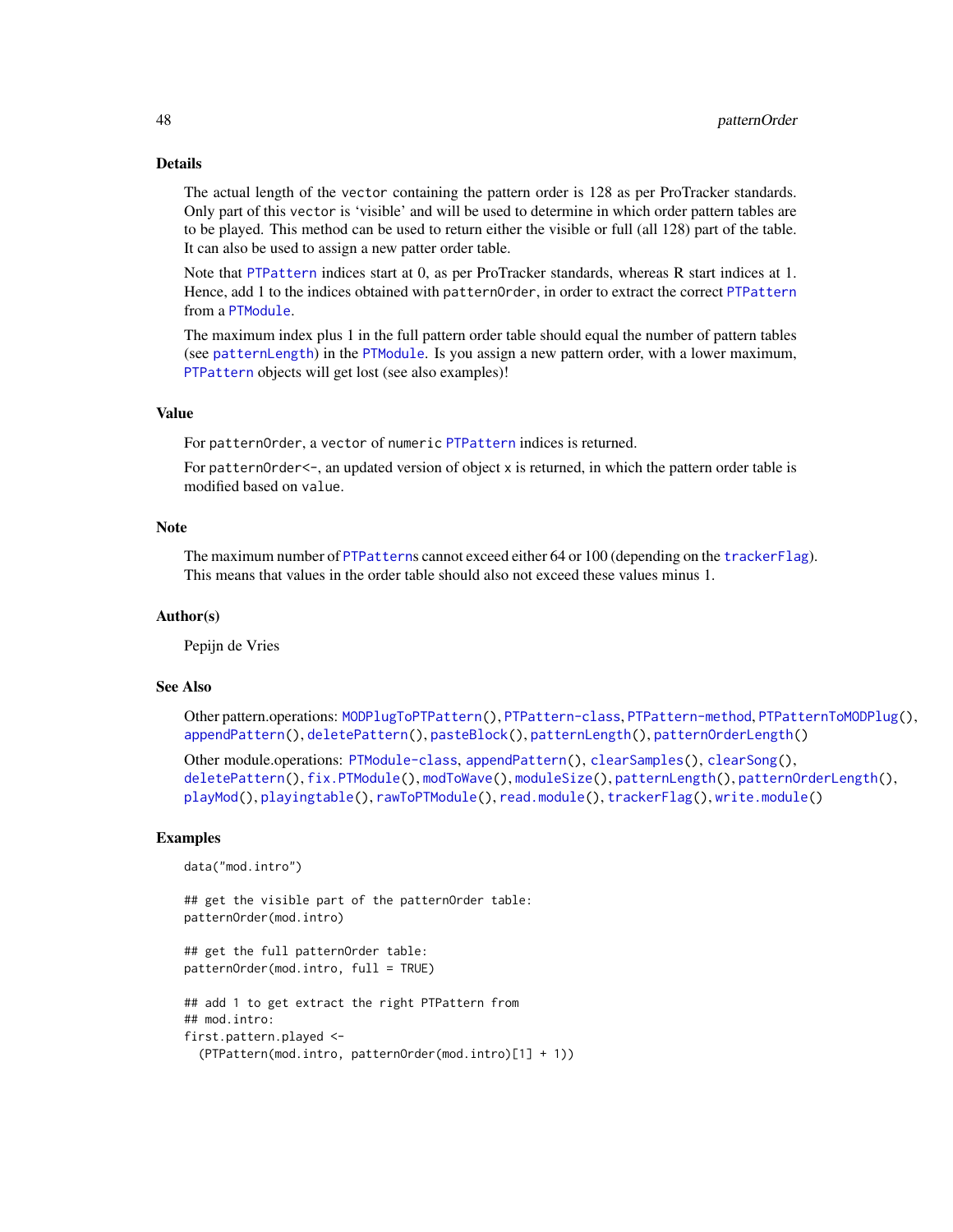```
## set a different playing order:
patternOrder(mod.intro) <- c(0:3, 0:3, 0:3)
## The assignment above uses a value that
## longer than the patternOrderLength.
## This means that a part ends up in the
## 'invisible' part of the order table:
patternOrder(mod.intro)
patternOrder(mod.intro, full = TRUE)
## Let's do the same assignment, but update
## the visible part of the table as well:
patternOrder(mod.intro, full = TRUE) <- c(0:3, 0:3, 0:3)## note that the maximum of the order table plus 1
## equals the patternLength of mod.intro (always the case
## for a valid PTModule object):
max(patternOrder(mod.intro, full = TRUE) + 1) ==patternLength(mod.intro)
## Let's do something dangerous. If the replacement
## indices do not hold a maximum value that equals
## the patternLength minus 1, PTPatterns will get lost,
## in order to maintain the validity of mod.intro:
patternOrder(mod.intro) <- rep(0, 12)
```
<span id="page-48-0"></span>patternOrderLength *Get the length of the pattern order table*

### **Description**

The pattern order table is a vector of numeric indices of PTPattern tables, which determines in which order the patterns need to be played. This method returns the visible length of this vector.

### Usage

```
## S4 method for signature 'PTModule'
patternOrderLength(x)
```

```
## S4 replacement method for signature 'PTModule,numeric'
patternOrderLength(x) <- value
```
# Arguments

|       | A PTModule object for which the length of the visible part of the pattern order<br>table is to be returned. |
|-------|-------------------------------------------------------------------------------------------------------------|
| value | A numeric value which is to be used to set the visible length of the pattern order<br>table.                |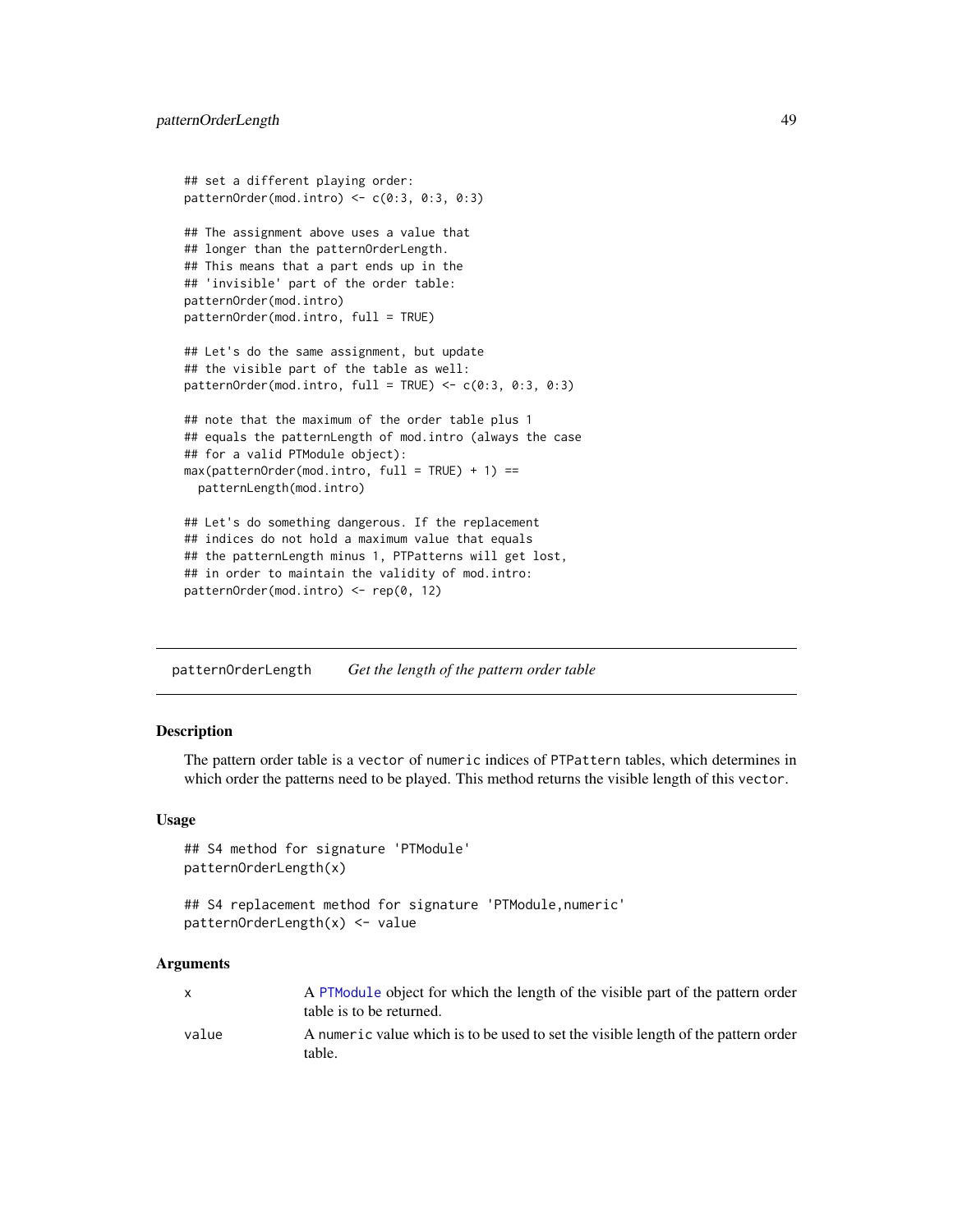### Details

The actual length of the vector containing the pattern order is 128 as per ProTracker standards. Only part of this vector is 'visible' and will be used to determine in which order pattern tables are to be played. The length returned by this method is the length of this visible part of the pattern order table. The length of this visible part can also be set with this method.

# Value

For patternOrderLength the visible length of the pattern order table of [PTModule](#page-69-0) x is returned as a numeric value, ranging from 1 up to 128.

For patternOrderLength <- an updated version of object x is returned, in which the visible length of the pattern order table is set to value. Note that this does not change the pattern order table itself, only which part is 'visible'.

# Author(s)

Pepijn de Vries

### See Also

Other pattern.operations: [MODPlugToPTPattern\(](#page-27-0)), [PTPattern-class](#page-71-1), [PTPattern-method](#page-72-0), [PTPatternToMODPlug\(](#page-74-0)), [appendPattern\(](#page-2-0)), [deletePattern\(](#page-9-0)), [pasteBlock\(](#page-44-0)), [patternLength\(](#page-45-0)), [patternOrder\(](#page-46-0))

Other module.operations: [PTModule-class](#page-69-1), [appendPattern\(](#page-2-0)), [clearSamples\(](#page-7-0)), [clearSong\(](#page-8-0)), [deletePattern\(](#page-9-0)), [fix.PTModule\(](#page-12-0)), [modToWave\(](#page-30-0)), [moduleSize\(](#page-32-0)), [patternLength\(](#page-45-0)), [patternOrder\(](#page-46-0)), [playMod\(](#page-54-0)), [playingtable\(](#page-52-0)), [rawToPTModule\(](#page-83-0)), [read.module\(](#page-86-0)), [trackerFlag\(](#page-95-0)), [write.module\(](#page-101-0))

### Examples

```
data("mod.intro")
```
## get the length of the pattern order table: patternOrderLength(mod.intro)

## set the length of the pattern order table to 1: patternOrderLength(mod.intro) <- 1

## note that the pattern order table remained intact: patternOrder(mod.intro, full = TRUE)

paula\_clock *Paula clock table*

### **Description**

Table that provides audio output frequencies for the Commodore Amiga original chipset.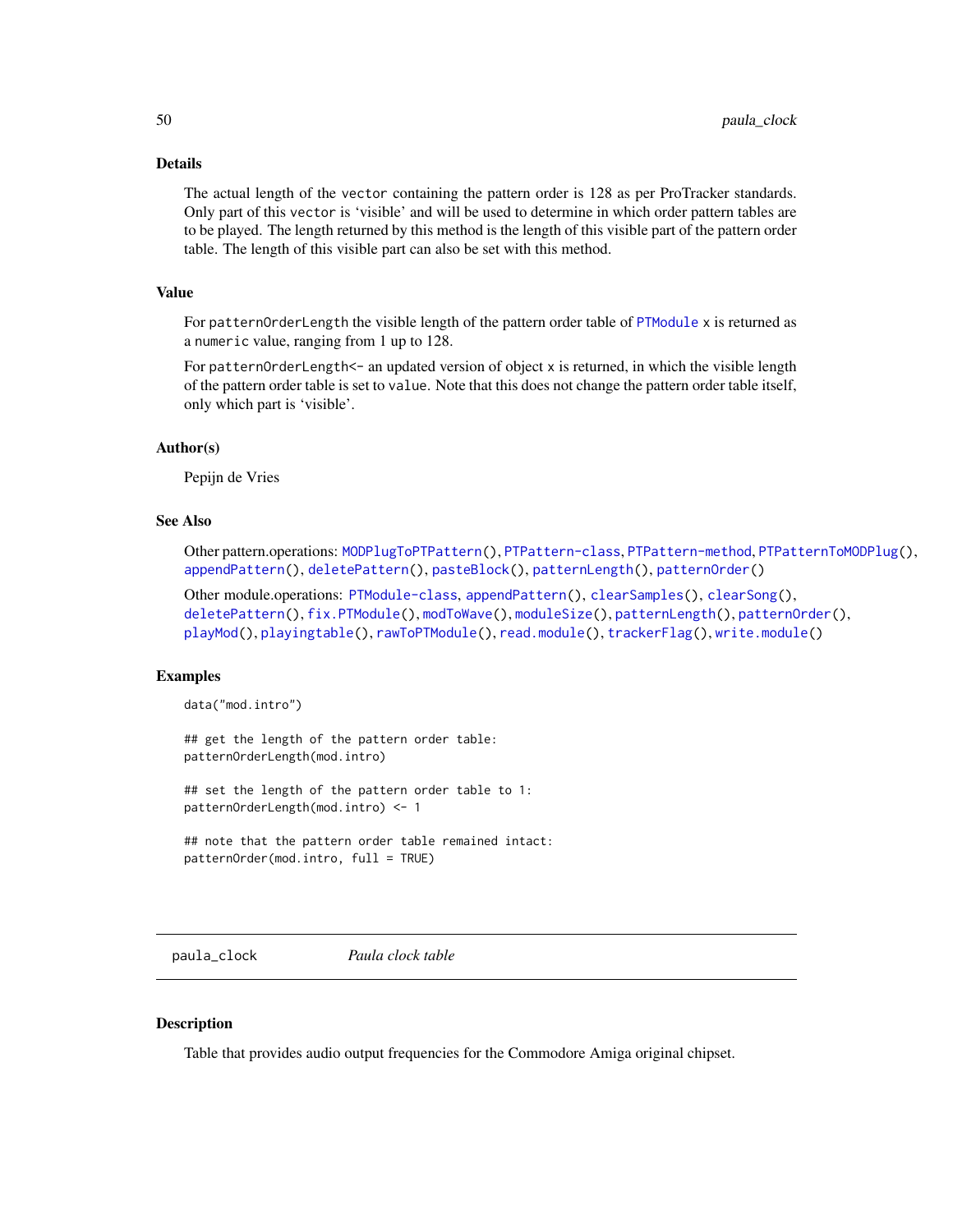# periodToChar 51

# Format

a data.frame with two columns:

- 'frequency' A numeric value representing Paula's output rate in Hz.
- 'video' A character string representing the two video modes.

#### Details

Paula was one of the custom chips on the original Commodore Amiga. This chip was dedicated (amongst other tasks) to controlling audio playback. The chip's output rate depended on the video mode used: either ['PAL'](https://en.wikipedia.org/wiki/PAL) or ['NTSC'](https://en.wikipedia.org/wiki/NTSC). This table provides the output rate for both video modes that can be used in calculating sample rates.

# References

[https://en.wikipedia.org/wiki/Original\\_Chip\\_Set#Paula](https://en.wikipedia.org/wiki/Original_Chip_Set#Paula)

### Examples

data("paula\_clock")

<span id="page-50-0"></span>periodToChar *Get the note and octave from period table*

#### Description

These functions return the note and octave that is closest to the provided period value.

### Usage

```
periodToChar(period)
```
### Arguments

period integer value of a period value.

# Details

ProTracker uses a [period\\_table](#page-51-0) to link period values to certain octaves and notes. This function serves to look up corresponding notes and octaves for specific period values.

# Value

periodToChar returns a character representing the combination of octave and note that is closest to period in the ProTracker period table.

# Author(s)

Pepijn de Vries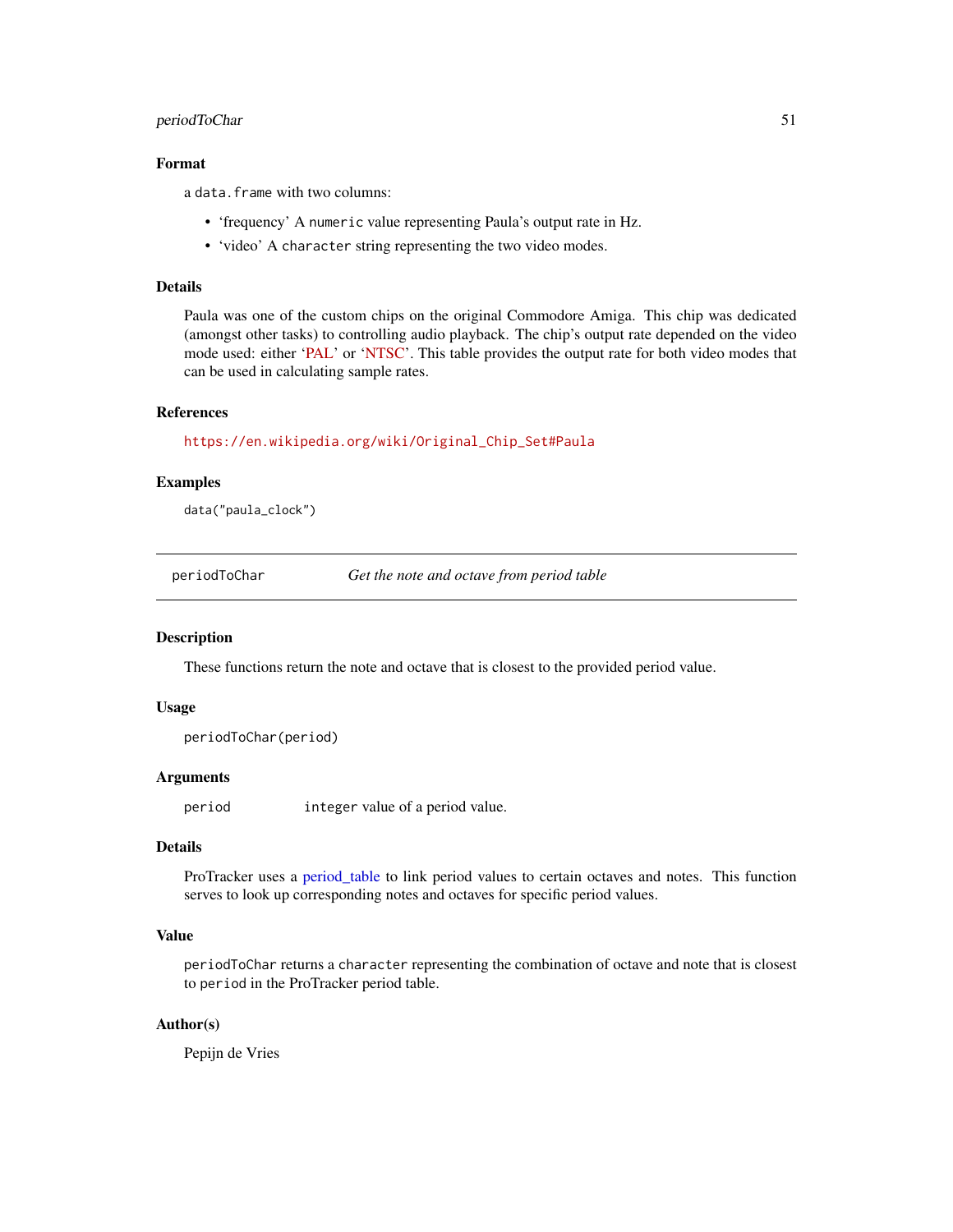### See Also

Other character.operations: [as.character\(](#page-3-0)), [name](#page-33-0), [rawToCharNull\(](#page-81-0)), [sampleRate](#page-92-0) Other period.operations: [noteToPeriod\(](#page-36-0)), [note\(](#page-35-0)), [octave\(](#page-42-0)), [period\\_table](#page-51-0), [sampleRate](#page-92-0) Other note.and.octave.operations: [noteToPeriod\(](#page-36-0)), [noteUp\(](#page-37-0)), [note\(](#page-35-0)), [octave\(](#page-42-0)), [sampleRate](#page-92-0)

### Examples

```
## Note C# in octave 3 is closest to a period of 200 in the table:
periodToChar(200)
## try with a range of period values:
periodToChar(200:400)
```
<span id="page-51-0"></span>period\_table *ProTracker Period Table*

### Description

Table of ProTracker period values and corresponding, octave, tone and fine tune

#### Format

a data.frame with fourteen columns:

- The column named 'octave': integer value [1,3]
- The column named 'finetune': integer value [-8, 7] used to tune a sample
- The columns named 'C-' to 'B-': represent the twelve (semi)tones. The values in these columns are the period values for the corresponding tone, octave and finetune.

#### Details

Table of ProTracker period values used in calculating the playback sampling rate of samples for specific tones. These are the values that are actually used by ProTracker, they cannot be calculated directly due to undocumented rounding inconsistencies. This lookup table is therefore a requirement.

### See Also

Other period.operations: [noteToPeriod\(](#page-36-0)), [note\(](#page-35-0)), [octave\(](#page-42-0)), [periodToChar\(](#page-50-0)), [sampleRate](#page-92-0)

### Examples

data("period\_table")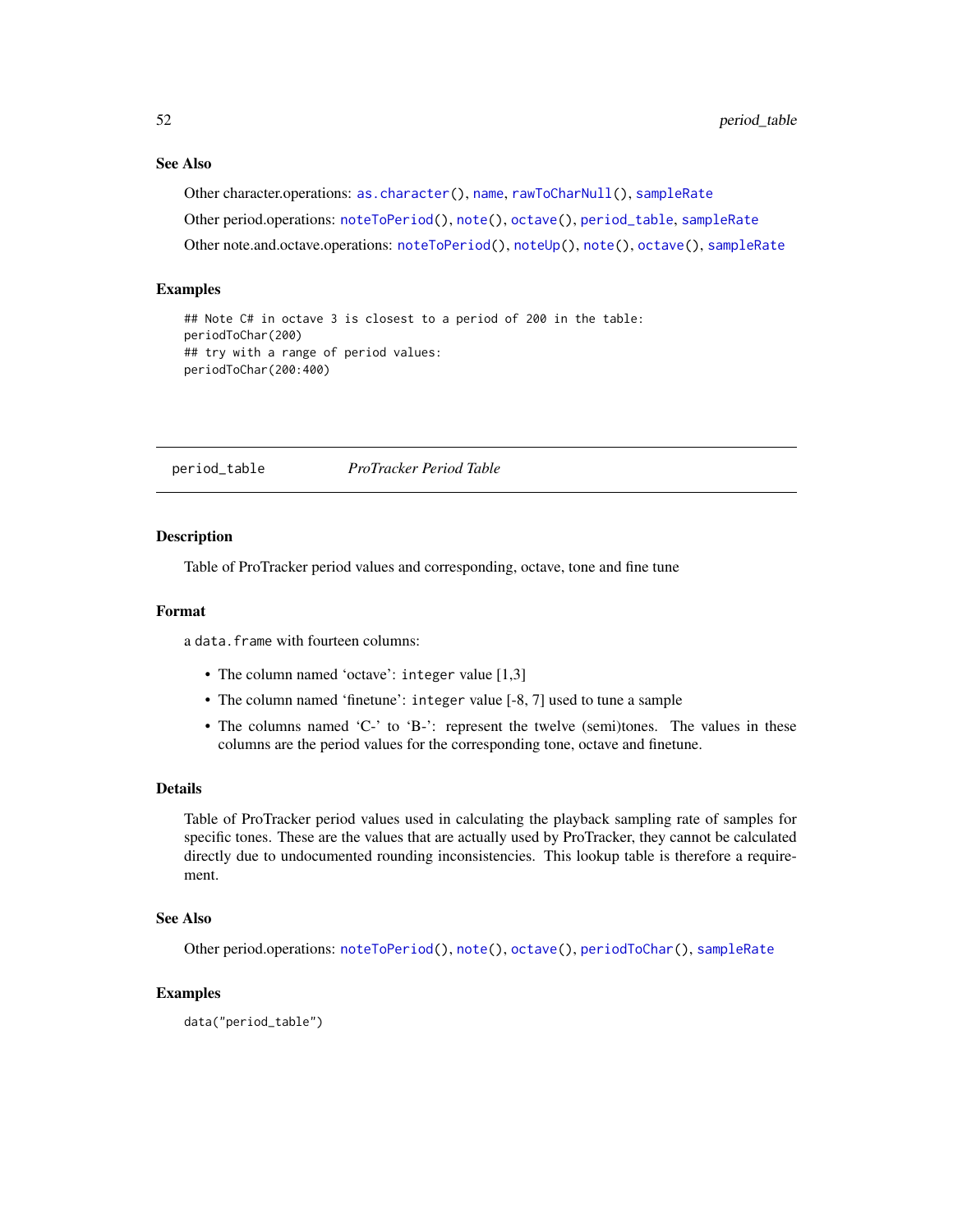<span id="page-52-0"></span>

# Description

This method generates a table (data.frame) in which information from the pattern tables are put in the right order and in a comprehensive format.

# Usage

```
## S4 method for signature 'PTModule'
playingtable(
 mod,
  starting.position = 1,
 max.duration = 2 * 60,
  speed = 6,tempo = 125,
  video = c("PAL", "NTSC"),
 play.once = T,
 verbose = T
)
```
# Arguments

| mod               | An object of class PTModule.                                                                                                                                                                                                                                                                                                       |
|-------------------|------------------------------------------------------------------------------------------------------------------------------------------------------------------------------------------------------------------------------------------------------------------------------------------------------------------------------------|
| starting.position |                                                                                                                                                                                                                                                                                                                                    |
|                   | A numeric starting position index. Determines where in the pattern Order<br>table of the module to start generating the playingtable.                                                                                                                                                                                              |
| max.duration      | A numeric value indicating the maximum length in seconds of the pattern infor-<br>mation returned. By default set to 120 seconds (2 minutes). As some modules<br>can be very long, or contain infinite loops or position jumps, the maximum du-<br>ration is required to break out of the routine for generating the table.        |
| speed             | Default speed to use when it is not specified in the pattern data. See ProTrackR<br>documentation for more info on 'speed' and 'tempo'.                                                                                                                                                                                            |
| tempo             | Default tempo to use when it is not specified in the pattern data. See ProTrackR<br>documentation for more info on 'speed' and 'tempo'.                                                                                                                                                                                            |
| video             | The video mode of a Commodore Amiga affects timing routines. This mode can<br>be specified with this argument and is represented by a character string that<br>can have either the value 'PAL' or 'NTSC'. PAL is used by default.                                                                                                  |
| play.once         | A logical value. When set to TRUE, the routine will stop adding data to the table<br>when the starting position (starting.position) is reach once again. Warning:<br>may not work correctly when the last pattern contains a pattern break. Will be<br>overruled when the maximum. duration is reached before the end of the song. |
| verbose           | A logical value. Suppresses a progress report from being printed to the sink<br>when set to FALSE. The default value is TRUE.                                                                                                                                                                                                      |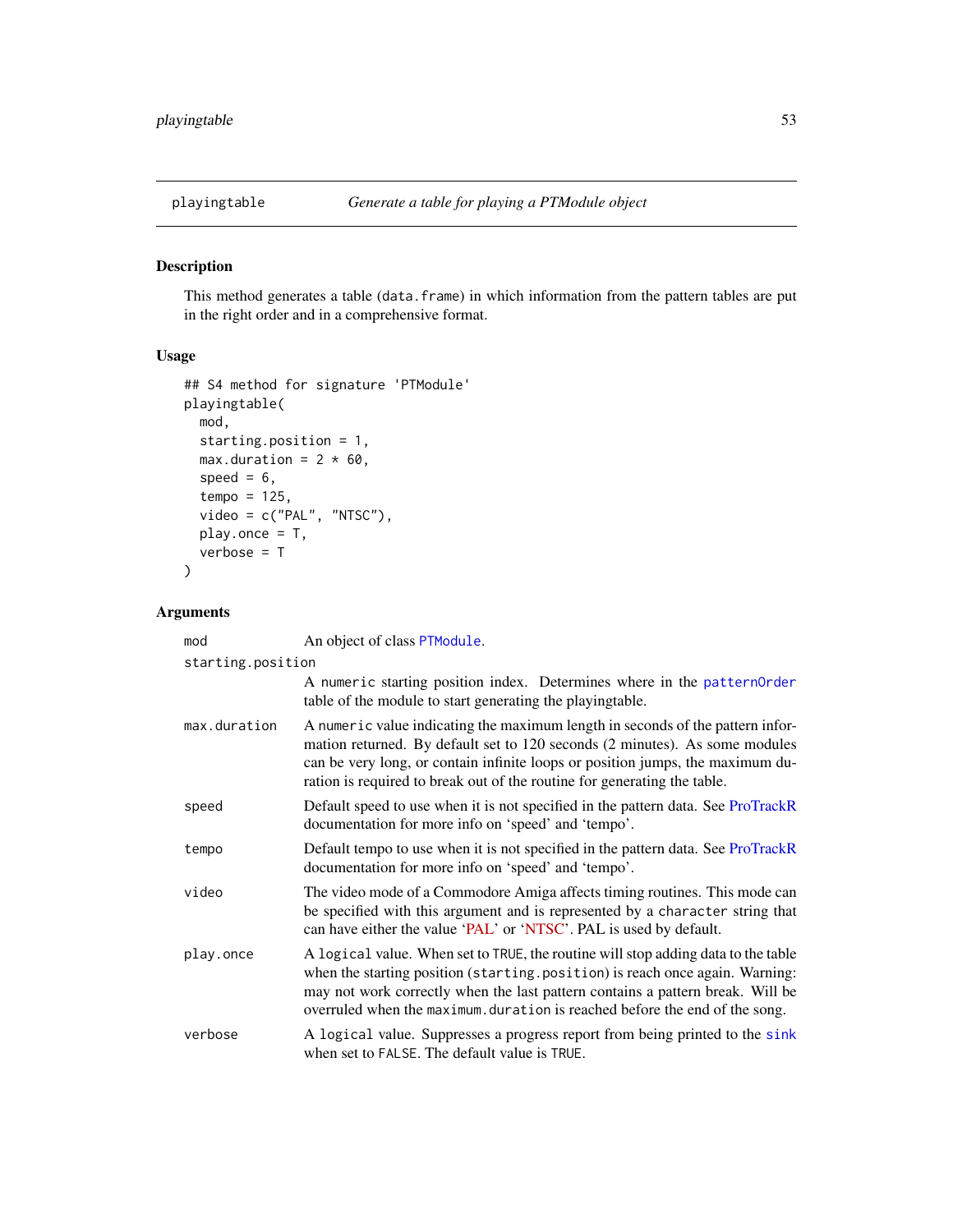### Details

This method generates a table (data. frame) in which information from the pattern tables ([PTPattern](#page-71-0)) are put in the right order, taking into account pattern breaks, position jumps and pattern loops (see also [ProTrackR](#page-61-0) documentation, section on effect commands). The information is put in a comprehensive format in a data.frame, with the following columns:

row Row number index of the original [PTPattern](#page-71-0) object.

- filter A logical value indicating whether the Amiga hardware audio filter was either turned on or off using effect command E00/E01 (see also [ProTrackR](#page-61-0) documentation, section on effect commands).
- speed Number of 'ticks' per row as set with the Fxy effect commands in the module.
- tempo The tempo as specified by the Fxy commands in the module.
- delay The delay that should be applied to the row as specified with the EEx effect command in the module.
- effect.track1..4 The effect code (raw) as specified in each of the 4 tracks in the module.
- effect.mag.track1..4 The effect magnitude (raw) as specified for each of the 4 tracks in the module.
- sample.nr.track1..4 The sample index number (numeric) as specified for each of the 4 tracks in the module.

note.track1..4 The note (factor) as specified for each of the four tracks in the module.

position The positions index number (numeric) from the [patternOrder](#page-46-0) table in the module.

duration Playback duration of the corresponding row in seconds.

cum\_duration Cumulative playback duration of the corresponding row in seconds.

# Value

Returns a data. frame with pattern rows put in the right order. Information contained in the returned table is described in the 'Details' section

#### Author(s)

Pepijn de Vries

#### See Also

```
Other module.operations: PTModule-class, appendPattern(), clearSamples(), clearSong(),
deletePattern(), fix.PTModule(), modToWave(), moduleSize(), patternLength(), patternOrderLength(),
patternOrder(), playMod(), rawToPTModule(), read.module(), trackerFlag(), write.module()
```
# **Examples**

```
## Not run:
data(mod.intro)
pt <- playingtable(mod.intro)
```
## End(Not run)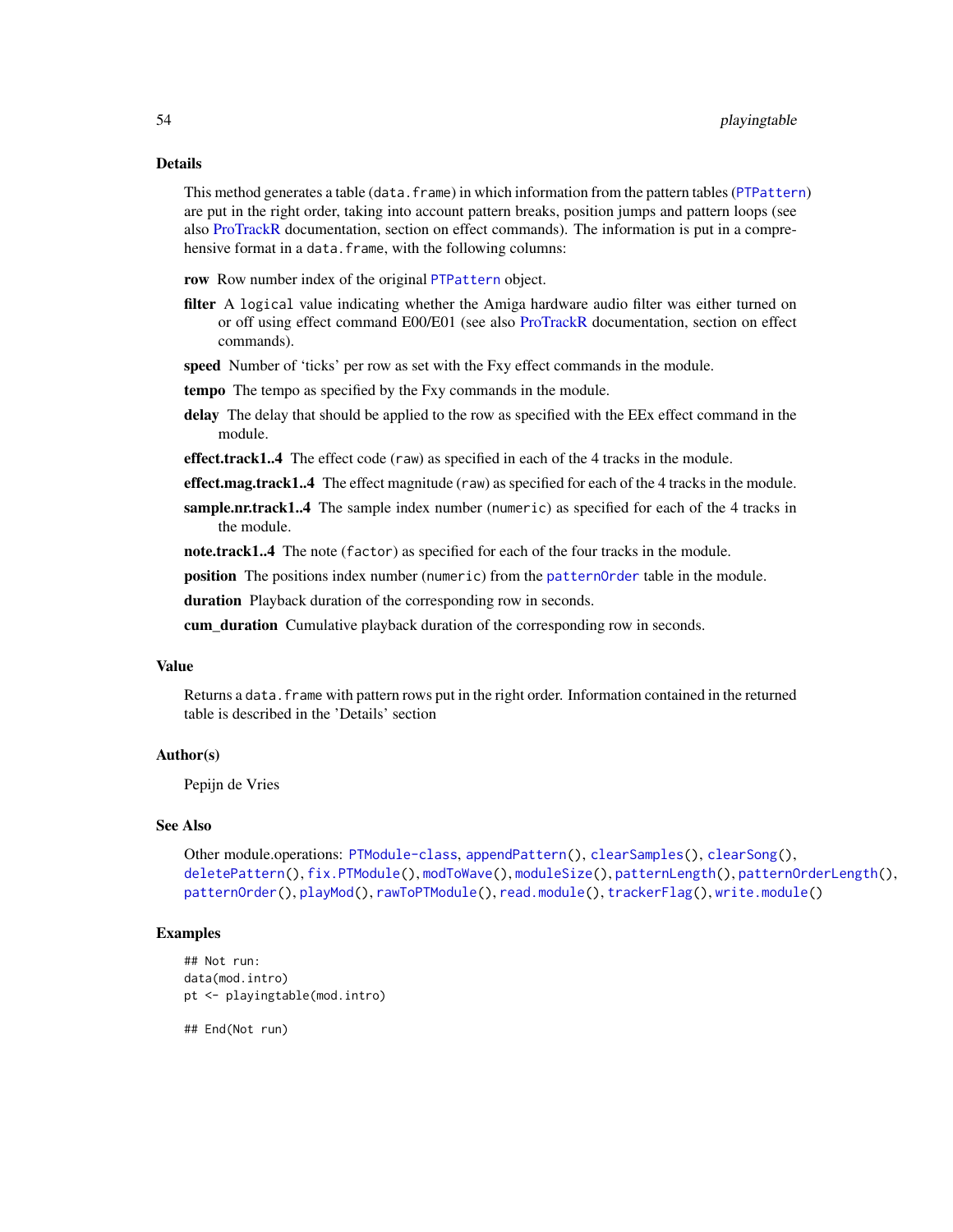<span id="page-54-0"></span>

# Description

Converts [PTModule](#page-69-0) objects into audio [Wave](#page-0-0)s, and plays them.

### Usage

```
## S4 method for signature 'PTModule'
playMod(mod, wait = T, ...)
```
### Arguments

| mod                     | A PTModule object to be played.                                                                                                                                                                   |
|-------------------------|---------------------------------------------------------------------------------------------------------------------------------------------------------------------------------------------------|
| wait                    | A logical value. When set to TRUE the playing routine will wait with executing<br>any code until the playing is finished. When set to FALSE, subsequent R code<br>will be executed while playing. |
| $\cdot$ $\cdot$ $\cdot$ | Arguments that are passed on to modToWave.                                                                                                                                                        |

# Details

Unfortunately, it was not feasible to create a routine that can directly interpret [PTModule](#page-69-0) objects and play them simultaneously. Instead, the audio first needs to be rendered after which it can be played. This method therefore first calls [modToWave](#page-30-0) and then [playWave](#page-57-0). Rendering may take some time and requires some balance between speed, quality and accuracy. See the documentation of the [modToWave](#page-30-0) method for the control you have on these aspects.

# Value

A [Wave](#page-0-0) object, generated from the mod object, is returned.

### Author(s)

Pepijn de Vries

### See Also

Other play.audio.routines: [playSample\(](#page-55-0)), [playWave\(](#page-57-0))

Other module.operations: [PTModule-class](#page-69-1), [appendPattern\(](#page-2-0)), [clearSamples\(](#page-7-0)), [clearSong\(](#page-8-0)), [deletePattern\(](#page-9-0)), [fix.PTModule\(](#page-12-0)), [modToWave\(](#page-30-0)), [moduleSize\(](#page-32-0)), [patternLength\(](#page-45-0)), [patternOrderLength\(](#page-48-0)), [patternOrder\(](#page-46-0)), [playingtable\(](#page-52-0)), [rawToPTModule\(](#page-83-0)), [read.module\(](#page-86-0)), [trackerFlag\(](#page-95-0)), [write.module\(](#page-101-0))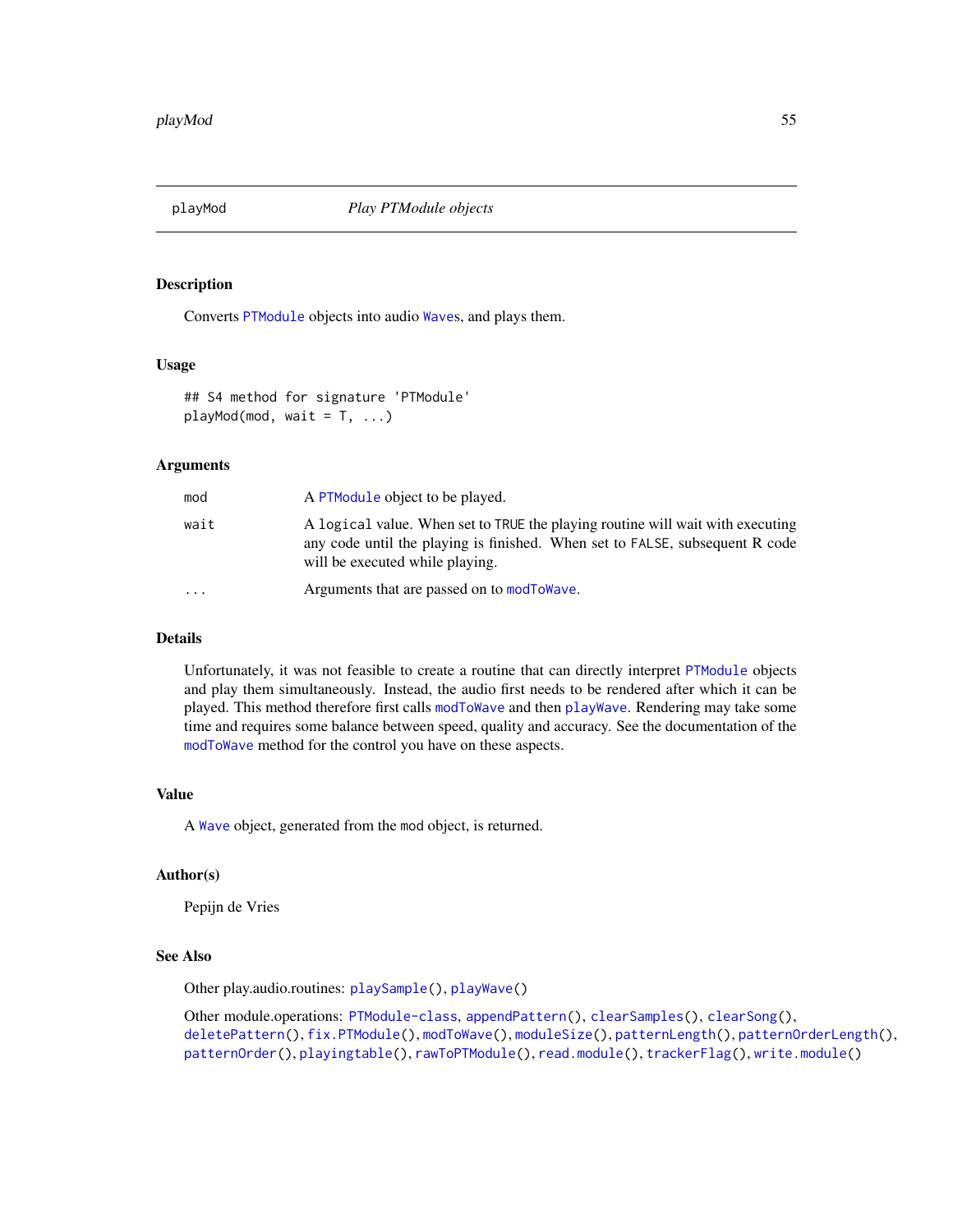# Examples

```
## Not run:
data("mod.intro")
## play the module and capture the audio Wave
wav <- playMod(mod.intro)
## End(Not run)
```
<span id="page-55-0"></span>playSample *Play audio samples*

# Description

Method to play [PTSample](#page-75-0)s or all such samples from [PTModule](#page-69-0) objects as audio.

# Usage

```
## S4 method for signature 'PTSample'
playSample(x, silence = 0, wait = T, note = "C-3", loop = 1, ...)
## S4 method for signature 'PTModule'
playSample(x, silence = 0, wait = T, note = "C-3", loop = 1, ...)
```
# Arguments

| $\mathsf{x}$ | Either a PTSample or a PTModule object. In the latter case, all samples in the<br>module will be played in order.                                                                                                                                                                                                                                                                                                                                                                                                                                                                         |
|--------------|-------------------------------------------------------------------------------------------------------------------------------------------------------------------------------------------------------------------------------------------------------------------------------------------------------------------------------------------------------------------------------------------------------------------------------------------------------------------------------------------------------------------------------------------------------------------------------------------|
| silence      | Especially for short samples, the play routine can be a bit buggy: playing audi-<br>ble noise, ticks or parts from other samples at the end of the sample. By adding<br>silence after the sample, this problem is evaded. Use this argument to specify<br>the duration of this silence in seconds. When, x is a PTModule object, the silence<br>will also be inserted in between samples.                                                                                                                                                                                                 |
| wait         | A logical value. When set to TRUE the playing routine will wait with executing<br>any code until the playing is finished. When set to FALSE, subsequent R code<br>will be executed while playing.                                                                                                                                                                                                                                                                                                                                                                                         |
| note         | A character string specifying the note to be used for calculating the playback<br>sample rate (using noteToSampleRate). It should start with the note (ranging<br>from 'A' up to 'G') optionally followed by a hash sign $(*)$ if a note is sharp<br>(or a dash $(*)$ ) if it's not) and finally the octave number (ranging from 1 up to<br>3). A valid notation would for instance be 'F#3'. The fineTune as specified for<br>the sample will also be used as an argument for calculating the playback rate. A<br>custom finetune can also be passed as an argument to noteToSampleRate. |
| loop         | A positive numeric indicating the duration of a looped sample in seconds. A<br>looped sample will be played at least once, even if the specified duration is less<br>than the sum of loopStart position and the loopLength. See loopStart and<br>looplength for details on how to set (or disable) a loop.                                                                                                                                                                                                                                                                                |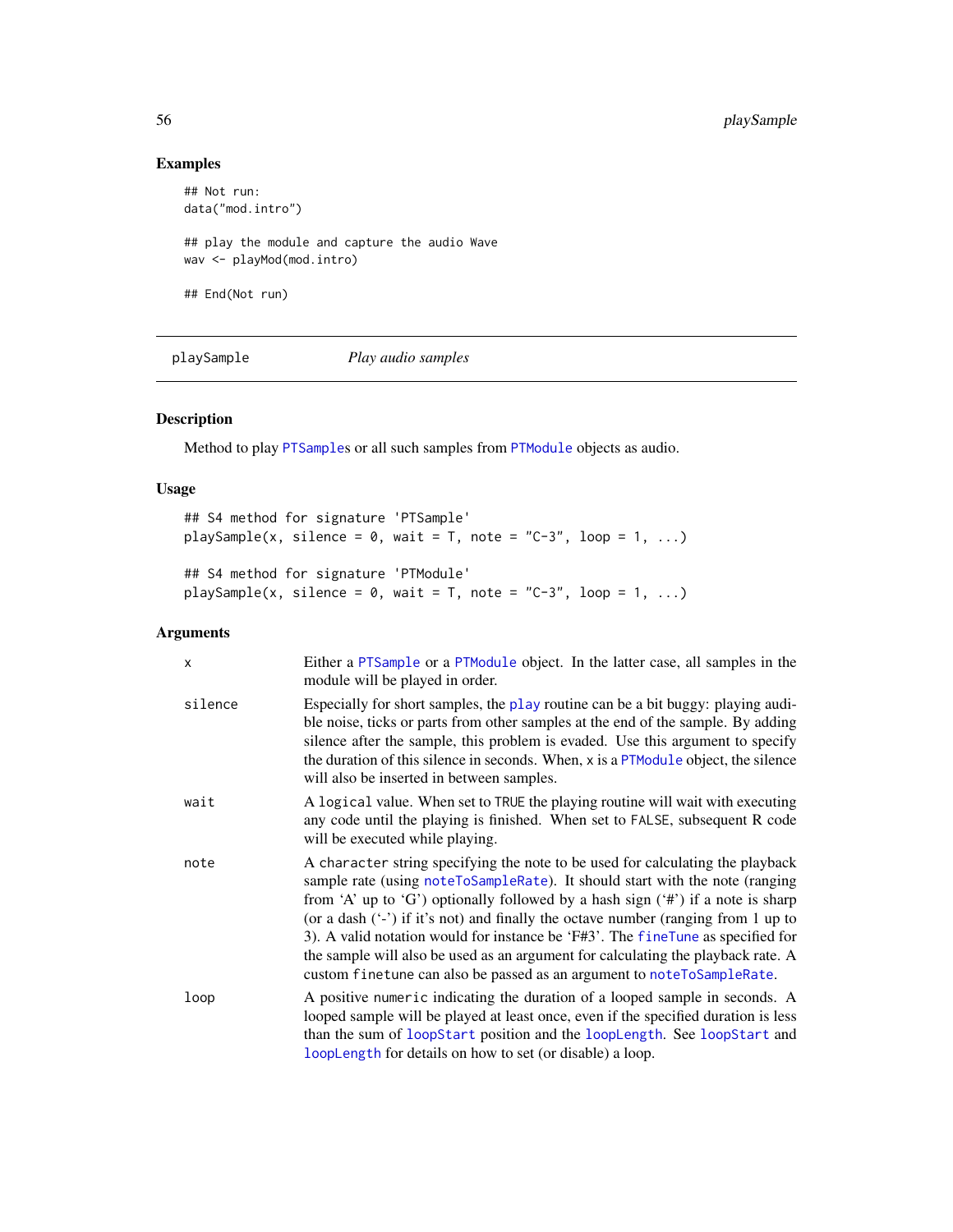# playSample 57

... Further arguments passed on to [noteToSampleRate](#page-92-1). Can be used to change the video mode, or finetune argument for the call to that method.

#### Details

This method plays [PTSample](#page-75-0)s and such samples from [PTModule](#page-69-0) objects, using the [play](#page-0-0) method from the audio package. Default [fineTune](#page-11-0) and [volume](#page-98-0) as specified for the [PTSample](#page-75-0) will be applied when playing the sample.

# Value

Returns nothing but plays the sample(s) as audio.

# Author(s)

Pepijn de Vries

# See Also

```
Other sample.operations: PTSample-class, PTSample-method, fineTune(), loopLength(), loopSample(),
loopStart(), loopState(), name, read.sample(), sampleLength(), volume(), waveform(),
write.sample()
```
Other sample.rate.operations: [sampleRate](#page-92-0)

Other play.audio.routines: [playMod\(](#page-54-0)), [playWave\(](#page-57-0))

# Examples

```
## Not run:
data("mod.intro")
## play all samples in mod.intro:
playSample(mod.intro, 0.2, loop = 0.5)
## play a chromatic scale using sample number 3:
for (note in c("A-2", "A#2", "B-2", "C-3", "C#3",
               "D-3", "D#3", "E-3", "F-3", "F#3",
               "G-3", "G#3"))
{
 playSample(PTSample(mod.intro, 3), note = note, silence = 0.05, loop = 0.4)
}
## play the sample at a rate based on a specific
## video mode and finetune:
playSample(PTSample(mod.intro, 3), video = "NTSC", finetune = -5)
## End(Not run)
```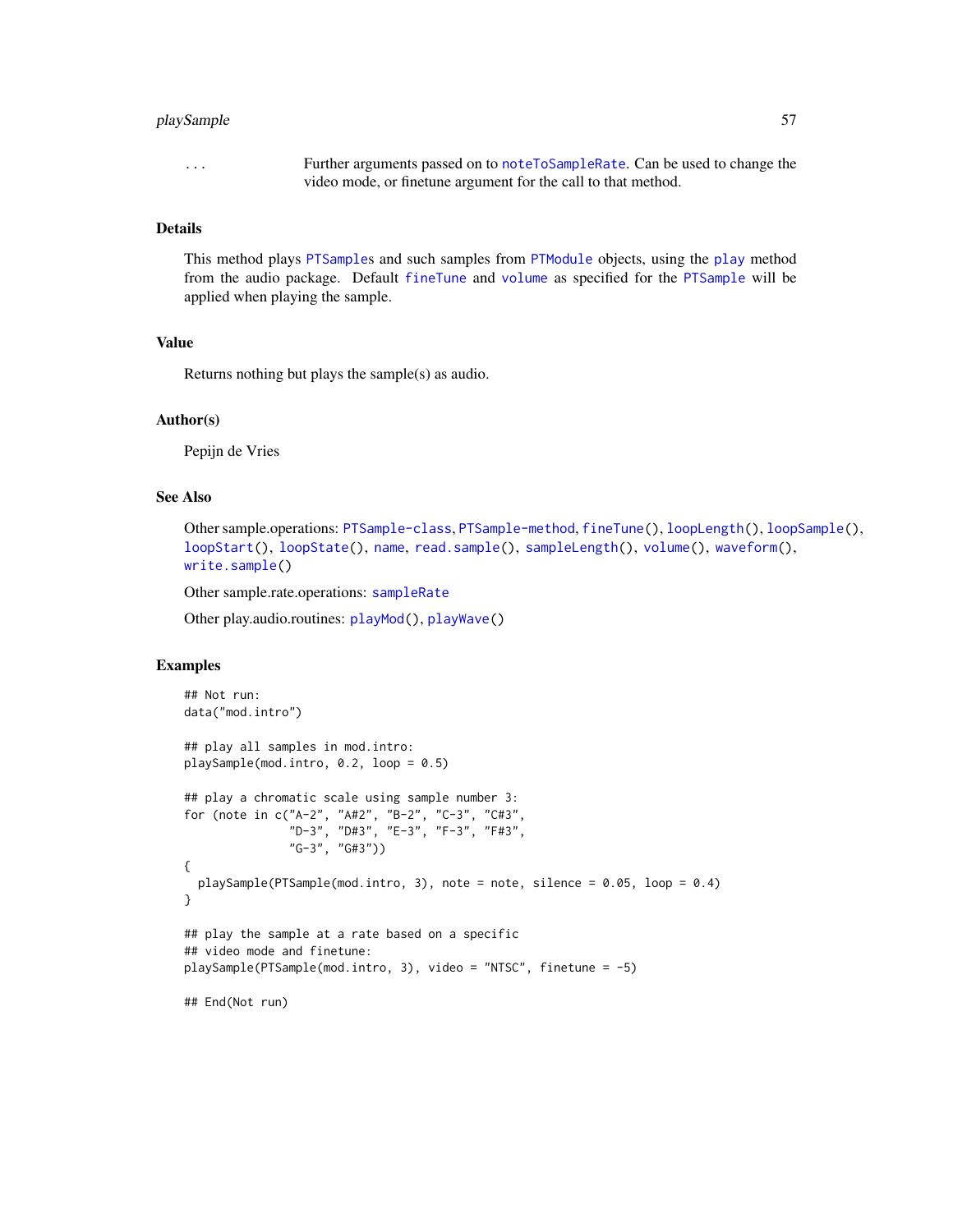<span id="page-57-0"></span>

### Description

Use the command line [play](#page-0-0) function from the audio package to play [Wave](#page-0-0) objects.

# Usage

```
## S4 method for signature 'Wave'
playWave(wave, wait = T)
```

```
## S4 method for signature 'WaveMC'
playWave(wave, wait = T)
```
### Arguments

| wave | An object of class Wave or WaveMC. Note that the playing routine implemented<br>here can only play stereo waves. Multi-channel waves are therefore converted<br>to stereo before playing.         |
|------|---------------------------------------------------------------------------------------------------------------------------------------------------------------------------------------------------|
| wait | A logical value. When set to TRUE the playing routine will wait with executing<br>any code until the playing is finished. When set to FALSE, subsequent R code<br>will be executed while playing. |

### Details

As the [tuneR](#page-0-0) package play-function relies on external players, this method is provided as a convenient approach to play samples in the R console, using the audio package. Wave objects are played at the rate as specified in the object. Of course you can also play the Wave objects with the tuneR implementation of [tuneR{](#page-0-0)play}, by calling tuneR::play(wave).

# Value

Returns an [\\$.audioInstance](#page-0-0).

# Author(s)

Pepijn de Vries

# See Also

Other play.audio.routines: [playMod\(](#page-54-0)), [playSample\(](#page-55-0))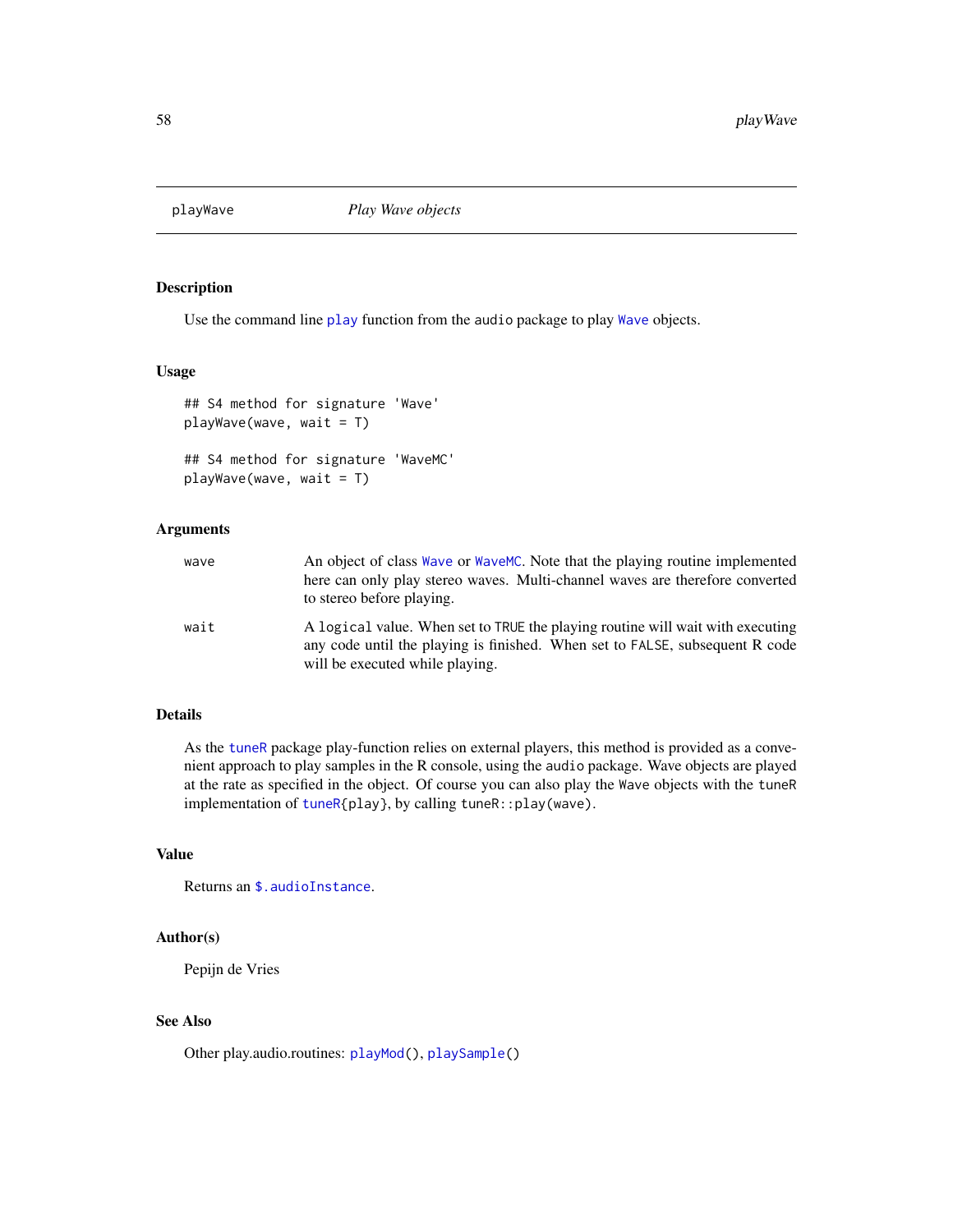#### plot the state of the state of the state of the state of the state of the state of the state of the state of the state of the state of the state of the state of the state of the state of the state of the state of the state

### Examples

```
## Not run:
data(mod.intro)
## PTSample objects can also be
## played with this function as they
## are a child of the Wave object:
playWave(PTSample(mod.intro, 2))
## End(Not run)
```
plot *Plot a PTModule object*

# Description

Plots the waveforms of the (non-empty) [PTSample](#page-75-0)s in a [PTModule](#page-69-0) object.

# Usage

```
## S4 method for signature 'PTModule,missing'
plot(x, y, plot. loop. positions = T, ...)
```
# Arguments

| $\boldsymbol{\mathsf{x}}$ | A PTModule object for which the waveforms of the PTSamples need to be plot-<br>ted.                                                                                                             |  |
|---------------------------|-------------------------------------------------------------------------------------------------------------------------------------------------------------------------------------------------|--|
| y                         | missing. Argument from the generic plotting method, don't use.                                                                                                                                  |  |
| plot.loop.positions       |                                                                                                                                                                                                 |  |
|                           | A logical value indicating whether loop positions need to be visualised. For<br>looped samples, the starting and ending positions are marked by a vertical green<br>and red line, respectively. |  |
| .                         | Arguments that are passed on to xyplot.                                                                                                                                                         |  |

# Details

A plotting routine based on the [xyplot](#page-0-0) from the lattice-package. Plots each (non-empty) waveform in a separate panel. Use arguments of the [xyplot](#page-0-0) function to customise the plot.

# Value

Returns an object of class trellis. See documentation of [xyplot](#page-0-0) for more details.

# Author(s)

Pepijn de Vries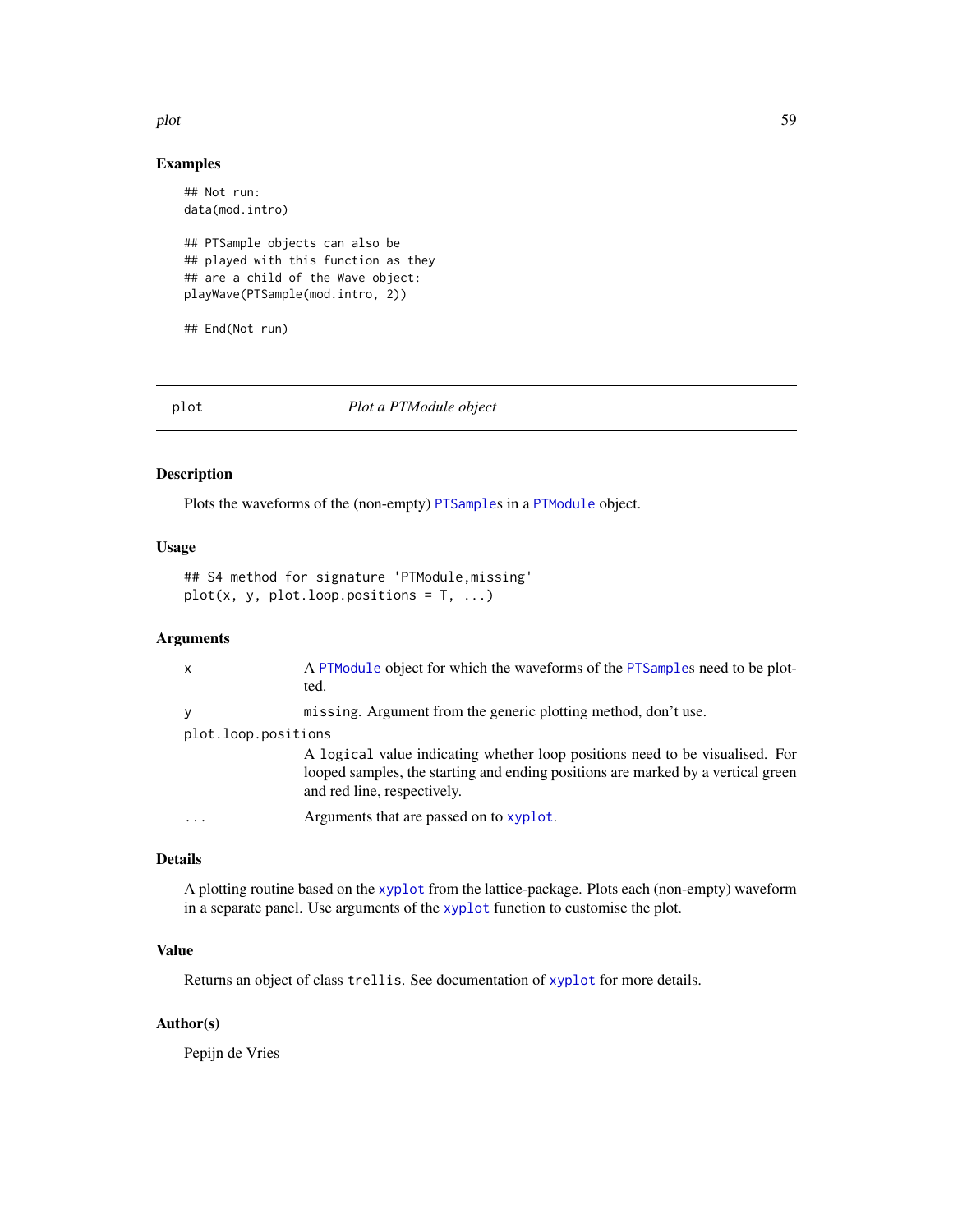### Examples

```
## get the example PTModule provided with the ProTrackR package
data("mod.intro")
## The most basic way to plot the module samples:
plot(mod.intro)
## By using xyplot arguments, we can make it look nicer:
plot(mod.intro, type = "1", layout = c(1,4),
     scales = list(x = list(relation = "free"))
```
### print *Print ProTrackR objects*

### Description

A method to print [ProTrackR](#page-61-0) S4 class objects.

### Usage

```
## S4 method for signature 'PTCell'
print(x, \ldots)## S4 method for signature 'PTTrack'
print(x, \ldots)## S4 method for signature 'PTPattern'
print(x, \ldots)## S4 method for signature 'PTSample'
print(x, \ldots)## S4 method for signature 'PTModule'
print(x, \ldots)
```
### Arguments

|          | Either a PTModule, PTPattern, PTTrack, PTCell or PTSample object. |
|----------|-------------------------------------------------------------------|
| $\cdots$ | further arguments passed to or from other methods                 |

# Value

Depending on the class of x, returns either nothing (NULL) or a character representation of object x.

### Author(s)

Pepijn de Vries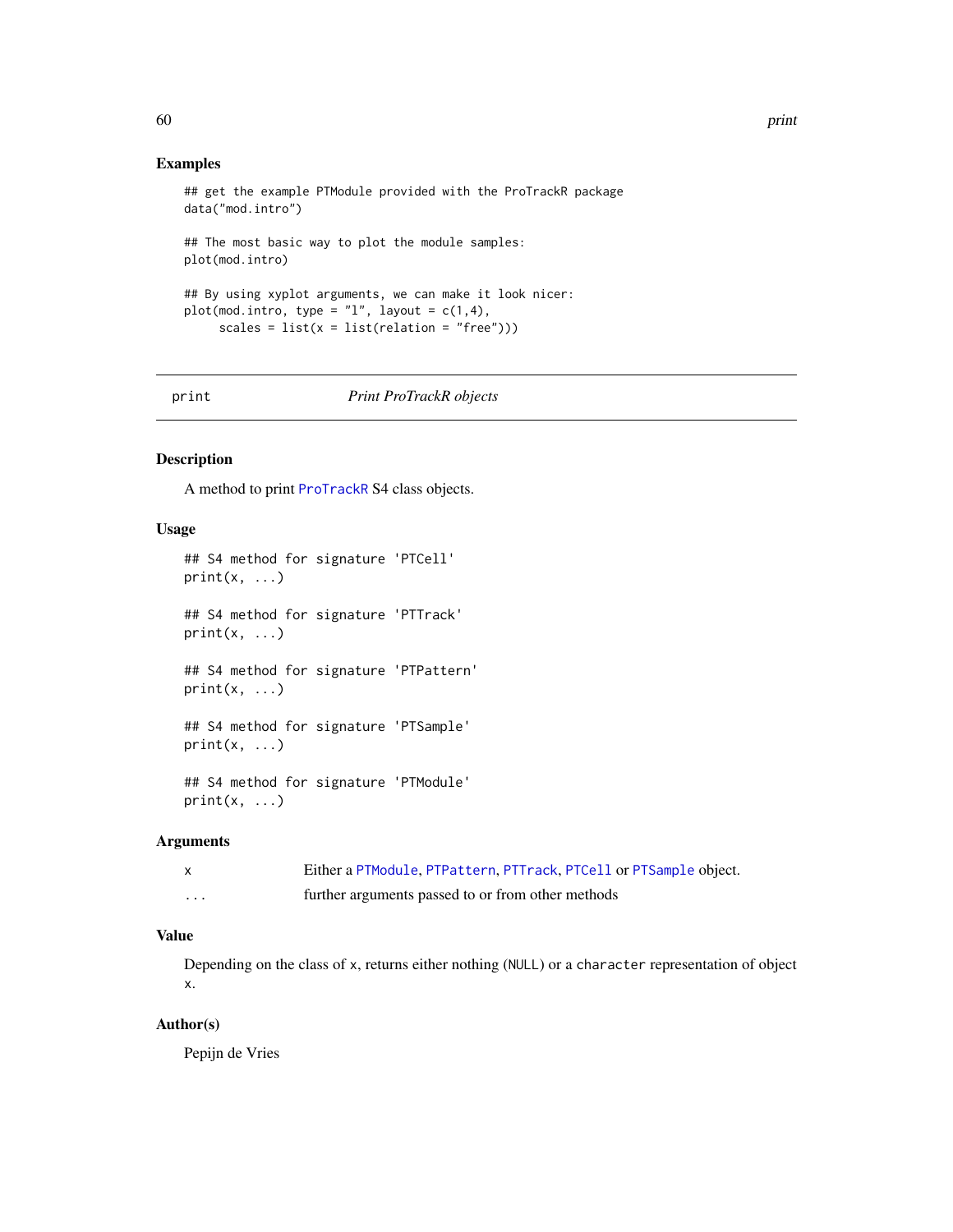# proTrackerVibrato 61

### Examples

```
data("mod.intro")
print(mod.intro)
print(PTPattern(mod.intro, 1))
print(PTTrack(mod.intro, 1, 1))
print(PTCell (mod.intro, 1, 1, 1))
print(PTSample (mod.intro, 1))
```
proTrackerVibrato *Get the vibrato table used by ProTracker*

# **Description**

Gets the vibrato table as used by ProTracker in vibrato effects.

### Usage

```
proTrackerVibrato(x)
```
### Arguments

x integer representing the table index ranging from 0 up to 31. Values outside this range can be used, but will produce results that are not valid in the context of ProTracker.

# Details

As the old Commodore Amiga computer didn't have built-in mathematical functions, many programs on that machine used their own data tables. As did ProTracker for vibrato effects for which a sine function was used. As there was no sine function that could be called, sine values were stored in a table.

This function returns the integer sine values (ranging from 0 up to 255) as a function of the table index (ranging from 0 up to 31).

# Value

Returns an integer sine value ranging from 0 up to 255 when a valid table index (x) is provided. It will otherwise return a sine value ranging from -255 up to 255.

# Author(s)

Pepijn de Vries

### Examples

```
## this will return the table as used in ProTracker
proTrackerVibrato(0:31)
```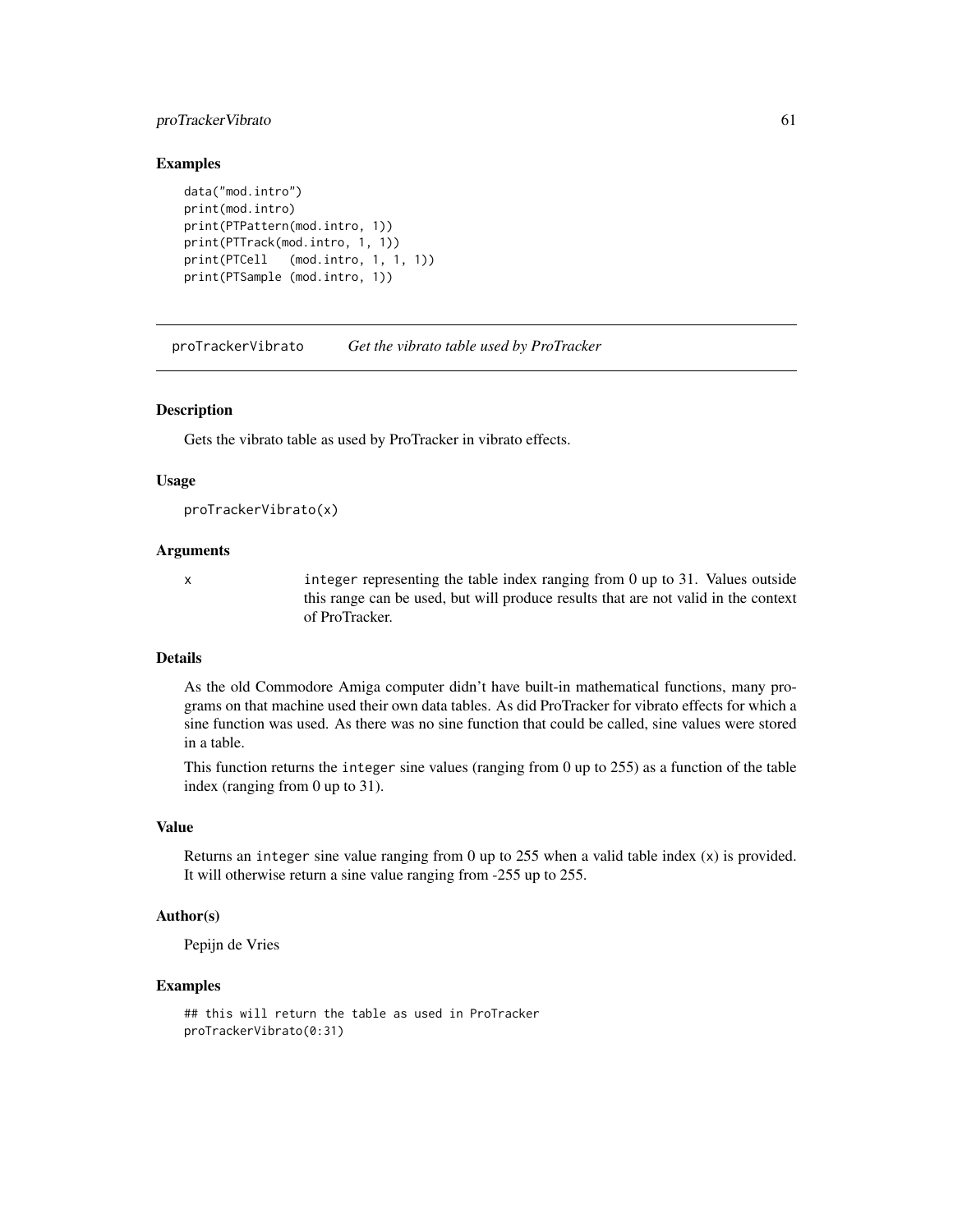<span id="page-61-0"></span>ProTrackR *Manipulate and play ProTracker Modules. A description of the package, ProTracker effect commands and test cases.*

### Description

The ProTrackR package can import and export module files from the music tracker ProTracker from the Commodore Amiga machine. This package can also render and play module files. Furthermore, the package provides the means to manipulate and analyse the modules.

### Details

ProTracker is a popular music tracker to sequence music on a Commodore Amiga machine. This package offers the opportunity to import, export, manipulate an play ProTracker module files. Even though the file format could be considered archaic, it still remains popular to this date. This package intends to contribute to this popularity and therewith keeping the legacy of ProTracker and the Commodore Amiga alive.

Some experience with ProTracker (or any other music tracker) will promote the ease of use of this package. However, the provided documentation and exernal links should help you, when you're starting from scratch. A good place to start reading this manual would be the documentation of the [PTModule-class](#page-69-1), which describes the structure of a ProTracker module and how it is implemented in this package. You should also have a look at the documentation of the [PTPattern](#page-71-0), [PTTrack](#page-78-0), [PTCell](#page-65-1) and [PTSample](#page-75-0) classes, which are all elements of the [PTModule](#page-69-0).

### Current issues and future developments

This package is far from perfect, but it is in such a state that it can be useful to others, and have therefore published it. There's much room for improvement and I intend to work on that. However, as I'm working on this project in my spare time, developments may not move forwards as fast as I'd like them to, or may eventually even come to a halt. Keeping this disclaimer in mind, there are some minor revisions I will try to work on the coming time.

Currently, not all effect commands are implemented, although most common ones are. I will work on implementing the remaining effect commands (see also section below). ProTracker also has specific interpretations that are currently not all implemented correctly. I will also try to fix this in future versions.

Sample switching (that is when a module switches from one sample number to another, without specifying a new note) is also something that is implemented differently by varying module players. This package currently does not implement such switches conform ProTracker specs. This will also be addressed in future versions.

Period values, which dictate at which fequency samples should be played, are censored both by Amiga hardware and software coded limits in the original ProTracker. Documentation on these limits are ambiguous. I've made a first attempt to implement these bounds in the current version of the package after consulting with Olav Sørensen (who created a ProTracker clone for modern machines: <http://16-bits.org/pt.php>). I'm really greatful for his input and doing some checks on an actual Amiga.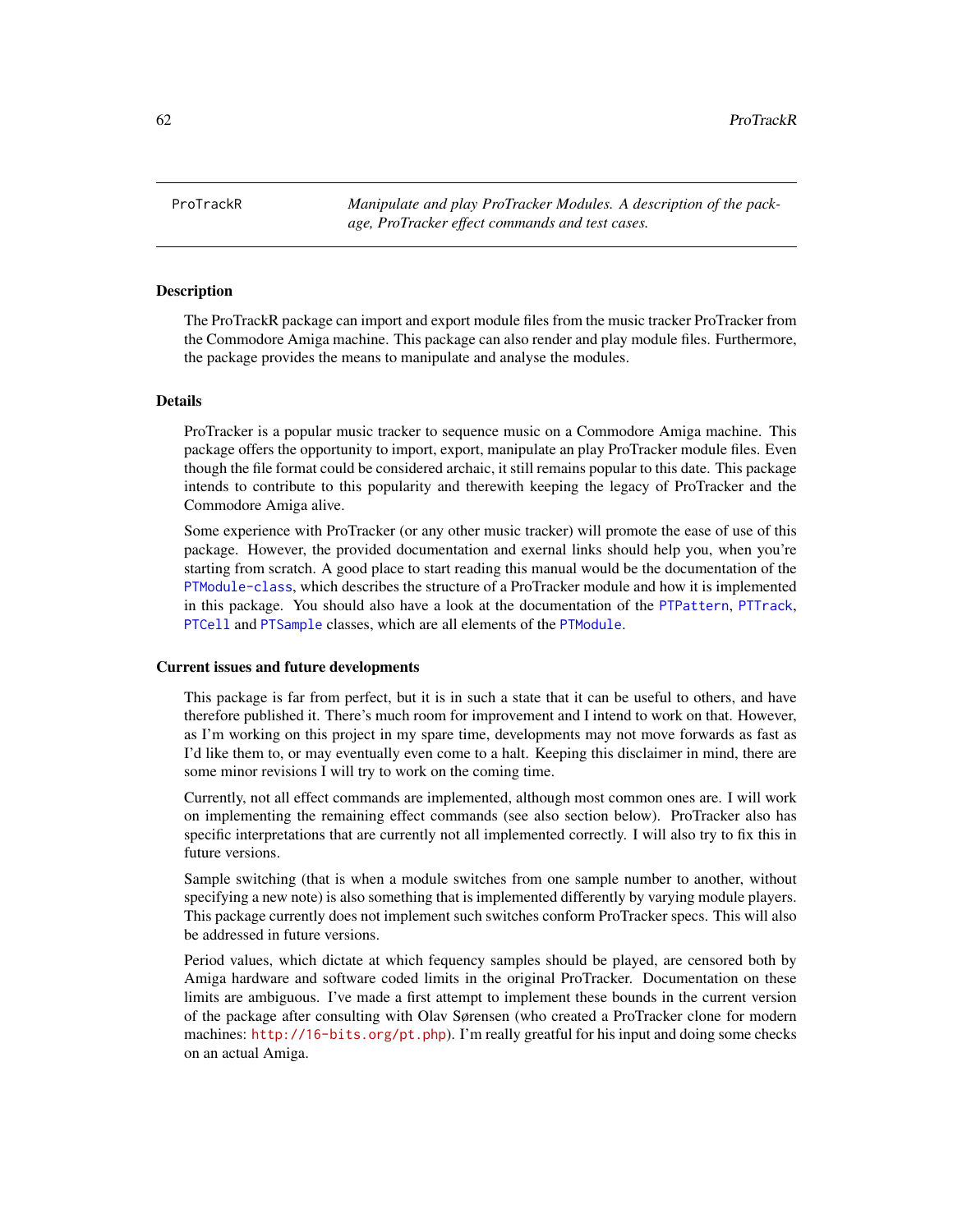### ProTrackR 63

I also realise that the documentation of this package may be a bit cryptic at some points. I would like to improve it where I can, but for that I need a fresh perspective from the users. So please feel free to provide constructive feedback such that I can improve the quality of this package.

### ProTracker Effect Commands

As explained before, effect commands are composed of a three hexadecimal digits. The first digit indicates the type of effect, trigger or jump that should be applied, the latter two digits indicate the magnitude of the effect. An exception are commands starting with the digit 'E', for which the first two digits specify the type of effect and only the last digit represents the magnitude. Below all available effect commands (or codes if you will) are listed with the magnitudes labelled 'x' or 'xy'. The overview shows which commands are used for which kind of effect and whether it is implemented (between brackets) in the playing routines of this package.

But first a few words on speed and tempo in ProTracker. Both are two sides of the same coin, both affect the overall speed with which patterns are played. Speed is defined as the number of 'ticks' per pattern row and tempo sets the duration of each tick. So by increasing the speed value, or decreasing the tempo, the overall playing speed of the pattern table is reduced. At the default tempo of 125, the duration of a tick equals the vertical blank period of the monitor (1/50 seconds for PAL and 1/60 seconds NTSC video systems). They can be set with the Fxy command.

On the Commodore Amiga the chip responsible for audio output (Paula), the audio playback of samples can be controlled by the user in two ways: the playback rate of the sample can be changed by specifying 'period' values (see e.g. [periodToSampleRate](#page-92-1)) and specifying a volume which is linearly scaled between 0 (silent) and 64 (maximum). Period and volumes can only be changed at the start of each tick. This is why the effects will be affected by the speed setting, but not the tempo.

And now, without further ado, the overview of effect commands:

|     | Code Effect                  | Description                                                                                     |
|-----|------------------------------|-------------------------------------------------------------------------------------------------|
| 0xy | Arpeggio                     | This effect alternates the pitch each tick to simulate a chord. xy needs to be greater there    |
| 1xy | Porta up                     | Decrease the period value with xy every tick but the first.                                     |
| 2xy | Porta down                   | Increase the period value with xy every tick but the first.                                     |
| 3xy | Porta to note                | Change the period value with xy every tick but the first, untill the specified target note i    |
| 4xy | Vibrato                      | Oscillate the pitch with magnitude x. Where y relates to the oscillation frequency.             |
|     | Porta to note + Volume slide | A combination of effects 3xy and Axy.                                                           |
| 6xy | Vibrato + Volume slide       | A combination of effects 4xy and Axy.                                                           |
| 7xy | Tremolo                      | Oscillate the volume with magnitude x. Where y relates to the oscillation frequency.            |
| 8xy | Not implemented              | This effect command is not implemented in ProTracker, nor will it be in this package.           |
| 9xy | Set sample offset            | This effect causes the note to start playing at an offset (of 256 times xy samples) into the    |
|     | Axy Volume slide             | Change the volume every but the first tick: increase with x, decrease with y.                   |
|     | Bxy Position jump            | Jump to position xy of the pattern Order table.                                                 |
|     | Cxy Set volume               | Set the volume with xy.                                                                         |
|     | Dxy Pattern break            | Break to row xy in the next pattern. Note: xy is (even though it is a hexadecimal) interp       |
|     | $E0x$ Turn filter on/off     | If x is even, the (emulated) hardware filter is turned on (for all tracks). It is turned off if |
|     | $E1x$ Porta up (fine)        | The period value is decreased with x, at the first tick.                                        |
| E2x | Porta down (fine)            | The period value is increased with x, at the first tick.                                        |
|     | E3x Glissando Control        | This effect causes a change in the effect 3xy (porta to note). It toggles whether to do as      |
| E4x | Vibrato Waveform             | This effect sets the waveform for the vibrato command to follow. With x modulo 4 equal          |
|     | $E5x$ Set finetune           | Set the finetune with x, where x is interpreted as a signed nybble.                             |
|     | E6x Pattern loop             | Set pattern loop start with E60, and loop x times when x is non-zero.                           |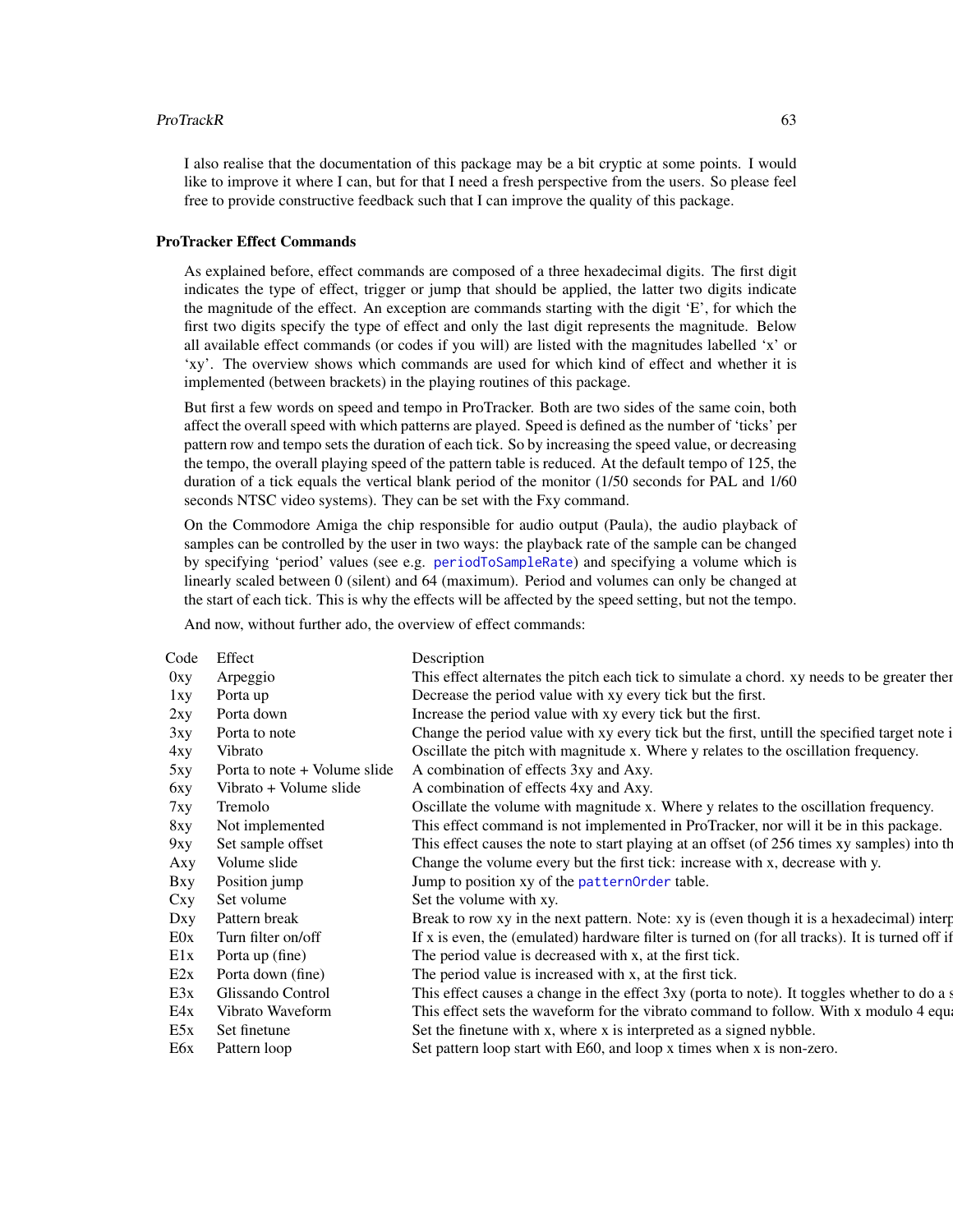64 ProTrackR

| E7x Tremolo waveform         | Same as E4x, but this controls the wave form for the tremolo effect $(7xy)$ rather then the |
|------------------------------|---------------------------------------------------------------------------------------------|
| E8x Not implemented          | According to official documentation this command is not implemented in ProTracker, b        |
| E9x Retrigger note           | Retrigger the note every x-th tick.                                                         |
| EAx Volume slide up (fine)   | Increase the volume with x at the first tick.                                               |
| EBx Volume slide down (fine) | Decrease the volume with x at the first tick.                                               |
| EC <sub>x</sub> Cut note     | Cut the volume of the note to zero after x ticks.                                           |
| ED <sub>x</sub> Delay note   | The note is triggered with a delay of x ticks.                                              |
| EEx Pattern delay            | The duration of the row in ticks is multiplied by $(x + 1)$ .                               |
| EFx Not implemented          | According to official documentation this command is not implemented in ProTracker, b        |
| Fxy Set speed or tempo       | When xy is smaller then 32, it sets the speed in ticks per row. When xy is greater then 3   |
|                              |                                                                                             |

### Test cases

The interpretation of the effect commands can be tedious. They often vary between module players. Even ProTracker can have a quirky (and unexpected) ways of handling the effect commands. This package aims at staying as close to ProTracker 'standards' as possible.

The current version already implements most effect commands and common quirks when it comes to their interpretation. My subjective estimate is that it will correctly play roughly 95% of the ProTracker modules on [ModArchive.](http://www.modarchive.org) Some Less common unexpected behaviour is documented by the team behind [OpenMPT,](http://wiki.openmpt.org/Main_Page) for which they developed several test cases. The table below shows which test cases this package passes and which it does not. It is the intention to pass more of the tests in future versions.

| Test module             | <b>Status</b> |
|-------------------------|---------------|
| AmigaLimitsFinetune.mod | <b>Fail</b>   |
| ArpWraparound.mod       | Fail          |
| DelayBreak.mod          | Pass          |
| finetune.mod            | Fail          |
| PatLoop-Break.mod       | Pass          |
| PatternJump.mod         | Pass          |
| PortaSmpChange.mod      | Fail          |
| PortaTarget.mod         | Pass          |
| PTInstrSwap.mod         | <b>Fail</b>   |
| ptoffset.mod            | Pass          |
| PTSwapEmpty.mod         | Fail          |
| VibratoReset.mod        | Pass          |
|                         |               |

# Author(s)

Pepijn de Vries

# References

Some basic information on ProTracker: <https://en.wikipedia.org/wiki/Protracker>

Some basic information on music trackers in general: [https://en.wikipedia.org/wiki/Music\\_](https://en.wikipedia.org/wiki/Music_tracker) [tracker](https://en.wikipedia.org/wiki/Music_tracker)

A tutorial on ProTracker on YouTube: https://www.youtube.com/playlist?list=PLVoRT-Mqwas9gvmCRtOusCQSKNQNf6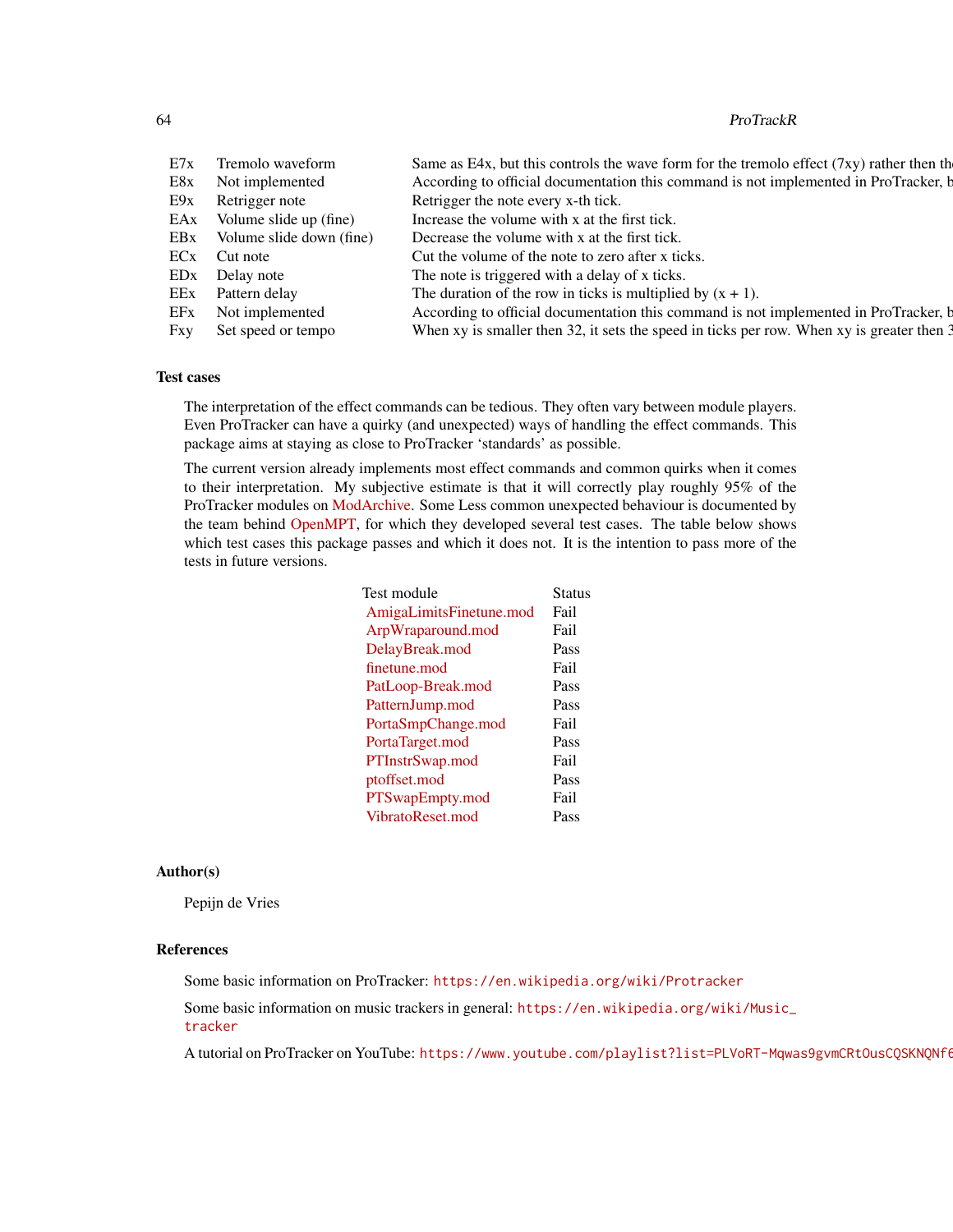#### PTBlock 65

Some informal but extensive technical documentation on ProTracker: [ftp://ftp.modland.com/](ftp://ftp.modland.com/pub/documents/format_documentation/Protracker%20effects%20(FireLight)%20(.mod).txt) [pub/documents/format\\_documentation/Protracker%20effects%20\(FireLight\)%20\(.mod\).txt](ftp://ftp.modland.com/pub/documents/format_documentation/Protracker%20effects%20(FireLight)%20(.mod).txt) <http://www.chemie.fu-berlin.de/chemnet/doc/tracker-4.31/technotes>

<span id="page-64-0"></span>PTBlock *Select and copy a range of PTCells into a PTBlock*

# **Description**

Select and copy a range of [PTCell](#page-65-1)s from a [PTPattern](#page-71-0) into a PTBlock. This allows a more flexible approach to select and modify [PTCell](#page-65-1)s and paste the modified cells back into a [PTPattern](#page-71-0).

### Usage

## S4 method for signature 'PTPattern,numeric,numeric' PTBlock(pattern, row, track)

### Arguments

| pattern | A PTPattern object from which the PTB lock needs to be selected.                                   |
|---------|----------------------------------------------------------------------------------------------------|
| row     | A numeric index or indices of rows that needs to be copied from the pattern<br>into the PTBlock.   |
| track   | A numeric index or indices of tracks that needs to be copied from the pattern<br>into the PTBlock. |

### Details

Most objects in this [ProTrackR](#page-61-0) package are very strict in the operations that are allowed, in order to guarantee validity and compatibility with the original ProTracker. This makes those objects not very flexible.

This [PTBlock](#page-64-0) is not a formal S4 object, in fact you can hardly call it an object at all. It is just a matrix, where each element holds a list with a single [PTCell](#page-65-1).

This matrix is very flexible and makes it easier to select and modify the cells. This flexibility comes at a cost as validity is only checked at the level of the [PTCell](#page-65-1)s. The PTBlock can be pasted back into a [PTPattern](#page-71-0) with the [pasteBlock](#page-44-0) method. At which point validity will be checked again. If your modifications resulted in violation of ProTracker standards, you should not be able to paste the block into a pattern.

# Value

Returns a matrix from the selected rows and tracks from the pattern. Each element in the matrix is a list holding a single [PTCell](#page-65-1).

# Author(s)

Pepijn de Vries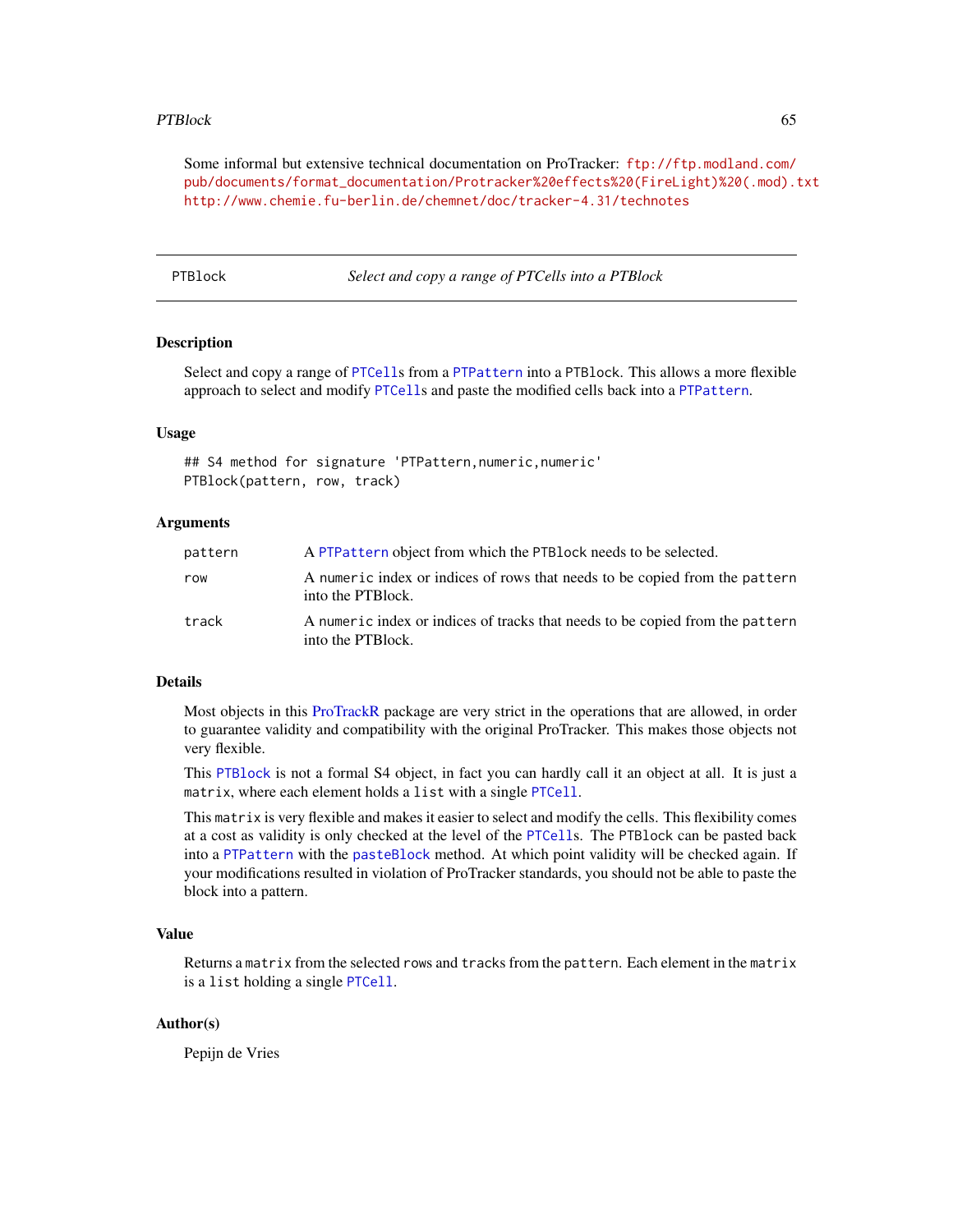#### See Also

Other block.operations: [pasteBlock\(](#page-44-0))

### Examples

data("mod.intro") ## in most ProTrackR methods you can only select a single row or track. ## with a PTBlock your selection is more flexible. ## select rows 4 up to 8 and tracks 2 up to 4, from the first ## pattern table in mod.intro: block <- PTBlock(PTPattern(mod.intro, 1), 4:8, 2:4) ## 'block' is now a matrix with in each a list with a PTCell. ## These can now easily be accessed and modified: cell1 <- block[1, 1][[1]] print(cell1)

<span id="page-65-0"></span>PTCell-class *The PTCell class*

#### <span id="page-65-1"></span>Description

The PTCell class is the smallest possible element of a [PTPattern](#page-71-0) table. It holds all information on which note to play, at which frequency, with which effect and what kind of triggers or jumps should be applied.

### Details

The PTCell class consists of a vector of four raw values, as specified in the 'Slots' section. A cell will tell which [PTSample](#page-75-0) is to be played at which frequency (corresponding to a note and octave). If no octave or note is specified, nothing will be played, or if a sample was started to play on the same [PTTrack](#page-78-0), this sample will continue playing. The PTCell can also hold [effect](#page-10-0) codes which can be used to add audio effects to the sample being played, change the speed/tempo at which patterns are played, or trigger jumps to other positions within a [PTPattern](#page-71-0) or to other positions in the [patternOrder](#page-46-0) table.

### Slots

data A vector of class "raw" of length 4. The raw data is stored identical to the way it is stored in a ProTracker module file. The character representation is easier to understand, and with the [ProTrackR](#page-61-0) package it shouldn't be necessary to manipulate the raw data directly.

The structure is illustrated with an example. Let's start with a character representation of a PTCell as an example: "C-3 1B A08". The left-hand part of this string shows that this cell will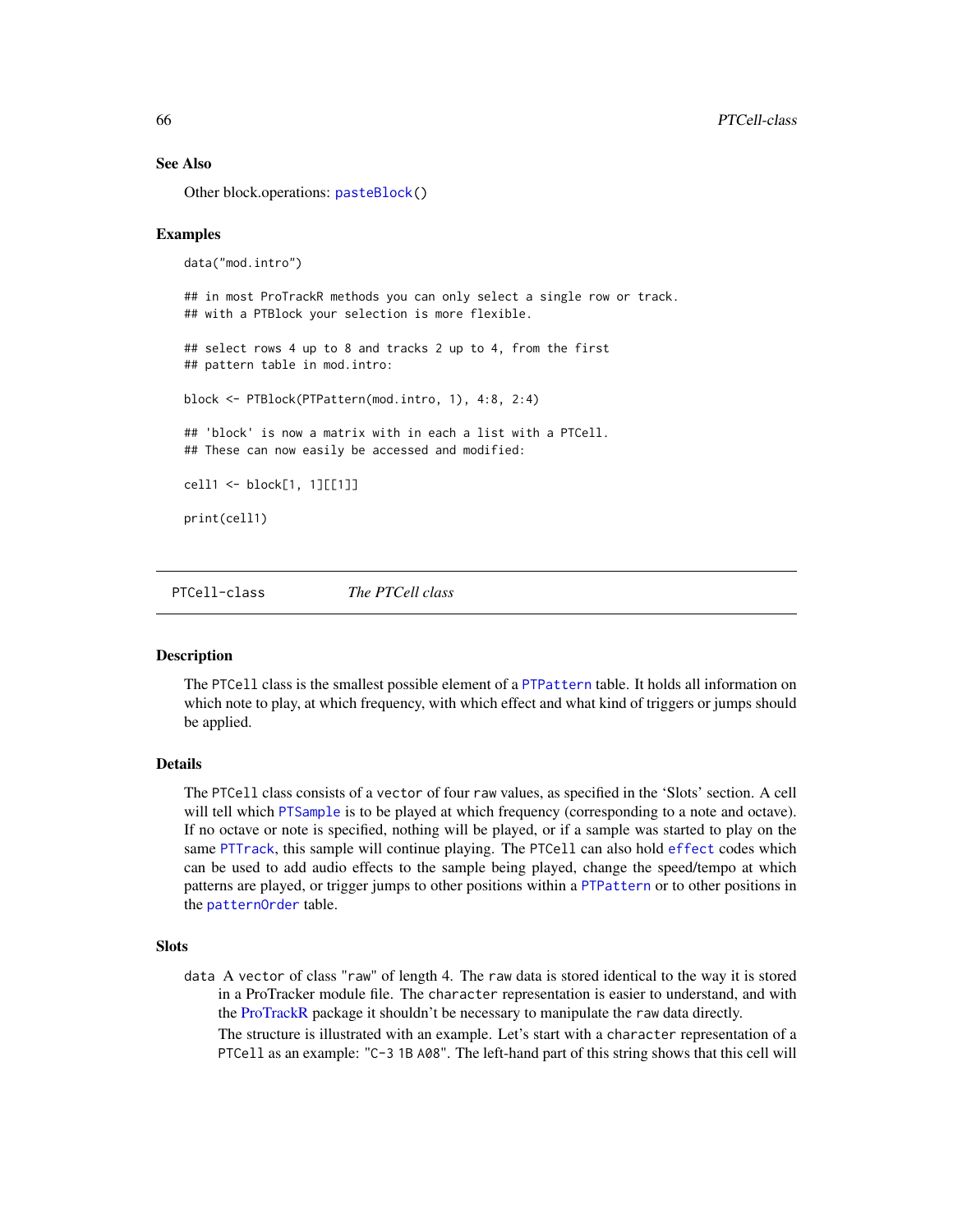play note "C" in octave 3. The middle part shows that [PTSample](#page-75-0) number  $\&\times 1B = 27$  will be played. The right-hand part of the string shows that effect "A08" will be applied (which is a volume slide down).

The raw representation of this example would be "10 d6 ba 08", or when I replace the actual values with symbols: "sp pp se ee". Where "ss" represents the sample number, "eee" represents the [effect](#page-10-0) code and "ppp" represents the period value. The correct note and octave can be derived by looking up the period value in the [period\\_table](#page-51-0) (which is also implemented in the following methods: [note](#page-35-0), [octave](#page-42-0) and [periodToChar](#page-50-0)). The period value  $0 \times 0 \times 6 = 214$ corresponds with note "C" in octave 3.

### Author(s)

Pepijn de Vries

# See Also

Other cell.operations: [PTCell-method](#page-66-0), [effect\(](#page-10-0)), [note\(](#page-35-0)), [sampleNumber\(](#page-91-0))

### Examples

```
data("mod.intro")
## get the PTCell from mod.intro at
## PTPattern #1, PTTrack #1 and row #1:
cell <- PTCell(mod.intro, 1, 1, 1)
## get the note of this cell:
note(cell)
## get the octave of this cell:
octave(cell)
## get the sampleNumber of this cell:
```
sampleNumber(cell)

## get the effect code of this cell: effect(cell)

## get the raw data of this cell: as.raw(cell)

```
## get the character representation of this cell:
as.character(cell)
```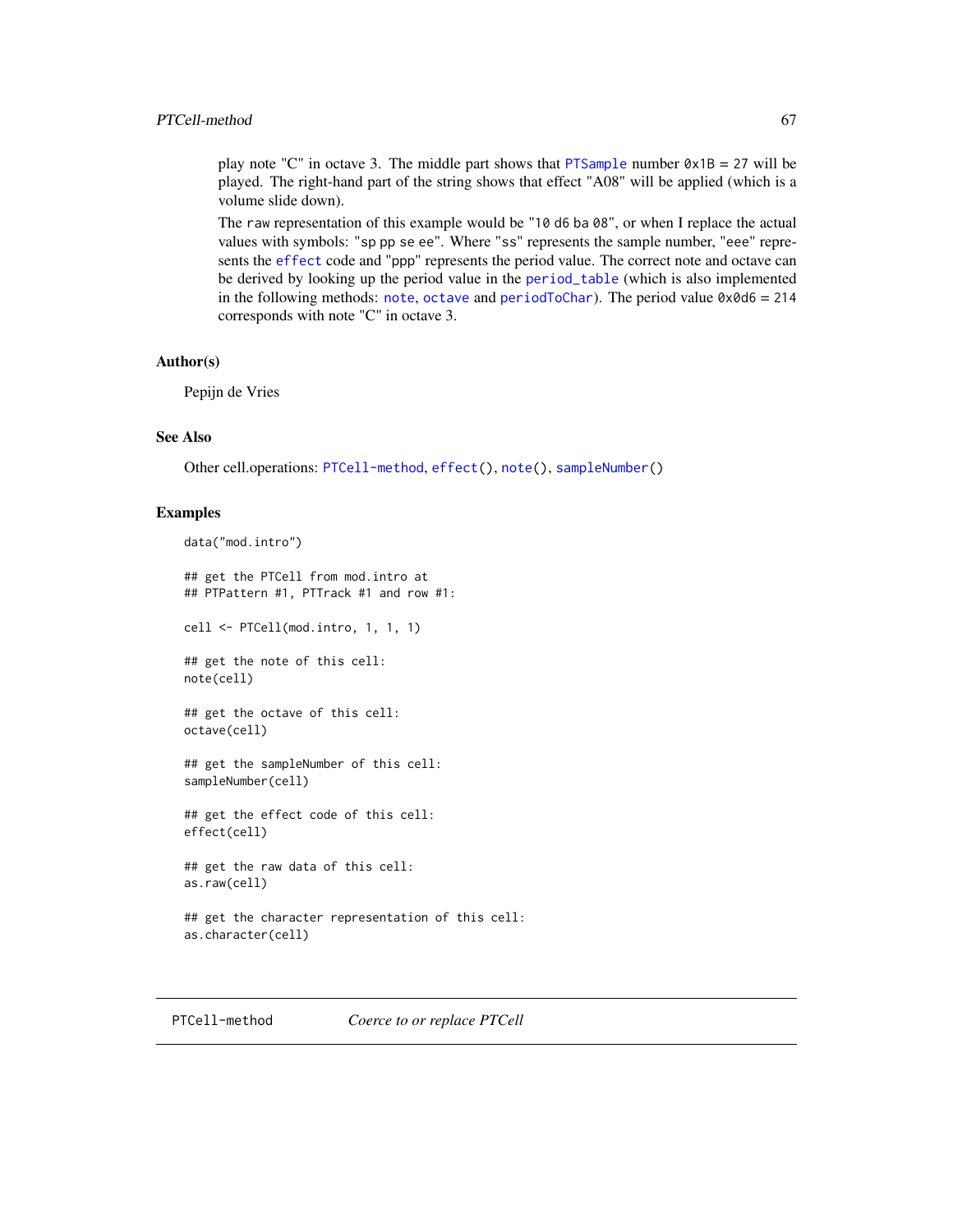### Description

This method will coerce a set of objects to a PTCell object. It can also be used to select specific cells from PTModule, PTPattern and PTTrack objects and replace the selected PTCell.

### Usage

## S4 method for signature 'raw,missing,missing,missing' PTCell(x)

## S4 method for signature 'character, missing, missing, missing' PTCell(x)

## S4 method for signature 'PTModule, numeric, numeric, numeric' PTCell(x, row, track, pattern)

## S4 replacement method for signature 'PTModule,numeric,numeric,numeric,PTCell' PTCell(x, row, track, pattern)  $\leq$  value

## S4 method for signature 'PTPattern, numeric, numeric, missing' PTCell(x, row, track)

## S4 replacement method for signature 'PTPattern,numeric,numeric,missing,PTCell' PTCell(x, row, track) <- value

## S4 method for signature 'PTTrack,numeric,missing,missing' PTCell(x, row)

## S4 replacement method for signature 'PTTrack,numeric,missing,missing,PTCell'  $PTCell(x, row) \leq value$ 

### Arguments

| $\mathsf{x}$ | Object (any of raw data, a character string, a PTTrack, a PTPattern or a<br>PTModule) to coerce to a PTCell. See details below for the required format of<br>x.                                                                                                                                       |
|--------------|-------------------------------------------------------------------------------------------------------------------------------------------------------------------------------------------------------------------------------------------------------------------------------------------------------|
| row          | When x is a PTTrack, a PTPattern, or a PTModule, provide an index $[1,64]$ of<br>the row that needs to be coerced to a PTCe11.                                                                                                                                                                        |
| track        | When x is a PTP attern, or a PTM odule, provide an index $[1,4]$ of the track that<br>needs to be coerced to a PTCe11.                                                                                                                                                                                |
| pattern      | When x is a PTM odule, provide an index of the pattern that needs to be coerced<br>to a PTCe11. Note that ProTracker uses indices for patterns that start at zero,<br>whereas R uses indices that start at one. Hence add one to an index obtained<br>from a PTModule object (e.g., x\$pattern.order) |
| value        | An object of PTCe11 with which the PTCe11 object at the specified indices in<br>object x needs to be replaced.                                                                                                                                                                                        |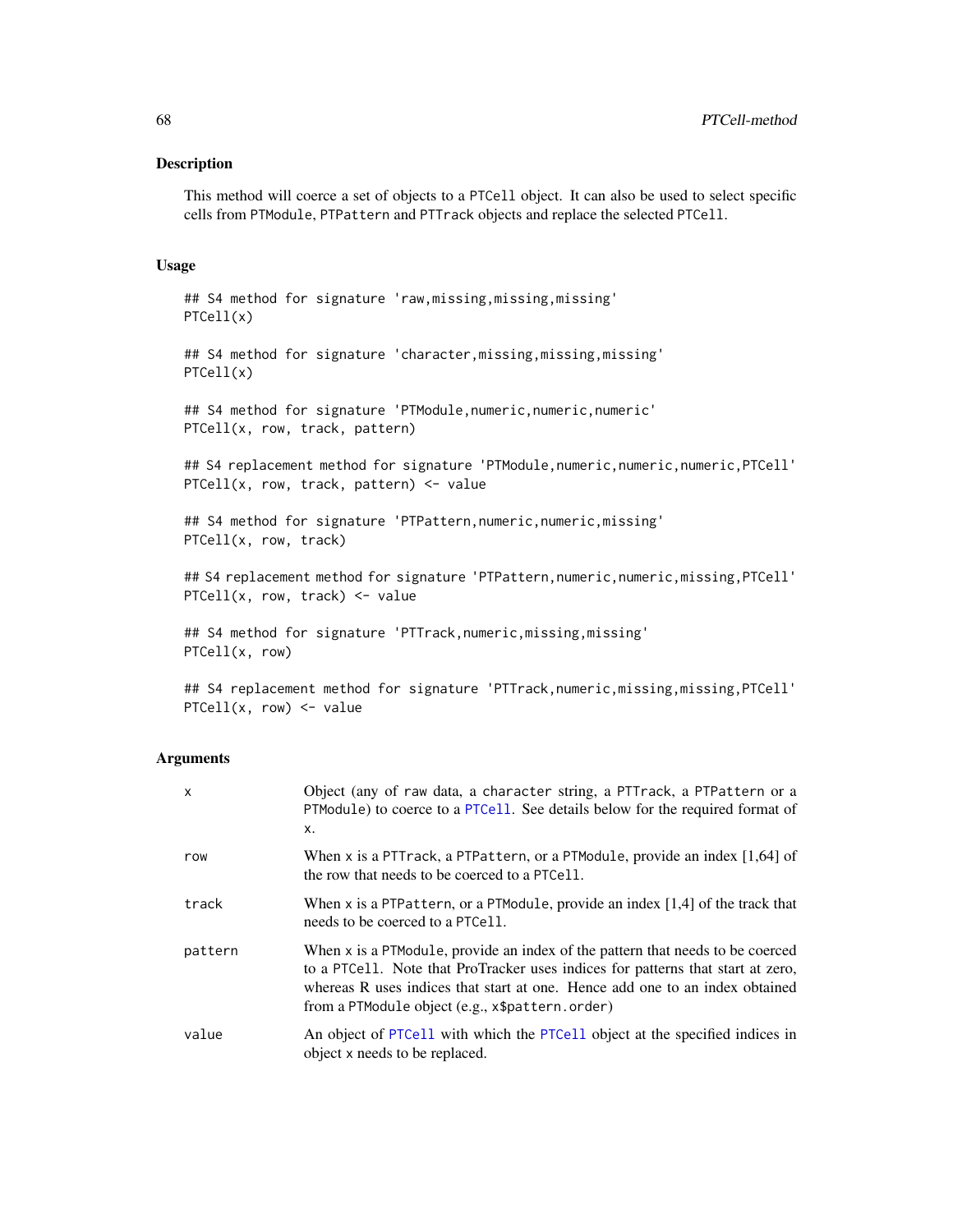# PTCell-method 69

### Details

Method to coerce x to class [PTCell](#page-65-1).

When  $x$  is raw data, it should consist of a vector of 4 elements, formatted as specified in the [PTCell-class.](#page-65-0)

When x is a character string, it should be formatted as follows: "NNO SS EEE", where NN is the note (for instance "C-" or "A#", where the dash has no particular meaning and may be omitted, the hash sign indicates a sharp note). Use a dash if the cell holds no note. O is the octave (with a value of 0, or a dash, if a note is missing, otherwise any of 1, 2 or 3). SS is the sample index number, formatted as two hexadecimal digits (for example '1A'). EEE is a three hexadecimal digit [effect](#page-10-0) or trigger code (for more details see the [PTCell-class](#page-65-0)). The method is not case sensitive, so you can use both upper and lower case. White spaces are ignored, you can use as many as you would like. A correct character input for x would be for example: "A#2 01 A0F". An 'blank' character representation would look like this: "---00 000".

When x is of class [PTTrack](#page-78-0), [PTPattern](#page-71-0), or [PTModule](#page-69-0), the PTCell at the specified indices (row, track and pattern) is returned, or can be replaced.

#### Value

When PTCell is used, a PTCell object based on x is returned.

When PTCe $11$  <- is used, object x is returned in which the selected PTCe $11$  is replaced with value.

#### Author(s)

Pepijn de Vries

#### See Also

Other cell.operations: [PTCell-class](#page-65-0), [effect\(](#page-10-0)), [note\(](#page-35-0)), [sampleNumber\(](#page-91-0))

### Examples

```
## This will create an empty PTCell (equivalent
## to new("PTCell"):
PTCell(raw(4))
```

```
## Use a character representation to create
## a new PTCell object. A cell with note
## B in octave 2, sample number 10 and with
## effect '105':
cell <- PTCell("B-2 0A 105")
```

```
data("mod.intro")
```

```
## replace PTCell at pattern number 1, track
## number 2, and row number 3:
PTCell(mod.intro, 3, 2, 1) <- cell
```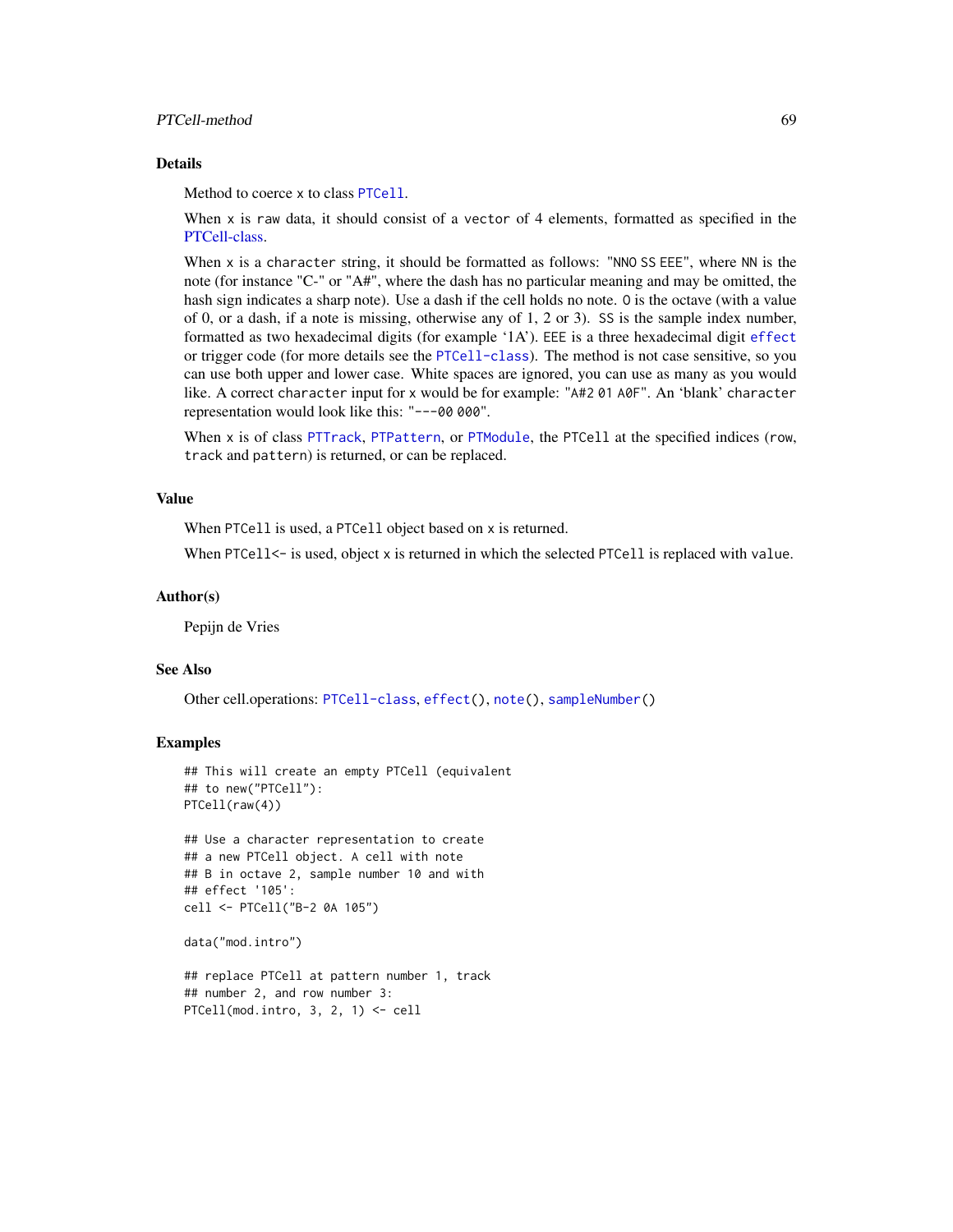<span id="page-69-1"></span>PTModule-class *The PTModule class*

### <span id="page-69-0"></span>Description

The PTModule class provides a container to store and modify and use ProTracker module files.

# Details

MOD is a computer file format used primarily to represent music. A MOD file contains a set of instruments in the form of samples, a number of patterns indicating how and when the samples are to be played, and a list of what patterns to play in what order. The simplified structure of a module class is visualised in the scheme below. Details are given in the slot descriptions below.



This class is designed to hold all relevant information of a ProTracker module (MOD) for which ProTracker 2.3a documentation was used. The ProTrackR package may be compatible with earlier or later versions, but this was not tested. Use [read.module](#page-86-0) and [write.module](#page-101-0) to import and export objects of class PTModule.

# Slots

name A vector of length 20 of class "raw", representing the name of the PTModule. The name of a module can be extracted or replaced with the [name](#page-33-0) method.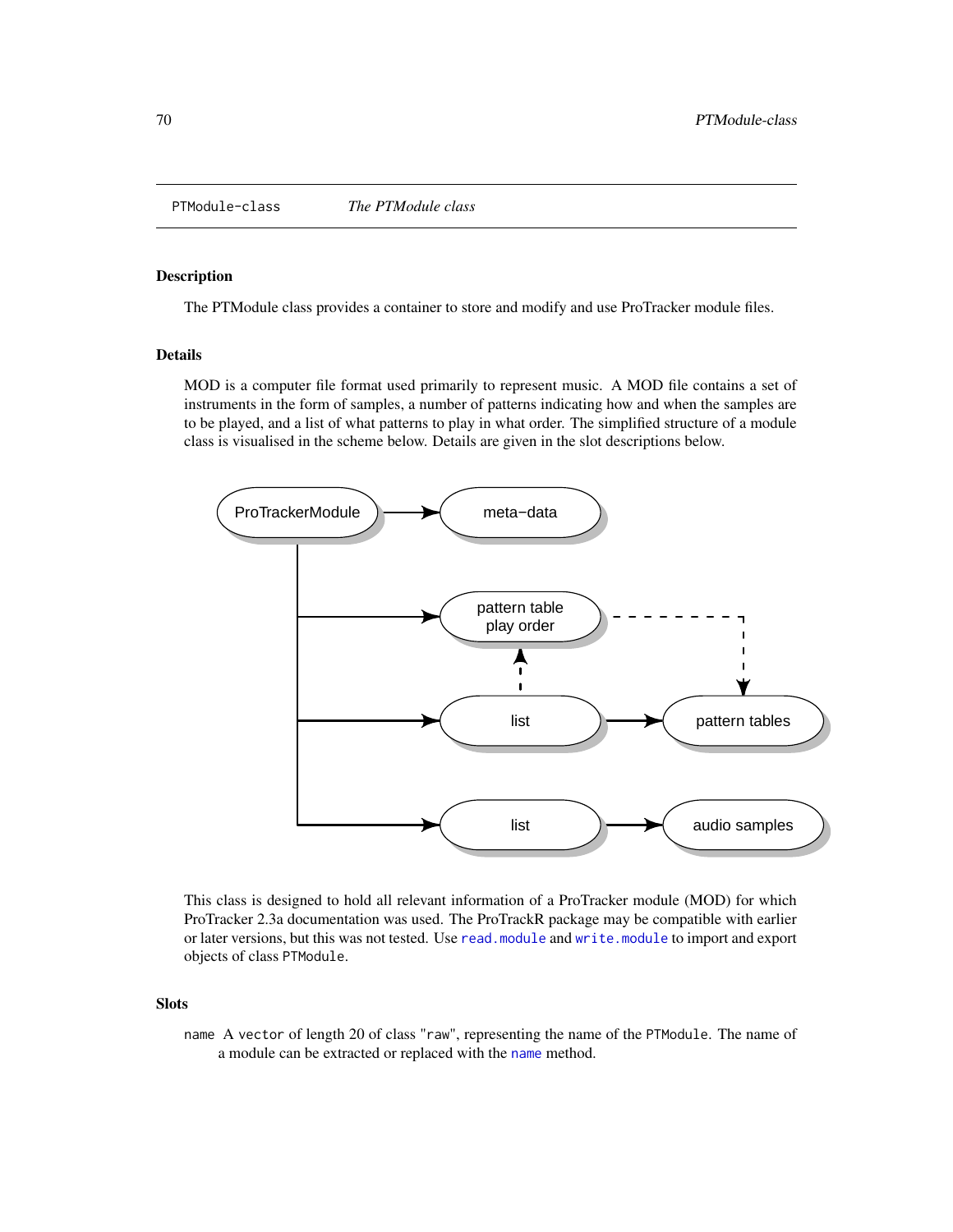pattern.order A vector of length 128 of class "raw". The raw values represent the indices of PTPattern tables and indicate in which order these patterns need to be played. Note that the raw values are conform the indices used in ProTracker, starting at zero. In R, indices of objects start at one. Users need to compensate for this discrepancy theirselves.

The pattern order table can be extracted or replaced with the [patternOrder](#page-46-0) method.

pattern.order.length A single value of class "raw". Indicates the length of the visible (and playable) part of the pattern order table.

Use the [patternOrderLength](#page-48-0) method to extract or replace the length of a pattern order table of a module.

- tracker.byte A single "raw" value. Gives an indication of which Tracker was used to produce a module file. In ProTracker modules, this byte is set to  $0x7f$ , which is also used in PTModule objects. This value should not be changed.
- tracker.flag A vector of length 4 of class "raw", indicates the version of a module, which basically reflects how many patterns the module can hold. For details, and extracting and replacing this flag see the [trackerFlag](#page-95-0) method.
- samples List of length 31 of class "[PTSample](#page-75-0)".
- patterns List of class "[PTPattern](#page-71-0)" (the pattern tables). The list should have at least 1 element, and can have a maximum of 64 or 100 elements (depending on the state of the [trackerFlag](#page-95-0)).

### Author(s)

Pepijn de Vries

### References

[https://en.wikipedia.org/wiki/MOD\\_\(file\\_format\)](https://en.wikipedia.org/wiki/MOD_(file_format)) [http://wiki.multimedia.cx/index.php?title=Protracker\\_Module](http://wiki.multimedia.cx/index.php?title=Protracker_Module) [http://coppershade.org/articles/More!/Topics/Protracker\\_File\\_Format/](http://coppershade.org/articles/More!/Topics/Protracker_File_Format/)

### See Also

```
Other module.operations: appendPattern(), clearSamples(), clearSong(), deletePattern(),
fix.PTModule(), modToWave(), moduleSize(), patternLength(), patternOrderLength(), patternOrder(),
playMod(), playingtable(), rawToPTModule(), read.module(), trackerFlag(), write.module()
```
### Examples

```
## create an empty PTModule class object:
mod.empty <- new("PTModule")
```

```
## get an example PTModule class object
## provided with the ProTrackR package:
data("mod.intro")
```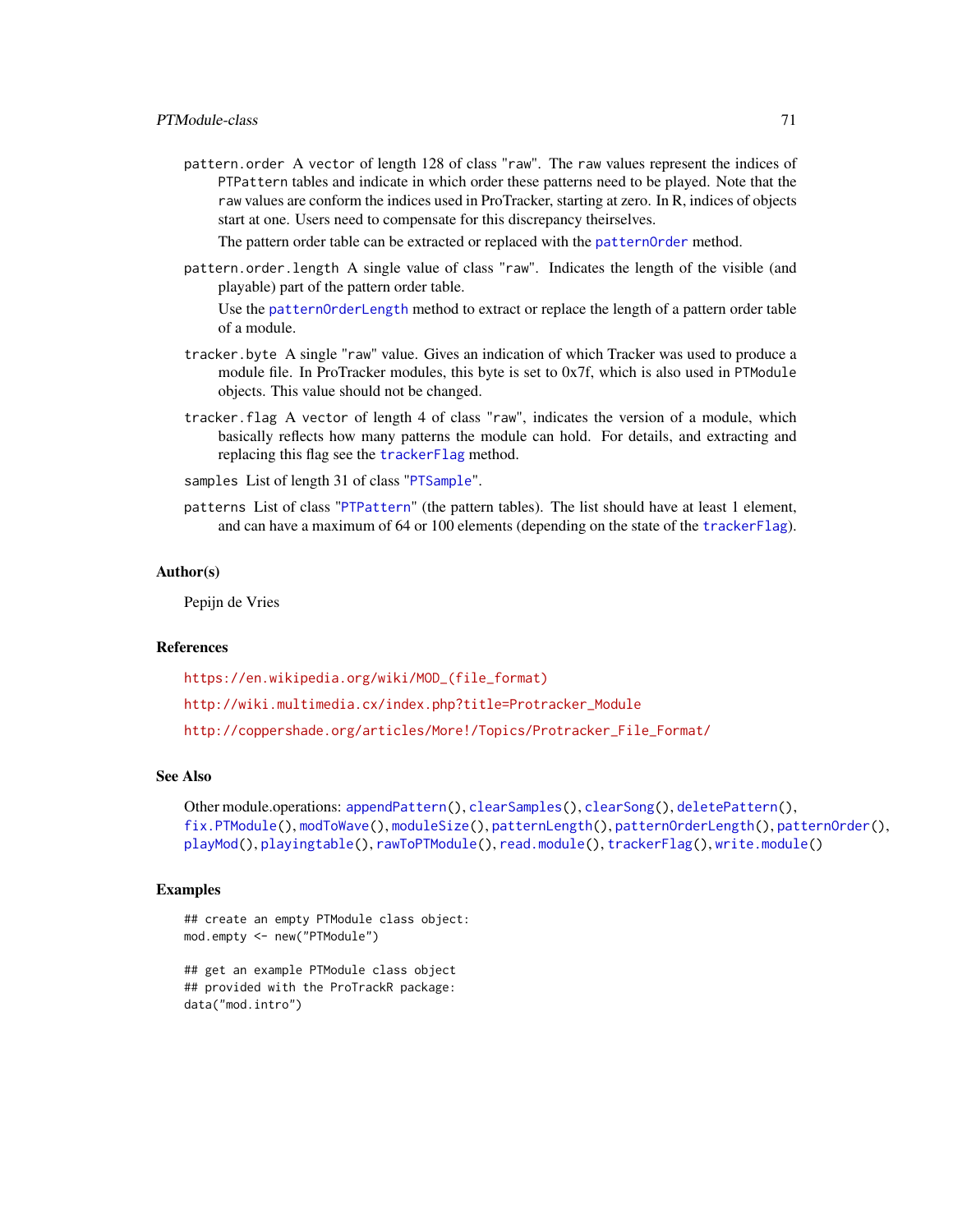<span id="page-71-1"></span>PTPattern-class *The PTPattern class*

#### <span id="page-71-0"></span>Description

The PTPattern (or simply pattern) is a table that determines which samples are played at which notes in which octave, in which order and with which effects.

# Details

When a PTPattern table (or simply pattern) is played, each of the 64 rows (see the green mark in the illustration below for an example of a row) are played subsequently at a specified speed/tempo.

Note that ProTracker uses row indices that start at zero. However, this package uses indices starting at one, conform R language definitions.

|                          | row index track 1 | track 2                     | track 3 track 4           |              |
|--------------------------|-------------------|-----------------------------|---------------------------|--------------|
| $\mathbf{1}$             | $C-3$ 01 A08      | $C-3$ 02 $C40$              | A#1 03 F06                | A#2 04 000   |
| $\overline{2}$           | $--- 01 A08$      | $C-3$ 02 $C30$              | $--- 00 A01$              | $--- 00 A02$ |
| $\overline{\mathcal{E}}$ | $--- 01 A08$      | $C-3$ 02 000                | $--- 00 A01$              | $C-3$ 04 000 |
| $\overline{4}$           | $--- 00 000$      | $C-3$ 02 000                | $--- 00 A02$              | $--- 00 A02$ |
| 5                        | $--- 01 A08$      | $C-3$ 02 000                | $--- 00 120$              | $D-3$ 04 000 |
| 6                        | $--- 00 000$      | A#2 04 C08                  | $--- 00 A02$              | $--- 00 A02$ |
| 7                        | $--- 01 A08$      | $C-3$ 02 000                | $--- 00220$               | D#3 04 000   |
| 8                        | $--- 00000$       | A#2 04 C08                  | $--- 00$ A01 $--- 00$ A02 |              |
| $\cdots$                 | $\ddotsc$         | $\sim$ $\sim$ $\sim$ $\sim$ | $\ldots$ .                | $\ddots$     |
| 61                       | $A-3$ 01 000      | $C-3$ 02 000                | $--- 00 A01$              | $E-3$ 04 000 |
| 62                       | $--- 00 A08$      | $G-3$ 04 $C08$              | $--- 00 000$              | $--- 00 A02$ |
| 63                       | $G-3$ 01 000      | $F-3$ 04 C08                | $--- 00 000$              | $D-3$ 04 000 |
| 64                       | $--- 00 A08$      | $C-3$ 04 $C08$              | $--- 00 000$              | $--- 00 A02$ |
|                          |                   |                             |                           |              |

The table has four columns (see the purple outline in the illustration above as an example of a column), representing the four audio channels ([PTTrack](#page-78-0)) of the Commodore Amiga. Samples listed in the same row at different tracks will be played simultaneously.

V

An element at a specific row and track will be referred to as a [PTCell](#page-65-1) (or simply cell). The cell determines which sample needs to be played at which note and octave and what kind of [effect](#page-10-0) or trigger should be applied.

With the [PTPattern-method](#page-72-0), objects can be coerced to a pattern table. This method can also be used to extract or replace patterns in [PTModule](#page-69-0) objects.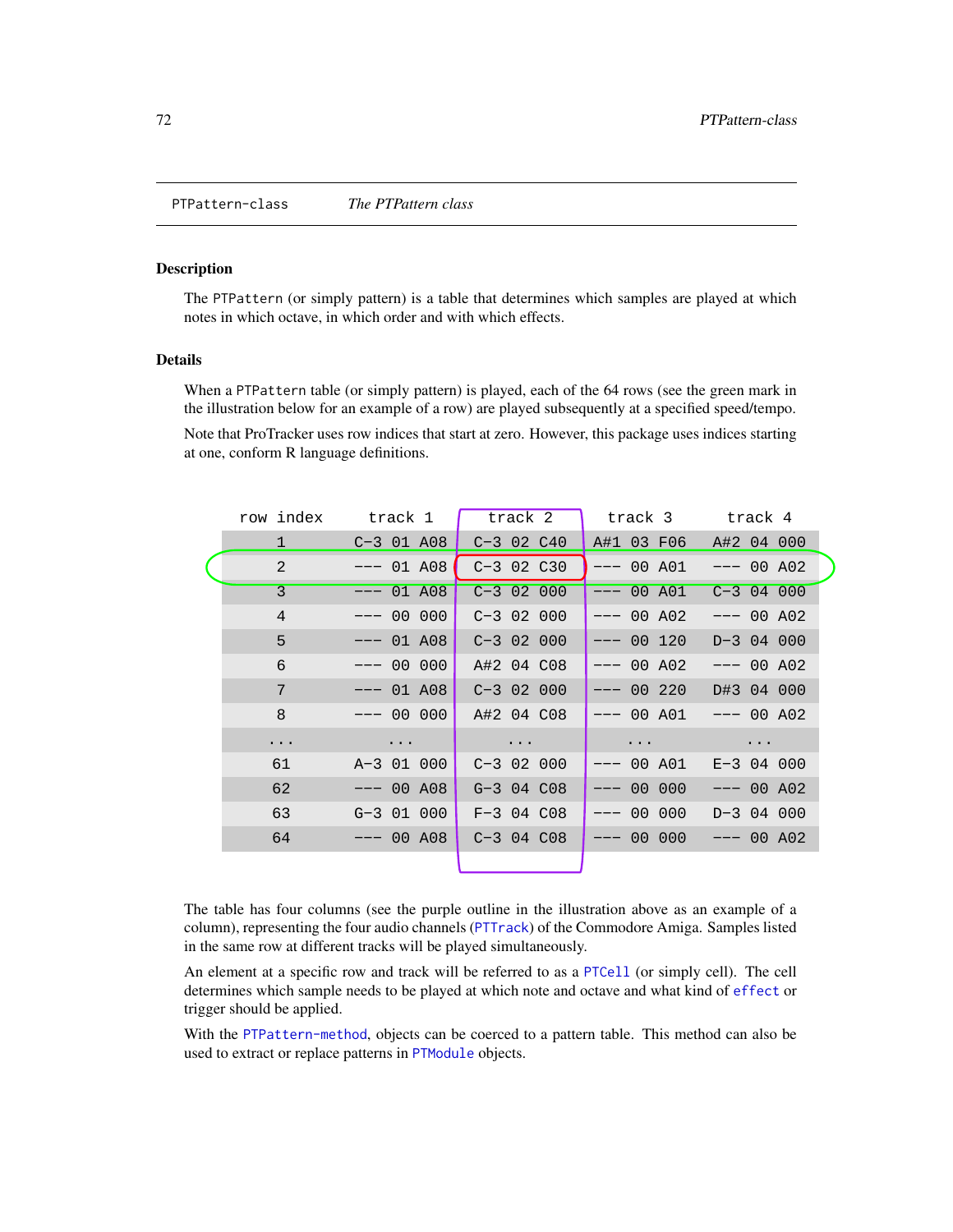# <span id="page-72-1"></span>PTPattern-method 73

# Slots

data A matrix (64 rows, 16 columns) of class "raw". Each row contains the raw concatenated data of 4 [PTCell](#page-65-0) objects, representing each of the 4 audio channels/tracks (as each [PTCell](#page-65-0) object holds 4 raw values, each row holds  $4 \times 4 = 16$  raw values). The raw data is formatted conform the specifications given in the [PTCell](#page-65-0) documentation.

# Author(s)

Pepijn de Vries

# See Also

```
Other pattern.operations: MODPlugToPTPattern(), PTPattern-method, PTPatternToMODPlug(),
appendPattern(), deletePattern(), pasteBlock(), patternLength(), patternOrderLength(),
patternOrder()
```
<span id="page-72-0"></span>PTPattern-method *Coerce to or replace PTPattern*

#### Description

This method will coerce a set of objects to a PTPattern object. It can also be used to select specific patterns from PTModule objects and replace the selected PTPattern.

#### Usage

## S4 method for signature 'raw,missing' PTPattern(x)

## S4 method for signature 'matrix,missing' PTPattern(x)

## S4 method for signature 'PTModule,numeric' PTPattern(x, pattern)

```
## S4 replacement method for signature 'PTModule, numeric, PTPattern'
PTPattern(x, pattern) <- value
```
#### **Arguments**

| x       | Object (any of raw data, a 64 by 16 matrix of raw data, a 64 by 4 matrix of<br>character strings, or a PTModule) to coerce to a PTPattern. See details below<br>for the required format of x.                                                                                                            |
|---------|----------------------------------------------------------------------------------------------------------------------------------------------------------------------------------------------------------------------------------------------------------------------------------------------------------|
| pattern | When x is a PTModule, provide an index of the pattern that needs to be coerced<br>to a PTPattern. Note that ProTracker uses indices for patterns that start at zero,<br>whereas R uses indices that start at one. Hence add one to an index obtained<br>from a PTModule object (e.g., x\$pattern.order). |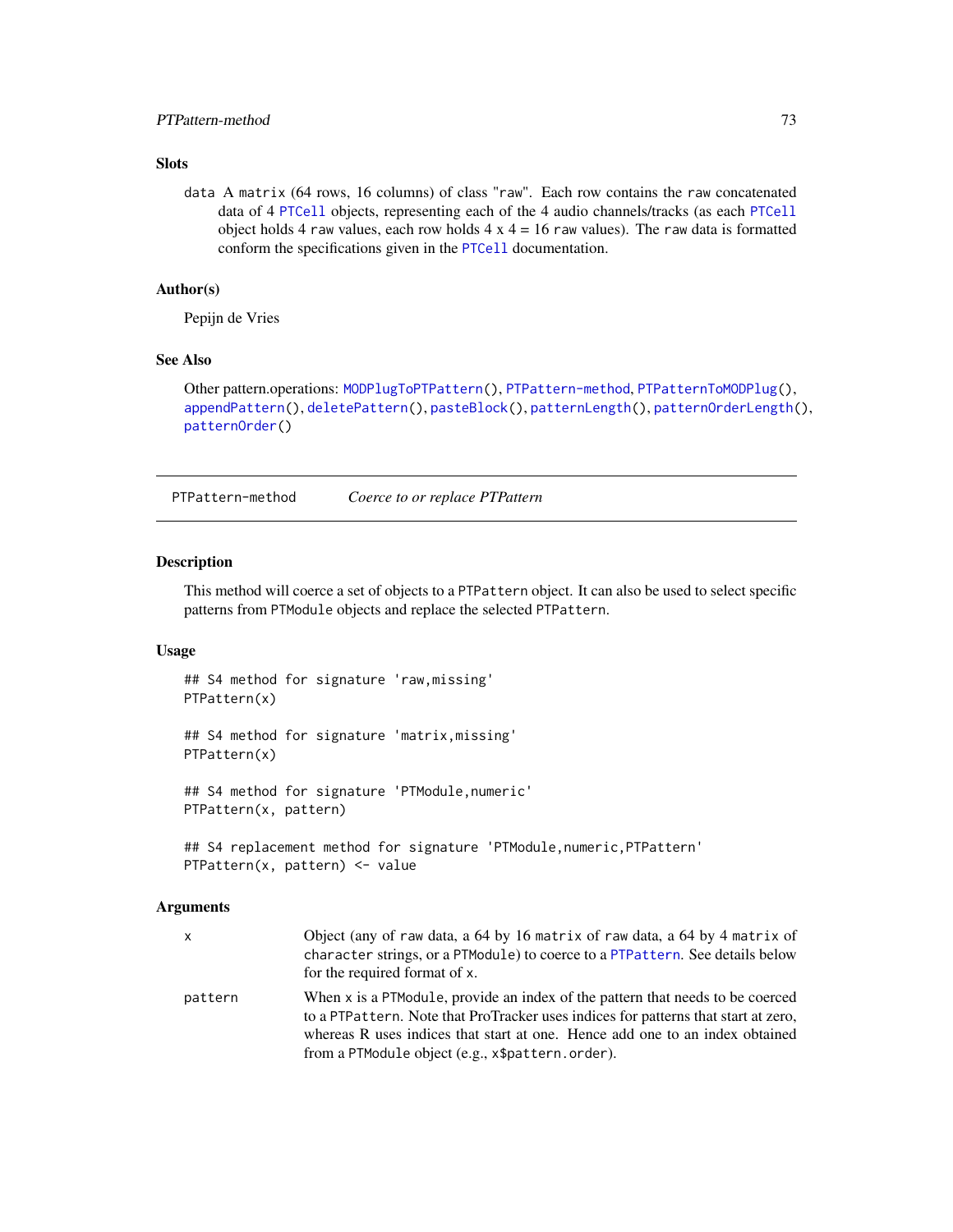<span id="page-73-0"></span>value An object of [PTPattern](#page-71-0) with which the [PTPattern](#page-71-0) object at the specified index in object x needs to be replaced.

# Details

Method to coerce x to class [PTPattern](#page-71-0).

When x is a 64 by 16 matrix of raw data, each row implicitly represents the PTCe11 objects of each of the four tracks. Each [PTCell](#page-65-0) consists of four raw values. The values in each row are formatted accordingly, where the values of the cells of each track are concatenated. See [PTCell-class](#page-65-1) documentation for more details on the raw format of a [PTCell](#page-65-0) object.

When x is a 64 by 16 matrix of character representations of [PTCell](#page-65-0) objects, the character representation must be conform the specifications as documented at the [PTCell-class](#page-65-1).

When x is of class [PTModule](#page-69-0), the PTPattern at the specified index (pattern) is returned, or can be replaced.

# Value

When PTPattern is used, a PTPattern object based on x is returned.

When PTPattern<- is used, object x is returned in which the selected PTPattern is replaced with value.

#### Author(s)

Pepijn de Vries

#### See Also

```
Other pattern.operations: MODPlugToPTPattern(), PTPattern-class, PTPatternToMODPlug(),
appendPattern(), deletePattern(), pasteBlock(), patternLength(), patternOrderLength(),
patternOrder()
```
# Examples

```
## This will create an 'empty' PTPattern with
## all 0x00 values, which is equivalent to
## new("PTPattern"):
PTPattern(as.raw(0x00))
```

```
## Create a PTPattern based on repeated
## PTCell character representations:
pat <- PTPattern(matrix("F#2 1A 20A", 64, 4))
```

```
data("mod.intro")
```

```
## Replace the first pattern in the patternOrder
## table in mod.intro with 'pat' (don't forget to
## add one (+1) to the index):
PTPattern(mod.intro,
         patternOrder(mod.intro)[1] + 1) <- pat
```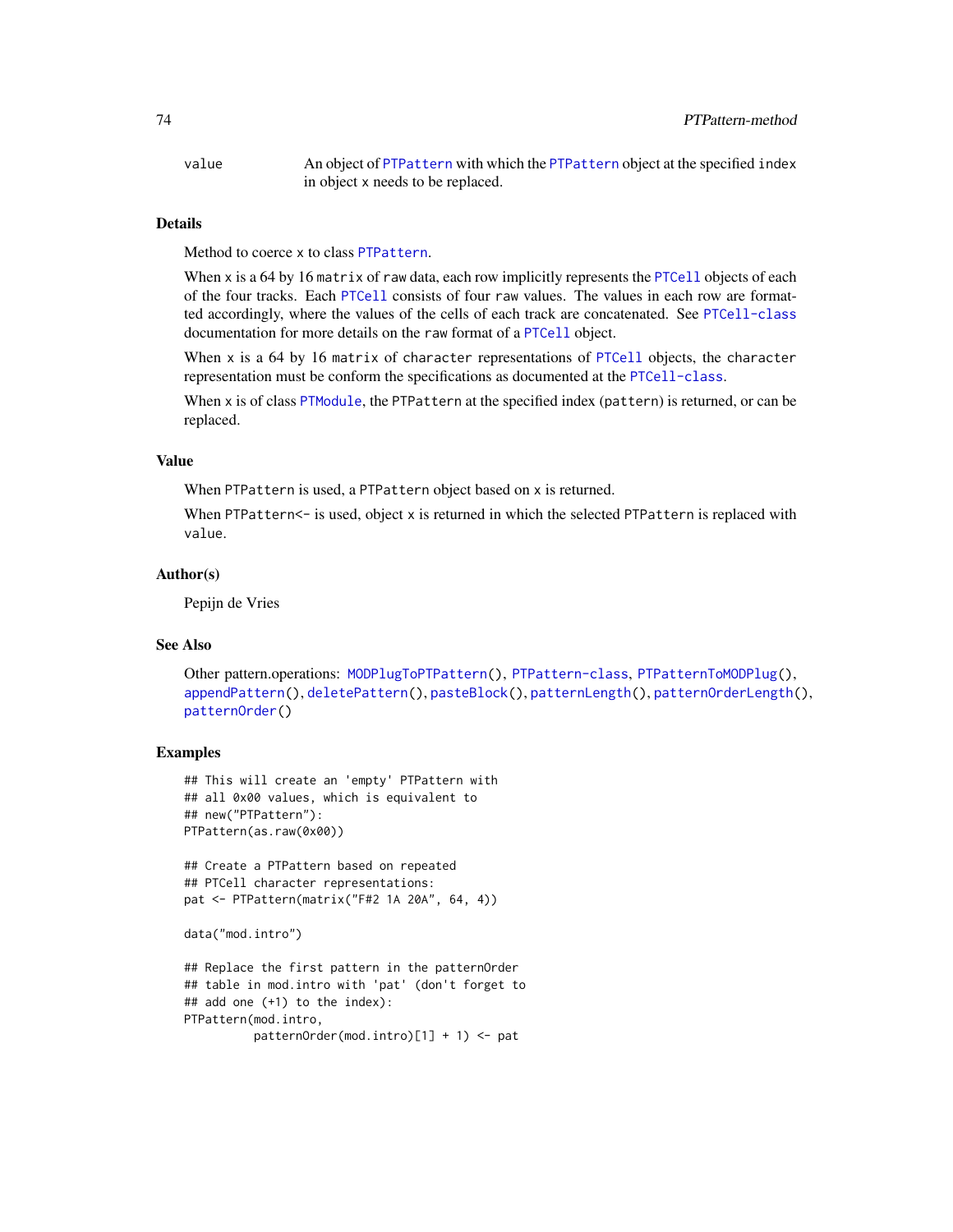<span id="page-74-1"></span><span id="page-74-0"></span>PTPatternToMODPlug *Convert PTPattern data into a MODPlug pattern*

#### Description

Use a [PTPattern](#page-71-0) or [PTBlock](#page-64-0) to create a pattern table with a MODPlug flavour.

### Usage

```
PTPatternToMODPlug(x, to.clipboard = T)
```
# Arguments

| X            | Either a PTPattern object or a PTB1ock object from which an Open MODPlug<br>Tracker pattern should be created.                                               |
|--------------|--------------------------------------------------------------------------------------------------------------------------------------------------------------|
| to.clipboard | A logical value, indicating whether the result should be copied to the system's<br>clipboard (TRUE) or should be returned as a vector of characters (FALSE). |

#### Details

The Open MODPlug Tracker (<https://www.openmpt.org>) is a modern music tracker that is for free. It too can handle ProTracker modules. This function assists in moving pattern data from R to Open MPT.

# Value

Returns an invisible NULL when argument to.clipboard is set to TRUE. Returns an Open MODPlug Tracker flavoured pattern table as a vector of characters when it is set to FALSE.

#### Author(s)

Pepijn de Vries

#### See Also

Other MODPlug.operations: [MODPlugToPTPattern\(](#page-27-0))

Other pattern.operations: [MODPlugToPTPattern\(](#page-27-0)), [PTPattern-class](#page-71-1), [PTPattern-method](#page-72-0), [appendPattern\(](#page-2-0)), [deletePattern\(](#page-9-0)), [pasteBlock\(](#page-44-0)), [patternLength\(](#page-45-0)), [patternOrderLength\(](#page-48-0)), [patternOrder\(](#page-46-0))

# Examples

```
## Not run:
## get some pattern data
pattern <- PTPattern(mod.intro, 1)
## Now create a MODPlug pattern from this.
## The result is placed on the system clipboard.
```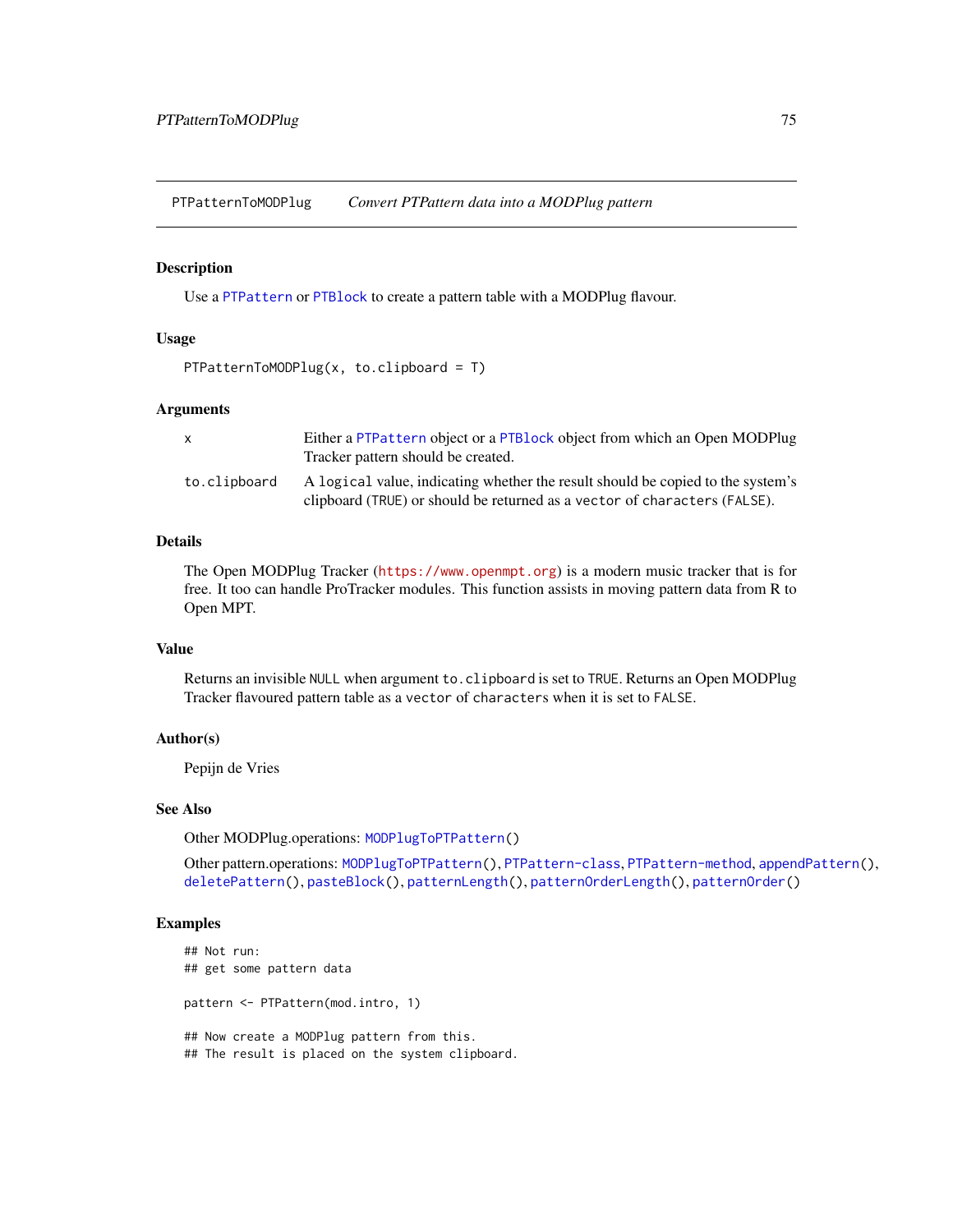```
## You can check by pasting it into a text
## editor, or better yet, the MODPlug Tracker.
PTPatternToMODPlug(pattern)
## If you want to handle the pattern data
## in R:
patModPlug <- PTPatternToMODPlug(pattern, F)
## We can do the same with a block:
block <- PTBlock(pattern, 1:10, 2:3)
PTPatternToMODPlug(block)
## End(Not run)
```
<span id="page-75-1"></span>PTSample-class *The PTSample class*

#### <span id="page-75-0"></span>**Description**

This class holds audio fragments with meta-information, to be used in [PTModule](#page-69-0) objects.

#### Details

This class holds audio fragments with meta-information (so-called samples), to be used in [PTModule](#page-69-0) objects. This class extends the [Wave](#page-0-0) class from [tuneR](#page-0-0). It therewith inherits all properties and cool methods available from the [tuneR](#page-0-0) package. This allows you, for instance, to generate power spectra ([powspec](#page-0-0)) of them. You can also plot the waveform with the [plot-Wave](#page-0-0) method. See [tuneR](#page-0-0) for all possibilities with [Wave](#page-0-0) objects. If you want you can also explicitly coerce [PTSample](#page-75-0) to [Wave](#page-0-0) objects like this: as(new("PTSample"),"Wave").

The [PTSample](#page-75-0) class has some slots that are additional to the [Wave](#page-0-0) class, as ProTracker requires additional information on the sample with respect to its name, fine tune, volume and loop positions. The [PTSample](#page-75-0) class restricts the enherited [Wave](#page-0-0) class such that it will only hold 8 bit, mono, pcm waves with a maximum of  $2*0x$ ffff = 131070 samples, as per ProTracker standards. The length should always be even.

PTSamples can be imported and exported using the [read.sample](#page-88-0) ans [write.sample](#page-102-0) methods respectively. [Wave](#page-0-0) objects and raw data can be coerced to PTSamples with the [PTSample-method](#page-77-0).

# **Slots**

name A vector of length 22 of class "raw", representing the name of the PTSample. It is often used to include descriptive information in a [PTModule](#page-69-0). The name of a sample can be extracted or replaced with the [name](#page-33-0) method.

<span id="page-75-2"></span>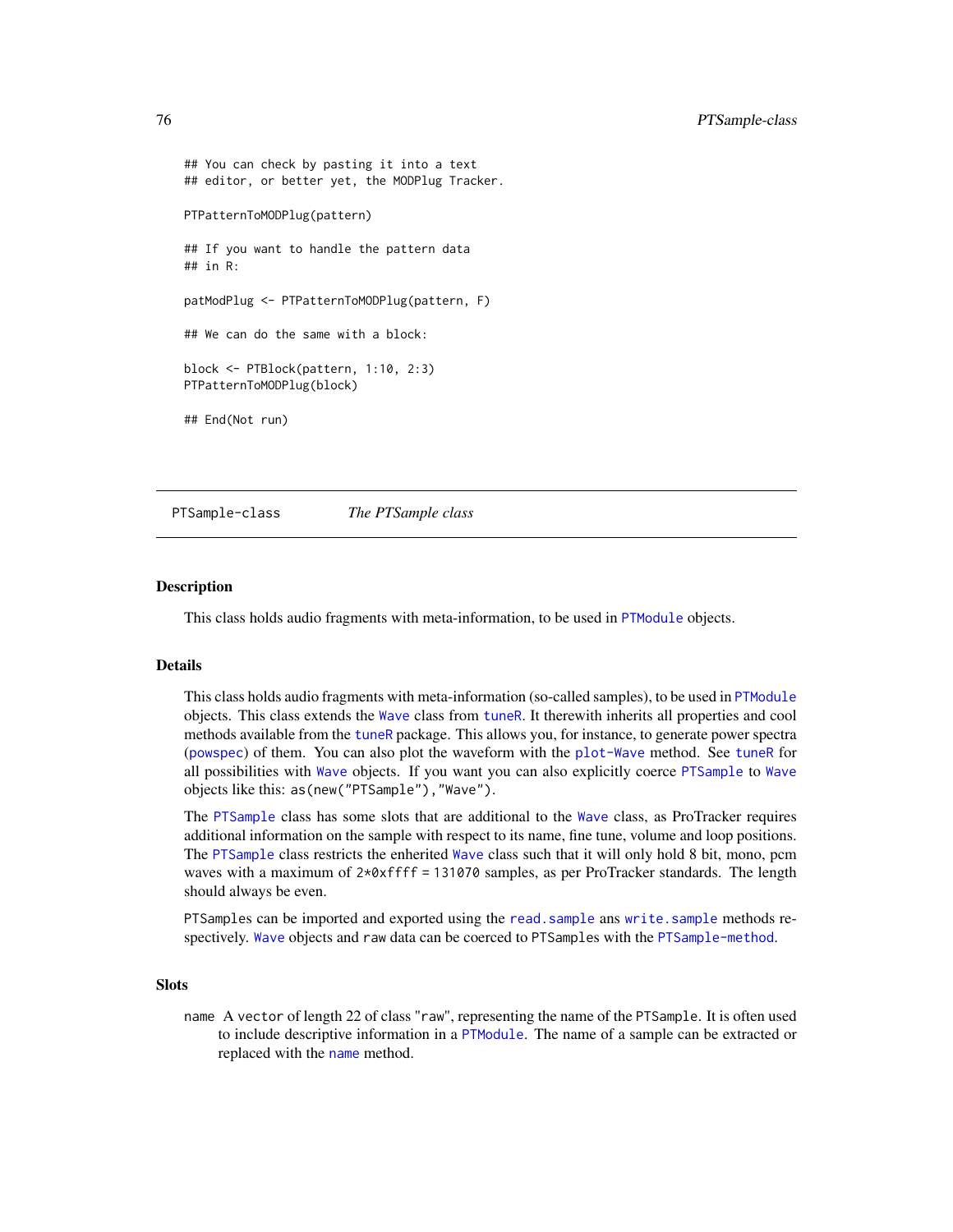- <span id="page-76-0"></span>finetune Single value of class "raw". The [loNybble](#page-40-0) of the raw value, represents the sample fine tune value ranging from -8 up to 7. This value is used to tweak the playback sample rate, in order to tune it. Negative values will lower the sample rate of notes, positive values will increase the sample rate of notes. Period values corresponding to specific notes and fine tune values are stored in the [period\\_table](#page-51-0). The fine tune value can be extracted or replace with the [fineTune](#page-11-0) method.
- volume Single value of class "raw". The raw data corresponds with the default playback volume of the sample. It ranges from 0 (silent) up to 64 (maximum volume). The volume value can be extracted or replaced with the [volume](#page-98-0) method.
- wloopstart A vector of length 2 of class "raw". The raw data represent a single unsigned number representing the starting position of a loop in the sample. It should have a value of 0 when there is no loop. Its value could range from  $\theta$  up to  $\theta$ xffff. To get the actual position in bytes the value needs to be multiplied with 2 and can therefore only be can only be even. The sum of the loop start position and the loop length should not exceed the [sampleLength](#page-90-0). Its value can be extracted or replaced with the [loopStart](#page-17-0) method.
- wlooplen A vector of length 2 of class "raw". The raw data represent a single unsigned number representing the length of a loop in the sample. To get the actual length in bytes, this value needs to be multiplied by 2 and can therefore only be even. It should have a value of 2 when there is no loop. Its value could range from 2 up to  $2*0x$  fff (= 131070) and can only be even (it can be  $\theta$  when the sample is empty). The sum of the loop start position and the loop length should not exceed the [sampleLength](#page-90-0). Its value can be extracted or replaced with the [loopLength](#page-14-0) method.
- left Object of class "numeric" representing the waveform of the left channel. Should be integer values ranging from 0 up to 255. It can be extracted or replaced with the [waveform](#page-99-0) method.
- right Object of class "numeric" representing the right channel. This slot is inherited from the [Wave](#page-0-0) class and should be numeric( $\theta$ ) for all PTSamples, as they are all mono.
- stereo Object of class "logical" whether this is a stereo representation. This slot is inherited from the [Wave](#page-0-0) class. As PTSamples are always mono, this slot should have the value FALSE.
- samp.rate Object of class "numeric" representing the sampling rate.
- bit Object of class "numeric" representing the bit-wise quality. This slot is inherited from the [Wave](#page-0-0) class. As PTSamples are always of 8 bit quality, the value of this slot should always be 8.
- pcm Object of class "logical" indicating whether wave format is PCM. This slot is inherited from the [Wave](#page-0-0) class, for PTSamples its value should always be TRUE.

#### Author(s)

Pepijn de Vries

# See Also

Other sample.operations: [PTSample-method](#page-77-0), [fineTune\(](#page-11-0)), [loopLength\(](#page-14-0)), [loopSample\(](#page-16-0)), [loopStart\(](#page-17-0)), [loopState\(](#page-18-0)), [name](#page-33-0), [playSample\(](#page-55-0)), [read.sample\(](#page-88-0)), [sampleLength\(](#page-90-0)), [volume\(](#page-98-0)), [waveform\(](#page-99-0)), [write.sample\(](#page-102-0))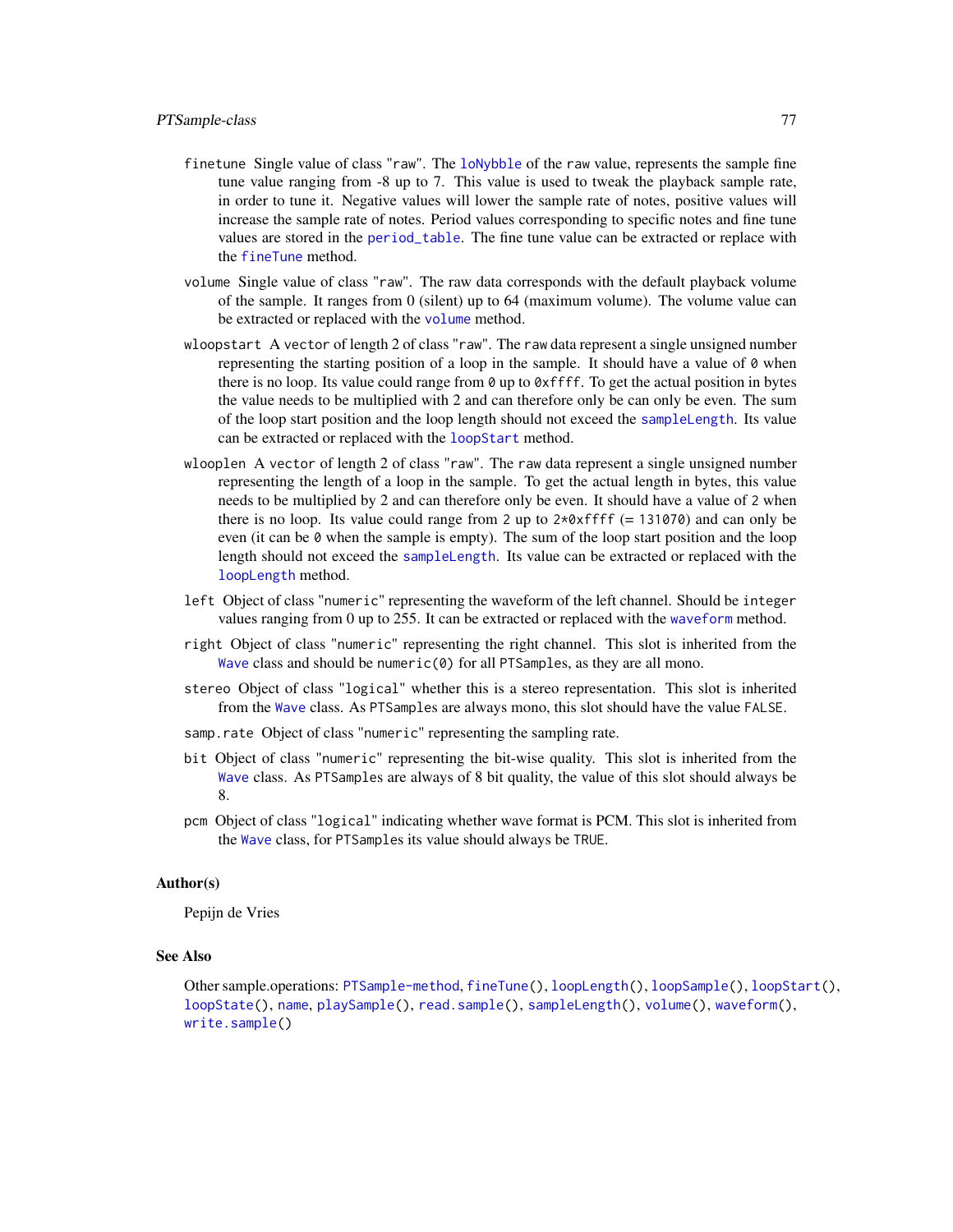<span id="page-77-1"></span><span id="page-77-0"></span>

#### Description

This method will coerce a set of objects to a PTSample object. It can also be used to select specific samples from PTModule objects and replace the selected PTSample.

# Usage

```
## S4 method for signature 'Wave,missing'
PTSample(x)
## S4 method for signature 'raw,missing'
PTSample(x)
## S4 method for signature 'PTModule,numeric'
PTSample(x, index)
## S4 replacement method for signature 'PTModule,numeric,PTSample'
PTSample(x, index) <- value
```
# Arguments

| $\mathsf{X}$ | Object (any of class Wave, a vector of raw data, or of class PTModule) that<br>needs to be coerced to a PTSample object. In the latter case, the object can also<br>be replaced. |
|--------------|----------------------------------------------------------------------------------------------------------------------------------------------------------------------------------|
| index        | A positive integer index of the sample in PTModule x that needs to be returned<br>or replaced.                                                                                   |
| value        | An object of PTSample with which the PTSample object at the specified index<br>in object x needs to be replaced.                                                                 |

#### Details

Method to coerce x to class [PTSample](#page-75-0).

When x is a [Wave](#page-0-0) object, this method will not resample it. However, the sample rate will be adjusted and samples exeeding the maximum length of  $2*0x$  ffff = 131070 will be clipped to this maximum length. When x is a stereo sample, it will be converted to mono, by averaging the left and right channel.

When x is a vector of raw data, it will be truncated if the maximum length of  $2*0x$  ffff = 131070 is exceeded. The raw will be converted with [rawToSignedInt](#page-84-0) in order to represent an 8 bit mono [waveform](#page-99-0).

As samples must have an even length (as per ProTracker specifications), a 0x00 value is appended if the length is odd.

When x is of class [PTModule](#page-69-0), the PTSample at the specified index is returned, or will be replaced.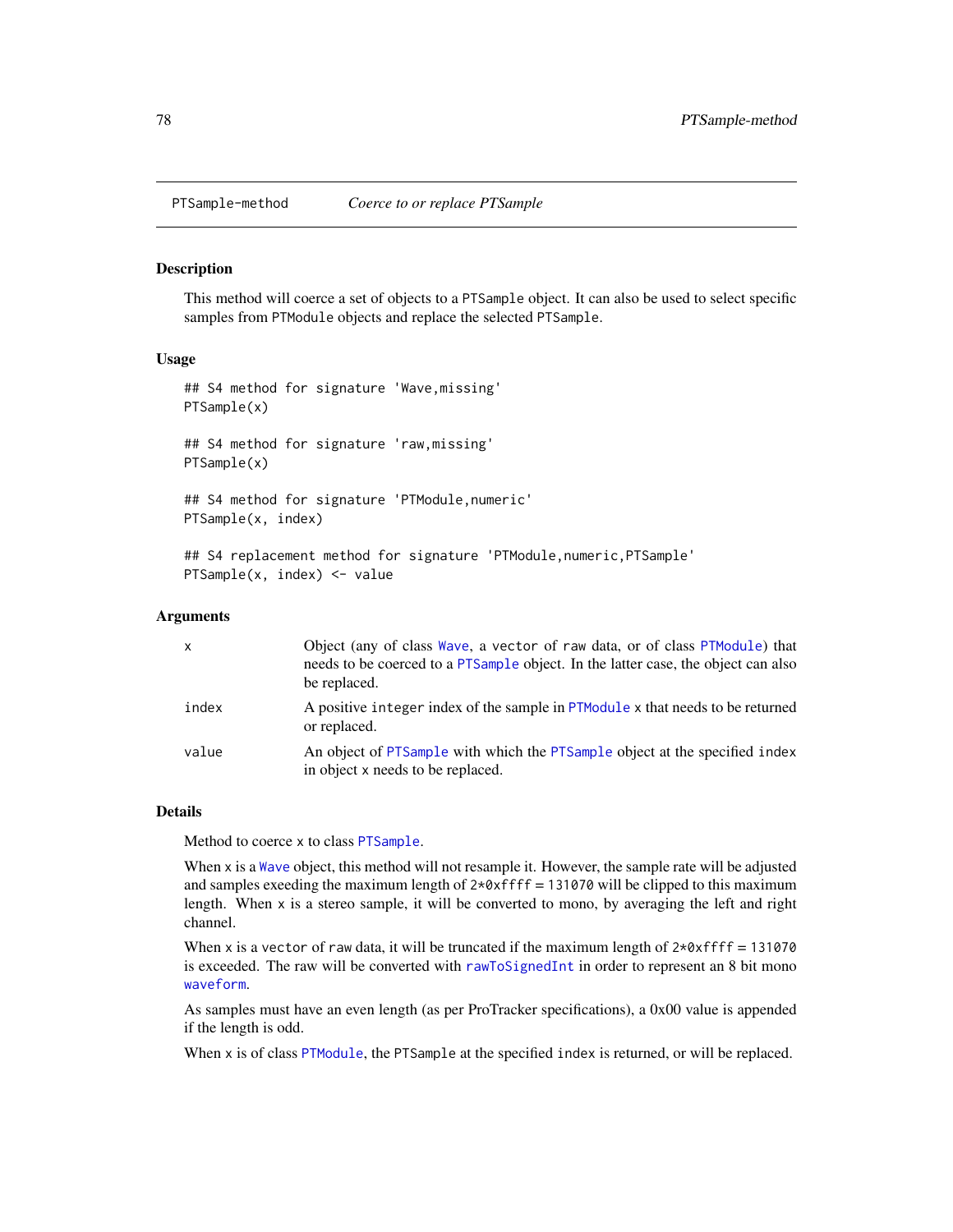# <span id="page-78-1"></span>PTTrack-class 79

# Value

When PTSample is used, a PTSample object based on x is returned.

When PTSample $\le$ - is used, object x is returned in which the selected PTSample is replaced with value.

# Author(s)

Pepijn de Vries

# See Also

```
Other sample.operations: PTSample-class, fineTune(), loopLength(), loopSample(), loopStart(),
loopState(), name, playSample(), read.sample(), sampleLength(), volume(), waveform(),
write.sample()
```
# Examples

```
## Create a raw data sine wave:
raw_sine <- signedIntToRaw(round(sin(2*pi*(0:275)/276)*127))
data("mod.intro")
## Replace sample number 1 from mod.intro
## with the sine wave:
PTSample(mod.intro, 1) <-
 PTSample(raw_sine)
## Note that the replacement above
## could also (maybe more efficiently)
## be done with the 'waveform' method
```
## Restore the loop in sample number 1: loopLength(PTSample(mod.intro, 1)) <- 276

PTTrack-class *The PTTrack class*

# <span id="page-78-0"></span>Description

The four audio channels of the Commodore Amiga are represented as tracks (the PTTrack class) in a [PTPattern](#page-71-0).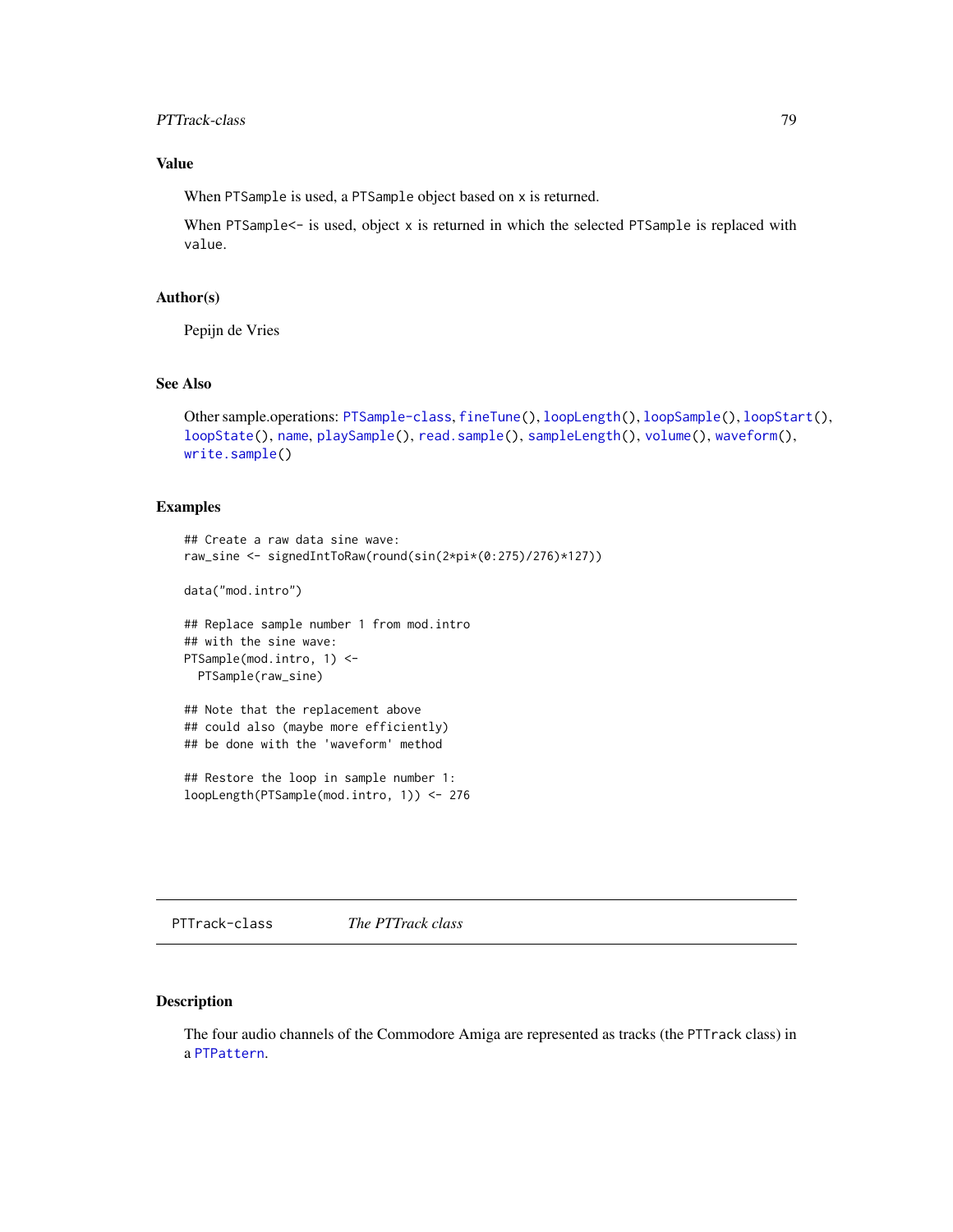# <span id="page-79-0"></span>Details

The Commodore Amiga original chipset supported four audio channels. Meaning that audio could be played simultaneously and independently on each of these channels. Two channels (2 and 3) were hardware-mixed fully to the right stereo outputs and the other two (1 and 4) fully to the left stereo outputs.

This class represents such a single channel, reffered to as a track. A [PTPattern](#page-71-0) is composed of four such channels. As a ProTracker pattern consists of 64 rows, a PTTrack object is also (implicitly) composed of 64 [PTCell](#page-65-0) objects.

Use the [PTTrack-method](#page-80-0) to construct or coerce objects to a PTTrack-class object, or to replace such an object.

#### **Slots**

data A matrix (64 rows, 4 columns) of class "raw". Each row implicetely represents a [PTCell](#page-65-0) object, where the raw data is formatted as specified at the [PTCell-class](#page-65-1) documentation. Use the [PTCell-method](#page-66-0) to make an element of a PTTrack object explictly of class [PTCell](#page-65-0). Row numbers correspond with the row numbers of [PTPattern](#page-71-0) objects.

#### Author(s)

Pepijn de Vries

#### Examples

```
data("mod.intro")
```

```
## Get track number 2 from pattern
## number 1 of mod.intro:
chan1 <- PTTrack(mod.intro, 2, 1)
## Create a blank track:
chan2 <- new("PTTrack")
## Get two more tracks:
chan3 <- PTTrack(mod.intro, 1, 2)
chan4 <- PTTrack(mod.intro, 4, 3)
## combine the four tracks in a
## new PTPattern:
patt <- PTPattern(cbind(
 as.character(chan1),
 as.character(chan2),
 as.character(chan3),
```

```
as.character(chan4)
```

```
))
```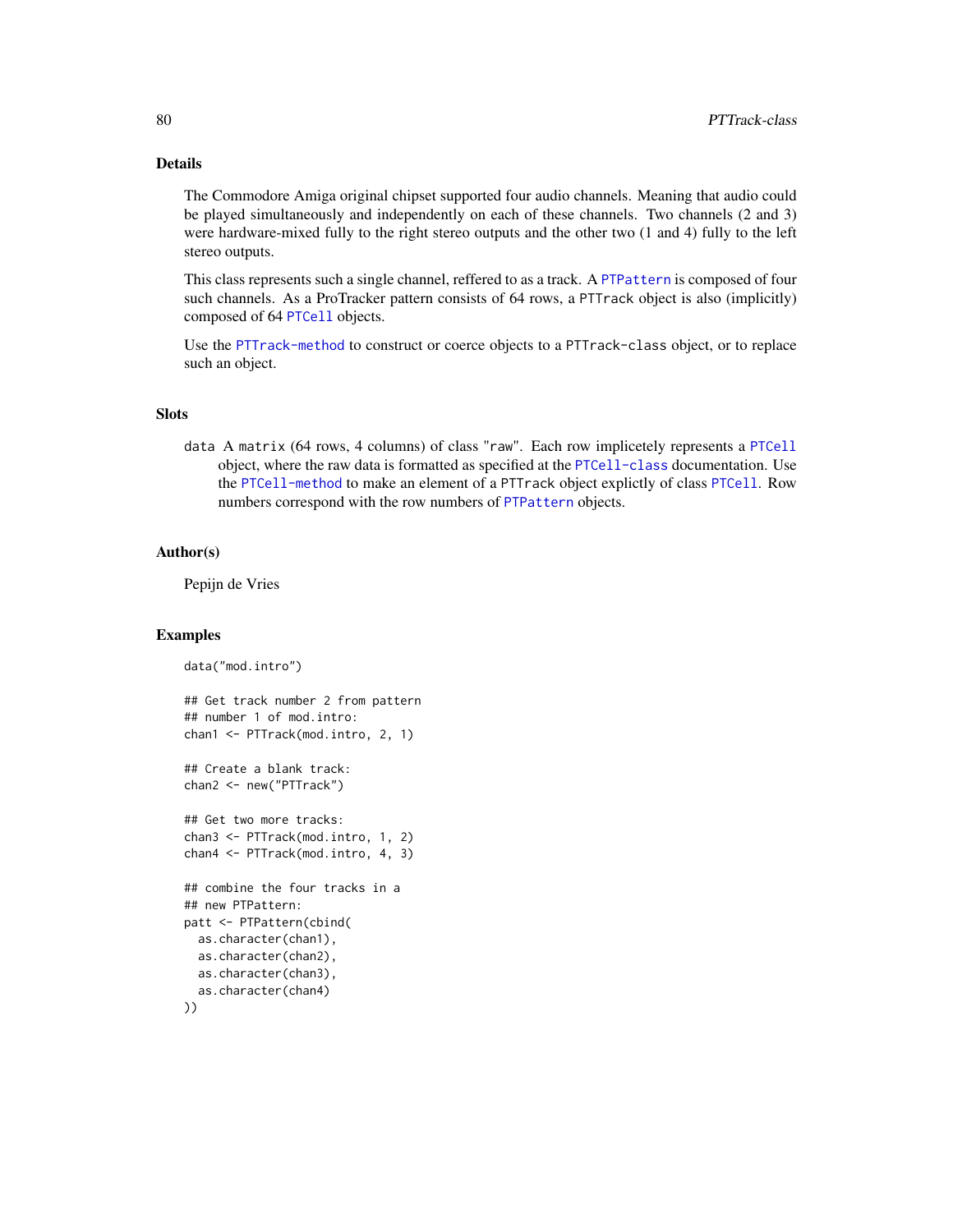# <span id="page-80-1"></span><span id="page-80-0"></span>Description

This method will coerce a set of objects to a PTTrack object. It can also be used to select specific tracks from PTModule and PTPattern objects and replace the selected PTTrack.

# Usage

```
## S4 method for signature 'raw,missing,missing'
PTTrack(x)
## S4 method for signature 'matrix,missing,missing'
PTTrack(x)
## S4 method for signature 'character,missing,missing'
PTTrack(x)
## S4 method for signature 'PTModule,numeric,numeric'
PTTrack(x, track, pattern)
## S4 replacement method for signature 'PTModule, numeric, numeric, PTTrack'
PTTrack(x, track, pattern) <- value
## S4 method for signature 'PTPattern,numeric,missing'
PTTrack(x, track)
```
## S4 replacement method for signature 'PTPattern, numeric, missing, PTTrack' PTTrack(x, track) <- value

# Arguments

| $\mathsf{x}$ | Object (any of raw data, a 64 by 4 matrix of raw data, a vector of character<br>strings, a PTPattern or a PTModule) to coerce to a PTTrack. See details below<br>for the required format of x                                                                                                           |
|--------------|---------------------------------------------------------------------------------------------------------------------------------------------------------------------------------------------------------------------------------------------------------------------------------------------------------|
| track        | When x is a PTP attern, or a PTM odule, provide an index $[1,4]$ of the track that<br>needs to be coerced to a PTT rack.                                                                                                                                                                                |
| pattern      | When x is a PTM odule, provide an index of the pattern that needs to be coerced<br>to a PTT rack. Note that ProTracker uses indices for patterns that start at zero,<br>whereas R uses indices that start at one. Hence add one to an index obtained<br>from a PTModule object (e.g., x\$pattern.order) |
| value        | An object of PTTrack with which the PTTrack object at the specified indices in<br>object x needs to be replaced.                                                                                                                                                                                        |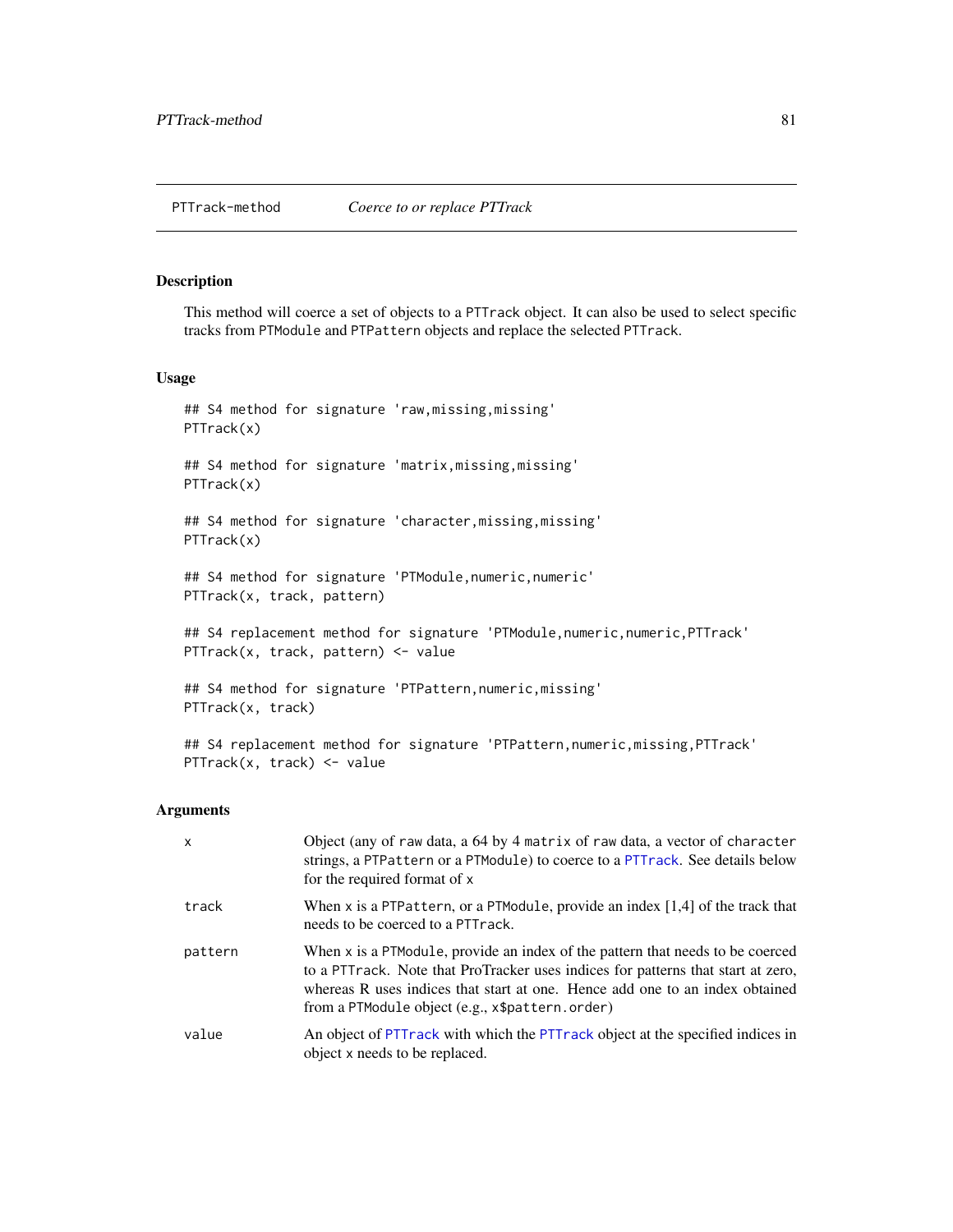# <span id="page-81-1"></span>Details

Method to coerce x to class [PTTrack](#page-78-0).

When x is a 64 by 4 matrix of raw data, each row implicitly represents a [PTCell](#page-65-0) object and should be formatted accordingly. See [PTCell-class](#page-65-1) documentation for more details.

When x is a 64 element vector of character representation of [PTCell](#page-65-0) objects, the character representation must be conform the specifications as documented at the [PTCell-class](#page-65-1).

When x is of class [PTPattern](#page-71-0), or [PTModule](#page-69-0), the PTTrack at the specified indices (track and pattern) is returned, or can be replaced.

# Value

When PTTrack is used, a PTTrack object based on x is returned.

When PTTrack<- is used, object x is returned in which the selected PTTrack is replaced with value.

#### Author(s)

Pepijn de Vries

# See Also

Other track.operations: [as.character\(](#page-3-0))

#### Examples

## This will create an 'empty' PTTrack with all nul ## values, which is equivalent to new("PTTrack"): PTTrack(as.raw(0x00))

## This will generate a PTTrack from a repeated ## character representation of a PTCell: chan <- PTTrack(rep("C-3 01 C20", 64))

data("mod.intro")

```
## This will replace the PTTrack at pattern
## number 1, track number 2 of mod.intro with chan:
PTTrack(mod.intro, 2, 1) <- chan
```
<span id="page-81-0"></span>rawToCharNull *Convert raw vectors into a character string*

#### Description

A function that converts raw data into a character string.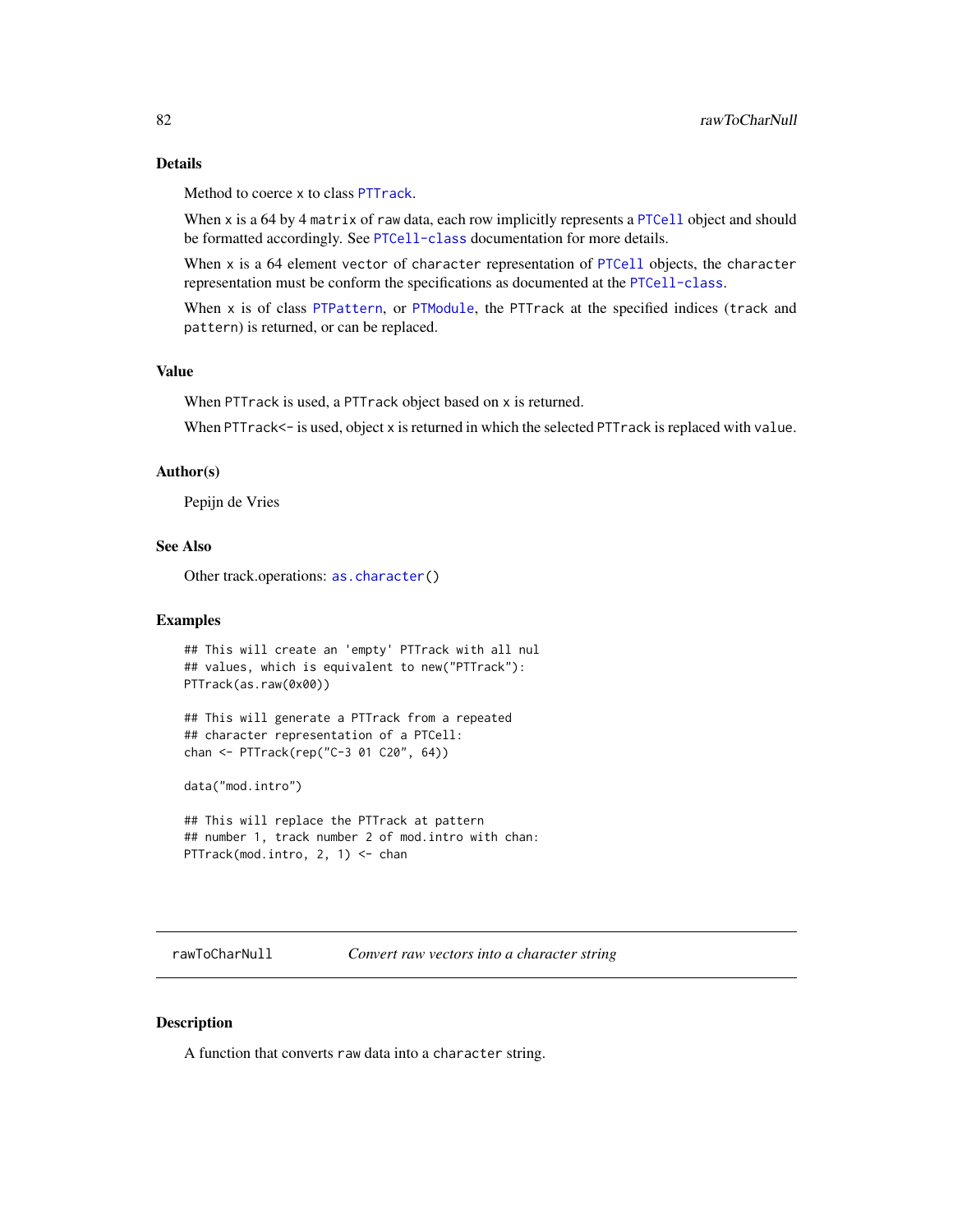# <span id="page-82-0"></span>rawToCharNull 83

# Usage

```
rawToCharNull(raw_dat)
```
#### Arguments

raw\_dat A vector of class raw to be converted into a character.

# Details

The function [rawToChar](#page-0-0) will fail on vectors of raw data with embedded 0x00 data. This function will not fail on embedded 0x00 values. Instead, it will replace embedded 0x00 data with white spaces. Note that leading and trailing 0x00 data will be omitted from the result.

# Value

A character string based on the raw data

#### Author(s)

Pepijn de Vries

#### See Also

Other raw.operations: [as.raw\(](#page-5-0)), [nybbleToSignedInt\(](#page-41-0)), [nybble\(](#page-40-1)), [rawToPTModule\(](#page-83-0)), [rawToSignedInt\(](#page-84-0)), [rawToUnsignedInt\(](#page-85-0)), [signedIntToNybble\(](#page-93-0)), [signedIntToRaw\(](#page-94-0)), [unsignedIntToRaw\(](#page-97-0))

Other character.operations: [as.character\(](#page-3-0)), [name](#page-33-0), [periodToChar\(](#page-50-0)), [sampleRate](#page-92-0)

# Examples

```
## generate some raw data with an embedded 0x00:
some.raw.data <- as.raw(c(0x68, 0x65, 0x6c, 0x6c, 0x6f, 0x00,
                          0x77, 0x6f, 0x72, 0x6c, 0x64, 0x21))
## Not run:
## this will fail:
try(rawToChar(some.raw.data))
## End(Not run)
## this will succeed:
rawToCharNull(some.raw.data)
```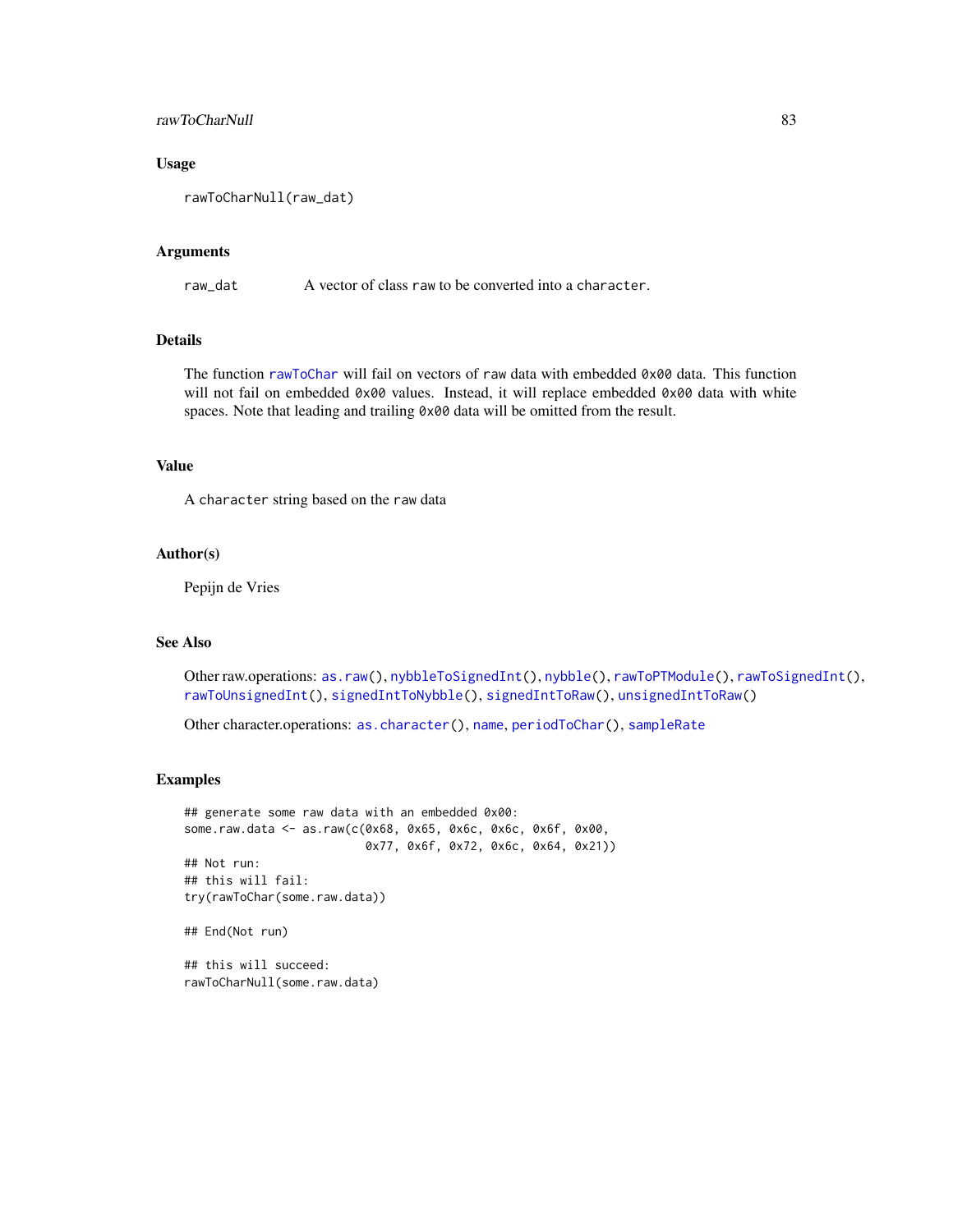<span id="page-83-1"></span><span id="page-83-0"></span>

# Description

This method treats a vector of raw data as if it where a file, and converts it into a [PTModule-class](#page-69-1) object.

#### Usage

```
## S4 method for signature 'raw'
rawToPTModule(x, ignore.validity = F)
```
# **Arguments**

x A vector of raw data, conform ProTracker file specs.

ignore.validity

A logical value. When set as TRUE this method will attempt to decode the raw data (x), even when it is invalid. When set to FALSE (default) validity is checked and an error is thrown when invalidity occurs.

#### Details

Data is read from a vector of raw data as if it where a file and converted into a [PTModule-class](#page-69-1) object. This method can be useful for module files stored on virtual Amiga Disk Files (adf), which can be read as raw data, using the AmigaFFH package.

Use [as.raw](#page-5-0) to achieve the inverse.

#### Value

returns a [PTModule-class](#page-69-1) object.

#### Author(s)

Pepijn de Vries

#### See Also

Other module.operations: [PTModule-class](#page-69-1), [appendPattern\(](#page-2-0)), [clearSamples\(](#page-7-0)), [clearSong\(](#page-8-0)), [deletePattern\(](#page-9-0)), [fix.PTModule\(](#page-12-0)), [modToWave\(](#page-30-0)), [moduleSize\(](#page-32-0)), [patternLength\(](#page-45-0)), [patternOrderLength\(](#page-48-0)), [patternOrder\(](#page-46-0)), [playMod\(](#page-54-0)), [playingtable\(](#page-52-0)), [read.module\(](#page-86-0)), [trackerFlag\(](#page-95-0)), [write.module\(](#page-101-0))

Other raw.operations: [as.raw\(](#page-5-0)), [nybbleToSignedInt\(](#page-41-0)), [nybble\(](#page-40-1)), [rawToCharNull\(](#page-81-0)), [rawToSignedInt\(](#page-84-0)), [rawToUnsignedInt\(](#page-85-0)), [signedIntToNybble\(](#page-93-0)), [signedIntToRaw\(](#page-94-0)), [unsignedIntToRaw\(](#page-97-0))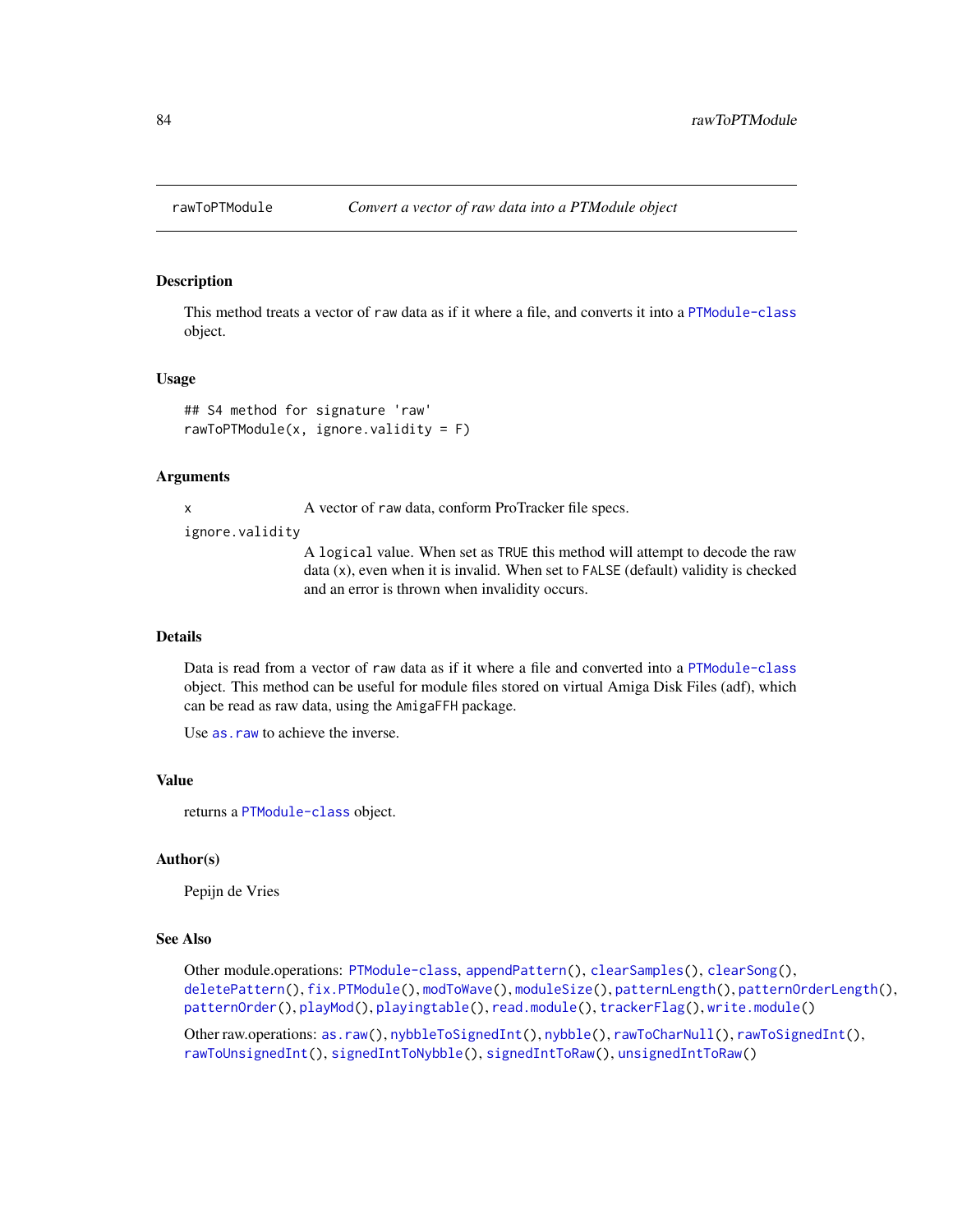# <span id="page-84-1"></span>rawToSignedInt 85

#### Examples

```
## Not run:
## convert the example mod into raw data
data("mod.intro")
mod.raw <- as.raw(mod.intro)
## restore it as a PTModule-class object
mod.restored <- rawToPTModule(mod.raw)
## In this case the result is identical to the original:
identical(mod.restored, mod.intro)
## End(Not run)
```
<span id="page-84-0"></span>rawToSignedInt *Convert a raw vector into signed integers (short)*

# Description

This function converts a vector of raw data into signed integer values.

# Usage

```
rawToSignedInt(raw_dat)
```
#### Arguments

raw\_dat A vector of raw data.

# Details

This function converts a vector of raw data into signed integer values [-128,127]. To convert unsigned integers into raw data use [as.raw\(](#page-5-0)x). For the inverse of this function see [signedIntToRaw\(](#page-94-0)int\_dat).

# Value

A vector of the same length as raw\_dat, holding signed integer values.

#### Author(s)

Pepijn de Vries

# See Also

Other raw.operations: [as.raw\(](#page-5-0)), [nybbleToSignedInt\(](#page-41-0)), [nybble\(](#page-40-1)), [rawToCharNull\(](#page-81-0)), [rawToPTModule\(](#page-83-0)), [rawToUnsignedInt\(](#page-85-0)), [signedIntToNybble\(](#page-93-0)), [signedIntToRaw\(](#page-94-0)), [unsignedIntToRaw\(](#page-97-0))

Other integer.operations: [nybbleToSignedInt\(](#page-41-0)), [nybble\(](#page-40-1)), [rawToUnsignedInt\(](#page-85-0)), [signedIntToNybble\(](#page-93-0)), [signedIntToRaw\(](#page-94-0)), [unsignedIntToRaw\(](#page-97-0)), [waveform\(](#page-99-0))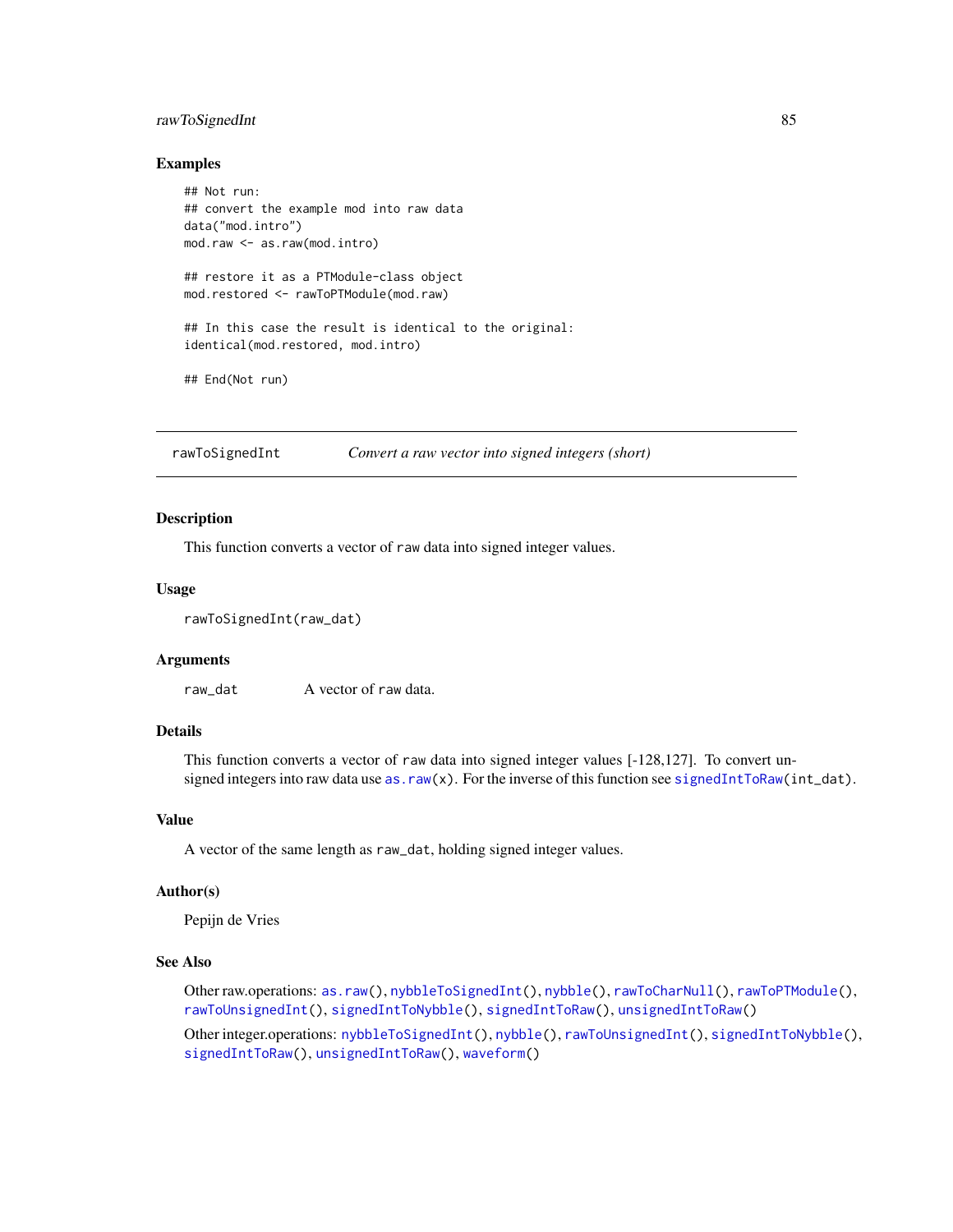# Examples

```
## generate some raw data:
some.raw.data <- as.raw(c(0x68, 0x65, 0x6c, 0x6c, 0x6f, 0x90))
## convert the raw data into a vector of signed intgers:
rawToSignedInt(some.raw.data)
```
<span id="page-85-0"></span>rawToUnsignedInt *Convert raw vector into a single unsigned integer value*

# Description

This function converts raw data into an unsigned integer

# Usage

```
rawToUnsignedInt(raw_dat)
```
# Arguments

raw\_dat A vector of class raw to be converted into an unsigned integer

# Details

This function converts a vector of raw data into a single unsigned integer. for conversion of raw data into a vector of unsigned integers [0,255] use '[as.integer\(](#page-0-0)x)'. For an inverse of this function see [unsignedIntToRaw](#page-97-0).

#### Value

A single unsigned integer value based on the provided raw data

#### Author(s)

Pepijn de Vries

# See Also

Other raw.operations: [as.raw\(](#page-5-0)), [nybbleToSignedInt\(](#page-41-0)), [nybble\(](#page-40-1)), [rawToCharNull\(](#page-81-0)), [rawToPTModule\(](#page-83-0)), [rawToSignedInt\(](#page-84-0)), [signedIntToNybble\(](#page-93-0)), [signedIntToRaw\(](#page-94-0)), [unsignedIntToRaw\(](#page-97-0))

Other integer.operations: [nybbleToSignedInt\(](#page-41-0)), [nybble\(](#page-40-1)), [rawToSignedInt\(](#page-84-0)), [signedIntToNybble\(](#page-93-0)), [signedIntToRaw\(](#page-94-0)), [unsignedIntToRaw\(](#page-97-0)), [waveform\(](#page-99-0))

<span id="page-85-1"></span>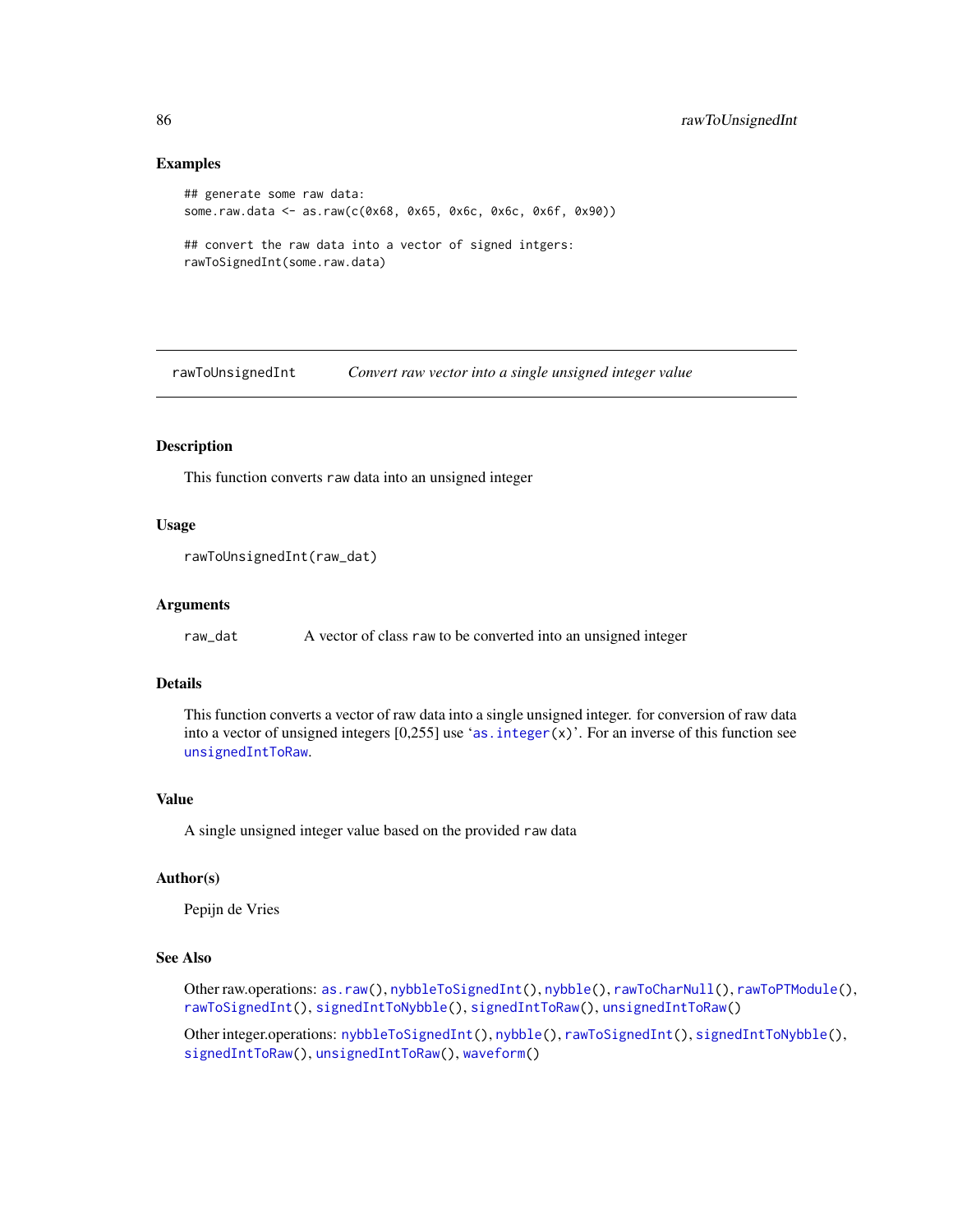#### <span id="page-86-1"></span>read.module 87

#### Examples

```
## generate some raw data:
some.raw.data <- as.raw(c(0x01, 0x1e, 0x3f))
## convert raw data into an unsigned integer:
rawToUnsignedInt(some.raw.data)
## note the difference with
as.integer(some.raw.data)
```
<span id="page-86-0"></span>read.module *Read a ProTracker module file*

#### Description

Reads a ProTracker module file and coerces it to a [PTModule](#page-69-0) object.

#### Usage

```
## S4 method for signature 'character,logical'
read.module(file, ignore.validity = F)
## S4 method for signature 'ANY,missing'
read.module(file, ignore.validity = F)
```

```
## S4 method for signature 'ANY,missing'
read.module(file, ignore.validity = F)
```

```
## S4 method for signature 'ANY,logical'
read.module(file, ignore.validity = F)
```
# Arguments

file either a filename or a file connection, that allows reading binary data (see e.g., [file](#page-0-0) or [url](#page-0-0)).

ignore.validity

A logical value indicating whether the validity of the PTModule should be ignored. When set to FALSE (default), the validity of the read object is checked; an error is thrown when the object is not valid. When this argument is set to TRUE, the validity of the object will not be checked and a potentially invalid object is returned. As the validity check of PTModule objects is very strict, it can be useful to ignore this check. This way you can try to read a broken module file, try to fix it such that it becomes valid and save (with [write.module](#page-101-0)) it again.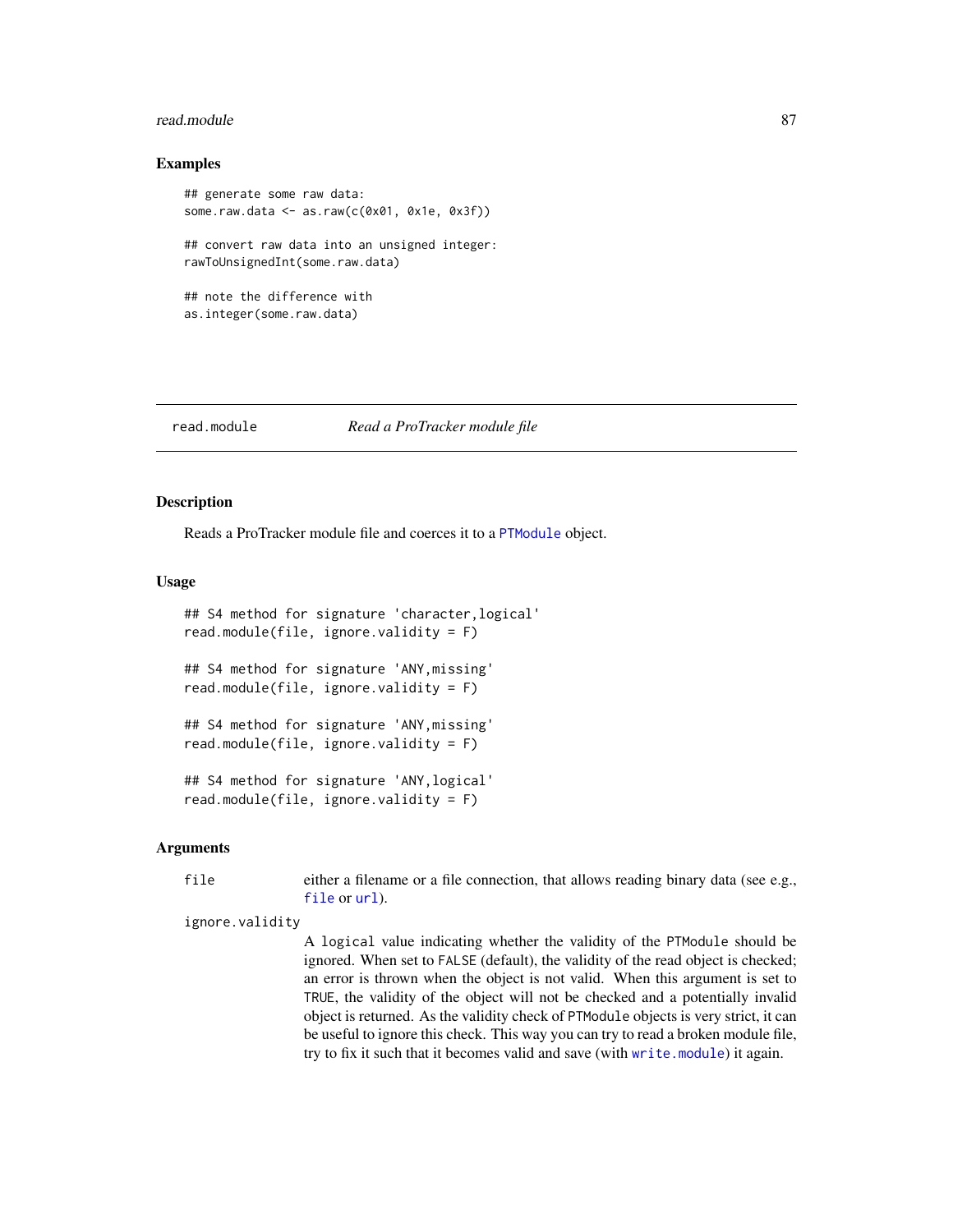# Details

The routine to read ProTracker modules is based on the referenced version of ProTracker 2.3A. This means that the routine may not be able to read files produced with later ProTracker versions, or earlier versions with back-compatibility issues. So far I've successfully tested this method on all modules I've composed with ProTracker version 2.3A (which I believe was one of the more popular versions of ProTracker back in the days).

It should also be able to read most of the .mod files in [The Mod Archive.](http://modarchive.org/)

# Value

Returns a PTModule object read from the provided ProTracker file

#### Author(s)

Pepijn de Vries

# References

[http://wiki.multimedia.cx/index.php?title=Protracker\\_Module](http://wiki.multimedia.cx/index.php?title=Protracker_Module) [http://coppershade.org/articles/More!/Topics/Protracker\\_File\\_Format/](http://coppershade.org/articles/More!/Topics/Protracker_File_Format/)

# See Also

Other io.operations: [read.sample\(](#page-88-0)), [write.module\(](#page-101-0)), [write.sample\(](#page-102-0))

```
Other module.operations: PTModule-class, appendPattern(), clearSamples(), clearSong(),
deletePattern(), fix.PTModule(), modToWave(), moduleSize(), patternLength(), patternOrderLength(),
patternOrder(), playMod(), playingtable(), rawToPTModule(), trackerFlag(), write.module()
```
# Examples

```
## Not run:
## first create an module file from example data:
data("mod.intro")
write.module(mod.intro, "intro.mod")
```
## read the module: mod <- read.module("intro.mod")

## or create a connection yourself: con <- file("intro.mod", "rb")

## note that you can also read from URL connections! mod2 <- read.module(con)

## don't forget to close the file: close(con)

## End(Not run)

<span id="page-87-0"></span>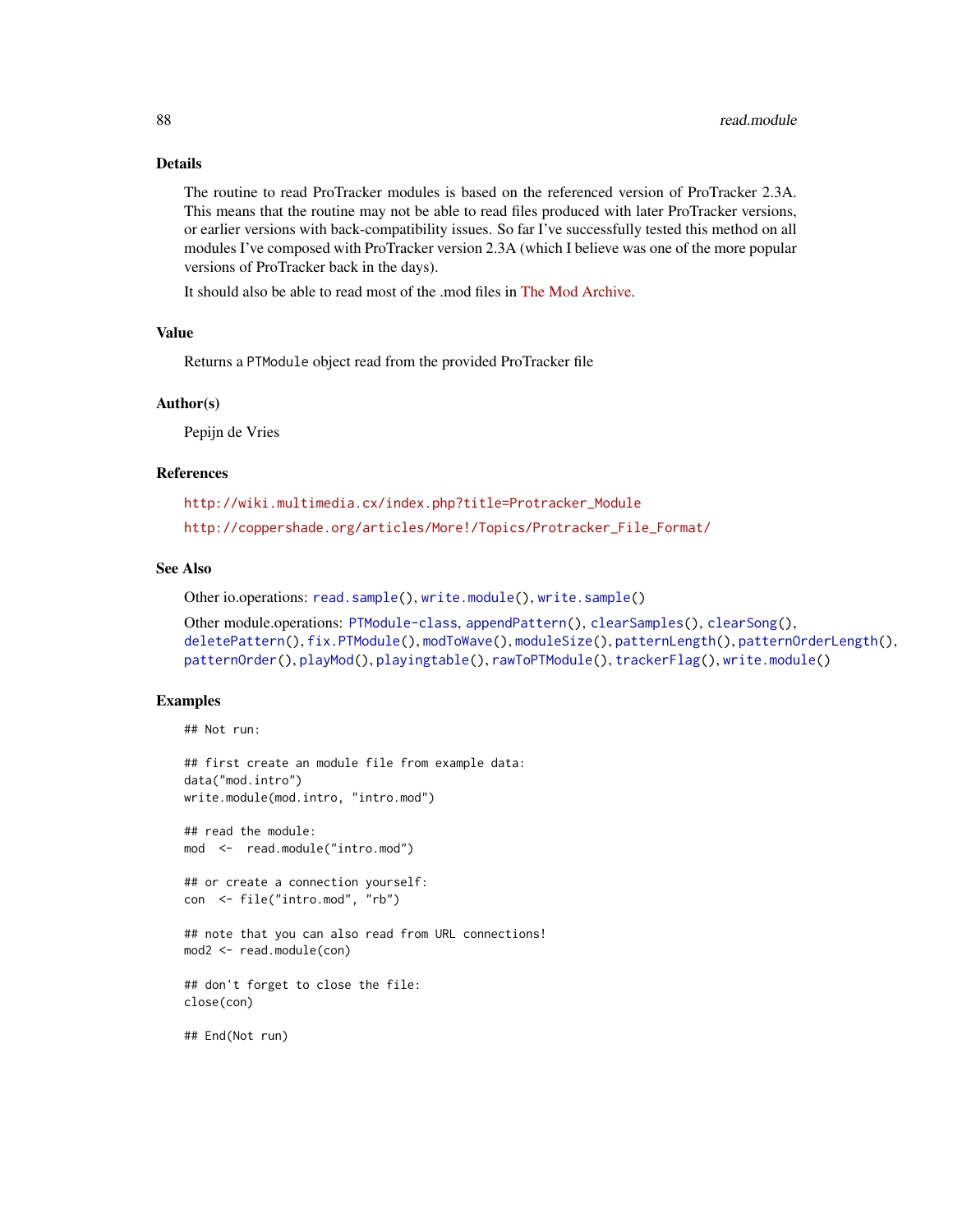<span id="page-88-1"></span><span id="page-88-0"></span>

#### Description

Reads audio files from "wav" and "mp3" files, using [tuneR](#page-0-0) methods. Commodore Amiga native formats "8svx" and "raw" can also be read.

#### Usage

```
## S4 method for signature 'character'
read.sample(filename, what = c("wav", "mp3", "8svx", "raw"))
```
#### Arguments

| filename | A character string representing the filename to be read.                                                                                                                                                          |
|----------|-------------------------------------------------------------------------------------------------------------------------------------------------------------------------------------------------------------------|
| what     | A character string indicating what type of file is to be read. Can be one of<br>the following: "way" (default), "mp3", "8svx" or "raw". The AmigaFFH package<br>needs to be installed in order to read 8sy files. |

# Details

This method provides a wrapper for the [readWave](#page-0-0) and [readMP3](#page-0-0) methods from [tuneR](#page-0-0). It also provides the means to import audio from file formats native to the Commodore Amiga. Simple [8svx](https://en.wikipedia.org/wiki/8SVX) files (also known as "iff" files) can be read. This uses the [read.iff](#page-0-0) method from the [AmigaFFH](#page-0-0) package. It was also common practice to store audio samples as raw data on the Commodore Amiga, where each byte simply represented a signed integer value of the waveform.

All audio will be coerced to 8 bit mono with a maximum length of  $2*0x$  ffff = 131070 bytes (= samples) as per ProTracker standards.

# Value

Returns a PTSample object based on the file read.

#### Note

As per ProTracker standards, a sample should have an even length (in bytes). If a sample file has an odd length, a raw 0x00 value is added to the end.

#### Author(s)

Pepijn de Vries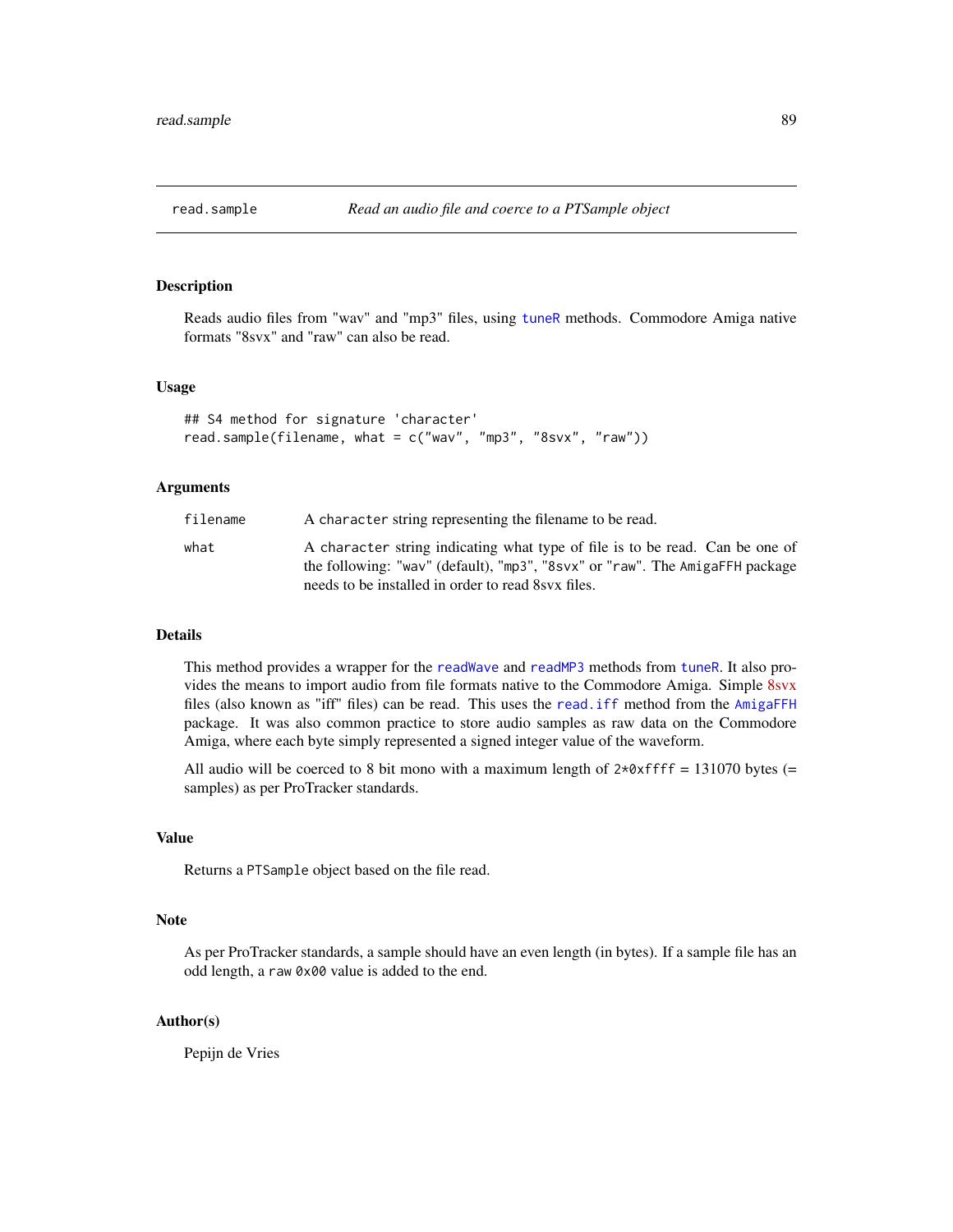# See Also

```
Other sample.operations: PTSample-class, PTSample-method, fineTune(), loopLength(), loopSample(),
loopStart(), loopState(), name, playSample(), sampleLength(), volume(), waveform(),
write.sample()
```
Other io.operations: [read.module\(](#page-86-0)), [write.module\(](#page-101-0)), [write.sample\(](#page-102-0))

# Examples

```
## Not run:
data("mod.intro")
## create an audio file which we can then read:
write.sample(PTSample(mod.intro, 2), "snaredrum.iff", "8svx")
## read the created sample:
snare <- read.sample("snaredrum.iff", "8svx")
print(snare)
## End(Not run)
```
resample *Resample data*

# Description

Resample numeric data to a different rate.

# Usage

```
resample(x, source.rate, target.rate, ...)
```
# Arguments

| $\mathsf{x}$ | A numeric vector that needs to be resampled.                                                                                                    |
|--------------|-------------------------------------------------------------------------------------------------------------------------------------------------|
| source.rate  | The rate at which x was sampled in Hz (or another unit, as long as it is in the<br>same unit as target.rate).                                   |
| target.rate  | The desired target sampling rate in Hz (or another unit, as long as it is in the<br>same unit as source.rate).                                  |
| $\cdot$      | Arguments passed on to approx. To simulate the Commodore Amiga hardware,<br>it's best to use 'method = "constant" for resampling 8 bit samples. |

# Details

This function resamples numeric data (i.e., audio data) from a source sample rate to a target sample rate. At the core it uses the [approx](#page-0-0) function.

<span id="page-89-0"></span>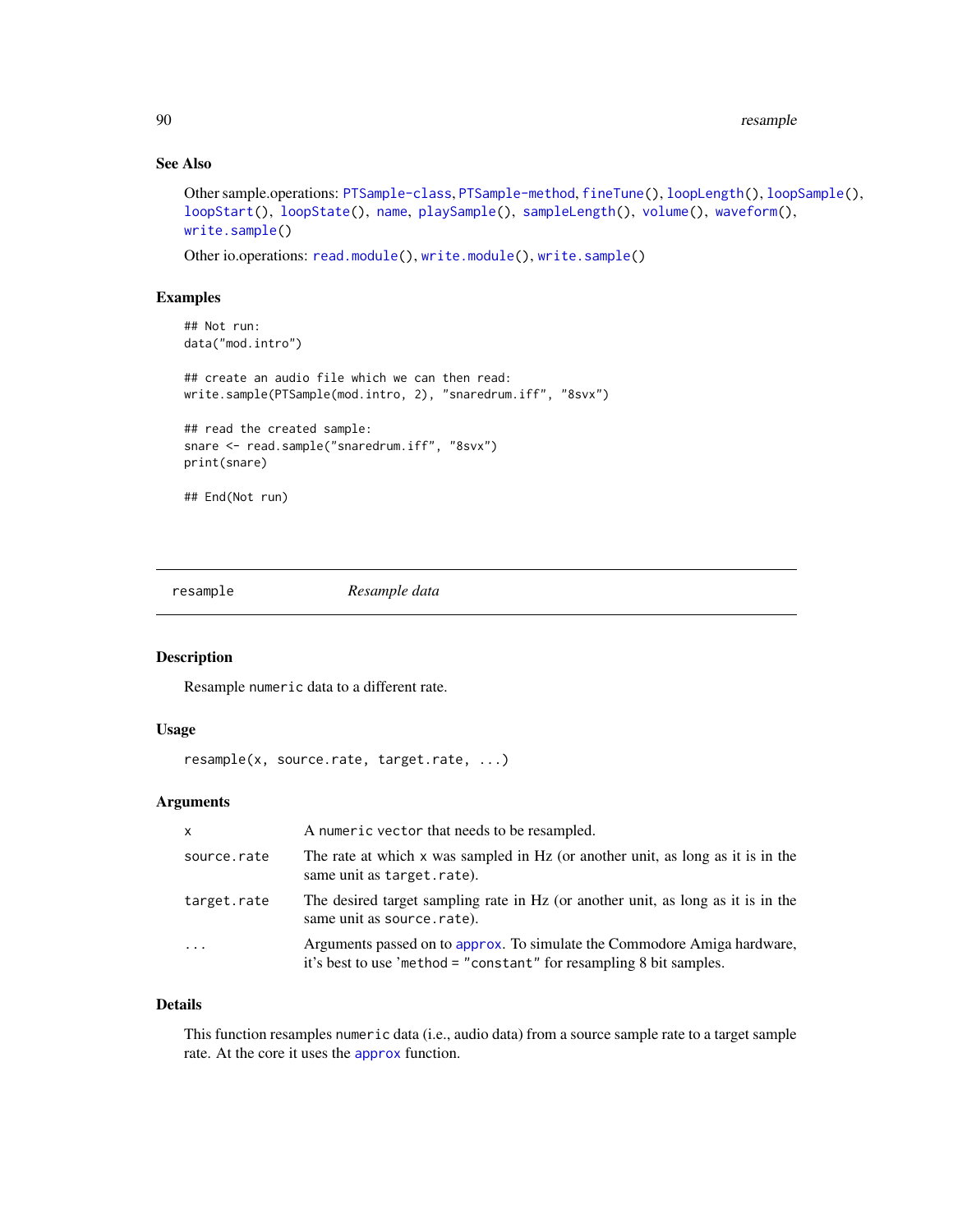# <span id="page-90-1"></span>sampleLength 91

# Value

Returns a resampled numeric vector of length round(length(x) \* target.rate / source.rate) based on x.

# Author(s)

Pepijn de Vries

#### Examples

```
some.data <- 1:100
## assume that the current (sample) rate
## of 'some.data' is 100, and we want to
## resample this data to a rate of 200:
resamp.data <- resample(some.data, 100, 200, method = "constant")
```
<span id="page-90-0"></span>sampleLength *Get the length of a PTSample*

#### Description

Gets the length (in samples = bytes) of an audio fragment stored as a [PTSample](#page-75-0).

# Usage

```
## S4 method for signature 'PTSample'
sampleLength(sample)
```
#### Arguments

sample A PTSample object for which the length needs to be returned.

# Details

[PTSample](#page-75-0)s are 8 bit mono audio fragments. This method returns the length of this fragment expressed as number of samples (which also equals the number of bytes).

# Value

Returns a numeric value representing the number of samples (bytes) the PTSample object sample is composed of.

#### Author(s)

Pepijn de Vries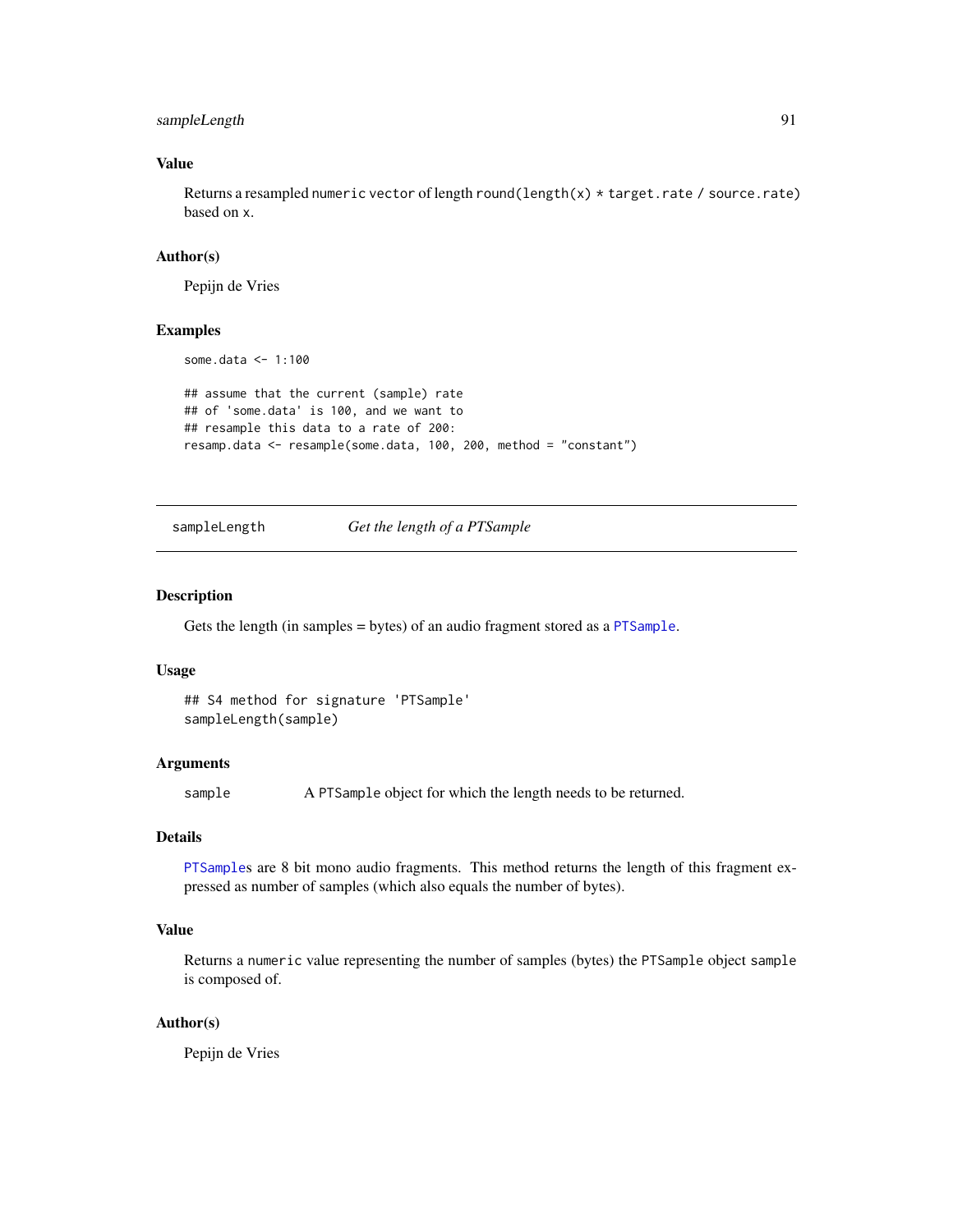# <span id="page-91-0"></span>See Also

```
Other sample.operations: PTSample-class, PTSample-method, fineTune(), loopLength(), loopSample(),
loopStart(), loopState(), name, playSample(), read.sample(), volume(), waveform(), write.sample()
```
#### Examples

data("mod.intro")

## Show the length of the second sample in mod.intro sampleLength(PTSample(mod.intro, 2))

sampleNumber *Extract or replace a sample number*

# Description

Extract or replace a [PTSample](#page-75-0) index number from a [PTCell](#page-65-0) object.

# Usage

```
## S4 method for signature 'PTCell'
sampleNumber(x)
```
## S4 replacement method for signature 'PTCell,numeric' sampleNumber(x) <- value

#### **Arguments**

|       | A PTCell object from which the PTSample index number needs to be be ex-     |
|-------|-----------------------------------------------------------------------------|
|       | tracted or replaced.                                                        |
| value | A numeric replacement value for the index. Valid indices range from 1 up to |
|       | 31. A value of 0 can also be assigned, but will not play any sample.        |

# Details

The [PTSample](#page-75-0) index number in a [PTCell](#page-65-0) object, indicates which sample from a [PTModule](#page-69-0) object needs to be played. This method can be used to extract or replace this index from a [PTCell](#page-65-0) object.

#### Value

For sampleNumber, a numeric value representing the sample index number of object x is returned. For sampleNumber<-, an copy of object x is returned in which the sample index number is replaced with value.

#### Author(s)

Pepijn de Vries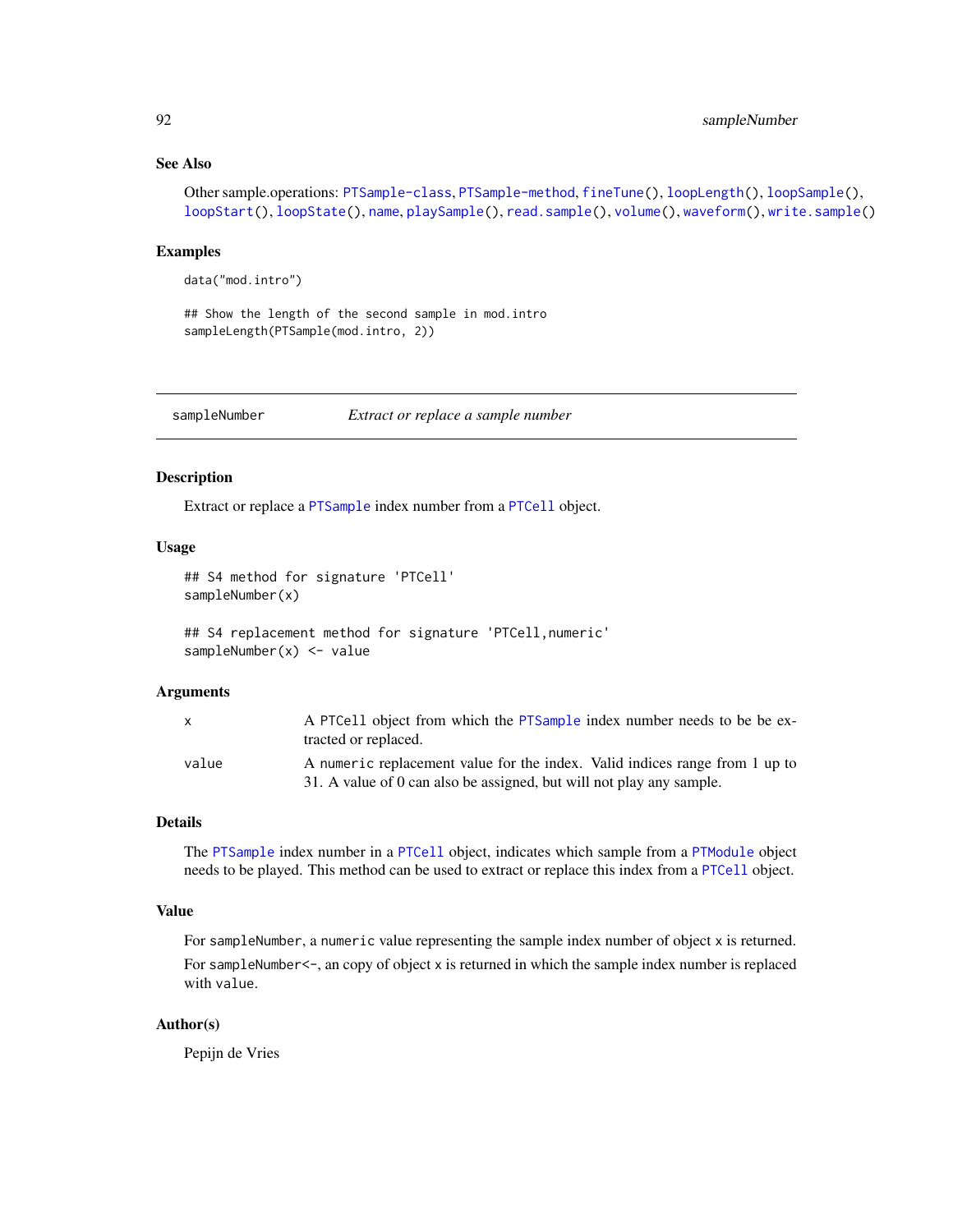# <span id="page-92-1"></span>sampleRate 93

# See Also

Other cell.operations: [PTCell-class](#page-65-1), [PTCell-method](#page-66-0), [effect\(](#page-10-0)), [note\(](#page-35-0))

#### Examples

```
data("mod.intro")
## get the sample index number of PTCell at pattern #3,
## track #2, row #1 from mod.intro (which is 2):
sampleNumber(PTCell(mod.intro, 1, 2, 3))
## replace the sample index number of PTCell at pattern #3,
## track #2, row #1 from mod.intro with 1:
sampleNumber(PTCell(mod.intro, 1, 2, 3)) <- 1
```
<span id="page-92-0"></span>sampleRate *Calculate the sample rate for a note or period value*

# Description

Calculate the sample rate for a note or a ProTracker period value.

#### Usage

```
noteToSampleRate(note = "C-3", finetune = 0, video = c("PAL", "NTSC"))
```
periodToSampleRate(period, video = c("PAL", "NTSC"))

#### **Arguments**

| note     | A character string representing a note for which the sample rate is to be cal-<br>culated.                                                      |
|----------|-------------------------------------------------------------------------------------------------------------------------------------------------|
| finetune | An integer value ranging from -8 up to 7. A value used to tune an audio<br>sample.                                                              |
| video    | The video mode used to calculate the sample rate. A character string that can<br>have either the value 'PAL' or 'NTSC'. PAL is used by default. |
| period   | A ProTracker integer value of a period value for which the sample rate is to be<br>calculated.                                                  |

# Details

The timing on a Commodore Amiga depends on the video mode, which could be either ['PAL'](https://en.wikipedia.org/wiki/PAL) or ['NTSC'](https://en.wikipedia.org/wiki/NTSC). Therefore sample rates also depend on these modes. As the PAL is mostly used in Europe, and the Amiga was most popular in Europe, PAL is used by default.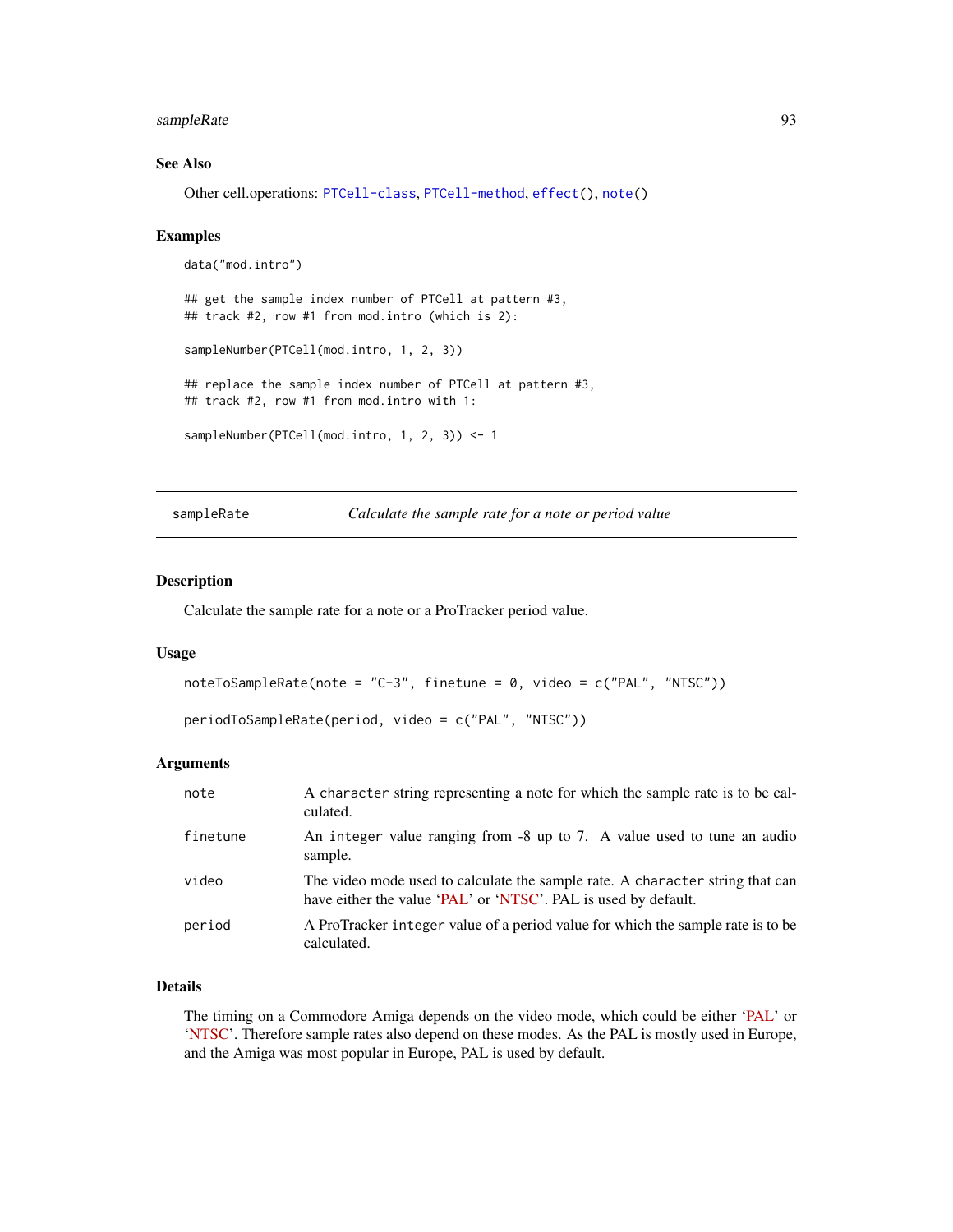# <span id="page-93-1"></span>Value

Returns the sample rate in samples per seconds.

#### Author(s)

Pepijn de Vries

# See Also

Other character.operations: [as.character\(](#page-3-0)), [name](#page-33-0), [periodToChar\(](#page-50-0)), [rawToCharNull\(](#page-81-0)) Other period.operations: [noteToPeriod\(](#page-36-0)), [note\(](#page-35-0)), [octave\(](#page-42-0)), [periodToChar\(](#page-50-0)), [period\\_table](#page-51-0) Other sample.rate.operations: [playSample\(](#page-55-0))

Other note.and.octave.operations: [noteToPeriod\(](#page-36-0)), [noteUp\(](#page-37-0)), [note\(](#page-35-0)), [octave\(](#page-42-0)), [periodToChar\(](#page-50-0))

# Examples

```
## calculate the sample rate for a ProTracker period value of 200
periodToSampleRate(200)
## calculate the sample rate for a sample at note 'A-3'
noteToSampleRate("A-3")
## note that the NTSC video system gives a slightly different rate:
noteToSampleRate("A-3", video = "NTSC")
## fine tuning a sample will also give a slightly different rate:
noteToSampleRate("A-3", finetune = -1)
```
<span id="page-93-0"></span>signedIntToNybble *Convert a signed integer to a nybble in raw data.*

#### Description

This function converts a signed integer ranging from -8 up to 7 into either the high or low nybble of a byte, represented by raw data.

#### Usage

```
signedIntToNybble(int_dat, which = c("low", "high"))
```
# Arguments

| int dat | A single integr value or a vector of integer data ranging from $-8$ up to 7.     |
|---------|----------------------------------------------------------------------------------|
| which   | A character string indicating whether the nybble should be set to the "low" (de- |
|         | fault) or "high" position of the raw data that is returned.                      |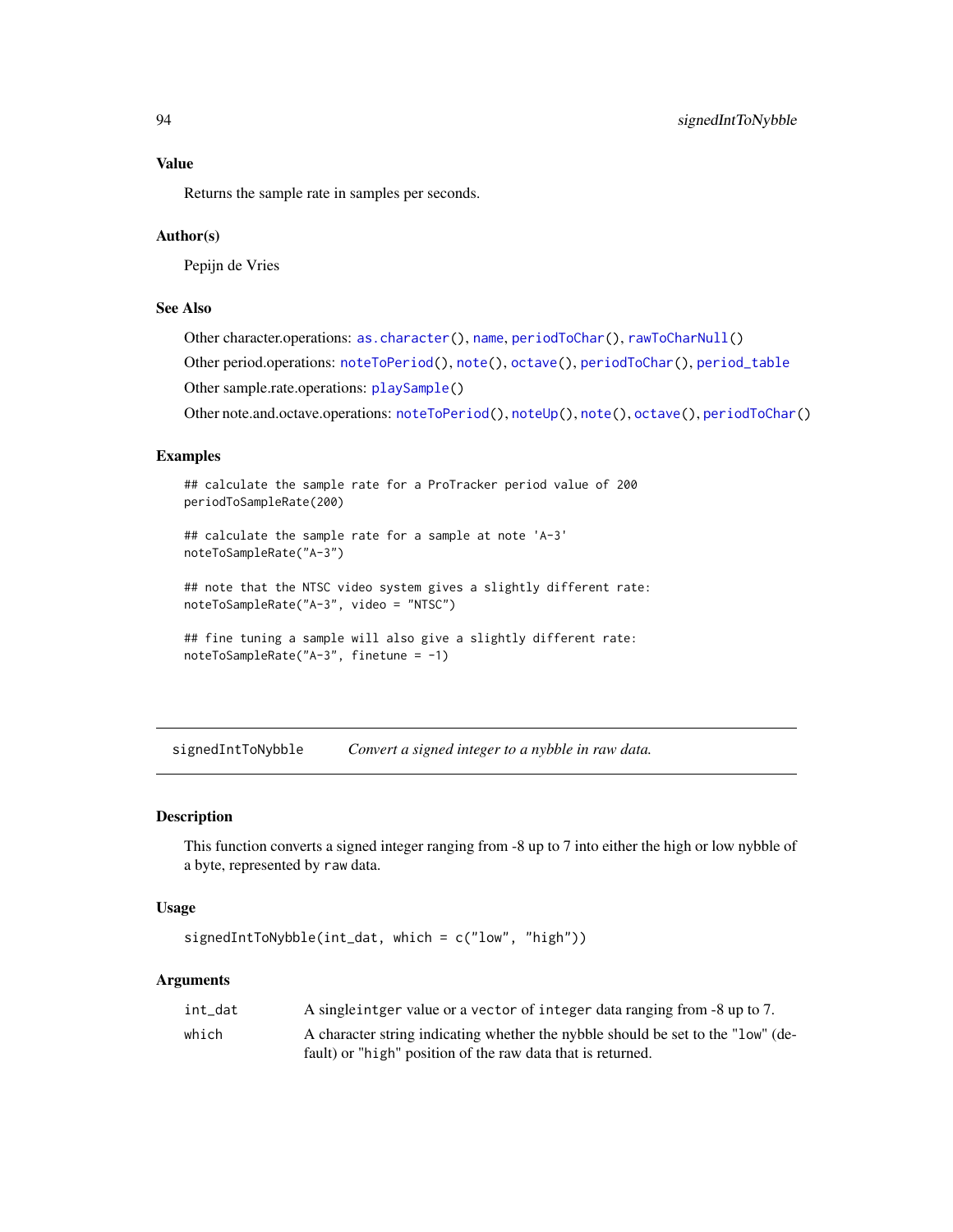# <span id="page-94-1"></span>signedIntToRaw 95

# Details

Nybbles are 4 bit values, where each byte (8 bits) holds two nybbles. A high nybble (left-hand side of a byte) and a low nybble (right-hand side of a byte). This function converts a signed integer value ranging from -8 up to 7 to a nybble and sets it as either a high or a low nybble in raw data.

# Value

Returns raw data of the same length as int\_dat. The returned raw data holds either low or high nybbles (as specified by which) based on the provided signed integers.

#### Author(s)

Pepijn de Vries

#### See Also

Other nybble.functions: [nybbleToSignedInt\(](#page-41-0)), [nybble\(](#page-40-1))

Other raw.operations: [as.raw\(](#page-5-0)), [nybbleToSignedInt\(](#page-41-0)), [nybble\(](#page-40-1)), [rawToCharNull\(](#page-81-0)), [rawToPTModule\(](#page-83-0)), [rawToSignedInt\(](#page-84-0)), [rawToUnsignedInt\(](#page-85-0)), [signedIntToRaw\(](#page-94-0)), [unsignedIntToRaw\(](#page-97-0))

Other integer.operations: [nybbleToSignedInt\(](#page-41-0)), [nybble\(](#page-40-1)), [rawToSignedInt\(](#page-84-0)), [rawToUnsignedInt\(](#page-85-0)), [signedIntToRaw\(](#page-94-0)), [unsignedIntToRaw\(](#page-97-0)), [waveform\(](#page-99-0))

#### Examples

## generate some integers in the right range:

dati  $\le$  sample(-8:7, 100, replace = TRUE)

## Set the low nybbles of rawl based on dati:

rawl <- signedIntToNybble(dati)

## Set the high nybbles of rawl based on dati:

rawh <- signedIntToNybble(dati, "high")

<span id="page-94-0"></span>signedIntToRaw *Convert signed integers (short) into a raw vector*

#### Description

This function converts signed integer values into a vector of raw data.

# Usage

signedIntToRaw(int\_dat)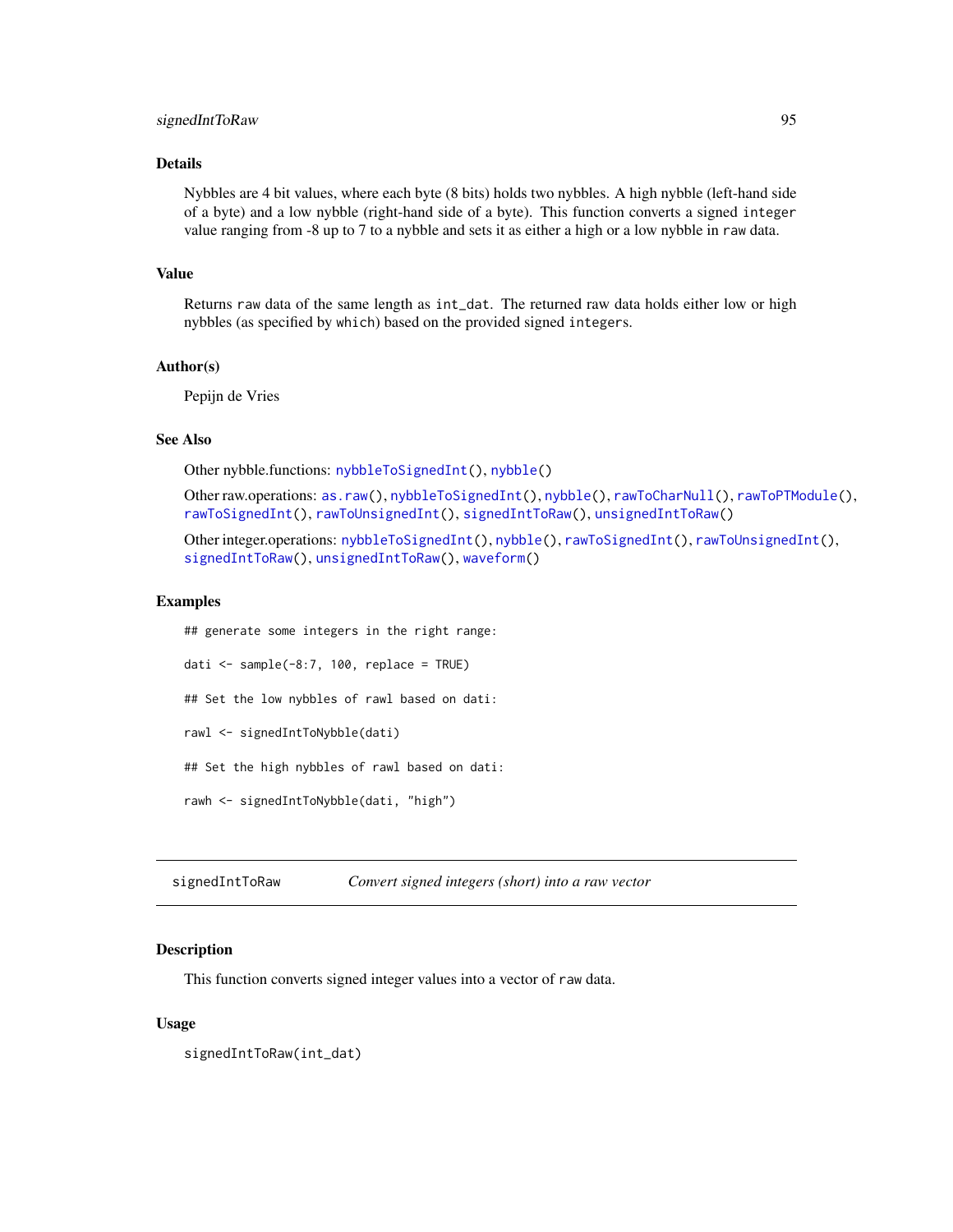#### <span id="page-95-1"></span>Arguments

int\_dat A vector of integer values, ranging from -128 up to 127.

#### Details

This function converts signed integer values [-128,127] into a vector of raw data. The function will fail on values that are out of range  $(< -128$  or  $> 127$ ). To convert raw data into a vector of unsigned integers use as.  $integer(x)$ . For the inverse of this function see [rawToSignedInt\(](#page-84-0)raw\_dat).

# Value

A vector of the same length as int\_dat, holding raw data.

# Author(s)

Pepijn de Vries

# See Also

Other raw.operations: [as.raw\(](#page-5-0)), [nybbleToSignedInt\(](#page-41-0)), [nybble\(](#page-40-1)), [rawToCharNull\(](#page-81-0)), [rawToPTModule\(](#page-83-0)), [rawToSignedInt\(](#page-84-0)), [rawToUnsignedInt\(](#page-85-0)), [signedIntToNybble\(](#page-93-0)), [unsignedIntToRaw\(](#page-97-0))

Other integer.operations: [nybbleToSignedInt\(](#page-41-0)), [nybble\(](#page-40-1)), [rawToSignedInt\(](#page-84-0)), [rawToUnsignedInt\(](#page-85-0)), [signedIntToNybble\(](#page-93-0)), [unsignedIntToRaw\(](#page-97-0)), [waveform\(](#page-99-0))

#### Examples

```
## generate some signed integers:
some.integers <- c(-100, 40, 0, 30, -123)
```
## convert the signed integers into a vector of raw data: signedIntToRaw(some.integers)

<span id="page-95-0"></span>trackerFlag *Tracker flag indicating version compatibility*

#### Description

Method to obtain a tracker flag, which indicates the version compatibility of a ProTracker module ([PTModule](#page-69-0) object).

#### Usage

```
## S4 method for signature 'PTModule'
trackerFlag(x)
## S4 replacement method for signature 'PTModule'
trackerFlag(x) <- value
```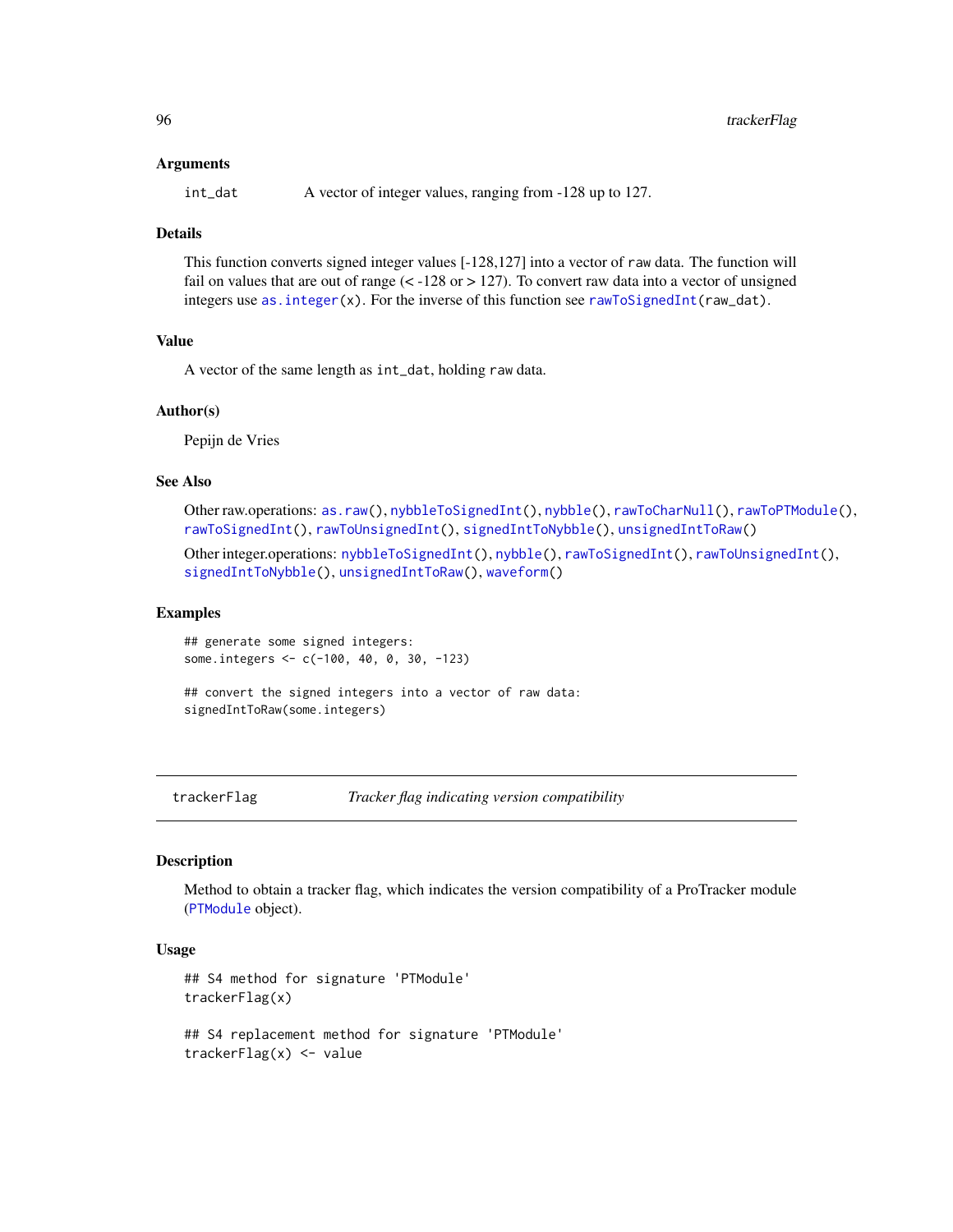# <span id="page-96-0"></span>trackerFlag 97

#### Arguments

| x.    | A PTM odule object for which the flag needs to returned or replaced.                                                                                                                                                                             |
|-------|--------------------------------------------------------------------------------------------------------------------------------------------------------------------------------------------------------------------------------------------------|
| value | A character string representing the tracker flag with which that of object x<br>needs to be replaced with. Should either be "M.K." or "M!K!". Note that if a<br>current flag "M!K!" is replaced by "M.K.", PTPatterns may get lost as the latter |
|       | supports less patterns.                                                                                                                                                                                                                          |

#### Details

ProTrackR supports two tracker flags: "M.K." and "M!K!". M.K. are presumably the initials of programmers Mahony and Kaktus, unfortunately documentation on this matter is ambiguous. In any case, modules with the flag "M.K." can hold up to 64 patterns, whereas modules with the flag "M!K!" can hold up to 100 patterns. Use this method to obtain or replace the tracker flag of a [PTModule](#page-69-0).

# Value

For trackerFlag, the tracker flag of object x is returned.

For trackerFlag<-, a copy of object x with an updated tracker flag is returned.

#### Author(s)

Pepijn de Vries

# See Also

```
Other module.operations: PTModule-class, appendPattern(), clearSamples(), clearSong(),
deletePattern(fix.PTModule(modToWave(moduleSize(patternLength(patternOrderLength(),
patternOrder(), playMod(), playingtable(), rawToPTModule(), read.module(), write.module()
```
# Examples

```
data("mod.intro")
```
## the current trackerFlag of mod.intro is "M.K.", ## meaning that it can hold a maximum of 64 patterns: trackerFlag(mod.intro)

patternOrder(mod.intro, full = TRUE) <- 0:63

```
## If we upgrade the trackerFlag of mod.intro to "M!K!"
## it can hold a maximum of 100 patterns!:
trackerFlag(mod.intro) <- "M!K!"
```
patternOrder(mod.intro, full = TRUE) <- 0:99

```
## Now let's do something dangerous:
## current flag is "M!K!", by setting it
## back to "M.K.", patterns 65:100 are lost...
trackerFlag(mod.intro) <- "M.K."
```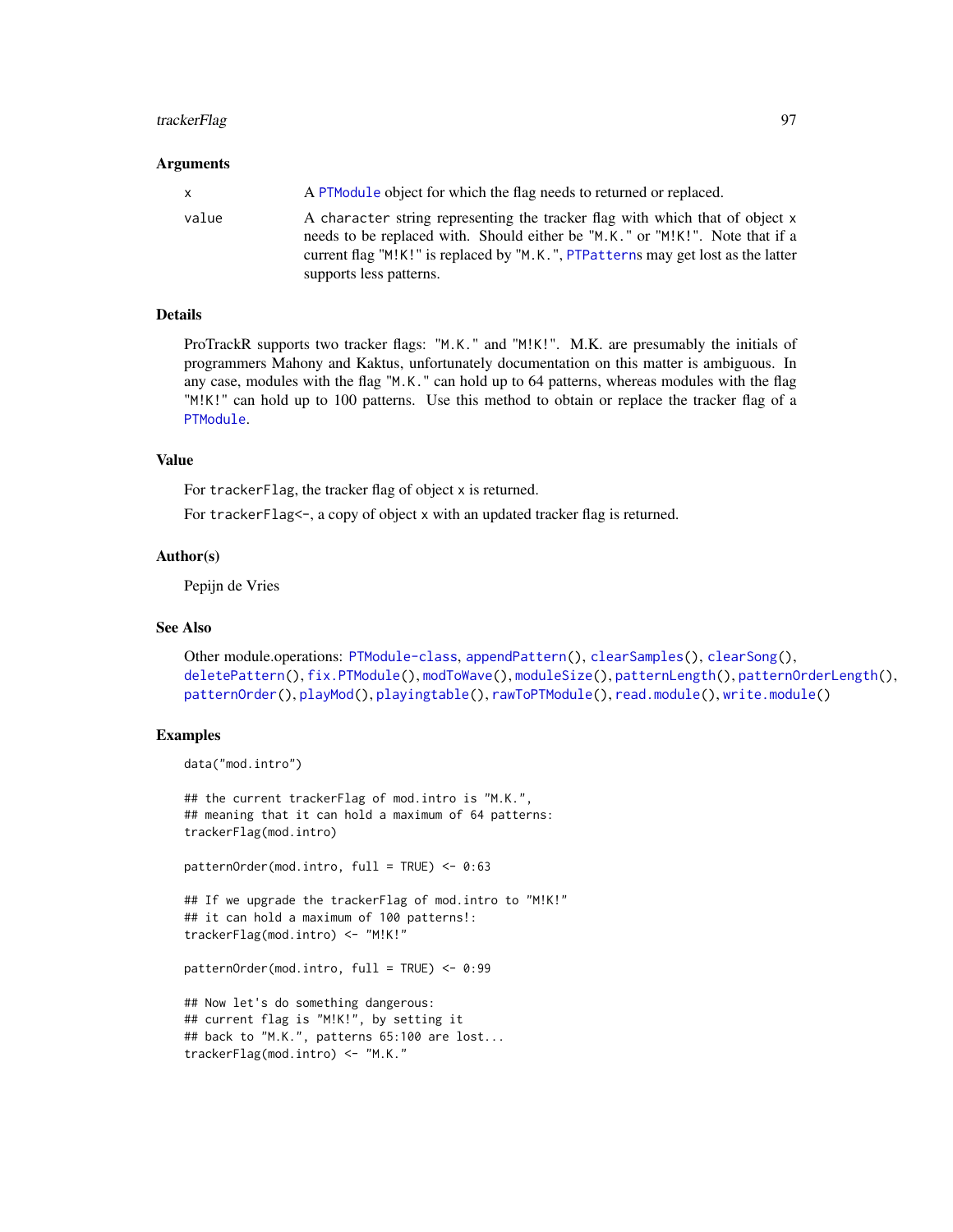<span id="page-97-1"></span><span id="page-97-0"></span>unsignedIntToRaw *Convert unsigned integer into a raw vector*

#### Description

This function converts an unsigned integer into a vector of raw data.

#### Usage

```
unsignedIntToRaw(int_dat, length.out = 1)
```
#### Arguments

| int_dat    | A single integer value. If a list or vector of values, is provided, only the first<br>element is evaluated. Input data are converted to absolute integer values.                                     |
|------------|------------------------------------------------------------------------------------------------------------------------------------------------------------------------------------------------------|
| length.out | Required length of the vector that will hold the resulting. raw data. Defaults to 1.<br>If the value of int_dat is to large to convert into raw data of length length, out,<br>data will be clipped. |

# Details

This function converts an unsigned integer value into a vector (with a specified length, namely length.out) of raw data. For the inverse of this function use [rawToUnsignedInt\(](#page-85-0)raw\_dat)

# Value

A vector of length length.out, holding raw data.

# Author(s)

Pepijn de Vries

# See Also

Other raw.operations: [as.raw\(](#page-5-0)), [nybbleToSignedInt\(](#page-41-0)), [nybble\(](#page-40-1)), [rawToCharNull\(](#page-81-0)), [rawToPTModule\(](#page-83-0)), [rawToSignedInt\(](#page-84-0)), [rawToUnsignedInt\(](#page-85-0)), [signedIntToNybble\(](#page-93-0)), [signedIntToRaw\(](#page-94-0))

Other integer.operations: [nybbleToSignedInt\(](#page-41-0)), [nybble\(](#page-40-1)), [rawToSignedInt\(](#page-84-0)), [rawToUnsignedInt\(](#page-85-0)), [signedIntToNybble\(](#page-93-0)), [signedIntToRaw\(](#page-94-0)), [waveform\(](#page-99-0))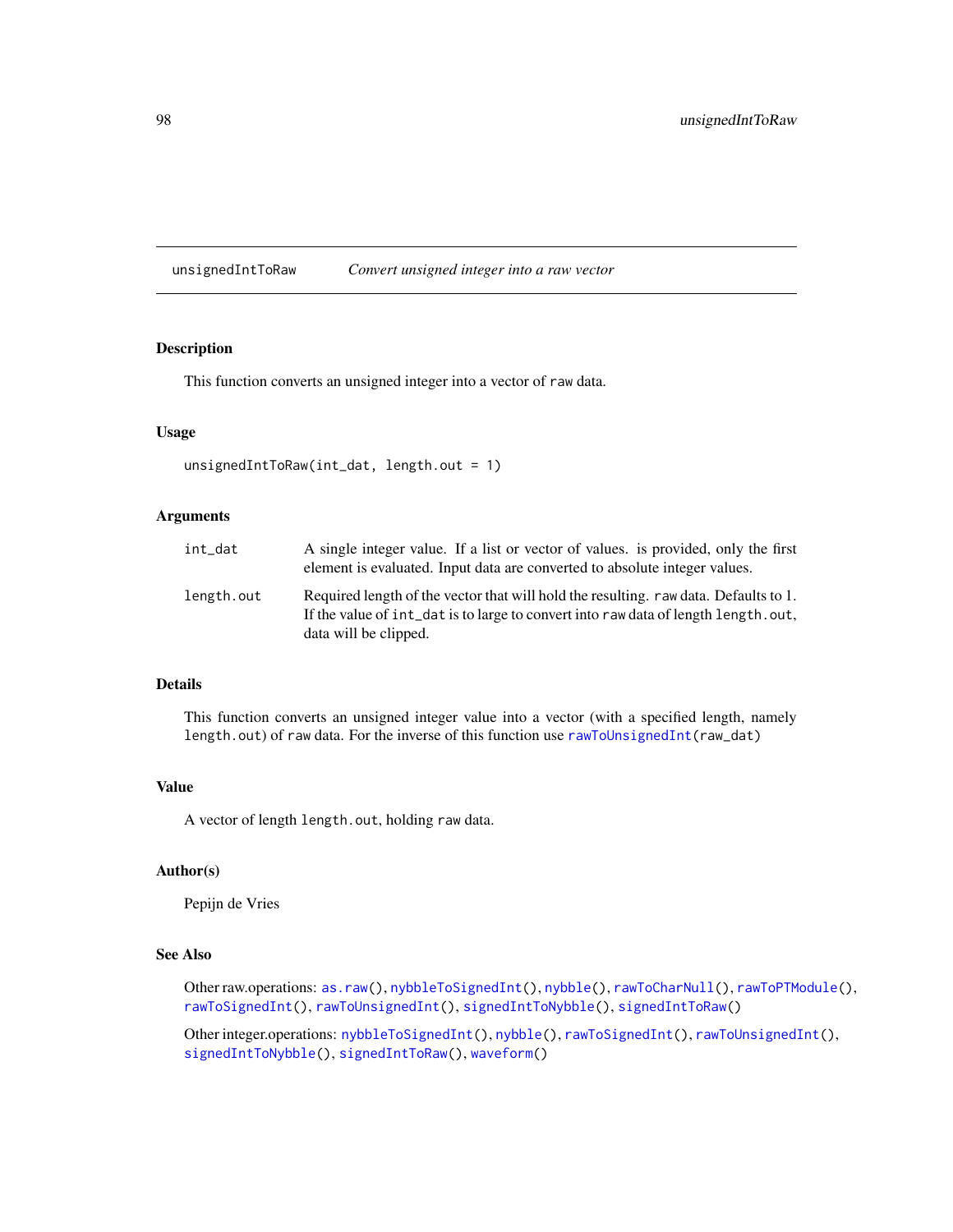#### <span id="page-98-1"></span>volume 99

#### Examples

```
## generate some unsigned integer:
some.integer <- 43251
## convert the unsigned integer into raw data:
unsignedIntToRaw(some.integer, length.out = 4)
## Not run:
## note that the integer is too large to store as raw with length.out = 1:
unsignedIntToRaw(some.raw.data, length.out = 1)
## End(Not run)
```
<span id="page-98-0"></span>

volume *Default playback volume of PTSample*

# Description

Extract or replace the default volume of a [PTSample](#page-75-0).

#### Usage

```
## S4 method for signature 'PTSample'
volume(sample)
```

```
## S4 replacement method for signature 'PTSample, numeric'
volume(sample) <- value
```
#### **Arguments**

| sample | A PTS ample for which the default volume needs to be extracted or replace. |
|--------|----------------------------------------------------------------------------|
| value  | A numeric value ranging from $0$ up to 64, representing the volume level.  |

# Details

[PTSample](#page-75-0)s have a default playback volume, ranging from 0 (silent) up to 64 (maximum volume). This method can be used to extract this value, or to safely replace it.

# Value

For volume the volume value, represented by an integer value ranging from 0 up to 64, is returned. For volume<- A [PTSample](#page-75-0) sample, updated with the volume value, is returned.

# Author(s)

Pepijn de Vries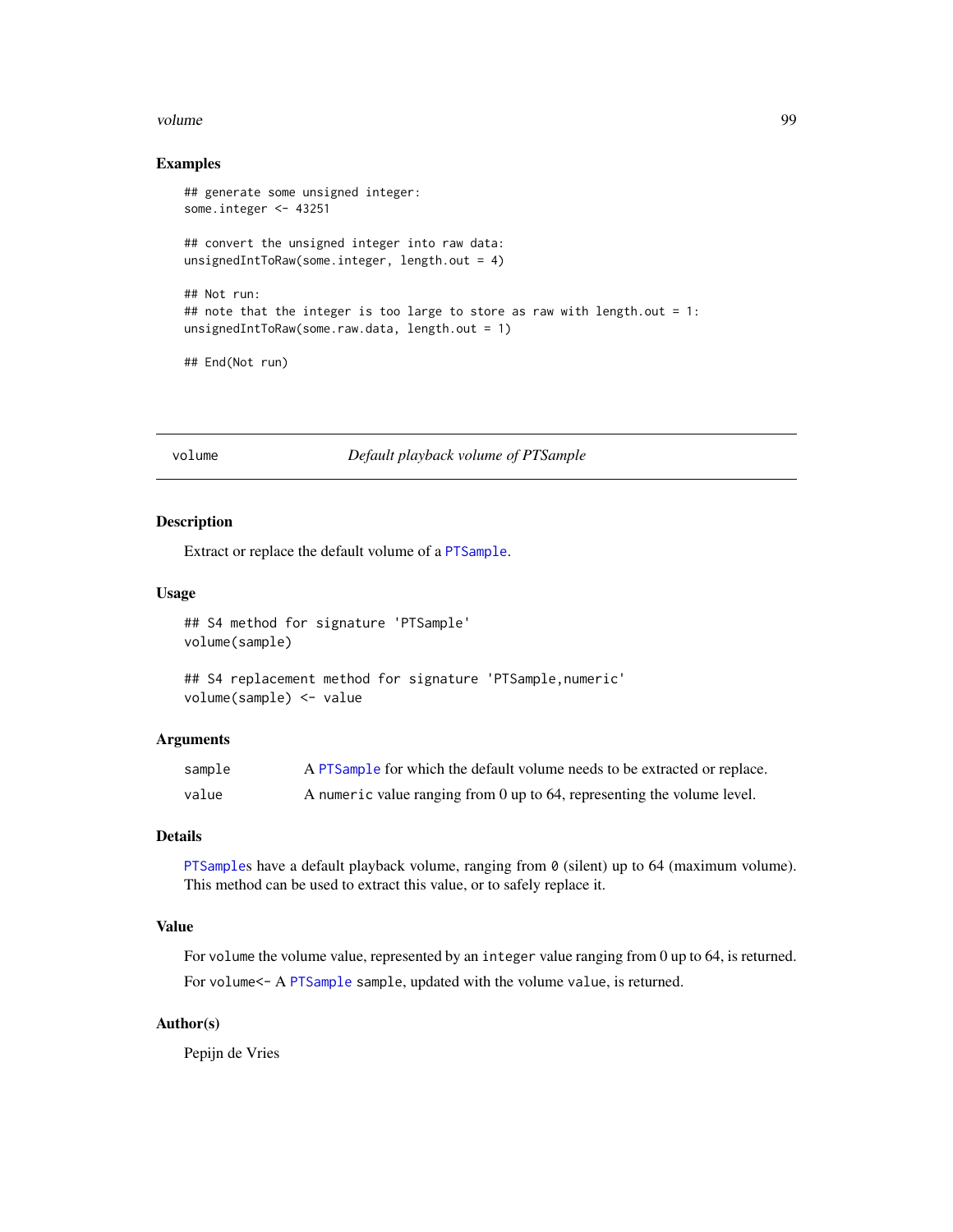# See Also

```
Other sample.operations: PTSample-class, PTSample-method, fineTune(), loopLength(), loopSample(),
loopStart(), loopState(), name, playSample(), read.sample(), sampleLength(), waveform(),
write.sample()
```
#### Examples

```
data("mod.intro")
## get the volume of the first sample of mod.intro:
volume(PTSample(mod.intro, 1))
## Let's lower the volume of this sample to 32
## (or as a hexadecimal: 0x20):
volume(PTSample(mod.intro, 1)) <- 0x20
```
<span id="page-99-0"></span>waveform *Extract or replace a PTSample waveform*

# Description

Extract or replace the waveform of a [PTSample](#page-75-0) object. The waveform is represented by a vector of numeric values ranging from 0 up to 255.

#### Usage

```
## S4 method for signature 'PTSample'
waveform(sample, start.pos = 1, stop.pos = sampleLength(sample), loop = TRUE)
```

```
## S4 replacement method for signature 'PTSample'
waveform(sample) <- value
```
#### Arguments

| sample    | A PTSample object from which the waveform needs to be extracted or replaced.                                                                                                                                                                                                                                                       |
|-----------|------------------------------------------------------------------------------------------------------------------------------------------------------------------------------------------------------------------------------------------------------------------------------------------------------------------------------------|
| start.pos | A numeric starting index, giving the starting position for the waveform to be<br>returned. Default value is 1. This index should be greater than zero.                                                                                                                                                                             |
| stop.pos  | A numeric stopping index, giving the stopping position for the waveform to be<br>returned. Default value is samplelength (sample) This index should be greater<br>than start.pos.                                                                                                                                                  |
| loop      | A logical value indicating whether the waveform should be modulated be-<br>tween the specified loop positions (see loopStart and loopLength), or the<br>waveform should stop at the end of the sample (padded with NA values beyond<br>the sample length). Will do the first when set to TRUE and the latter when set to<br>FALSE. |

<span id="page-99-1"></span>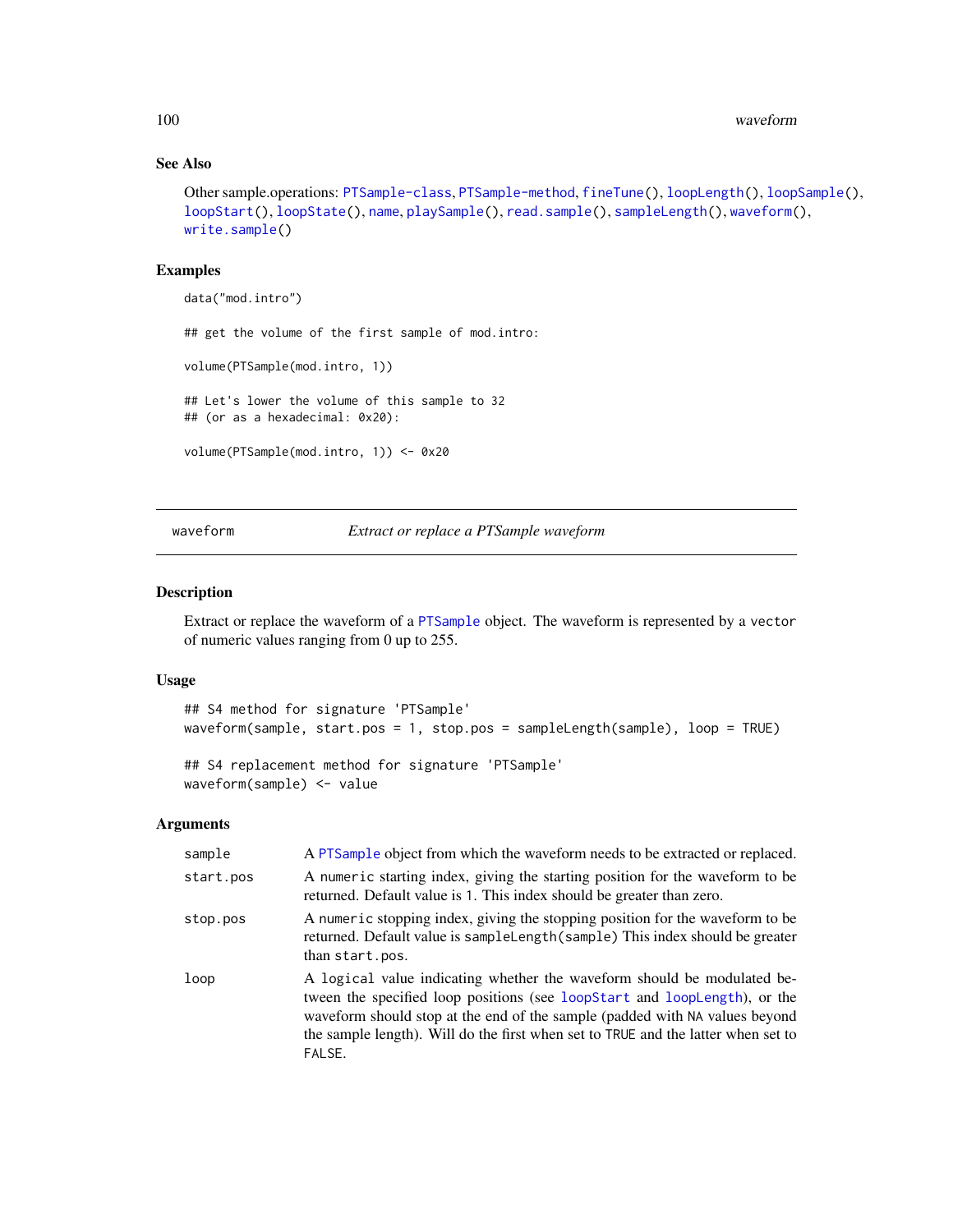#### <span id="page-100-0"></span>waveform 101

value A vector of numeric values ranging from 0 up to 255, representing the waveform that should be used to replace that of object sample. The length should be even and not exceed  $2*0x$  ffff = 131070. [loopStart](#page-17-0) and [loopLength](#page-14-0) will be adjusted automatically when they are out of range for the new waveform. Use NA to generate an empty/blank [PTSample](#page-75-0) object.

# Details

Sample waveforms are stored as 8 bit signed short integer values ranging from -128 up to +127 in original ProTracker files. However, as the [PTSample](#page-75-0) class extends the [Wave](#page-0-0) class, the waveforms are represented by integer values ranging from 0 up to 255 in the [ProTrackR](#page-61-0) package. As per ProTracker specifications, samples are of 8 bit mono quality and can only have an even length with a maximum of  $2*0x$  ffff = 131070. This method can be used to extract a waveform or replace it.

# Value

For waveform, the waveform of sample is returned as a vector of numeric values ranging from 0 up to 255. If 'loop' is set to FALSE and the starting position is beyond the sample length, NA values are returned. If 'loop' is set to TRUE and the starting position is beyond the sample loop (if present, see [loopState](#page-18-0)), the waveform is modulated between the loop positions.

For waveform <-, a copy of object sample is returned in which the waveform has been replaced with value.

#### Author(s)

Pepijn de Vries

#### See Also

Other integer.operations: [nybbleToSignedInt\(](#page-41-0)), [nybble\(](#page-40-1)), [rawToSignedInt\(](#page-84-0)), [rawToUnsignedInt\(](#page-85-0)), [signedIntToNybble\(](#page-93-0)), [signedIntToRaw\(](#page-94-0)), [unsignedIntToRaw\(](#page-97-0))

Other sample.operations: [PTSample-class](#page-75-1), [PTSample-method](#page-77-0), [fineTune\(](#page-11-0)), [loopLength\(](#page-14-0)), [loopSample\(](#page-16-0)), [loopStart\(](#page-17-0)), [loopState\(](#page-18-0)), [name](#page-33-0), [playSample\(](#page-55-0)), [read.sample\(](#page-88-0)), [sampleLength\(](#page-90-0)), [volume\(](#page-98-0)), [write.sample\(](#page-102-0))

# Examples

```
data("mod.intro")
```
## Loop sample #1 of mod.intro beyond it's ## length of 1040 samples: wav1 <- waveform(PTSample(mod.intro, 1), 1, 5000)

```
## get the waveform from sample #2
## of mod.intro:
wav2 <- waveform(PTSample(mod.intro, 2))
```

```
## create an echo effect using
## the extracted waveform:
```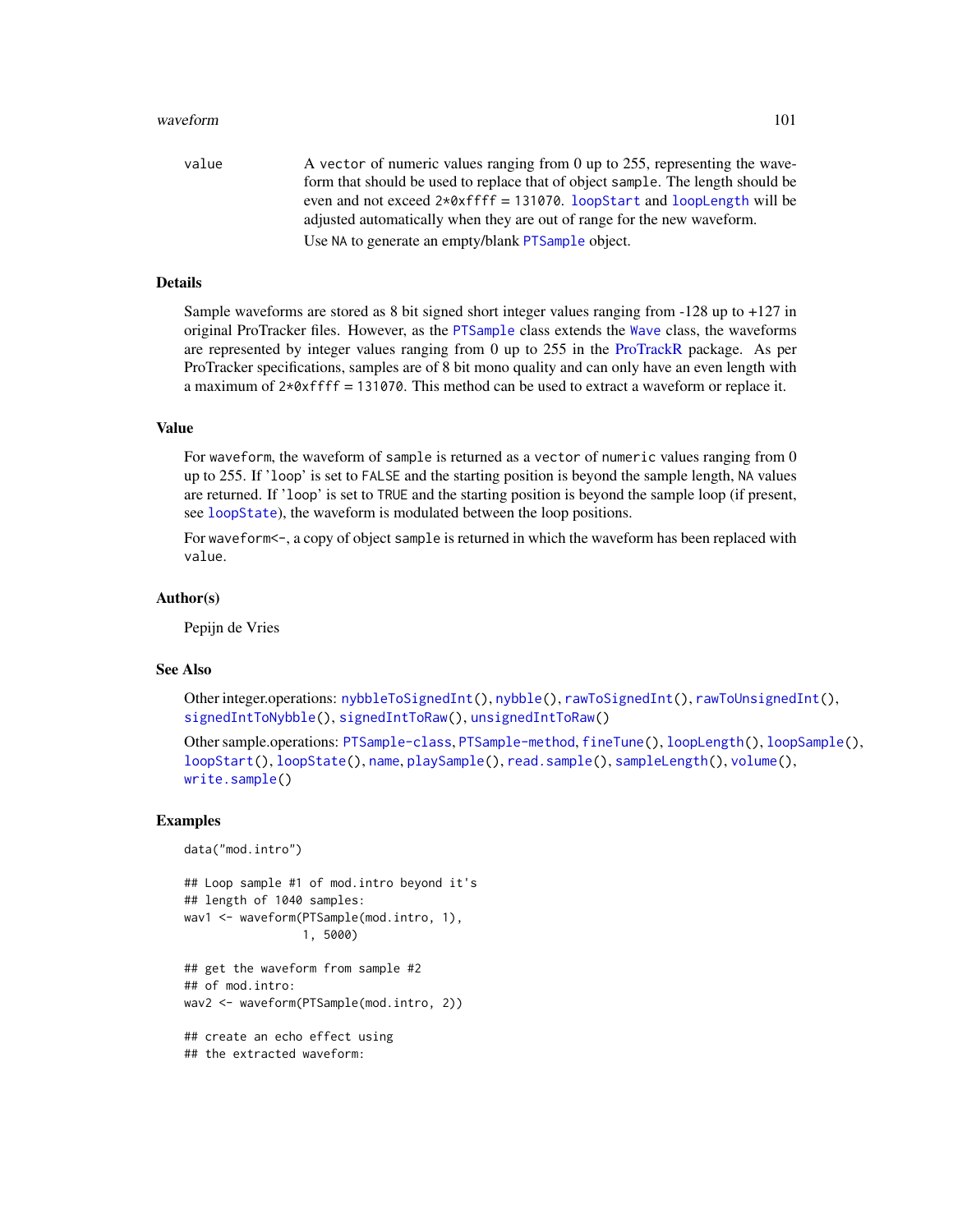```
wav2 <- c(wav2, rep(128, 1000)) +
       c(rep(128, 1000), wav2)*0.25 - 25
## assign this echoed sample to
## sample #2 in mod.intro:
waveform(PTSample(mod.intro, 2)) <- wav2
## Blank out sample #1 in mod.intro:
waveform(PTSample(mod.intro, 1)) <- NA
```
<span id="page-101-0"></span>

```
write.module Export an PTModule object as a ProTracker module file
```
# Description

Export an [PTModule](#page-69-0) object as a ProTracker module file, conform ProTracker 2.3A specifications.

# Usage

```
## S4 method for signature 'PTModule,ANY'
write.module(mod, file)
## S4 method for signature 'PTModule,character'
```
#### Arguments

write.module(mod, file)

| mod  | A valid PTM odule object to be saved as a ProTracker *.mod file                       |
|------|---------------------------------------------------------------------------------------|
| file | either a filename to write to, or a file connection, that allows to write binary data |
|      | (see $file$ ).                                                                        |

# Details

The routine to write ProTracker modules is based on the referenced version of ProTracker 2.3A. This means that the routine may not be able to write files that ar compatible with later or earlier ProTracker versions.

# Value

Writes to a module file but returns nothing.

#### Author(s)

Pepijn de Vries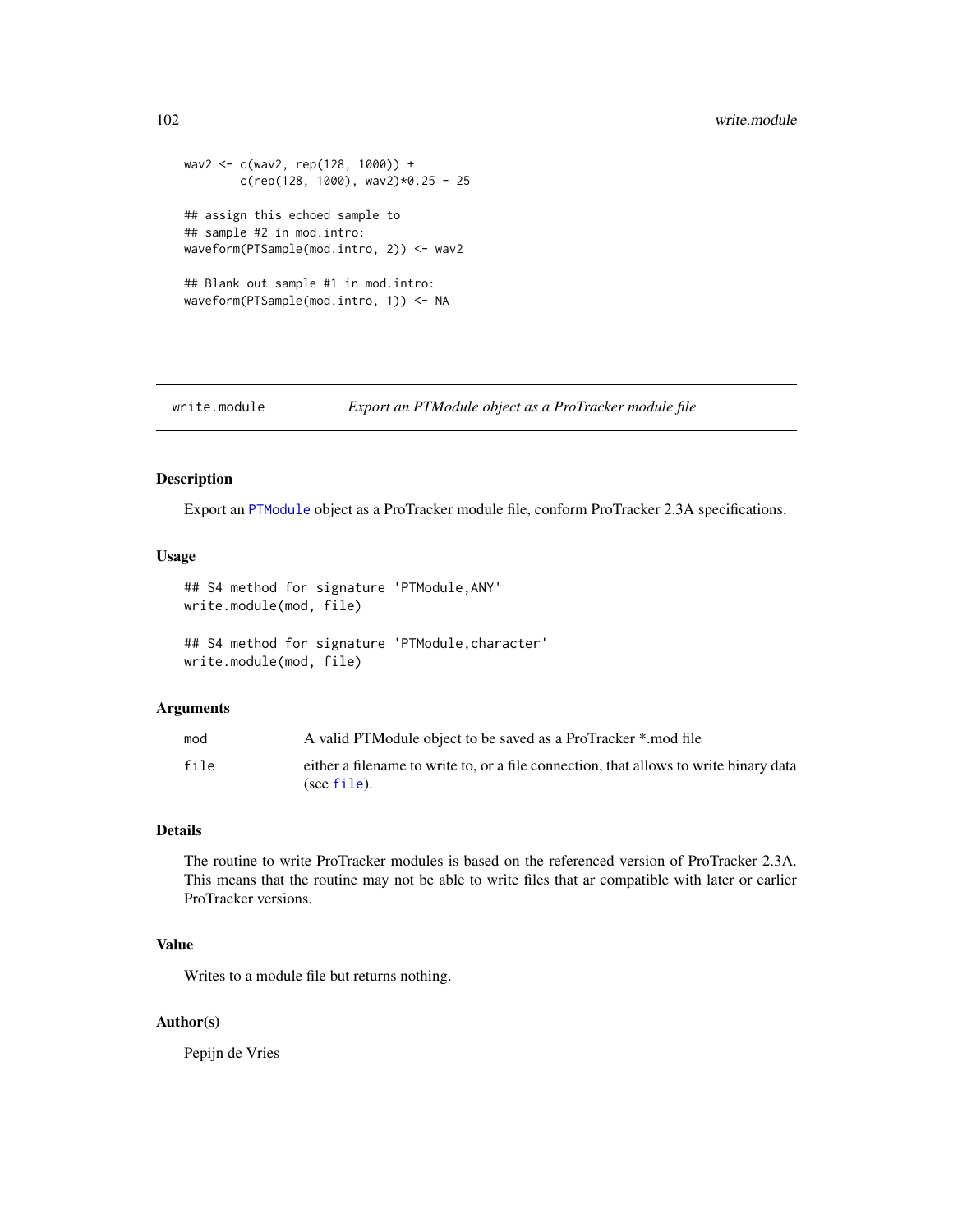# <span id="page-102-1"></span>write.sample 103

#### References

```
http://wiki.multimedia.cx/index.php?title=Protracker_Module
http://coppershade.org/articles/More!/Topics/Protracker_File_Format/
```
# See Also

```
Other io.operations: read.module(), read.sample(), write.sample()
Other module.operations: PTModule-class, appendPattern(), clearSamples(), clearSong(),
deletePattern(), fix.PTModule(), modToWave(), moduleSize(), patternLength(), patternOrderLength(),
patternOrder(), playMod(), playingtable(), rawToPTModule(), read.module(), trackerFlag()
```
#### Examples

```
## Not run:
## get the PTModule object provided with the ProTrackR package
data("mod.intro")
## save the object as a valid ProTracker module file:
write.module(mod.intro, "intro.mod")
## or create the connection yourself:
con <- file("intro2.mod", "wb")
write.module(mod.intro, con)
## don't forget to close the connection after you're done:
close(con)
## End(Not run)
```
<span id="page-102-0"></span>write.sample *Write a PTSample object to an audio file*

# Description

Write a PTSample as a "wav", "8svx" or "raw" audio file.

#### Usage

```
## S4 method for signature 'PTSample,character'
write.sample(sample, filename, what = c("wav", "8svx", "raw"))
```
#### Arguments

| sample   | A PTSample object that needs to be exported to an audio file.                                                                                                                                                   |
|----------|-----------------------------------------------------------------------------------------------------------------------------------------------------------------------------------------------------------------|
| filename | A character string representing the filename to which the audio needs to be<br>saved.                                                                                                                           |
| what     | A character string indicating what type of file is to be exported. Can be one of<br>the following: "way" (default), "8svx" or "raw". The AmigaFFH package needs<br>to be installed in order to write 8sy files. |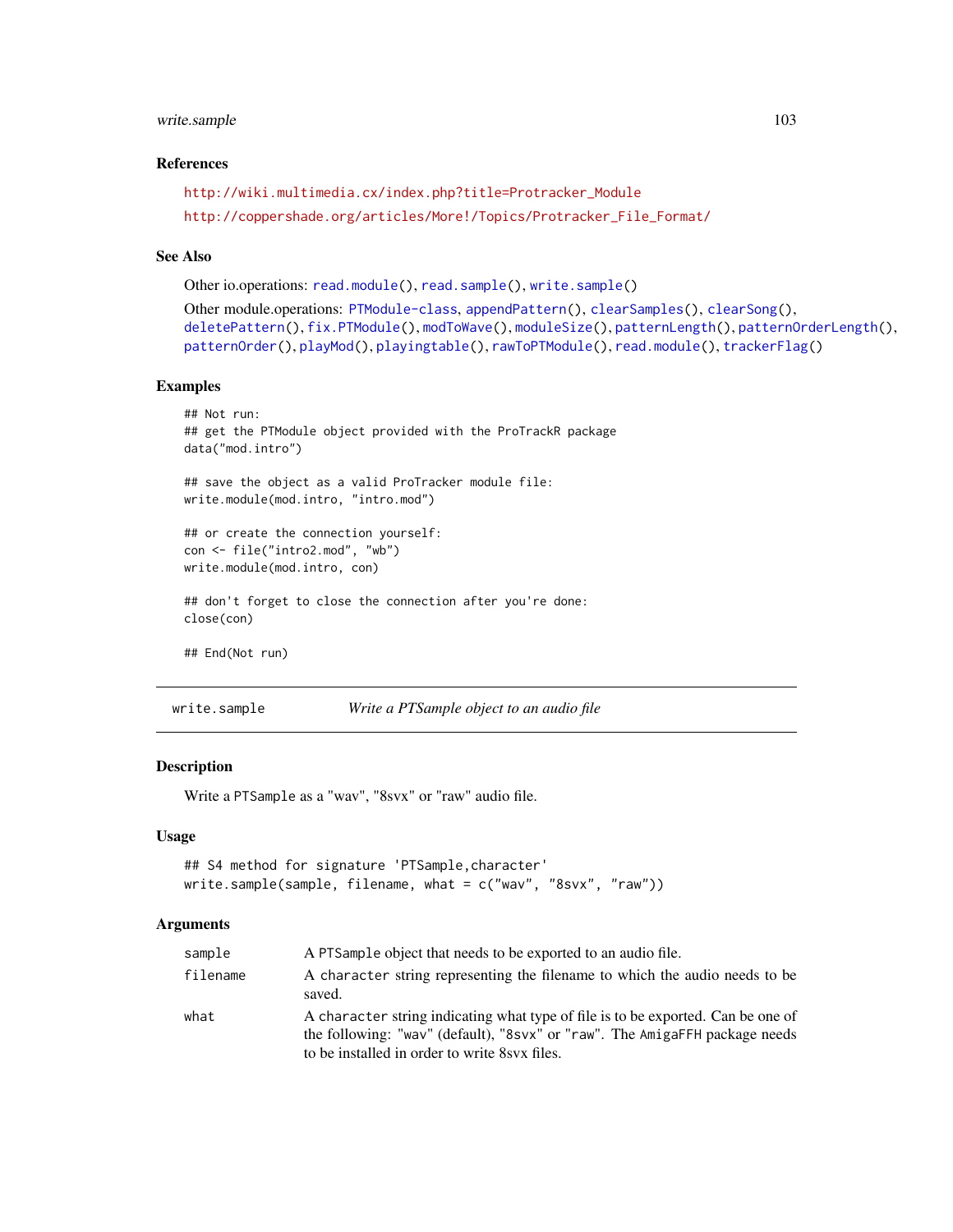# Details

This method provides a wrapper for the [writeWave](#page-0-0) method from [tuneR](#page-0-0). It also provides the means to export audio to file formats native to the Commodore Amiga. PTSamples can be exported as simple (uncompressed) [8svx](https://en.wikipedia.org/wiki/8SVX) files also known as "iff" files). In addition they can be exported as raw data, where each byte simply represents a signed integer value of the waveform.

#### Value

Saves the audio to a file, but returns nothing.

#### Author(s)

Pepijn de Vries

# See Also

```
Other sample.operations: PTSample-class, PTSample-method, fineTune(), loopLength(), loopSample(),
loopStart(), loopState(), name, playSample(), read.sample(), sampleLength(), volume(),
waveform()
```
Other io.operations: [read.module\(](#page-86-0)), [read.sample\(](#page-88-0)), [write.module\(](#page-101-0))

# Examples

## Not run: data("mod.intro")

## Export the second sample of mod.intro as a wav file: write.sample(PTSample(mod.intro, 2), "snaredrum.wav", "wav")

## Export the second sample of mod.intro as an 8svx file: write.sample(PTSample(mod.intro, 2), "snaredrum.iff", "8svx")

## Export the second sample of mod.intro as a raw file: write.sample(PTSample(mod.intro, 2), "snaredrum.raw", "raw")

## End(Not run)

<span id="page-103-0"></span>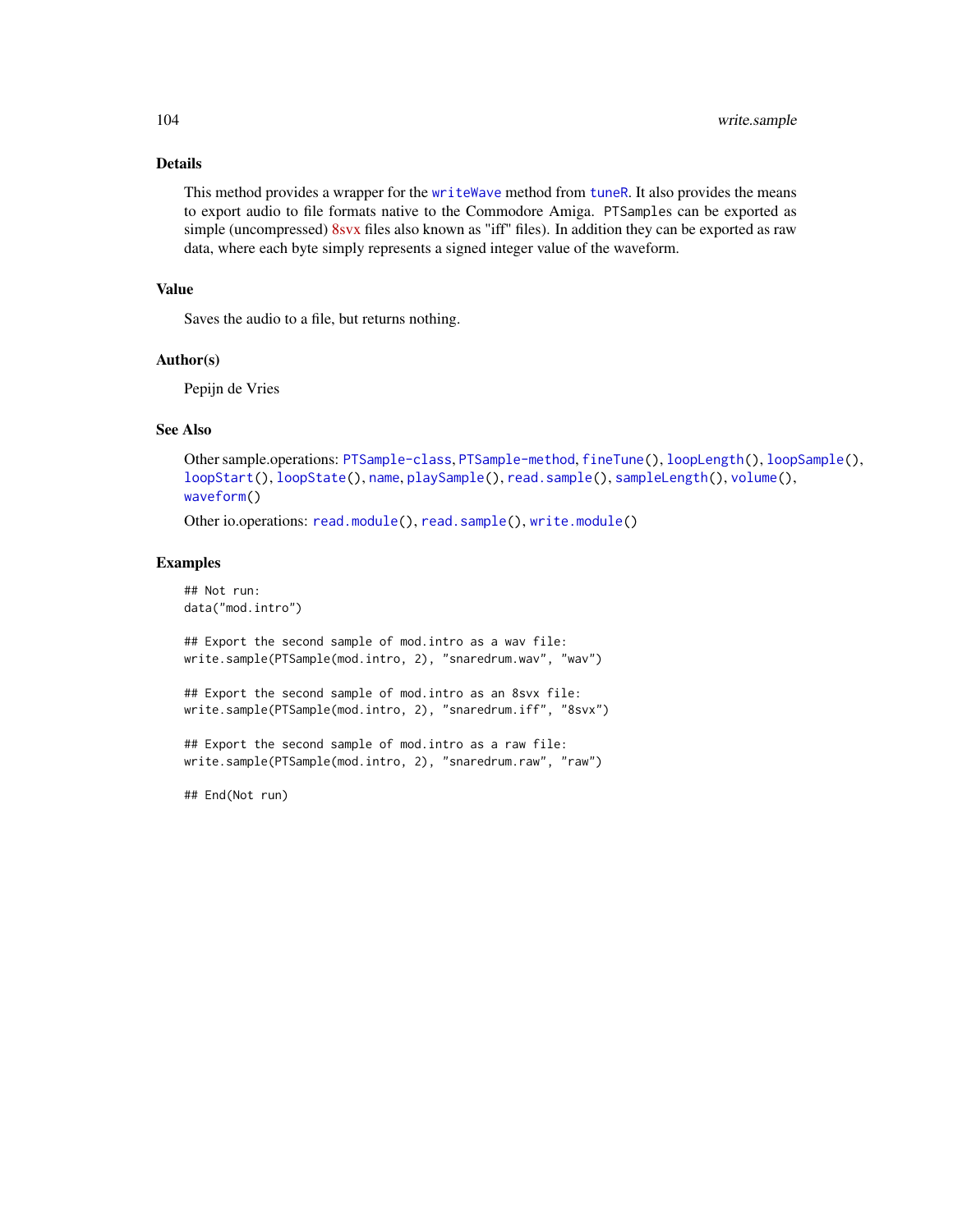# **Index**

\$.audioInstance, *[58](#page-57-0)* AmigaFFH, *[89](#page-88-1)* appendPattern, *[3](#page-2-1)*, [3,](#page-2-1) *[8–](#page-7-1)[10](#page-9-1)*, *[14](#page-13-0)*, *[29](#page-28-0)*, *[33,](#page-32-1) [34](#page-33-1)*, *[45](#page-44-1)*, *[47,](#page-46-1) [48](#page-47-0)*, *[50](#page-49-0)*, *[54,](#page-53-0) [55](#page-54-1)*, *[71](#page-70-0)*, *[73–](#page-72-1)[75](#page-74-1)*, *[84](#page-83-1)*, *[88](#page-87-0)*, *[97](#page-96-0)*, *[103](#page-102-1)* appendPattern,PTModule,PTPattern-method *(*appendPattern*)*, [3](#page-2-1) approx, *[90](#page-89-0)* as.character, [4,](#page-3-1) *[35](#page-34-0)*, *[52](#page-51-1)*, *[82,](#page-81-1) [83](#page-82-0)*, *[94](#page-93-1)* as.character,PTCell-method *(*as.character*)*, [4](#page-3-1) as.character,PTPattern-method *(*as.character*)*, [4](#page-3-1) as.character,PTTrack-method *(*as.character*)*, [4](#page-3-1) as.integer, *[86](#page-85-1)*, *[96](#page-95-1)* as.raw, [6,](#page-5-1) *[41](#page-40-2)*, *[43](#page-42-1)*, *[83](#page-82-0)[–86](#page-85-1)*, *[95,](#page-94-1) [96](#page-95-1)*, *[98](#page-97-1)* as.raw,PTCell-method *(*as.raw*)*, [6](#page-5-1) as.raw,PTModule-method *(*as.raw*)*, [6](#page-5-1) as.raw,PTPattern-method *(*as.raw*)*, [6](#page-5-1) as.raw,PTTrack-method *(*as.raw*)*, [6](#page-5-1) as.raw<- *(*as.raw*)*, [6](#page-5-1) as.raw<-,PTCell,raw-method *(*as.raw*)*, [6](#page-5-1) as.raw<-,PTPattern,matrix-method *(*as.raw*)*, [6](#page-5-1) as.raw<-,PTTrack,matrix-method *(*as.raw*)*, [6](#page-5-1) clearSamples, *[4](#page-3-1)*, [8,](#page-7-1) *[9,](#page-8-1) [10](#page-9-1)*, *[14](#page-13-0)*, *[33,](#page-32-1) [34](#page-33-1)*, *[47,](#page-46-1) [48](#page-47-0)*, *[50](#page-49-0)*, *[54,](#page-53-0) [55](#page-54-1)*, *[71](#page-70-0)*, *[84](#page-83-1)*, *[88](#page-87-0)*, *[97](#page-96-0)*, *[103](#page-102-1)* clearSamples,PTModule-method *(*clearSamples*)*, [8](#page-7-1) clearSong, *[4](#page-3-1)*, *[8](#page-7-1)*, [9,](#page-8-1) *[10](#page-9-1)*, *[14](#page-13-0)*, *[33,](#page-32-1) [34](#page-33-1)*, *[47,](#page-46-1) [48](#page-47-0)*, *[50](#page-49-0)*, *[54,](#page-53-0) [55](#page-54-1)*, *[71](#page-70-0)*, *[84](#page-83-1)*, *[88](#page-87-0)*, *[97](#page-96-0)*, *[103](#page-102-1)* clearSong,PTModule-method *(*clearSong*)*, [9](#page-8-1) data.frame, *[23,](#page-22-0) [24](#page-23-0)* deletePattern, *[4](#page-3-1)*, *[8,](#page-7-1) [9](#page-8-1)*, [10,](#page-9-1) *[14](#page-13-0)*, *[29](#page-28-0)*, *[33,](#page-32-1) [34](#page-33-1)*, *[45](#page-44-1)*,

*[47,](#page-46-1) [48](#page-47-0)*, *[50](#page-49-0)*, *[54,](#page-53-0) [55](#page-54-1)*, *[71](#page-70-0)*, *[73–](#page-72-1)[75](#page-74-1)*, *[84](#page-83-1)*, *[88](#page-87-0)*, *[97](#page-96-0)*, *[103](#page-102-1)*

deletePattern,PTModule,numeric-method *(*deletePattern*)*, [10](#page-9-1) effect, [11,](#page-10-1) *[37](#page-36-1)*, *[66,](#page-65-2) [67](#page-66-1)*, *[69](#page-68-0)*, *[72](#page-71-2)*, *[93](#page-92-1)* effect,PTCell-method *(*effect*)*, [11](#page-10-1) effect<- *(*effect*)*, [11](#page-10-1) effect<-,PTCell,character-method *(*effect*)*, [11](#page-10-1) EffectCommands *(*ProTrackR*)*, [62](#page-61-1) file, *[87](#page-86-1)*, *[102](#page-101-1)* fineTune, [12,](#page-11-1) *[16,](#page-15-0) [17](#page-16-1)*, *[19,](#page-18-1) [20](#page-19-0)*, *[35,](#page-34-0) [36](#page-35-1)*, *[38](#page-37-1)*, *[44](#page-43-0)*, *[56,](#page-55-1) [57](#page-56-0)*, *[77](#page-76-0)*, *[79](#page-78-1)*, *[90](#page-89-0)*, *[92](#page-91-0)*, *[100,](#page-99-1) [101](#page-100-0)*, *[104](#page-103-0)* fineTune,PTSample-method *(*fineTune*)*, [12](#page-11-1) fineTune<- *(*fineTune*)*, [12](#page-11-1) fineTune<-,PTSample,numeric-method *(*fineTune*)*, [12](#page-11-1) fix.PTModule, *[4](#page-3-1)*, *[8](#page-7-1)[–10](#page-9-1)*, [13,](#page-12-1) *[33,](#page-32-1) [34](#page-33-1)*, *[47,](#page-46-1) [48](#page-47-0)*, *[50](#page-49-0)*, *[54,](#page-53-0) [55](#page-54-1)*, *[71](#page-70-0)*, *[84](#page-83-1)*, *[88](#page-87-0)*, *[97](#page-96-0)*, *[103](#page-102-1)* fix.PTModule,PTModule,logical-method *(*fix.PTModule*)*, [13](#page-12-1)

fix.PTModule,PTModule,missing-method *(*fix.PTModule*)*, [13](#page-12-1) funk\_table, [15](#page-14-1)

# hiNybble *(*nybble*)*, [41](#page-40-2)

loNybble, *[77](#page-76-0)* loNybble *(*nybble*)*, [41](#page-40-2) loopLength, *[13](#page-12-1)*, [15,](#page-14-1) *[16](#page-15-0)[–20](#page-19-0)*, *[35](#page-34-0)*, *[56,](#page-55-1) [57](#page-56-0)*, *[77](#page-76-0)*, *[79](#page-78-1)*, *[90](#page-89-0)*, *[92](#page-91-0)*, *[100,](#page-99-1) [101](#page-100-0)*, *[104](#page-103-0)* loopLength,PTSample-method *(*loopLength*)*, [15](#page-14-1) loopLength<- *(*loopLength*)*, [15](#page-14-1) loopLength<-,PTSample-method *(*loopLength*)*, [15](#page-14-1) loopSample, *[13](#page-12-1)*, *[16](#page-15-0)*, [17,](#page-16-1) *[19,](#page-18-1) [20](#page-19-0)*, *[35](#page-34-0)*, *[57](#page-56-0)*, *[77](#page-76-0)*, *[79](#page-78-1)*, *[90](#page-89-0)*, *[92](#page-91-0)*, *[100,](#page-99-1) [101](#page-100-0)*, *[104](#page-103-0)* loopSample,PTSample-method *(*loopSample*)*, [17](#page-16-1)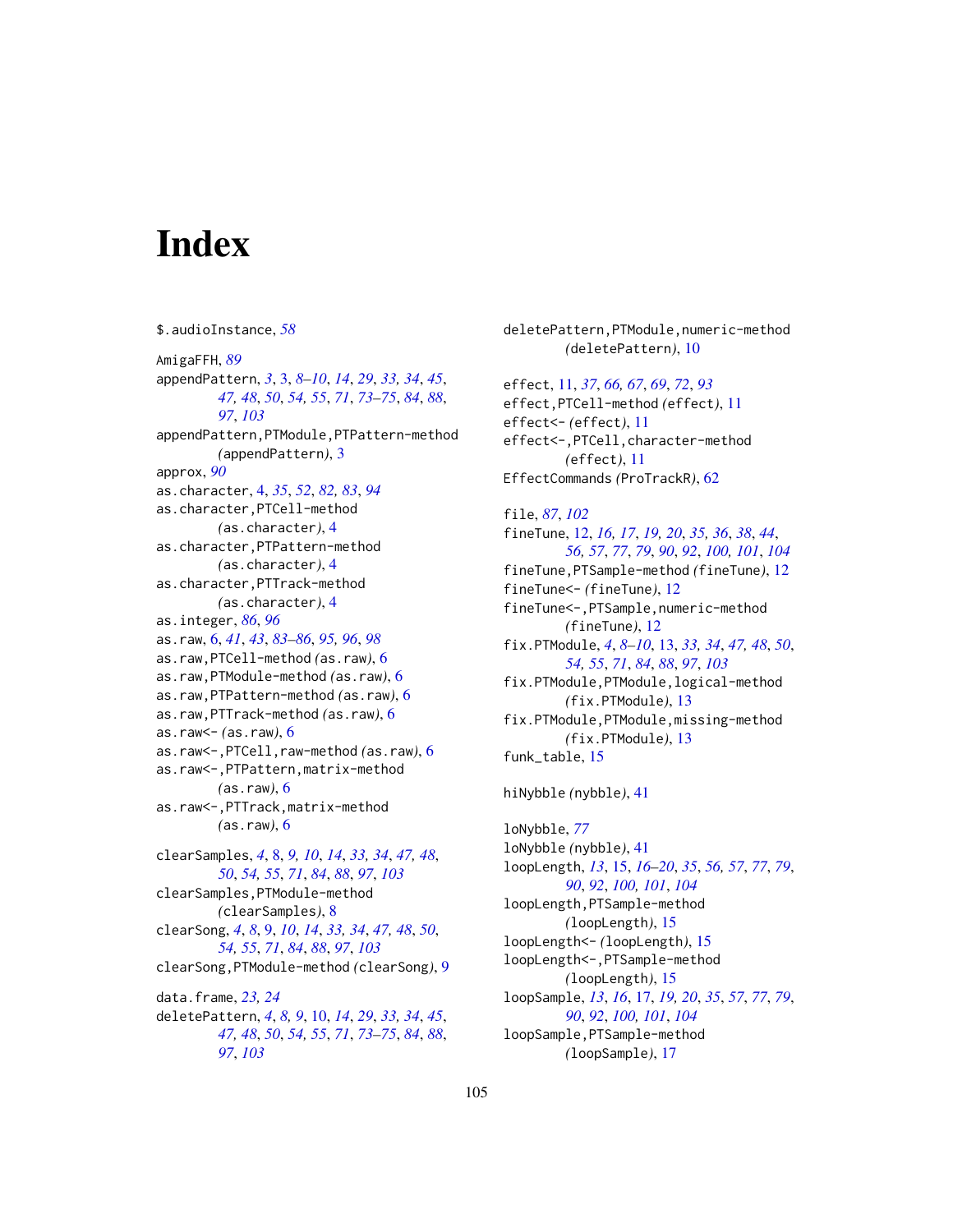# 106 INDEX

loopStart, *[13](#page-12-1)*, *[16](#page-15-0)[–18](#page-17-1)*, [18,](#page-17-1) *[19,](#page-18-1) [20](#page-19-0)*, *[35](#page-34-0)*, *[56,](#page-55-1) [57](#page-56-0)*, *[77](#page-76-0)*, *[79](#page-78-1)*, *[90](#page-89-0)*, *[92](#page-91-0)*, *[100,](#page-99-1) [101](#page-100-0)*, *[104](#page-103-0)* loopStart,PTSample-method *(*loopStart*)*, [18](#page-17-1) loopStart<- *(*loopStart*)*, [18](#page-17-1) loopStart<-,PTSample-method *(*loopStart*)*, [18](#page-17-1) loopState, *[13](#page-12-1)*, *[16,](#page-15-0) [17](#page-16-1)*, *[19](#page-18-1)*, [19,](#page-18-1) *[35](#page-34-0)*, *[57](#page-56-0)*, *[77](#page-76-0)*, *[79](#page-78-1)*, *[90](#page-89-0)*, *[92](#page-91-0)*, *[100,](#page-99-1) [101](#page-100-0)*, *[104](#page-103-0)* loopState,PTSample-method *(*loopState*)*, [19](#page-18-1)

mod.intro, [20](#page-19-0) modArchive, [21,](#page-20-0) *[27](#page-26-0)* modLand, *[25](#page-24-0)*, [26](#page-25-0) MODPlugToPTPattern, *[4](#page-3-1)*, *[10](#page-9-1)*, [28,](#page-27-1) *[45](#page-44-1)*, *[47,](#page-46-1) [48](#page-47-0)*, *[50](#page-49-0)*, *[73](#page-72-1)[–75](#page-74-1)* modToWave, *[4](#page-3-1)*, *[8](#page-7-1)[–10](#page-9-1)*, *[14](#page-13-0)*, [31,](#page-30-1) *[34](#page-33-1)*, *[47,](#page-46-1) [48](#page-47-0)*, *[50](#page-49-0)*, *[54,](#page-53-0) [55](#page-54-1)*, *[71](#page-70-0)*, *[84](#page-83-1)*, *[88](#page-87-0)*, *[97](#page-96-0)*, *[103](#page-102-1)* modToWave,PTModule-method *(*modToWave*)*, [31](#page-30-1) moduleSize, *[4](#page-3-1)*, *[8](#page-7-1)[–10](#page-9-1)*, *[14](#page-13-0)*, *[33](#page-32-1)*, [33,](#page-32-1) *[47,](#page-46-1) [48](#page-47-0)*, *[50](#page-49-0)*, *[54,](#page-53-0) [55](#page-54-1)*, *[71](#page-70-0)*, *[84](#page-83-1)*, *[88](#page-87-0)*, *[97](#page-96-0)*, *[103](#page-102-1)* moduleSize,PTModule-method *(*moduleSize*)*, [33](#page-32-1)

name, *[5](#page-4-0)*, *[13](#page-12-1)*, *[16,](#page-15-0) [17](#page-16-1)*, *[19,](#page-18-1) [20](#page-19-0)*, [34,](#page-33-1) *[52](#page-51-1)*, *[57](#page-56-0)*, *[70](#page-69-2)*, *[76,](#page-75-2) [77](#page-76-0)*, *[79](#page-78-1)*, *[83](#page-82-0)*, *[90](#page-89-0)*, *[92](#page-91-0)*, *[94](#page-93-1)*, *[100,](#page-99-1) [101](#page-100-0)*, *[104](#page-103-0)* name,PTModule-method *(*name*)*, [34](#page-33-1) name,PTSample-method *(*name*)*, [34](#page-33-1) name<- *(*name*)*, [34](#page-33-1) name<-,PTModule,character-method *(*name*)*, [34](#page-33-1) name<-,PTSample,character-method *(*name*)*, [34](#page-33-1) note, *[12](#page-11-1)*, [36,](#page-35-1) *[38](#page-37-1)*, *[40](#page-39-0)*, *[44](#page-43-0)*, *[52](#page-51-1)*, *[67](#page-66-1)*, *[69](#page-68-0)*, *[93,](#page-92-1) [94](#page-93-1)* note,numeric-method *(*note*)*, [36](#page-35-1) note,PTCell-method *(*note*)*, [36](#page-35-1) note<- *(*note*)*, [36](#page-35-1) note<-,PTCell,character-method *(*note*)*, [36](#page-35-1) noteDown *(*noteUp*)*, [38](#page-37-1) noteDown,PTCell-method *(*noteUp*)*, [38](#page-37-1) noteDown,PTPattern-method *(*noteUp*)*, [38](#page-37-1) noteDown,PTTrack-method *(*noteUp*)*, [38](#page-37-1) noteToPeriod, *[37](#page-36-1)*, [37,](#page-36-1) *[40](#page-39-0)*, *[44](#page-43-0)*, *[52](#page-51-1)*, *[94](#page-93-1)* noteToSampleRate, *[56,](#page-55-1) [57](#page-56-0)* noteToSampleRate *(*sampleRate*)*, [93](#page-92-1) noteUp, *[37,](#page-36-1) [38](#page-37-1)*, [38,](#page-37-1) *[44](#page-43-0)*, *[52](#page-51-1)*, *[94](#page-93-1)*

noteUp,PTCell-method *(*noteUp*)*, [38](#page-37-1) noteUp,PTPattern-method *(*noteUp*)*, [38](#page-37-1) noteUp,PTTrack-method *(*noteUp*)*, [38](#page-37-1) nybble, *[7](#page-6-0)*, [41,](#page-40-2) *[43](#page-42-1)*, *[83](#page-82-0)[–86](#page-85-1)*, *[95,](#page-94-1) [96](#page-95-1)*, *[98](#page-97-1)*, *[101](#page-100-0)* nybbleToSignedInt, *[7](#page-6-0)*, *[41](#page-40-2)*, [42,](#page-41-1) *[83](#page-82-0)[–86](#page-85-1)*, *[95,](#page-94-1) [96](#page-95-1)*, *[98](#page-97-1)*, *[101](#page-100-0)* octave, *[36](#page-35-1)[–38](#page-37-1)*, *[40](#page-39-0)*, [43,](#page-42-1) *[52](#page-51-1)*, *[67](#page-66-1)*, *[94](#page-93-1)* octave,numeric-method *(*octave*)*, [43](#page-42-1) octave,PTCell-method *(*octave*)*, [43](#page-42-1) octave<- *(*octave*)*, [43](#page-42-1) octave<-,PTCell,numeric-method *(*octave*)*, [43](#page-42-1) octaveDown *(*noteUp*)*, [38](#page-37-1) octaveDown,PTCell-method *(*noteUp*)*, [38](#page-37-1) octaveDown,PTPattern-method *(*noteUp*)*, [38](#page-37-1) octaveDown,PTTrack-method *(*noteUp*)*, [38](#page-37-1) octaveUp *(*noteUp*)*, [38](#page-37-1) octaveUp,PTCell-method *(*noteUp*)*, [38](#page-37-1) octaveUp,PTPattern-method *(*noteUp*)*, [38](#page-37-1) octaveUp,PTTrack-method *(*noteUp*)*, [38](#page-37-1) pasteBlock, *[4](#page-3-1)*, *[10](#page-9-1)*, *[29](#page-28-0)*, [45,](#page-44-1) *[47,](#page-46-1) [48](#page-47-0)*, *[50](#page-49-0)*, *[65,](#page-64-1) [66](#page-65-2)*, *[73](#page-72-1)[–75](#page-74-1)* pasteBlock,PTPattern,matrix,numeric,numeric-method *(*pasteBlock*)*, [45](#page-44-1) patternLength, *[4](#page-3-1)*, *[8](#page-7-1)[–10](#page-9-1)*, *[14](#page-13-0)*, *[29](#page-28-0)*, *[33,](#page-32-1) [34](#page-33-1)*, *[45](#page-44-1)*, [46,](#page-45-1) *[48](#page-47-0)*, *[50](#page-49-0)*, *[54,](#page-53-0) [55](#page-54-1)*, *[71](#page-70-0)*, *[73](#page-72-1)[–75](#page-74-1)*, *[84](#page-83-1)*, *[88](#page-87-0)*, *[97](#page-96-0)*, *[103](#page-102-1)* patternLength,PTModule-method *(*patternLength*)*, [46](#page-45-1) patternOrder, *[3,](#page-2-1) [4](#page-3-1)*, *[8](#page-7-1)[–10](#page-9-1)*, *[14](#page-13-0)*, *[29](#page-28-0)*, *[33,](#page-32-1) [34](#page-33-1)*, *[45](#page-44-1)*, *[47](#page-46-1)*, [47,](#page-46-1) *[50](#page-49-0)*, *[53](#page-52-1)[–55](#page-54-1)*, *[63](#page-62-0)*, *[66](#page-65-2)*, *[71](#page-70-0)*, *[73](#page-72-1)[–75](#page-74-1)*, *[84](#page-83-1)*, *[88](#page-87-0)*, *[97](#page-96-0)*, *[103](#page-102-1)* patternOrder,PTModule-method *(*patternOrder*)*, [47](#page-46-1) patternOrder<- *(*patternOrder*)*, [47](#page-46-1) patternOrder<-,PTModule,ANY,numeric-method *(*patternOrder*)*, [47](#page-46-1) patternOrderLength, *[4](#page-3-1)*, *[8](#page-7-1)[–10](#page-9-1)*, *[14](#page-13-0)*, *[29](#page-28-0)*, *[33,](#page-32-1) [34](#page-33-1)*, *[45](#page-44-1)*, *[47,](#page-46-1) [48](#page-47-0)*, [49,](#page-48-1) *[54,](#page-53-0) [55](#page-54-1)*, *[71](#page-70-0)*, *[73](#page-72-1)[–75](#page-74-1)*, *[84](#page-83-1)*, *[88](#page-87-0)*, *[97](#page-96-0)*, *[103](#page-102-1)* patternOrderLength,PTModule-method *(*patternOrderLength*)*, [49](#page-48-1) patternOrderLength<- *(*patternOrderLength*)*, [49](#page-48-1) patternOrderLength<-,PTModule,numeric-method *(*patternOrderLength*)*, [49](#page-48-1) paula\_clock, [50](#page-49-0)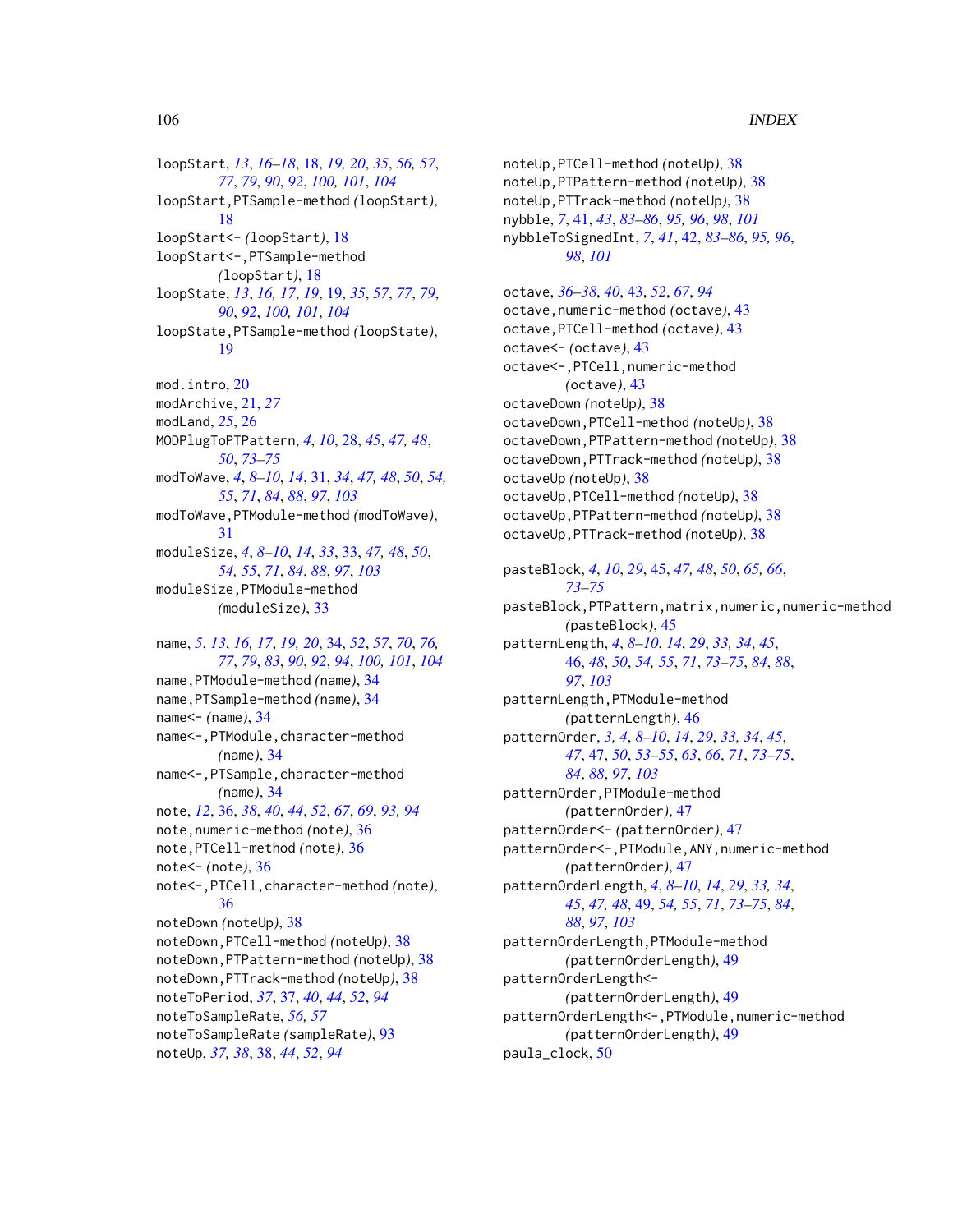#### INDEX  $107$

period\_table, *[12](#page-11-1)*, *[36](#page-35-1)[–38](#page-37-1)*, *[44](#page-43-0)*, *[51,](#page-50-1) [52](#page-51-1)*, [52,](#page-51-1) *[67](#page-66-1)*, *[77](#page-76-0)*, *[94](#page-93-1)* periodToChar, *[5](#page-4-0)*, *[35](#page-34-0)*, *[37,](#page-36-1) [38](#page-37-1)*, *[40](#page-39-0)*, *[44](#page-43-0)*, [51,](#page-50-1) *[52](#page-51-1)*, *[67](#page-66-1)*, *[83](#page-82-0)*, *[94](#page-93-1)* periodToSampleRate, *[32](#page-31-0)*, *[63](#page-62-0)* periodToSampleRate *(*sampleRate*)*, [93](#page-92-1) play, *[56](#page-55-1)[–58](#page-57-0)* playingtable, *[4](#page-3-1)*, *[8](#page-7-1)[–10](#page-9-1)*, *[14](#page-13-0)*, *[32–](#page-31-0)[34](#page-33-1)*, *[47,](#page-46-1) [48](#page-47-0)*, *[50](#page-49-0)*, [53,](#page-52-1) *[55](#page-54-1)*, *[71](#page-70-0)*, *[84](#page-83-1)*, *[88](#page-87-0)*, *[97](#page-96-0)*, *[103](#page-102-1)* playingtable,PTModule-method *(*playingtable*)*, [53](#page-52-1) playMod, *[4](#page-3-1)*, *[8](#page-7-1)[–10](#page-9-1)*, *[14](#page-13-0)*, *[33,](#page-32-1) [34](#page-33-1)*, *[47,](#page-46-1) [48](#page-47-0)*, *[50](#page-49-0)*, *[54](#page-53-0)*, [55,](#page-54-1) *[57,](#page-56-0) [58](#page-57-0)*, *[71](#page-70-0)*, *[84](#page-83-1)*, *[88](#page-87-0)*, *[97](#page-96-0)*, *[103](#page-102-1)* playMod,PTModule-method *(*playMod*)*, [55](#page-54-1) playSample, *[13](#page-12-1)*, *[16,](#page-15-0) [17](#page-16-1)*, *[19,](#page-18-1) [20](#page-19-0)*, *[35](#page-34-0)*, *[55](#page-54-1)*, [56,](#page-55-1) *[58](#page-57-0)*, *[77](#page-76-0)*, *[79](#page-78-1)*, *[90](#page-89-0)*, *[92](#page-91-0)*, *[94](#page-93-1)*, *[100,](#page-99-1) [101](#page-100-0)*, *[104](#page-103-0)* playSample,PTModule-method *(*playSample*)*, [56](#page-55-1) playSample,PTSample-method *(*playSample*)*, [56](#page-55-1) playWave, *[55](#page-54-1)*, *[57](#page-56-0)*, [58](#page-57-0) playWave,Wave-method *(*playWave*)*, [58](#page-57-0) playWave,WaveMC-method *(*playWave*)*, [58](#page-57-0) plot, [59](#page-58-0) plot,PTModule,missing-method *(*plot*)*, [59](#page-58-0) powspec, *[76](#page-75-2)* print, [60](#page-59-0) print,PTCell-method *(*print*)*, [60](#page-59-0) print,PTModule-method *(*print*)*, [60](#page-59-0) print,PTPattern-method *(*print*)*, [60](#page-59-0) print,PTSample-method *(*print*)*, [60](#page-59-0) print,PTTrack-method *(*print*)*, [60](#page-59-0) proTrackerVibrato, [61](#page-60-0) ProTrackR, *[15](#page-14-1)*, *[20](#page-19-0)*, *[32](#page-31-0)*, *[53,](#page-52-1) [54](#page-53-0)*, *[60](#page-59-0)*, [62,](#page-61-1) *[65,](#page-64-1) [66](#page-65-2)*, *[101](#page-100-0)* PTBlock, *[29](#page-28-0)*, *[45](#page-44-1)*, *[65](#page-64-1)*, [65,](#page-64-1) *[75](#page-74-1)* PTBlock,PTPattern,numeric,numeric-method *(*PTBlock*)*, [65](#page-64-1) PTCell, *[4](#page-3-1)[–7](#page-6-0)*, *[11](#page-10-1)*, *[36](#page-35-1)*, *[38,](#page-37-1) [39](#page-38-0)*, *[43–](#page-42-1)[45](#page-44-1)*, *[60](#page-59-0)*, *[62](#page-61-1)*, *[65](#page-64-1)*, *[68,](#page-67-0) [69](#page-68-0)*, *[72](#page-71-2)[–74](#page-73-0)*, *[80](#page-79-0)*, *[82](#page-81-1)*, *[92](#page-91-0)* PTCell *(*PTCell-class*)*, [66](#page-65-2) PTCell,character,missing,missing,missing-meth@dSample,PTModule,numeric-method *(*PTCell-method*)*, [67](#page-66-1) PTCell,PTModule,numeric,numeric,numeric-metholdTSample,raw,missing-method *(*PTCell-method*)*, [67](#page-66-1) PTCell,PTPattern,numeric,numeric,missing-methDdSample,Wave,missing-method

*(*PTCell-method*)*, [67](#page-66-1) PTCell,raw,missing,missing,missing-method *(*PTCell-method*)*, [67](#page-66-1) PTCell-class, [66,](#page-65-2) *[69](#page-68-0)* PTCell-method, [67](#page-66-1) PTCell<- *(*PTCell-method*)*, [67](#page-66-1) PTCell<-,PTModule,numeric,numeric,numeric,PTCell-method *(*PTCell-method*)*, [67](#page-66-1) PTCell<-,PTPattern,numeric,numeric,missing,PTCell-method *(*PTCell-method*)*, [67](#page-66-1) PTCell<-,PTTrack,numeric,missing,missing,PTCell-method *(*PTCell-method*)*, [67](#page-66-1) PTCell<-,PTTrack,numeric,missing,missing-method *(*PTCell-method*)*, [67](#page-66-1) PTModule, *[3,](#page-2-1) [4](#page-3-1)*, *[6](#page-5-1)*, *[8](#page-7-1)[–10](#page-9-1)*, *[13,](#page-12-1) [14](#page-13-0)*, *[20](#page-19-0)*, *[24](#page-23-0)*, *[28](#page-27-1)*, *[31](#page-30-1)[–35](#page-34-0)*, *[46](#page-45-1)[–50](#page-49-0)*, *[53](#page-52-1)*, *[55](#page-54-1)[–57](#page-56-0)*, *[59,](#page-58-0) [60](#page-59-0)*, *[62](#page-61-1)*, *[69](#page-68-0)*, *[72](#page-71-2)*, *[74](#page-73-0)*, *[76](#page-75-2)*, *[78](#page-77-1)*, *[82](#page-81-1)*, *[87](#page-86-1)*, *[92](#page-91-0)*, *[96,](#page-95-1) [97](#page-96-0)*, *[102](#page-101-1)* PTModule *(*PTModule-class*)*, [70](#page-69-2) PTModule-class, [70](#page-69-2) PTPattern, *[3](#page-2-1)[–10](#page-9-1)*, *[20](#page-19-0)*, *[29](#page-28-0)*, *[32](#page-31-0)*, *[38,](#page-37-1) [39](#page-38-0)*, *[45](#page-44-1)[–48](#page-47-0)*, *[54](#page-53-0)*, *[60](#page-59-0)*, *[62](#page-61-1)*, *[65,](#page-64-1) [66](#page-65-2)*, *[69](#page-68-0)*, *[71](#page-70-0)*, *[73](#page-72-1)[–75](#page-74-1)*, *[79,](#page-78-1) [80](#page-79-0)*, *[82](#page-81-1)*, *[97](#page-96-0)* PTPattern *(*PTPattern-class*)*, [72](#page-71-2) PTPattern,matrix,missing-method *(*PTPattern-method*)*, [73](#page-72-1) PTPattern,PTModule,numeric-method *(*PTPattern-method*)*, [73](#page-72-1) PTPattern,raw,missing-method *(*PTPattern-method*)*, [73](#page-72-1) PTPattern-class, [72](#page-71-2) PTPattern-method, [73](#page-72-1) PTPattern<- *(*PTPattern-method*)*, [73](#page-72-1) PTPattern<-,PTModule,numeric,PTPattern-method *(*PTPattern-method*)*, [73](#page-72-1) PTPatternToMODPlug, *[4](#page-3-1)*, *[10](#page-9-1)*, *[29](#page-28-0)*, *[45](#page-44-1)*, *[47,](#page-46-1) [48](#page-47-0)*, *[50](#page-49-0)*, *[73,](#page-72-1) [74](#page-73-0)*, [75](#page-74-1) PTSample, *[8,](#page-7-1) [9](#page-8-1)*, *[12,](#page-11-1) [13](#page-12-1)*, *[15](#page-14-1)[–20](#page-19-0)*, *[32](#page-31-0)*, *[34,](#page-33-1) [35](#page-34-0)*, *[56,](#page-55-1) [57](#page-56-0)*, *[59,](#page-58-0) [60](#page-59-0)*, *[62](#page-61-1)*, *[66,](#page-65-2) [67](#page-66-1)*, *[71](#page-70-0)*, *[76](#page-75-2)*, *[78](#page-77-1)*, *[91,](#page-90-1) [92](#page-91-0)*, *[99](#page-98-1)[–101](#page-100-0)* PTSample *(*PTSample-class*)*, [76](#page-75-2) *(*PTSample-method*)*, [78](#page-77-1) *(*PTSample-method*)*, [78](#page-77-1)

*(*PTCell-method*)*, [67](#page-66-1) *(*PTSample-method*)*, [78](#page-77-1)

<code>PTCell,PTTrack,numeric,missing,missing–method</code>PTSample-class, $76\,$  $76\,$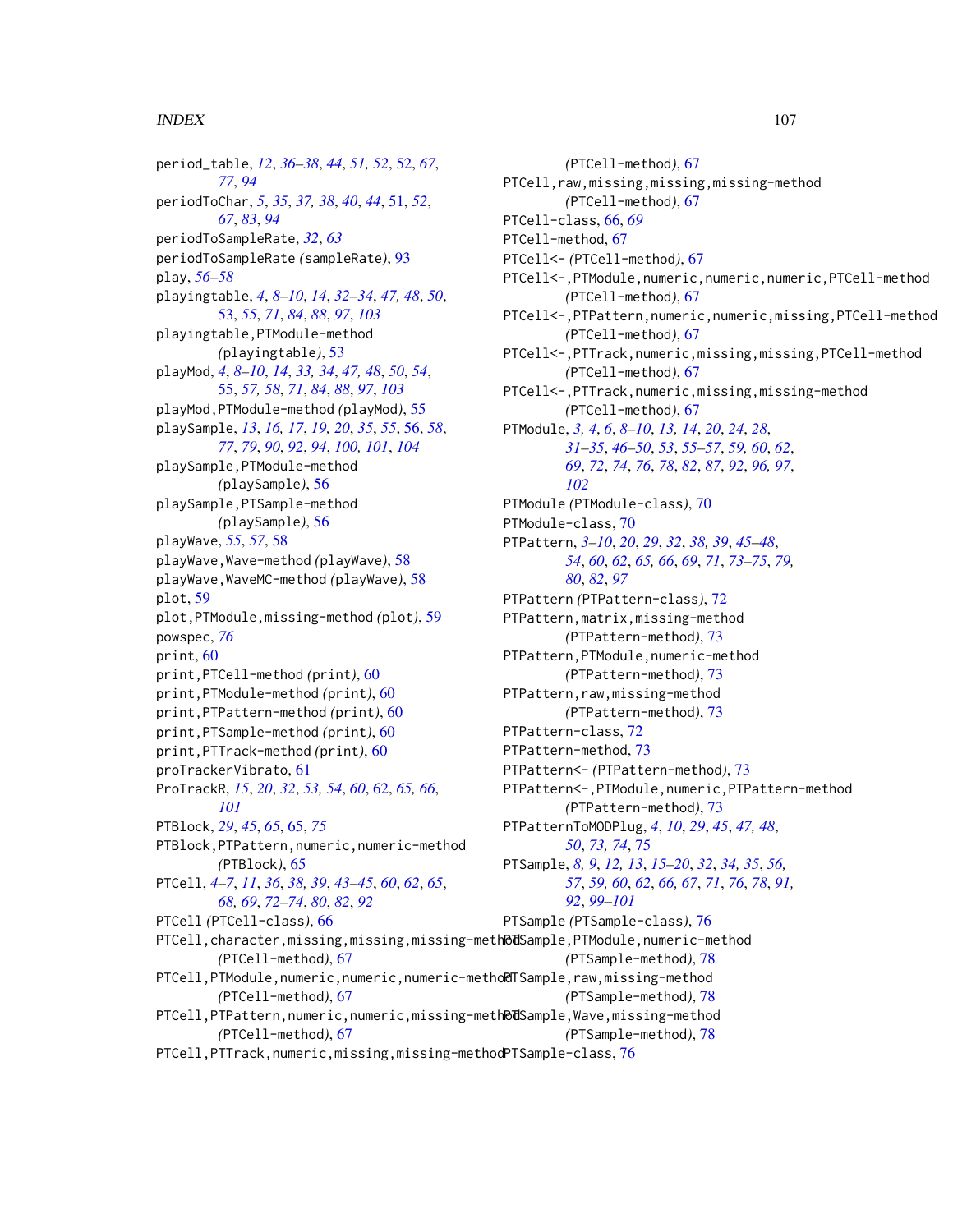PTSample-method, [78](#page-77-1) PTSample<- *(*PTSample-method*)*, [78](#page-77-1) PTSample<-,PTModule,numeric,PTSample-method read.module,character,missing-method *(*PTSample-method*)*, [78](#page-77-1) PTTrack, *[4](#page-3-1)[–7](#page-6-0)*, *[32](#page-31-0)*, *[38,](#page-37-1) [39](#page-38-0)*, *[60](#page-59-0)*, *[62](#page-61-1)*, *[66](#page-65-2)*, *[69](#page-68-0)*, *[72](#page-71-2)*, *[81,](#page-80-1) [82](#page-81-1)* PTTrack *(*PTTrack-class*)*, [79](#page-78-1) PTTrack,character,missing,missing-method *(*PTTrack-method*)*, [81](#page-80-1) PTTrack,matrix,missing,missing-method *(*PTTrack-method*)*, [81](#page-80-1) PTTrack,numeric,missing-method *(*PTTrack-method*)*, [81](#page-80-1) PTTrack,PTModule,numeric,numeric-method *(*PTTrack-method*)*, [81](#page-80-1) PTTrack,PTPattern,numeric,missing-method *(*PTTrack-method*)*, [81](#page-80-1) PTTrack,raw,missing,missing-method *(*PTTrack-method*)*, [81](#page-80-1) PTTrack-class, [79](#page-78-1) PTTrack-method, [81](#page-80-1) PTTrack<- *(*PTTrack-method*)*, [81](#page-80-1) PTTrack<-,numeric,missing,PTTrack-method *(*PTTrack-method*)*, [81](#page-80-1) PTTrack<-,PTModule,numeric,numeric,PTTrack-method signedIntToNybble, *[7](#page-6-0)*, *[41](#page-40-2)*, *[43](#page-42-1)*, *[83](#page-82-0)[–86](#page-85-1)*, [94,](#page-93-1) *[96](#page-95-1)*, *(*PTTrack-method*)*, [81](#page-80-1) PTTrack<-,PTPattern,numeric,missing,PTTrack-method signedIntToRaw, *[7](#page-6-0)*, *[41](#page-40-2)*, *[43](#page-42-1)*, *[83](#page-82-0)[–86](#page-85-1)*, *[95](#page-94-1)*, [95,](#page-94-1) *[98](#page-97-1)*, *(*PTTrack-method*)*, [81](#page-80-1) rawToChar, *[83](#page-82-0)* rawToCharNull, *[5](#page-4-0)*, *[7](#page-6-0)*, *[35](#page-34-0)*, *[41](#page-40-2)*, *[43](#page-42-1)*, *[52](#page-51-1)*, [82,](#page-81-1) *[84](#page-83-1)[–86](#page-85-1)*, *[94](#page-93-1)[–96](#page-95-1)*, *[98](#page-97-1)* rawToPTModule, *[4](#page-3-1)*, *[7](#page-6-0)[–10](#page-9-1)*, *[14](#page-13-0)*, *[33,](#page-32-1) [34](#page-33-1)*, *[41](#page-40-2)*, *[43](#page-42-1)*, *[47,](#page-46-1) [48](#page-47-0)*, *[50](#page-49-0)*, *[54,](#page-53-0) [55](#page-54-1)*, *[71](#page-70-0)*, *[83](#page-82-0)*, [84,](#page-83-1) *[85,](#page-84-1) [86](#page-85-1)*, *[88](#page-87-0)*, *[95](#page-94-1)[–98](#page-97-1)*, *[103](#page-102-1)* rawToPTModule,raw-method *(*rawToPTModule*)*, [84](#page-83-1) rawToSignedInt, *[7](#page-6-0)*, *[41](#page-40-2)*, *[43](#page-42-1)*, *[78](#page-77-1)*, *[83,](#page-82-0) [84](#page-83-1)*, [85,](#page-84-1) *[86](#page-85-1)*, *[95,](#page-94-1) [96](#page-95-1)*, *[98](#page-97-1)*, *[101](#page-100-0)* rawToUnsignedInt, *[7](#page-6-0)*, *[41](#page-40-2)*, *[43](#page-42-1)*, *[83–](#page-82-0)[85](#page-84-1)*, [86,](#page-85-1) *[95,](#page-94-1) [96](#page-95-1)*, *[98](#page-97-1)*, *[101](#page-100-0)* read.iff, *[89](#page-88-1)* read.module, *[4](#page-3-1)*, *[8](#page-7-1)[–10](#page-9-1)*, *[14](#page-13-0)*, *[23](#page-22-0)*, *[27](#page-26-0)*, *[33,](#page-32-1) [34](#page-33-1)*, *[47,](#page-46-1) [48](#page-47-0)*, *[50](#page-49-0)*, *[54,](#page-53-0) [55](#page-54-1)*, *[70,](#page-69-2) [71](#page-70-0)*, *[84](#page-83-1)*, [87,](#page-86-1) *[90](#page-89-0)*, *[97](#page-96-0)*, *[103,](#page-102-1) [104](#page-103-0)* read.module,ANY,logical-method *(*read.module*)*, [87](#page-86-1)

read.module,ANY,missing-method *(*read.module*)*, [87](#page-86-1)

read.module,character,logical-method *(*read.module*)*, [87](#page-86-1) *(*read.module*)*, [87](#page-86-1) read.sample, *[13](#page-12-1)*, *[16,](#page-15-0) [17](#page-16-1)*, *[19,](#page-18-1) [20](#page-19-0)*, *[35](#page-34-0)*, *[57](#page-56-0)*, *[76,](#page-75-2) [77](#page-76-0)*, *[79](#page-78-1)*, *[88](#page-87-0)*, [89,](#page-88-1) *[92](#page-91-0)*, *[100,](#page-99-1) [101](#page-100-0)*, *[103,](#page-102-1) [104](#page-103-0)* read.sample,character-method *(*read.sample*)*, [89](#page-88-1) readMP3, *[89](#page-88-1)* readWave, *[89](#page-88-1)* resample, [90](#page-89-0) sampleLength, *[13](#page-12-1)*, *[16](#page-15-0)[–20](#page-19-0)*, *[35](#page-34-0)*, *[57](#page-56-0)*, *[77](#page-76-0)*, *[79](#page-78-1)*, *[90](#page-89-0)*, [91,](#page-90-1) *[100,](#page-99-1) [101](#page-100-0)*, *[104](#page-103-0)* sampleLength, PTSample-method *(*sampleLength*)*, [91](#page-90-1) sampleNumber, *[12](#page-11-1)*, *[37](#page-36-1)*, *[67](#page-66-1)*, *[69](#page-68-0)*, [92](#page-91-0) sampleNumber,PTCell-method *(*sampleNumber*)*, [92](#page-91-0) sampleNumber<- *(*sampleNumber*)*, [92](#page-91-0) sampleNumber<-,PTCell,numeric-method *(*sampleNumber*)*, [92](#page-91-0) sampleRate, *[5](#page-4-0)*, *[35](#page-34-0)*, *[37,](#page-36-1) [38](#page-37-1)*, *[40](#page-39-0)*, *[44](#page-43-0)*, *[52](#page-51-1)*, *[57](#page-56-0)*, *[83](#page-82-0)*, [93](#page-92-1) *[98](#page-97-1)*, *[101](#page-100-0) [101](#page-100-0)* sink, *[14](#page-13-0)*, *[53](#page-52-1)* trackerFlag, *[3,](#page-2-1) [4](#page-3-1)*, *[8](#page-7-1)[–10](#page-9-1)*, *[14](#page-13-0)*, *[33,](#page-32-1) [34](#page-33-1)*, *[46](#page-45-1)[–48](#page-47-0)*,

*[50](#page-49-0)*, *[54,](#page-53-0) [55](#page-54-1)*, *[71](#page-70-0)*, *[84](#page-83-1)*, *[88](#page-87-0)*, [96,](#page-95-1) *[103](#page-102-1)* trackerFlag,PTModule-method *(*trackerFlag*)*, [96](#page-95-1) trackerFlag<- *(*trackerFlag*)*, [96](#page-95-1) trackerFlag<-,PTModule-method *(*trackerFlag*)*, [96](#page-95-1) tuneR, *[58](#page-57-0)*, *[76](#page-75-2)*, *[89](#page-88-1)*, *[104](#page-103-0)*

unsignedIntToRaw, *[7](#page-6-0)*, *[41](#page-40-2)*, *[43](#page-42-1)*, *[83](#page-82-0)[–86](#page-85-1)*, *[95,](#page-94-1) [96](#page-95-1)*, [98,](#page-97-1) *[101](#page-100-0)* url, *[87](#page-86-1)*

volume, *[13](#page-12-1)*, *[16,](#page-15-0) [17](#page-16-1)*, *[19,](#page-18-1) [20](#page-19-0)*, *[35](#page-34-0)*, *[57](#page-56-0)*, *[77](#page-76-0)*, *[79](#page-78-1)*, *[90](#page-89-0)*, *[92](#page-91-0)*, [99,](#page-98-1) *[101](#page-100-0)*, *[104](#page-103-0)* volume,PTSample-method *(*volume*)*, [99](#page-98-1) volume<- *(*volume*)*, [99](#page-98-1) volume<-,PTSample,numeric-method *(*volume*)*, [99](#page-98-1)